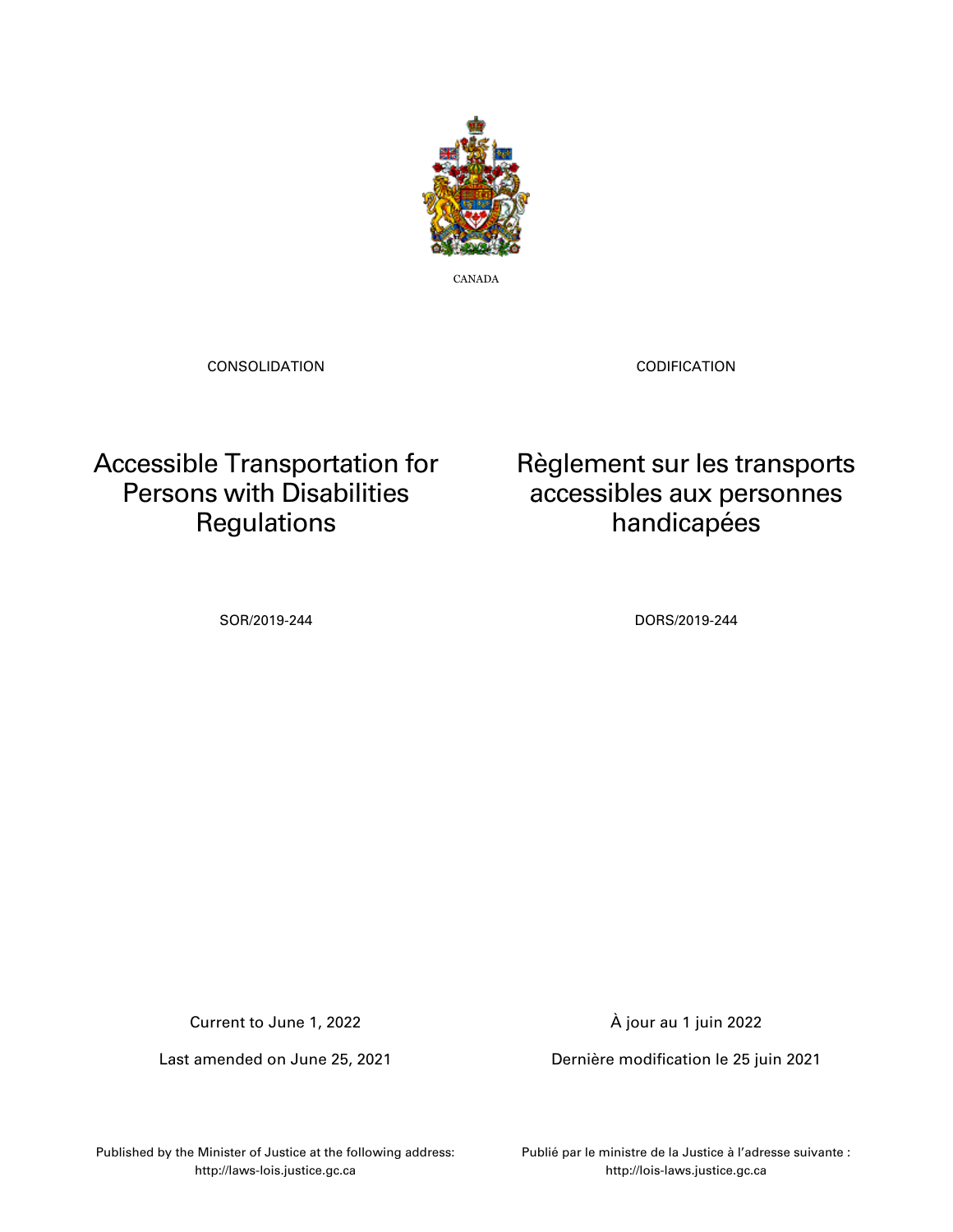## **OFFICIAL STATUS OF CONSOLIDATIONS**

Subsections 31(1) and (3) of the *Legislation Revision and Consolidation Act*, in force on June 1, 2009, provide as follows:

**31 (1)** Every copy of a consolidated statute or consolidated regulation published by the Minister under this Act in either print or electronic form is evidence of that statute or regulation and of its contents and every copy purporting to be published by the Minister is deemed to be so published, unless the contrary is shown.

**(3)** In the event of an inconsistency between a consolidated regulation published by the Minister under this Act and the original regulation or a subsequent amendment as registered by the Clerk of the Privy Council under the *Statutory Instruments Act*, the original regulation or amendment prevails to the extent of the inconsistency.

## **LAYOUT**

The notes that appeared in the left or right margins are now in boldface text directly above the provisions to which they relate. They form no part of the enactment, but are inserted for convenience of reference only.

## **NOTE NOTE**

This consolidation is current to June 1, 2022. The last amendments came into force on June 25, 2021. Any amendments that were not in force as of June 1, 2022 are set out at the end of this document under the heading "Amendments Not in Force".

## **CARACTÈRE OFFICIEL DES CODIFICATIONS**

Les paragraphes 31(1) et (3) de la *Loi sur la révision et la codification des textes législatifs*, en vigueur le 1er juin 2009, prévoient ce qui suit :

## **Published consolidation is evidence Codifications comme élément de preuve**

**31 (1)** Tout exemplaire d'une loi codifiée ou d'un règlement codifié, publié par le ministre en vertu de la présente loi sur support papier ou sur support électronique, fait foi de cette loi ou de ce règlement et de son contenu. Tout exemplaire donné comme publié par le ministre est réputé avoir été ainsi publié, sauf preuve contraire.

... [...]

## **Inconsistencies in regulations Incompatibilité — règlements**

**(3)** Les dispositions du règlement d'origine avec ses modifications subséquentes enregistrées par le greffier du Conseil privé en vertu de la *Loi sur les textes réglementaires* l'emportent sur les dispositions incompatibles du règlement codifié publié par le ministre en vertu de la présente loi.

## **MISE EN PAGE**

Les notes apparaissant auparavant dans les marges de droite ou de gauche se retrouvent maintenant en caractères gras juste au-dessus de la disposition à laquelle elles se rattachent. Elles ne font pas partie du texte, n'y figurant qu'à titre de repère ou d'information.

Cette codification est à jour au 1 juin 2022. Les dernières modifications sont entrées en vigueur le 25 juin 2021. Toutes modifications qui n'étaient pas en vigueur au 1 juin 2022 sont énoncées à la fin de ce document sous le titre « Modifications non en vigueur ».

Shaded provisions in this document are not in force. Les dispositions ombrées dans ce document ne sont pas en vigueur.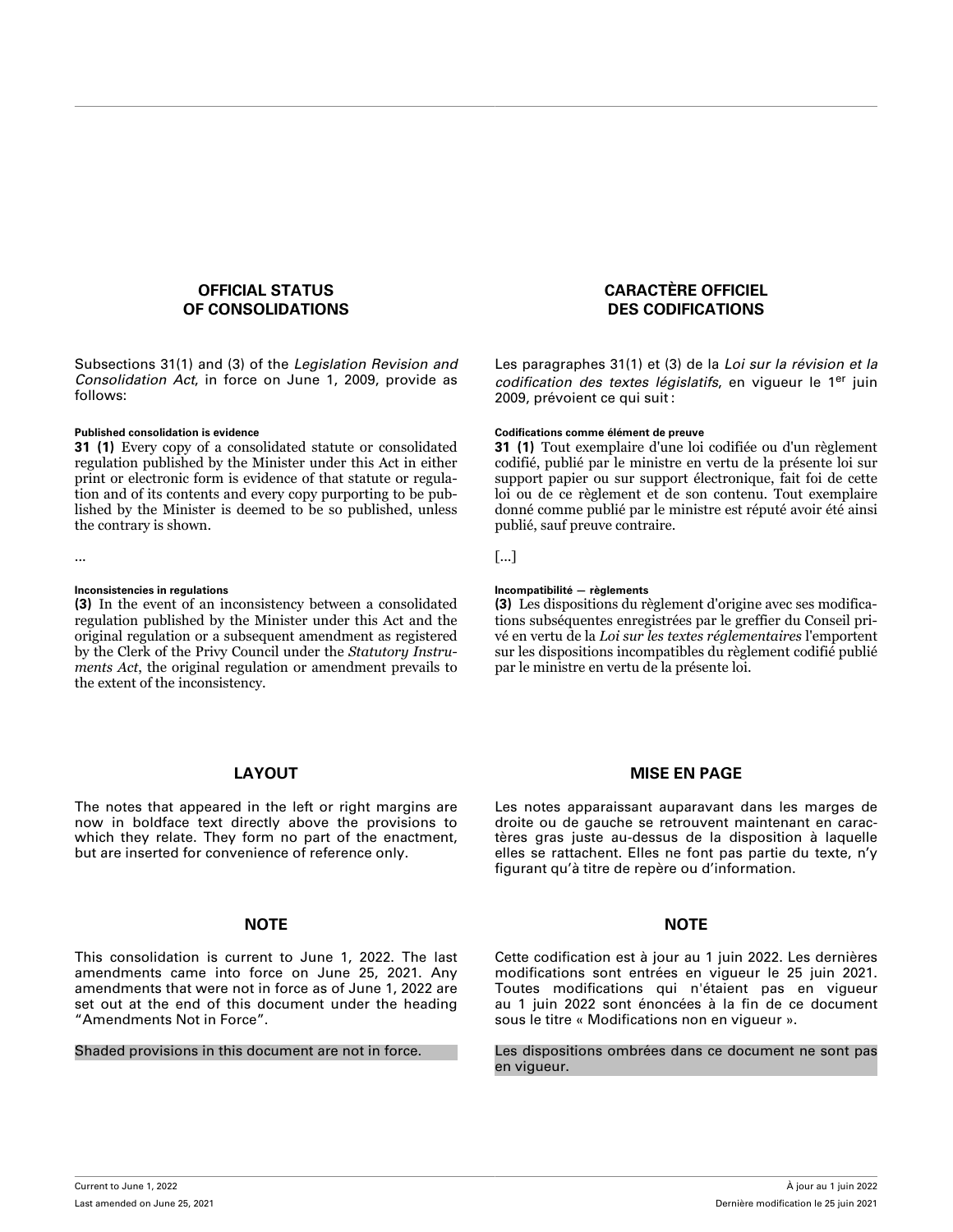## **TABLE OF PROVISIONS TABLE ANALYTIQUE**

## **Accessible Transportation for Persons with Disabilities Regulations**

- **1** [Definitions](#page-12-0) **1** [Définitions](#page-12-0)
- **2** [Interpretation no effect on existing legal obligations](#page-14-0) **2** [Interprétation aucune atteinte aux obligations](#page-14-0)
- **2.1** [Interpretation treatment with dignity](#page-14-0) **2.1** [Interprétation traitement avec dignité](#page-14-0)

## **[PART 1](#page-14-0)**

## Requirements Applicable to Transportation Service Providers

**3** [Carriers, terminal operators, CATSA and CBSA](#page-14-0) [Communication of Information to Persons](#page-15-0) [with Disabilities](#page-15-0)

- **4** [General information alternative formats](#page-15-0)
- **5** [Information to be published](#page-15-0)
- **6** [Communication](#page-16-0) **6** [Communication](#page-16-0)
- **7** [Telephone system](#page-16-0)
- 
- **9** [Website requirements](#page-17-0)
- **10** [Public announcements inside terminals](#page-17-0)
- **11** [Automated self-service kiosks](#page-17-0)
- **12** [Temporary application](#page-18-0)
- **13** [Assistance with use of self-service kiosks](#page-18-0)
- **14** [Accessible self-service kiosks](#page-18-0)
	- [Personnel Training for the Assistance of](#page-19-0) [Persons with Disabilities](#page-19-0)
- **15** [Application](#page-19-0) **15** [Application](#page-19-0)
- **16** [Interaction with public, etc.](#page-19-0)
- **17** [Physical assistance](#page-20-0)
- **18** [Handling mobility aids](#page-20-0)
- **19** [Using or assisting with special equipment](#page-21-0)
- **20** [Initial training timeline](#page-21-0)
- **21** [Refresher training](#page-22-0)

## **Règlement sur les transports accessibles aux personnes handicapées**

## [Interpretation](#page-12-0) **[Définitions et interprétation](#page-12-0)**

- 
- [juridiques existantes](#page-14-0)
- 

## **[PARTIE 1](#page-14-0)**

## Exigences applicables aux fournisseurs de services de transport

[Application](#page-14-0) **Application** 

| 3  | Carriers, terminal operators, CATSA and CBSA                          | 3. | Transporteurs, exploitants de gare, ACSTA et ASFC                     |
|----|-----------------------------------------------------------------------|----|-----------------------------------------------------------------------|
|    | Communication of Information to Persons<br>with Disabilities          |    | Communication de renseignements aux<br>personnes handicapées          |
| 4  | General information - alternative formats                             | 4  | Renseignements généraux - format de communication<br>de substitution  |
| 5  | Information to be published                                           | 5  | Renseignements à publier                                              |
| 6  | Communication                                                         | 6  | Communication                                                         |
| 7  | Telephone system                                                      | 7  | Système téléphonique                                                  |
| 8  | Website                                                               | 8  | Site Web                                                              |
| 9  | Website - requirements                                                | 9  | Site Web - exigences                                                  |
| 10 | Public announcements inside terminals                                 | 10 | Annonces publiques à l'intérieur de la gare                           |
| 11 | Automated self-service kiosks                                         | 11 | Guichets libre-service automatisés                                    |
| 12 | Temporary application                                                 | 12 | Application temporaire                                                |
| 13 | Assistance with use of self-service kiosks                            | 13 | Aide pour l'utilisation d'un quichet libre-service                    |
| 14 | Accessible self-service kiosks                                        | 14 | Guichet libre-service automatisé accessible                           |
|    | Personnel Training for the Assistance of<br>Persons with Disabilities |    | Formation du personnel en matière d'aide<br>aux personnes handicapées |
| 15 | Application                                                           | 15 | Application                                                           |
| 16 | Interaction with public, etc.                                         | 16 | Interaction avec le public                                            |
| 17 | Physical assistance                                                   | 17 | Aide physique                                                         |
| 18 | Handling mobility aids                                                | 18 | Manipulation des aides à la mobilité                                  |
| 19 | Using or assisting with special equipment                             | 19 | Utilisation de l'équipement spécialisé ou aide                        |
| 20 | Initial training $-$ timeline                                         | 20 | Formation initiale - délai                                            |
| 21 | Refresher training                                                    | 21 | Formation de recyclage                                                |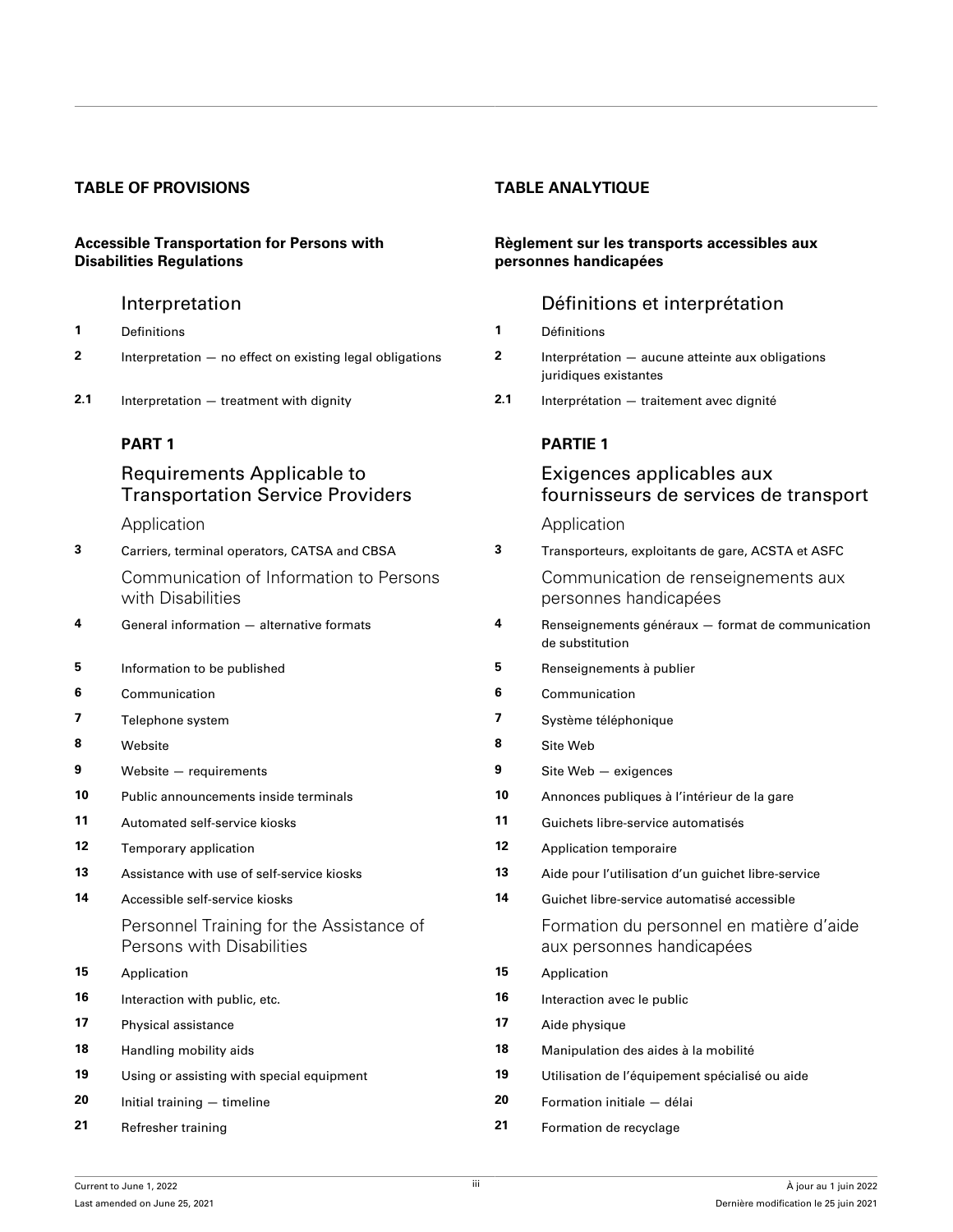| 22 | Duty to inform personnel                                              | 22 | Obligation d'informer le personnel                                      |
|----|-----------------------------------------------------------------------|----|-------------------------------------------------------------------------|
| 23 | Preparation of training programs                                      | 23 | Préparation des programmes de formation                                 |
|    | <b>PART 2</b>                                                         |    | <b>PARTIE 2</b>                                                         |
|    | Service Requirements Applicable to<br>Carriers                        |    | Exigences applicables aux<br>transporteurs - services                   |
|    | Interpretation                                                        |    | Interprétation                                                          |
| 24 | Definitions                                                           | 24 | Définitions                                                             |
|    | Application                                                           |    | Application                                                             |
| 25 | Air, rail, marine and bus carriers                                    | 25 | Transporteurs aériens, ferroviaires, maritimes et par<br>autobus        |
| 26 | Non-application of this Part                                          | 26 | Non-application de la présente partie                                   |
| 27 | Non-application - certain aircraft                                    | 27 | Non-application - certains aéronefs                                     |
| 28 | Non-application - certain ferries                                     | 28 | Non-application - certains traversiers                                  |
| 29 | Non-application - certain buses                                       | 29 | Non-application - certains autobus                                      |
| 30 | No contravention of this Part                                         | 30 | Aucune contravention à la présente partie                               |
|    | No Charge for Required Services                                       |    | Aucuns frais - service fourni                                           |
| 31 | Prohibition                                                           | 31 | Interdiction                                                            |
|    | <b>Advance Notice</b>                                                 |    | Préavis                                                                 |
| 32 | At least 48 hours                                                     | 32 | Au moins quarante-huit heures                                           |
|    | Medical Certificates and Other Information<br>and Documents           |    | Certificat médical et autre renseignement<br>ou document                |
| 33 | Required information                                                  | 33 | Renseignements exigés                                                   |
|    | Services                                                              |    | Services                                                                |
|    | Assistance for Persons with Disabilities                              |    | Aide aux personnes handicapées                                          |
| 34 | Conditions for priority boarding                                      | 34 | Conditions - embarquement prioritaire                                   |
| 35 | Services to be provided on request                                    | 35 | Services fournis sur demande                                            |
| 36 | Bus transportation - services                                         | 36 | Transport par autobus - services                                        |
| 37 | Persons not independently mobile                                      | 37 | Personne ne pouvant se déplacer de façon autonome                       |
| 38 | Request for assistance                                                | 38 | Demande d'aide                                                          |
| 39 | Personal electronic device                                            | 39 | Appareils électroniques personnels                                      |
|    | Transportation of Mobility Aids and Other<br><b>Assistive Devices</b> |    | Transport des aides à la mobilité et autres<br>dispositifs d'assistance |
| 40 | Priority baggage                                                      | 40 | Bagage prioritaire                                                      |
| 41 | Services                                                              | 41 | Services                                                                |
| 42 | On-board storage - trains or ferries                                  | 42 | Rangement à bord - train ou traversier                                  |
| 43 | On-board storage - aircraft or buses                                  | 43 | Rangement à bord - aéronef ou autobus                                   |
| 44 | Refused transportation - aircraft                                     | 44 | Refus de transport - aéronef                                            |

**45** [Refused transportation — trains](#page-32-0) **45** [Refus de transport — train](#page-32-0)

Current to June 1, 2022 Last amended on June 25, 2021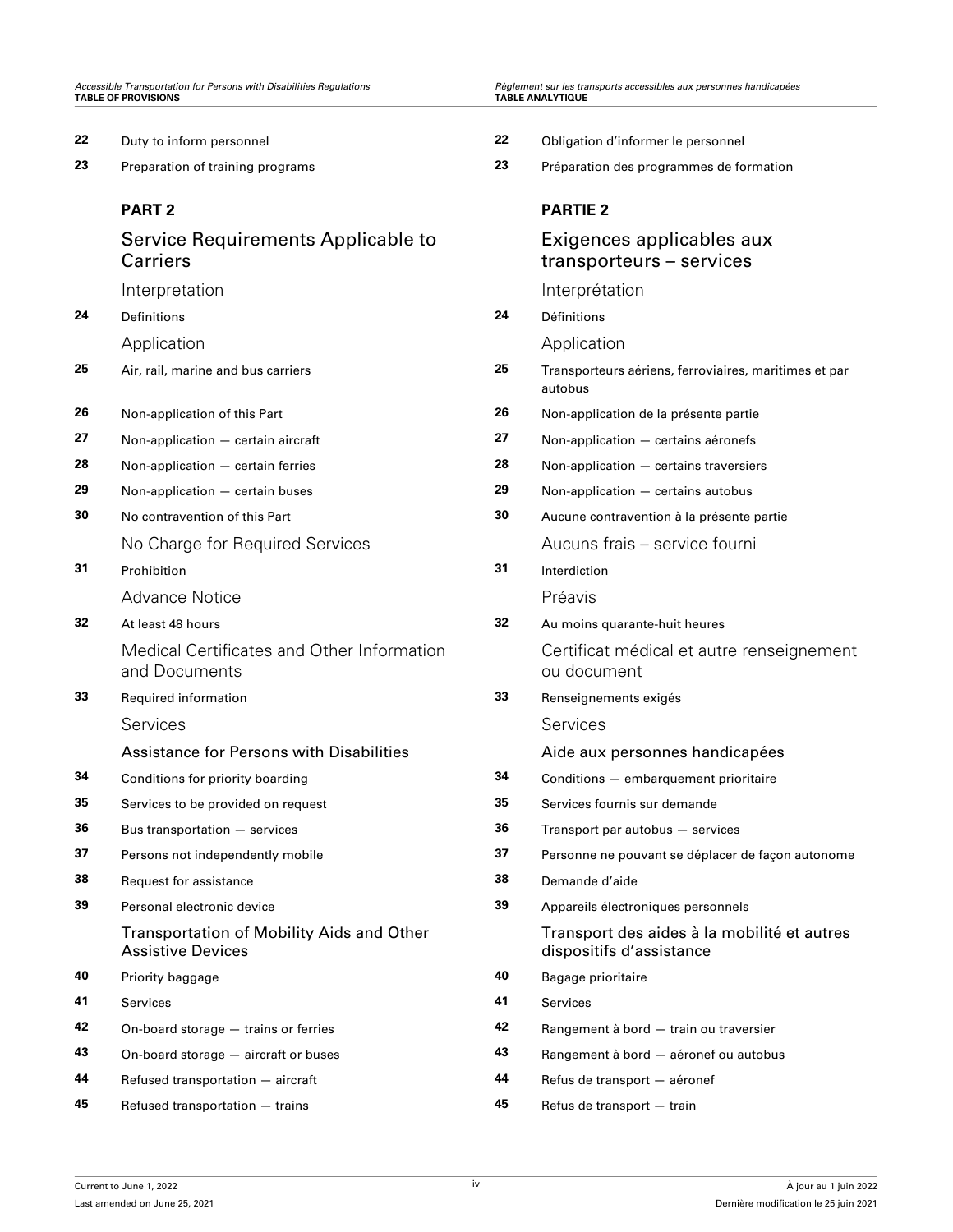## **Accessible Transportation for Persons with Disabilities Regulations TABLE OF PROVISIONS**

| 46 | Refused transportation - ferries                               | 46 | Refus de transport - traversier                          |  |  |
|----|----------------------------------------------------------------|----|----------------------------------------------------------|--|--|
| 47 | Refused transportation - buses                                 | 47 | Refus de transport - autobus                             |  |  |
| 48 | Explanation of refusal and alternatives                        | 48 | Explication du refus et autres options                   |  |  |
| 49 | Small assistive devices                                        | 49 | Dispositifs d'assistance de petites dimensions           |  |  |
|    | <b>Transportation of Support Persons</b>                       |    | Transport de la personne de soutien                      |  |  |
| 50 | Duty to transport                                              | 50 | Obligation de transporter                                |  |  |
|    | <b>Transportation of Service Dogs</b>                          |    | Transport du chien d'assistance                          |  |  |
| 51 | Duty to transport                                              | 51 | Obligation de transporter                                |  |  |
|    | <b>Additional Passenger Seat</b>                               |    | Siège passager supplémentaire                            |  |  |
| 52 | Duty to provide additional seating space                       | 52 | Obligation de fournir de l'espace supplémentaire         |  |  |
|    | Allergy Buffer Zone                                            |    | Zone tampon - allergies                                  |  |  |
| 53 | Duty to establish buffer zone                                  | 53 | Obligation d'établir une zone tampon                     |  |  |
|    | <b>Communication of Information</b>                            |    | Communication de renseignements                          |  |  |
| 54 | Reservations - identification of needs                         | 54 | Réservation - identification des besoins                 |  |  |
| 55 | Accessible seats or cabins                                     | 55 | Siège ou cabine adapté aux besoins                       |  |  |
| 56 | Mobility aids - maximum weight and dimensions                  | 56 | Poids et dimensions maximaux des aides à la mobilité     |  |  |
| 57 | On-board announcements                                         | 57 | Annonces à bord                                          |  |  |
|    | Procedures Applicable to Requests for<br><b>Services</b>       |    | Procédure applicable aux demandes de<br>services         |  |  |
| 58 | Written confirmation of services                               | 58 | Confirmation écrite des services                         |  |  |
| 59 | Retention of electronic copies                                 | 59 | Conservation de la copie électronique                    |  |  |
|    | Refusal of Transportation                                      |    | Refus de transport                                       |  |  |
| 60 | Prohibition                                                    | 60 | Interdiction                                             |  |  |
|    | Damaged, Destroyed or Lost Mobility Aids                       |    | Aide à la mobilité endommagée, détruite ou<br>perdue     |  |  |
| 61 | Duty of carrier                                                | 61 | Obligation du transporteur                               |  |  |
| 62 | Air transportation - special declaration of interest           | 62 | Transport aérien - déclaration spéciale d'intérêt        |  |  |
|    | <b>PART3</b>                                                   |    | <b>PARTIE 3</b>                                          |  |  |
|    | <b>Technical Requirements Applicable to</b><br><b>Carriers</b> |    | Exigences techniques applicables aux<br>transporteurs    |  |  |
|    | <b>DIVISION 1</b>                                              |    | <b>SECTION 1</b>                                         |  |  |
|    | Air Carriers                                                   |    | Transporteur aérien                                      |  |  |
|    | Application                                                    |    | Application                                              |  |  |
| 63 | Definitions                                                    | 63 | Définitions                                              |  |  |
| 64 | Non-application - certain aircraft                             | 64 | Non-application - certains aéronefs                      |  |  |
| 65 | Non-application of sections 77 to 79 - certain aircraft        | 65 | Non-application des articles 77 à 79 - certains aéronefs |  |  |
|    |                                                                |    |                                                          |  |  |

*Accessible Transportation for Persons with Disabilities Regulations Règlement sur les transports accessibles aux personnes handicapées*

| 46 | Refus de transport - traversier                          |
|----|----------------------------------------------------------|
| 47 | Refus de transport - autobus                             |
| 48 | Explication du refus et autres options                   |
| 49 | Dispositifs d'assistance de petites dimensions           |
|    | Transport de la personne de soutien                      |
| 50 | Obligation de transporter                                |
|    | Transport du chien d'assistance                          |
| 51 | Obligation de transporter                                |
|    | Siège passager supplémentaire                            |
| 52 | Obligation de fournir de l'espace supplémentaire         |
|    | Zone tampon - allergies                                  |
| 53 | Obligation d'établir une zone tampon                     |
|    | Communication de renseignements                          |
| 54 | Réservation - identification des besoins                 |
| 55 | Siège ou cabine adapté aux besoins                       |
| 56 | Poids et dimensions maximaux des aides à la mobilité     |
| 57 | Annonces à bord                                          |
|    | Procédure applicable aux demandes de<br>services         |
| 58 | Confirmation écrite des services                         |
| 59 | Conservation de la copie électronique                    |
|    | Refus de transport                                       |
| 60 | Interdiction                                             |
|    | Aide à la mobilité endommagée, détruite ou<br>perdue     |
| 61 | Obligation du transporteur                               |
| 62 | Transport aérien - déclaration spéciale d'intérêt        |
|    | <b>PARTIE 3</b>                                          |
|    | Exigences techniques applicables aux<br>transporteurs    |
|    | <b>SECTION 1</b>                                         |
|    | Transporteur aérien                                      |
|    | Application                                              |
| 63 | Définitions                                              |
| 64 | Non-application - certains aéronefs                      |
| 65 | Non-application des articles 77 à 79 - certains aéronefs |
|    |                                                          |

**66** [Pre-existing aircraft](#page-41-0) **66** [Aéronef préexistant](#page-41-0)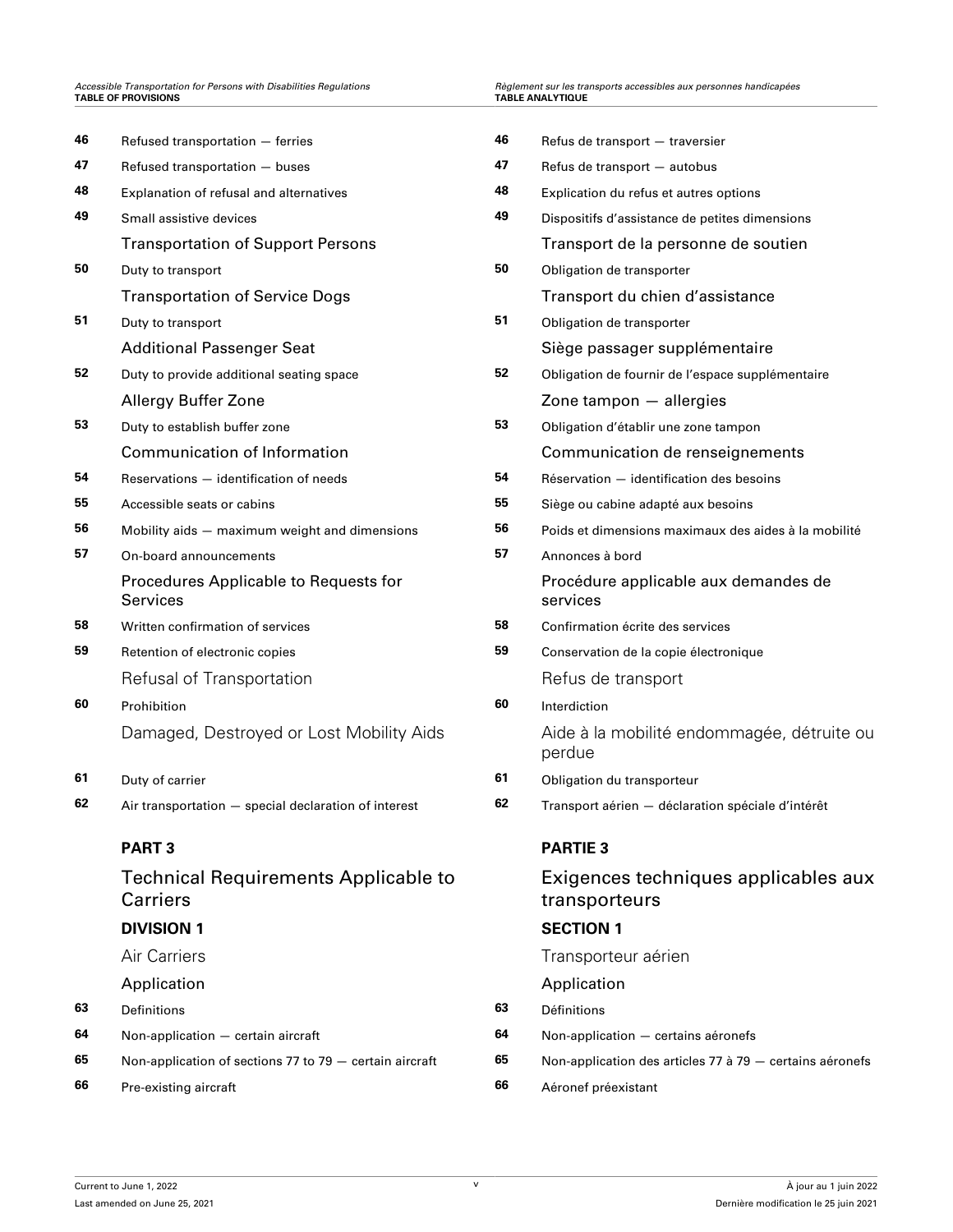| 67 | Unavailability of compliant amenity or equipment | 67 | Non-disponibilité de commodités ou d'équipement<br>conforme   |
|----|--------------------------------------------------|----|---------------------------------------------------------------|
|    | <b>Technical Requirements</b>                    |    | Exigences techniques                                          |
| 68 | Duty of carrier                                  | 68 | Obligation du transporteur                                    |
| 69 | Lift                                             | 69 | Plateforme élévatrice                                         |
| 70 | Ramp                                             | 70 | Rampe                                                         |
| 71 | <b>Stairs</b>                                    | 71 | <b>Escaliers</b>                                              |
| 72 | On-board wheelchair                              | 72 | Fauteuil roulant de bord                                      |
| 73 | Mandatory on-board wheelchair                    | 73 | Fauteuil roulant de bord obligatoire                          |
| 74 | Passenger seats                                  | 74 | Sièges passagers                                              |
| 75 | Tactile row markers                              | 75 | Indicateurs tactiles de rangées                               |
| 76 | Passenger safety features cards                  | 76 | Cartes des mesures de sécurité à l'intention des<br>passagers |
| 77 | Standard washroom                                | 77 | Salle de toilette standard                                    |
| 78 | Wheelchair-accessible washroom                   | 78 | Salle de toilette accessible en fauteuil roulant              |
| 79 | Mandatory wheelchair-accessible washroom         | 79 | Salle de toilette accessible en fauteuil roulant obligatoire  |
| 80 | On-board entertainment system                    | 80 | Système de divertissement à bord                              |
| 81 | Pre-existing aircraft                            | 81 | Aéronef préexistant                                           |
| 82 | <b>Floors</b>                                    | 82 | Planchers                                                     |
| 83 | Tactile attention indicator surfaces             | 83 | Surfaces d'indicateurs tactiles d'avertissement               |
| 84 | Signage                                          | 84 | Signalisation                                                 |
| 85 | Maintenance                                      | 85 | Entretien                                                     |
|    | <b>DIVISION 2</b>                                |    | <b>SECTION 2</b>                                              |
|    | <b>Rail Carriers</b>                             |    | Transporteur ferroviaire                                      |
|    | Application                                      |    | Application                                                   |
| 86 | <b>Rail carriers</b>                             | 86 | Transporteur ferroviaire                                      |
| 87 | Pre-existing trains                              | 87 | Train préexistant                                             |
| 88 | Non-application - temporary leases               | 88 | Non-application - location à court terme                      |
|    | <b>Technical Requirements</b>                    |    | Exigences techniques                                          |
| 89 | Duty of carrier                                  | 89 | Obligation du transporteur                                    |
| 90 | Step box                                         | 90 | Marchepied                                                    |
| 91 | Mandatory step box                               | 91 | Marchepied obligatoire                                        |
| 92 | Lift                                             | 92 | Plateforme élévatrice                                         |
| 93 | Ramp                                             | 93 | Rampe                                                         |
| 94 | No level boarding                                | 94 | Absence d'embarquement à niveau                               |
| 95 | Other stops                                      | 95 | Autre arrêt                                                   |
| 96 | <b>Stairs</b>                                    | 96 | <b>Escaliers</b>                                              |
| 97 | On-board wheelchair                              | 97 | Fauteuil roulant de bord                                      |
| 98 | Mandatory on-board wheelchairs                   | 98 | Fauteuils roulants de bord obligatoires                       |

*Accessible Transportation for Persons with Disabilities Regulations Règlement sur les transports accessibles aux personnes handicapées*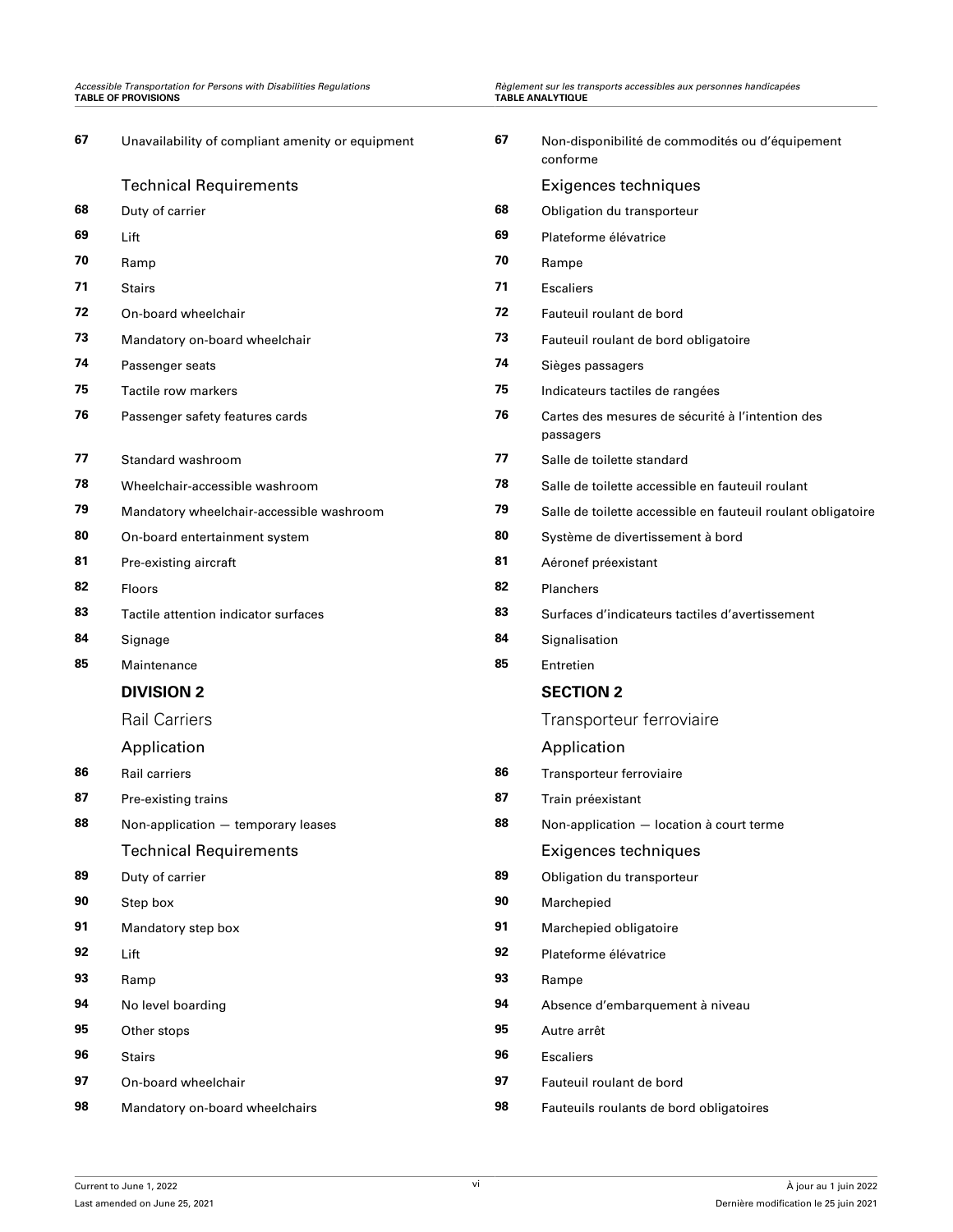# **Accessible Transportation for Persons with Disabilities Regulations TABLE OF PROVISIONS**

| 99  | Accessible path of travel                       | 99  | Passages accessibles                                                        |  |  |
|-----|-------------------------------------------------|-----|-----------------------------------------------------------------------------|--|--|
| 100 | Mandatory accessible path of travel             | 100 | Passages accessibles obligatoires                                           |  |  |
| 101 | $Train - diaphragm$                             | 101 | Train - soufflets                                                           |  |  |
| 102 | Passenger seats                                 | 102 | Sièges passagers                                                            |  |  |
| 103 | Tactile row markers                             | 103 | Indicateurs tactiles de rangées                                             |  |  |
| 104 | Mobility aid space                              | 104 | Espace réservé aux aides à la mobilité                                      |  |  |
| 105 | <b>Transfer seat</b>                            | 105 | Siège de transfert                                                          |  |  |
| 106 | Mandatory mobility aid space and transfer seat  | 106 | Espace réservé aux aides à la mobilité et siège de<br>transfert obligatoire |  |  |
| 107 | Storage of mobility aids                        | 107 | Rangement des aides à la mobilité                                           |  |  |
| 108 | Passenger safety features cards                 | 108 | Cartes des mesures de sécurité à l'intention des<br>passagers               |  |  |
| 109 | Window emergency exits                          | 109 | Fenêtres servant d'issues de secours                                        |  |  |
| 110 | Standard washroom                               | 110 | Salle de toilette standard                                                  |  |  |
| 111 | Wheelchair-accessible washroom                  | 111 | Salle de toilette accessible en fauteuil roulant                            |  |  |
| 112 | Mandatory wheelchair-accessible washroom        | 112 | Salle de toilette accessible en fauteuil roulant obligatoire                |  |  |
| 113 | Menu display board                              | 113 | Tableau d'affichage du menu                                                 |  |  |
| 114 | Counter                                         | 114 | Comptoir                                                                    |  |  |
| 115 | Location of food service rail car               | 115 | Emplacement de la voiture-restaurant                                        |  |  |
| 116 | On-board entertainment system                   | 116 | Système de divertissement à bord                                            |  |  |
| 117 | Pre-existing train                              | 117 | Train préexistant                                                           |  |  |
| 118 | Standard cabin                                  | 118 | Cabine standard                                                             |  |  |
| 119 | Wheelchair-accessible cabin                     | 119 | Cabine accessible en fauteuil roulant                                       |  |  |
| 120 | Mandatory wheelchair-accessible cabin           | 120 | Cabine accessible en fauteuil roulant obligatoire                           |  |  |
| 121 | Standard shower facilities                      | 121 | Installations standards pour la douche                                      |  |  |
| 122 | Wheelchair-accessible shower facility           | 122 | Installations pour la douche accessible en fauteuil<br>roulant              |  |  |
| 123 | Mandatory wheelchair-accessible shower facility | 123 | Installation pour la douche accessible en fauteuil roulant<br>obligatoire   |  |  |
| 124 | Interior door and doorway                       | 124 | Porte intérieure et entrée de porte                                         |  |  |
| 125 | <b>Exterior door</b>                            | 125 | Porte extérieure                                                            |  |  |
| 126 | Handrails                                       | 126 | <b>Mains courantes</b>                                                      |  |  |
| 127 | Floors                                          | 127 | Planchers                                                                   |  |  |
| 128 | Tactile attention indicator surfaces            | 128 | Surfaces d'indicateurs tactiles d'avertissement                             |  |  |
| 129 | Operating controls                              | 129 | Commandes                                                                   |  |  |
| 130 | Signage                                         | 130 | Signalisation                                                               |  |  |
| 131 | Elevator                                        | 131 | Ascenseur                                                                   |  |  |
| 132 | Alarm system                                    | 132 | Système d'alarme                                                            |  |  |
| 133 | Maintenance                                     | 133 | Entretien                                                                   |  |  |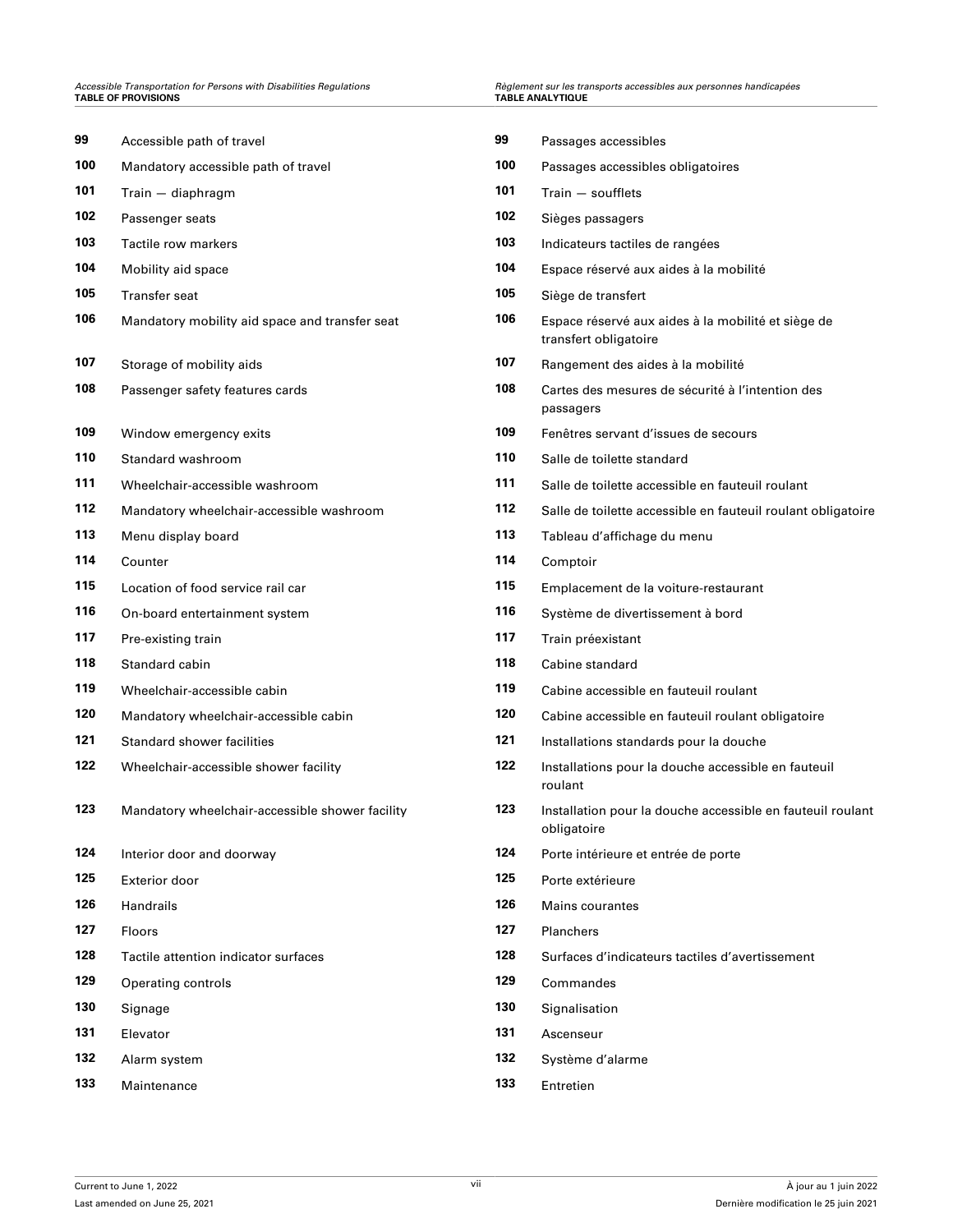## **[DIVISION 3](#page-62-0)**

## [Application](#page-62-0)

- [Pre-existing ferries](#page-63-0) **13**
- [Non-application temporary leases](#page-63-0) **13**

## **[Technical Requirements](#page-64-0)**

- [Duty of carrier](#page-64-0) **13** Obligation during the transporter **13**
- 
- [Mandatory step box](#page-64-0) **139** Mandatory step box
- [Ramp or gangway](#page-64-0) **140** Rampe of gangway
- [No level boarding](#page-64-0) **141** Absence de la niveau animal **14**
- 
- [On-board wheelchair](#page-65-0) **143 Fauteum 14**
- [Mandatory on-board wheelchair](#page-65-0) **144 Mandatory on-board wheelchair**
- [Accessible paths of travel](#page-65-0) **145** Passages accessible accessible accessible accessible accessible accessible accessible accessible accessible accessible accessible accessible accessible accessible accessible accessibl
- [Mandatory accessible path of travel](#page-66-0) **146** Passage accessible path of travel
- [Passenger seats](#page-66-0) **147** [Sièges passagers](#page-66-0) passagers passagers passagers passagers passagers passagers passagers passagers passagers passagers passagers passagers passagers passagers passagers passagers passagers passage
- [Tactile row markers](#page-66-0) **148** Intervalse de rangées de rangées de rangées de rangées de rangées de rangées de rangées de rangées de rangées de rangées de rangées de rangées de rangées de rangées de rangées de rangées de
- [Mobility aid space](#page-66-0) **149** Espace **149** Espace **14**
- [Transfer seat](#page-67-0) **150** Siège de transfer
- [Mandatory mobility aid space and transfer seat](#page-67-0) **151**
- [Storage of mobility aids](#page-67-0) **152** Rangement des aides **15**
- [Passenger safety features cards](#page-67-0) **153** Cartes **153**
- [Window emergency exits](#page-68-0) **154** Feneral de serves de serves de serves de secondo servant de secondo servant de secondo servant de servant de secondo servant de secondo servant de servant de servant de servant de secondo
- [Standard washroom](#page-68-0) **155** Standard washroom
- [Wheelchair-accessible washroom](#page-68-0) **156** Salle Museum 15
- 
- [Menu display board](#page-69-0) **158** Menu display board **15**
- [Counter](#page-69-0) **159** [Comptoir](#page-69-0)
- [Table](#page-69-0) **160** [Tables](#page-69-0)
- [Food service counter](#page-69-0) **161** Compton **16**
- [Service counter](#page-70-0) **162** Compton of the service of the service of the service  $\mathbf{16}$
- [On-board entertainment system](#page-70-0) **163** Système de divertisement à bord à bord de divertisement à bord de divertis
- [Pre-existing ferry](#page-70-0) **164** Pre-existing ferry
- [Standard cabin](#page-71-0) **165** [Cabine standard](#page-71-0) standard standard standard standard standard standard standard standard standard standard standard standard standard standard standard standard standard standard standard standard
- [Wheelchair-accessible cabin](#page-71-0) **166** [Cabine accessible en fauteuil roulant](#page-71-0)

## **[SECTION 3](#page-62-0)**

|     | <b>Marine Carriers</b>                         |     | Transporteur maritime                                                        |
|-----|------------------------------------------------|-----|------------------------------------------------------------------------------|
|     | Application                                    |     | Application                                                                  |
| 134 | Marine carriers                                | 134 | Transporteur maritime                                                        |
| 135 | Pre-existing ferries                           | 135 | Traversier préexistant                                                       |
| 136 | Non-application - temporary leases             | 136 | Non-application - location à court terme                                     |
|     | <b>Technical Requirements</b>                  |     | Exigences techniques                                                         |
| 137 | Duty of carrier                                | 137 | Obligation du transporteur                                                   |
| 138 | Step box                                       | 138 | Marchepied                                                                   |
| 139 | Mandatory step box                             | 139 | Marchepied obligatoire                                                       |
| 140 | Ramp or gangway                                | 140 | Rampe ou passerelle                                                          |
| 141 | No level boarding                              | 141 | Absence d'embarquement à niveau                                              |
| 142 | <b>Stairs</b>                                  | 142 | <b>Escaliers</b>                                                             |
| 143 | On-board wheelchair                            | 143 | Fauteuil roulant de bord                                                     |
| 144 | Mandatory on-board wheelchair                  | 144 | Fauteuil roulant de bord obligatoire                                         |
| 145 | Accessible paths of travel                     | 145 | Passages accessibles                                                         |
| 146 | Mandatory accessible path of travel            | 146 | Passages accessibles obligatoires                                            |
| 147 | Passenger seats                                | 147 | Sièges passagers                                                             |
| 148 | Tactile row markers                            | 148 | Indicateurs tactiles de rangées                                              |
| 149 | Mobility aid space                             | 149 | Espace réservé aux aides à la mobilité                                       |
| 150 | Transfer seat                                  | 150 | Siège de transfert                                                           |
| 151 | Mandatory mobility aid space and transfer seat | 151 | Espace réservé aux aides à la mobilité et sièges de<br>transfert obligatoire |
| 152 | Storage of mobility aids                       | 152 | Rangement des aides à la mobilité                                            |
| 153 | Passenger safety features cards                | 153 | Cartes des mesures de sécurité à l'intention des<br>passagers                |
| 154 | Window emergency exits                         | 154 | Fenêtres servant d'issues de secours                                         |
| 155 | Standard washroom                              | 155 | Salle de toilette standard                                                   |
| 156 | Wheelchair-accessible washroom                 | 156 | Salle de toilette accessible en fauteuil roulant                             |
| 157 | Mandatory wheelchair-accessible washroom       | 157 | Salle de toilette accessible en fauteuil roulant obligatoire                 |
| 158 | Menu display board                             | 158 | Tableau d'affichage du menu                                                  |
| 159 | Counter                                        | 159 | Comptoir                                                                     |
| 160 | Table                                          | 160 | <b>Tables</b>                                                                |
| 161 | Food service counter                           | 161 | Comptoir alimentaire                                                         |
| 162 | Service counter                                | 162 | Comptoirs de service                                                         |
| 163 | On-board entertainment system                  | 163 | Système de divertissement à bord                                             |
| 164 | Pre-existing ferry                             | 164 | Traversier préexistant                                                       |
| 165 | Standard cabin                                 | 165 | Cabine standard                                                              |
|     |                                                |     |                                                                              |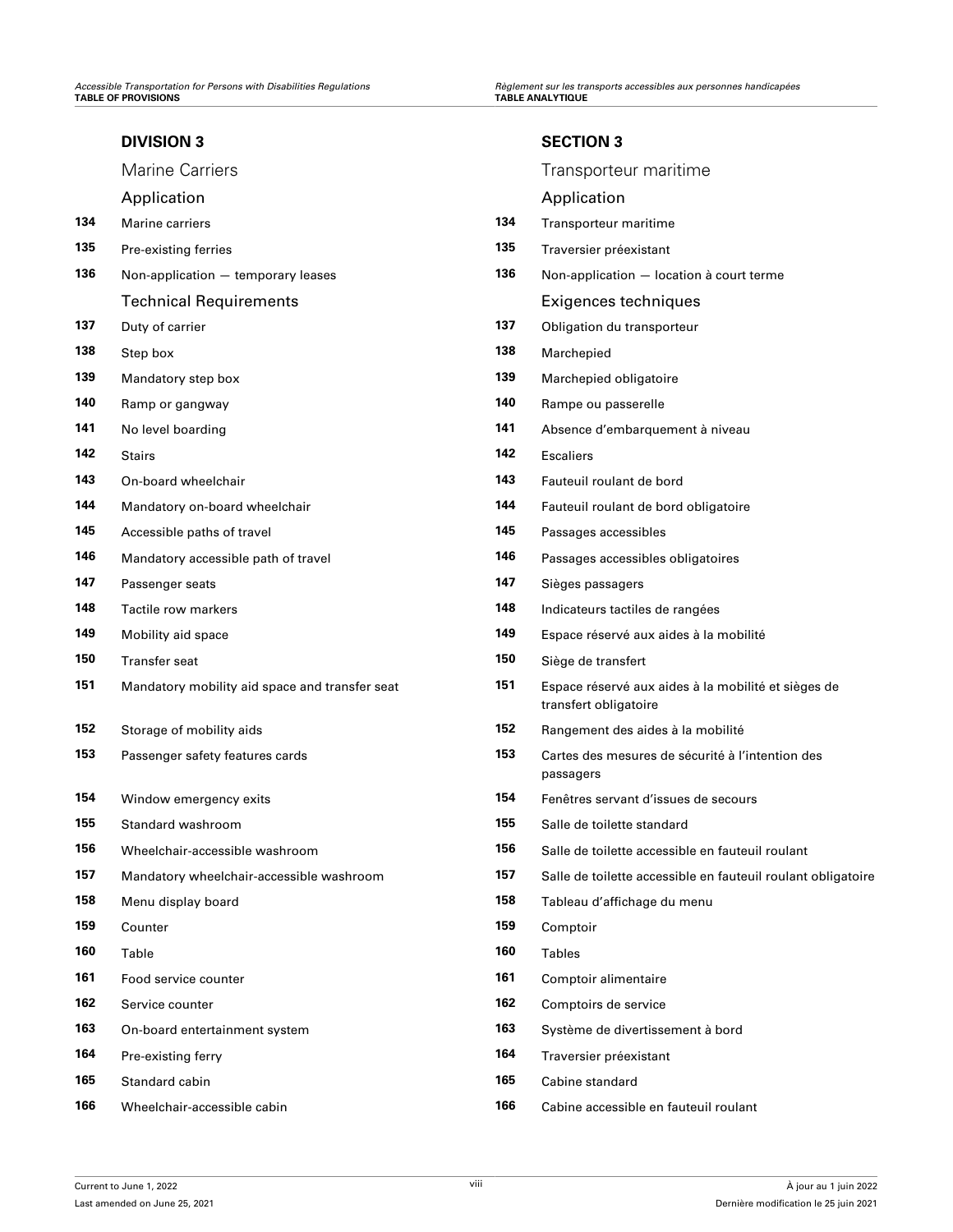## *Accessible Transportation for Persons with Disabilities Regulations Règlement sur les transports accessibles aux personnes handicapées* **TABLE OF PROVISIONS TABLE ANALYTIQUE**

| èglement sur les transports accessibles aux personnes handicapées |
|-------------------------------------------------------------------|
| ABLE ANALYTIQUE                                                   |

| 167 | Mandatory wheelchair-accessible cabin           | 167 | Cabine accessible en fauteuil roulant obligatoire                         |  |  |
|-----|-------------------------------------------------|-----|---------------------------------------------------------------------------|--|--|
| 168 | Standard shower facility                        | 168 | Installations pour la douche standard                                     |  |  |
| 169 | Wheelchair-accessible shower facility           | 169 | Installations pour la douche accessibles en fauteuil<br>roulant           |  |  |
| 170 | Mandatory wheelchair-accessible shower facility | 170 | Installation pour la douche accessible en fauteuil roulant<br>obligatoire |  |  |
| 171 | Interior door and doorway                       | 171 | Porte intérieure et entrée de porte                                       |  |  |
| 172 | Exterior door                                   | 172 | Porte extérieure                                                          |  |  |
| 173 | Handrails                                       | 173 | Mains courantes                                                           |  |  |
| 174 | Floors                                          | 174 | Planchers                                                                 |  |  |
| 175 | Tactile attention indicator surfaces            | 175 | Surfaces d'indicateurs tactiles d'avertissement                           |  |  |
| 176 | Operating controls                              | 176 | Commandes                                                                 |  |  |
| 177 | Signage                                         | 177 | Signalisation                                                             |  |  |
| 178 | Designated relief areas                         | 178 | Lieu d'aisance désigné                                                    |  |  |
| 179 | Elevator                                        | 179 | Ascenseur                                                                 |  |  |
| 180 | Non-operational elevator                        | 180 | Ascenseur non fonctionnel                                                 |  |  |
| 181 | Alarm system                                    | 181 | Système d'alarme                                                          |  |  |
| 182 | Maintenance                                     | 182 | Entretien                                                                 |  |  |
|     | <b>DIVISION 4</b>                               |     | <b>SECTION 4</b>                                                          |  |  |
|     | <b>Bus Carriers</b>                             |     | Transporteur par autobus                                                  |  |  |
|     | Application                                     |     | Application                                                               |  |  |
| 183 | <b>Bus carriers</b>                             | 183 | Transporteur par autobus                                                  |  |  |
| 184 | Non-application - certain buses                 | 184 | Non-application - certains autobus                                        |  |  |
| 185 | Pre-existing buses                              | 185 | Autobus préexistant                                                       |  |  |
| 186 | Non-application - temporary leases              | 186 | Non-application - location à court terme                                  |  |  |
|     | <b>Technical Requirements</b>                   |     | Exigences techniques                                                      |  |  |
| 187 | Duty of carrier                                 | 187 | Obligation du transporteur                                                |  |  |
| 188 | Lift                                            | 188 | Plateforme élévatrice                                                     |  |  |
| 189 | Ramp or bridge plate                            | 189 | Rampe ou pont de liaison                                                  |  |  |
| 190 | No level boarding                               | 190 | Absence d'embarquement à niveau                                           |  |  |
| 191 | Other stops                                     | 191 | Autre arrêt                                                               |  |  |
| 192 | <b>Stairs</b>                                   | 192 | <b>Escaliers</b>                                                          |  |  |
| 193 | Passenger seats                                 | 193 | Sièges passagers                                                          |  |  |
| 194 | Tactile row markers                             | 194 | Indicateurs tactiles de rangées                                           |  |  |
| 195 | Priority seats for persons with disabilities    | 195 | Sièges réservés en priorité aux personnes handicapées                     |  |  |
| 196 | Mobility aid space                              | 196 | Espace réservé aux aides à la mobilité                                    |  |  |
| 197 | Mandatory mobility aid space                    | 197 | Espace réservé aux aides à la mobilité obligatoire                        |  |  |
| 198 | Storage of mobility aid                         | 198 | Rangement des aides à la mobilité                                         |  |  |
| 199 | Passenger safety features cards                 | 199 | Cartes des mesures de sécurité à l'intention des<br>passagers             |  |  |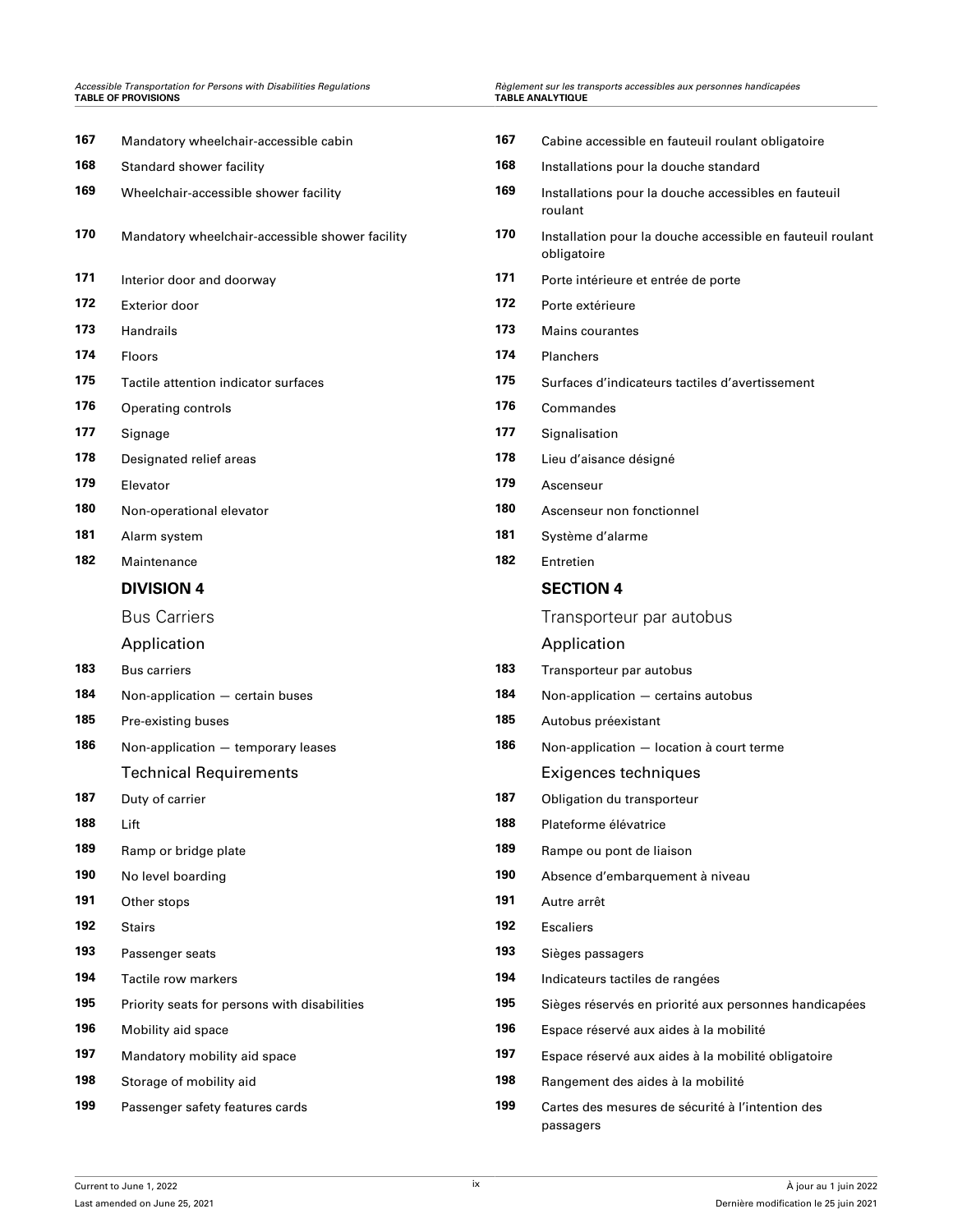| 200 | Window emergency exits                   | 200 | Fenêtres s  |
|-----|------------------------------------------|-----|-------------|
| 201 | Standard washroom                        | 201 | Salle de to |
| 202 | Wheelchair-accessible washroom           | 202 | Salle de to |
| 203 | Mandatory wheelchair-accessible washroom | 203 | Salle de to |
| 204 | On-board entertainment system            | 204 | Système     |
| 205 | Pre-existing bus                         | 205 | Autobus p   |
| 206 | Grab bars, handholds and stanchions      | 206 | Barres d'a  |
| 207 | <b>Floors</b>                            | 207 | Planchers   |
| 208 | Tactile attention indicator surfaces     | 208 | Surfaces    |
| 209 | Operating controls                       | 209 | Comman      |
| 210 | Signage                                  | 210 | Signalisat  |
| 211 | Maintenance                              | 211 | Entretien   |

## **[PART 4](#page-85-0)**

## Requirements Applicable to Terminal **Operators**

## **[DIVISION 1](#page-85-0)**

Service Requirements

- [Application](#page-85-0) **212** [Application](#page-85-0)
- [Non-application certain terminals](#page-86-0) **213** [Non-application certaines gares](#page-86-0)
- 
- 
- [Assistance for persons with disabilities](#page-86-0) **216** [Aide aux personnes handicapées](#page-86-0)
- 

## **[DIVISION 2](#page-87-0)**

Technical Requirements

- [Application](#page-87-0) **218** [Application](#page-87-0)
- 
- [Pre-existing terminals](#page-88-0) **220** [Gare préexistante](#page-88-0)
- 
- [Terminal requirements](#page-89-0) **222** [Gare exigences](#page-89-0)
- 
- 
- 
- 
- 
- 
- [Obstruction due to repairs or maintenance](#page-90-0) **229** [Objet obstruant réparation ou entretien](#page-90-0)
- [Non-accessible path of travel](#page-91-0) **230** [Passage non accessible](#page-91-0)
- [Fenêtres servant d'issues de secours](#page-80-0)
- [Salle de toilette standard](#page-80-0)
- [Salle de toilette accessible en fauteuil roulant](#page-81-0)
- [Salle de toilette accessible en fauteuil roulant obligatoire](#page-82-0)
- [Système de divertissement à bord](#page-82-0)
- [Autobus préexistant](#page-83-0)
- [Barres d'appui, poignées et montants](#page-83-0)
- 
- [Surfaces d'indicateurs tactiles d'avertissement](#page-84-0)
- [Operating controls](#page-84-0) **209** [Commandes](#page-84-0)
- [Signalisation](#page-84-0)
- 

## **[PARTIE 4](#page-85-0)**

## Exigences applicables aux exploitants de gares

## **[SECTION 1](#page-85-0)**

Exigences– services

- 
- 
- [Prohibition no charge for required services](#page-86-0) **214** [Interdiction aucuns frais pour les services fournis](#page-86-0)
- [Communication of information](#page-86-0) **215** [Communication des renseignements](#page-86-0)
	-
- [Service provider for ground transportation](#page-87-0) **217** [Fournisseur de services de transport terrestre](#page-87-0)

## **[SECTION 2](#page-87-0)**

Exigences techniques

- 
- [Non-application certain areas or facilities](#page-87-0) **219** [Non-application certaines aires ou installations](#page-87-0)
	-
- [Duty of terminal operator](#page-89-0) **221** [Obligation de l'exploitant de gare](#page-89-0)
	-
- [Lift, ramp or stairs requirements](#page-89-0) **223** [Plateforme élévatrice, rampe ou escalier exigences](#page-89-0)
- [No level boarding airports](#page-89-0) **224** [Pas d'embarquement à niveau aéroport](#page-89-0)
- [Wheelchairs](#page-89-0) **225** [Fauteuils roulants](#page-89-0)
- [Seats](#page-89-0) **226** [Sièges](#page-89-0)
- [Designated relief area](#page-90-0) **227** [Lieu d'aisance désigné](#page-90-0)
- [Light-rail trains and shuttle buses](#page-90-0) **228** [Système léger sur rail et navette](#page-90-0)
	-
	-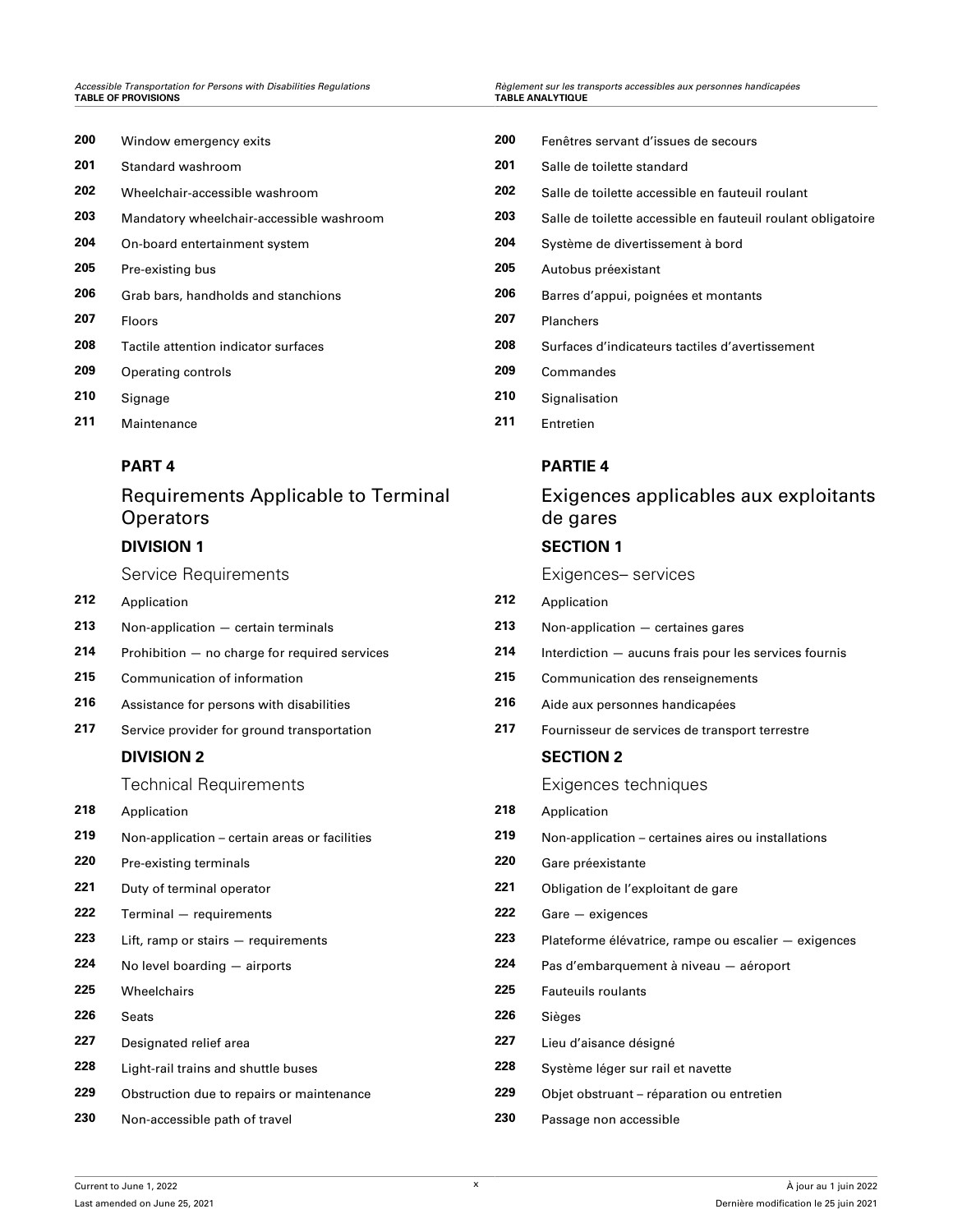*Accessible Transportation for Persons with Disabilities Regulations Règlement sur les transports accessibles aux personnes handicapées*

## **231** [Maintenance](#page-91-0) **231** [Entretien](#page-91-0)

## **[PART 5](#page-91-0)**

Requirements Applicable to CATSA and CBSA

- 
- 

- [Signage](#page-93-0) [Signalisation](#page-93-0) Signalisation
- **235** [Requirements](#page-93-0) **235** [Exigences](#page-93-0)

## **[PART 6](#page-93-0)**

[Repealed, SOR/2019-244, s. 239]

## **[PART 7](#page-94-0)**

Amendments to these Regulations, Consequential Amendments and Coming into Force

[Consequential Amendments](#page-94-0) [Modifications corrélatives](#page-94-0)

[Personnel Training for the Assistance of](#page-94-0) [Persons with Disabilities Regulations](#page-94-0)

## **[SCHEDULE 1](#page-96-0)**

Training Program Information

## **[SCHEDULE 2](#page-98-0) [ANNEXE 2](#page-98-0)**

## **[PARTIE 5](#page-91-0)**

## Exigences applicables à l'ACSTA et à l'ASFC

[Security Screening](#page-91-0) and [Contrôle de sécurité](#page-91-0)

- **232** [Services to assist persons with disabilities](#page-91-0) **232** [Services d'aide aux personnes handicapées](#page-91-0)
- **233** [Assistive device, support person or service dog](#page-92-0) **233** [Dispositif d'assistance, personne de soutien ou chien](#page-92-0) [d'assistance](#page-92-0)

[Border Clearance](#page-92-0) **[Contrôle frontalier](#page-92-0)** Contrôle frontalier

- **234** [Services to assist persons with disabilities](#page-92-0) **234** [Services d'aide aux personnes handicapées](#page-92-0)
	-

## **[PARTIE 6](#page-93-0)**

[Abrogée, DORS/2019-244, art. 239]

## **[PARTIE 7](#page-94-0)**

## Modifications du présent règlement, modifications corrélatives et entrée en vigueur

[Amendments to these Regulations](#page-94-0) [Modifications du présent règlement](#page-94-0)

[Air Transportation Regulations](#page-94-0) **Regulations** [Règlement sur les transports aériens](#page-94-0)

[Règlement sur la formation du personnel en](#page-94-0) [matière d'aide aux personnes ayant une](#page-94-0) [déficience](#page-94-0)

[Coming into Force](#page-94-0) **[Entrée en vigueur](#page-94-0)** 

**243** [One year after registration](#page-94-0) **243** [Premier anniversaire de l'enregistrement](#page-94-0)

## **[ANNEXE 1](#page-96-0)**

Programme de formationrenseignements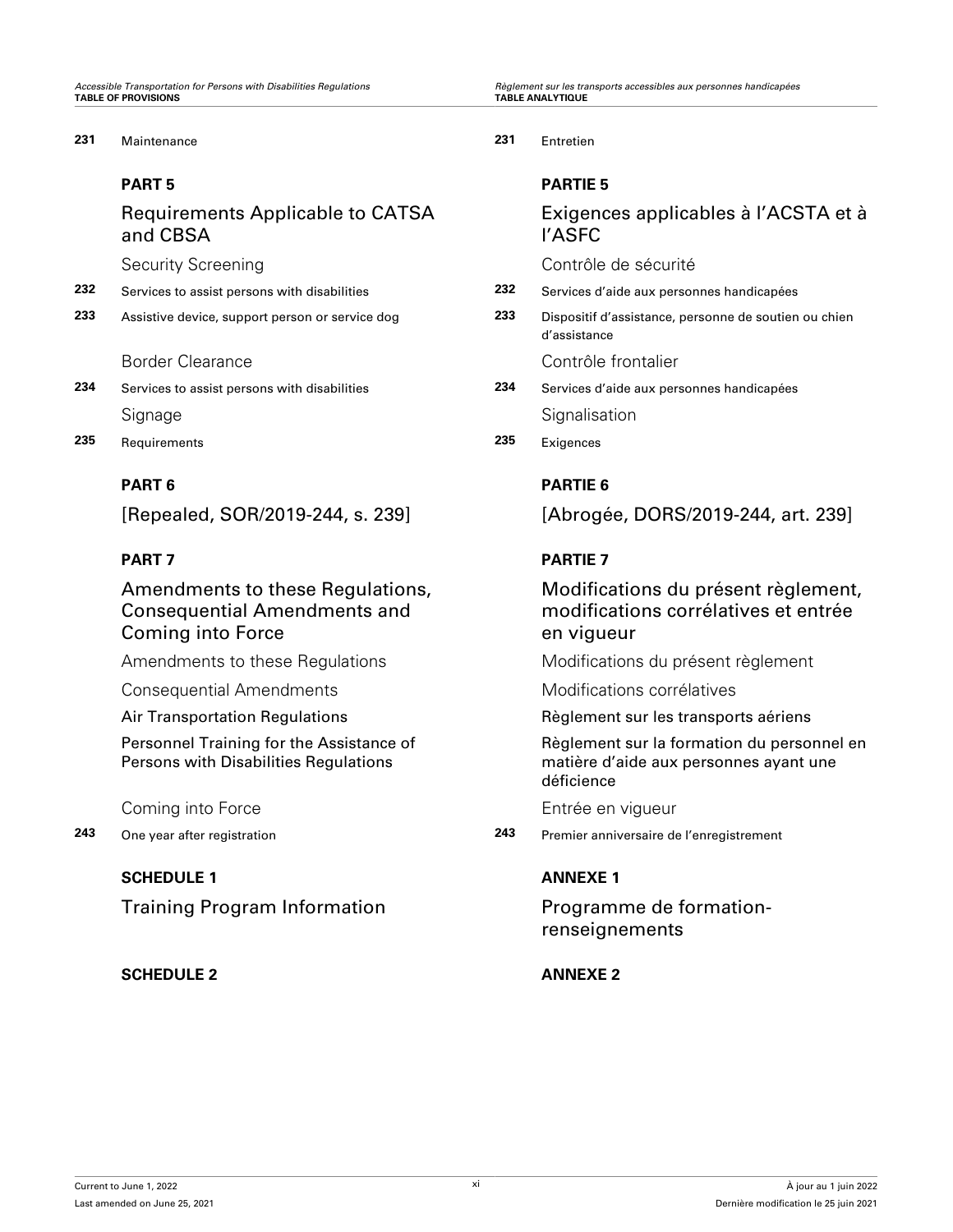Registration **Enregistrement** Enregistrement

**Accessible Transportation for Persons with Disabilities Regulations**

Whereas, pursuant to subsection 36(2) of the *Canada* Transportation Act<sup>®</sup>, the Canadian Transportation Agency has given the Minister of Transport notice of the annexed *Accessible Transportation for Persons with Disabilities Regulations*;

Therefore, the Canadian Transportation Agency, pursuant to subsections 170(1) and (2) and 177(1)<sup>b</sup> of the Canada Transportation Act<sup>a</sup>, makes the annexed Ac*cessible Transportation for Persons with Disabilities Regulations*.

Gatineau, May 24, 2019

J. Mark MacKeigan Member, Canadian Transportation Agency

Lenore Duff

Member, Canadian Transportation Agency

Her Excellency the Governor General in Council, on the recommendation of the Minister of Transport, pursuant to subsection 36(1) of the *Canada Trans*portation Act<sup>e</sup>, approves the annexed Accessible *Transportation for Persons with Disabilities Regulations*, made by the Canadian Transportation Agency.

SOR/2019-244 June 25, 2019 DORS/2019-244 Le 25 juin 2019

CANADA TRANSPORTATION ACT LOI SUR LES TRANSPORTS AU CANADA

## **Règlement sur les transports accessibles aux personnes handicapées**

P.C. 2019-908 June 22, 2019 C.P. 2019-908 Le 22 juin 2019

Attendu que, conformément au paragraphe 36(2) de la *Loi sur les transports au Canada*ª, l'Office des transports du Canada a fait parvenir au ministre des Transports un avis relativement au *Règlement sur les transports accessibles aux personnes handicapées*, ci-après,

À ces causes, en vertu des paragraphes 170(1) et (2) et 177(1)<sup>ь</sup> de la *Loi sur les transports au Canada*ª, l'Office des transports du Canada prend le *Règlement sur les transports accessibles aux personnes handicapées*, ci-après.

Gatineau, le 24 mai 2019

Membre de l'Office des transports du Canada J. Mark MacKeigan

Membre de l'Office des transports du Canada Lenore Duff

Sur recommandation du ministre des Transports et en vertu du paragraphe 36(1) de la *Loi sur les trans*ports au Canada<sup>a</sup>, Son Excellence la Gouverneure générale en conseil agrée le *Règlement sur les transports accessibles aux personnes handicapées*, ciaprès, pris par l'Office des transports du Canada.

a L.C. 1996, ch. 10

 $b$  2007, ch. 19, par. 49(1) et (2)

 $b^{b}$  2007, c. 19, s. 49(1) and (2) b

 $a^a$  S.C. 1996, c. 10 and the set of the set of the set of the set of the set of the set of the set of the set of the set of the set of the set of the set of the set of the set of the set of the set of the set of the set

L.C. 1996, ch. 10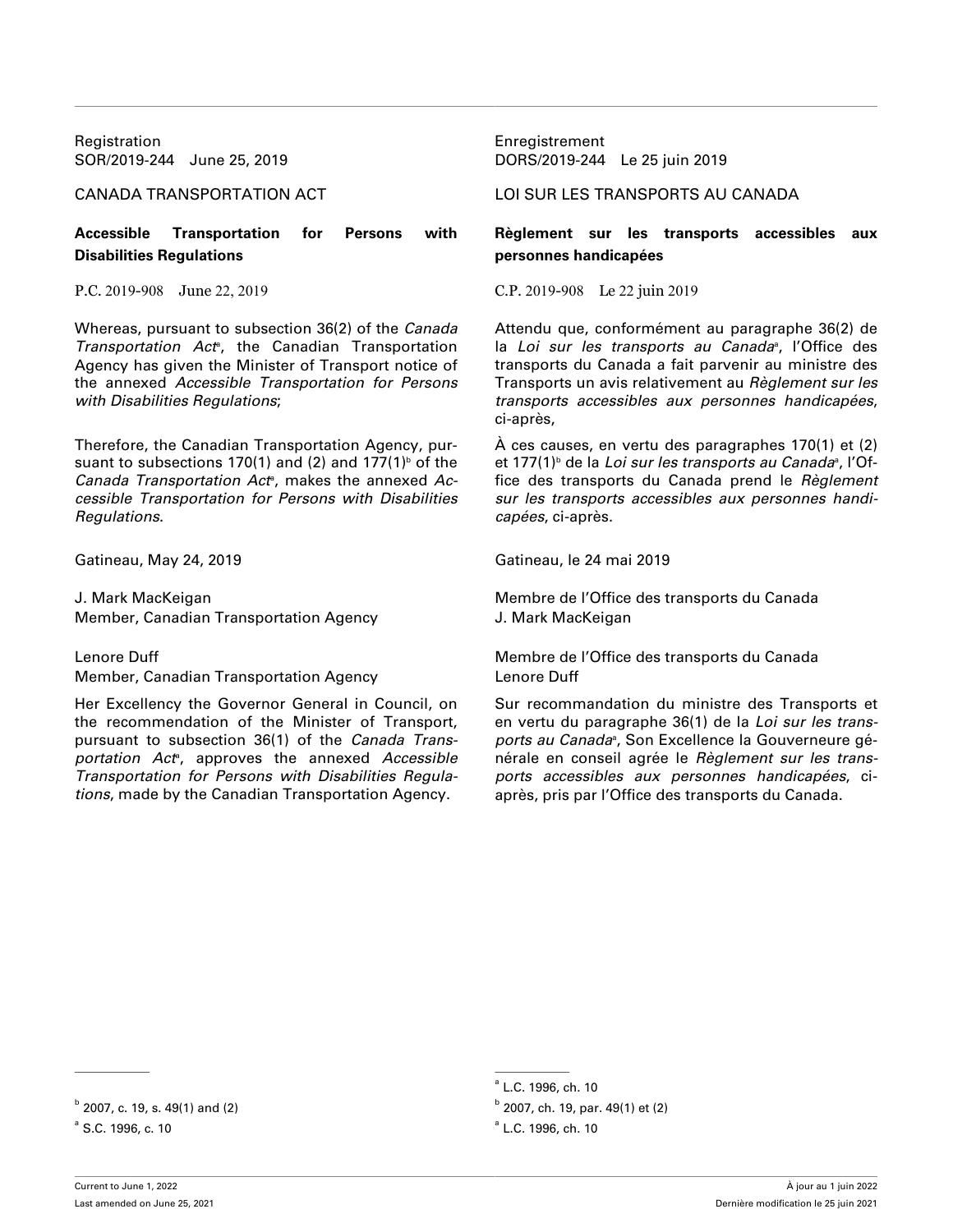## <span id="page-12-0"></span>**Accessible Transportation for Persons with Disabilities Regulations**

## **Definitions Définitions**

1 (1) The following definitions apply in these Regulations.

*Act* means the *Canada Transportation Act*. (*Loi*)

*assistive device* means any medical device, mobility aid, communication aid or other aid that is specially designed to assist a person with a disability with a need related to their disability. (*dispositif d'assistance*)

*barrier* [Repealed, SOR/2019-244, s. 238]

*CATSA* means the Canadian Air Transport Security Authority established under subsection 5(1) of the *Canadian Air Transport Security Authority Act*. (*ACSTA*)

*CBSA* means the Canada Border Services Agency established under subsection 3(1) of the *Canada Border Services Agency Act*. (*ASFC*)

*CSA B651-18* means the National Standard of Canada CAN/CSA B651-18, entitled *Accessible design for the built environment*, published in November 2018 by the Canadian Standards Association, as amended from time to time. (*norme CAN/CSA B651-18*)

*curbside zone* means an area that is located outside of a terminal where passengers are picked up or dropped off and that is owned, operated, leased or otherwise controlled by the terminal operator. (*aire d'arrêt minute*)

*disability* [Repealed, SOR/2019-244, s. 238]

*ferry* means a vessel that is used for the transportation of passengers and that operates on a fixed schedule between two or more points. (*traversier*)

*mobility aid* means any manual or electric wheelchair. scooter, boarding chair, walker, cane, crutch, prosthesis or other aid that is specially designed to assist a person with a disability with a need related to mobility. (*aide à la mobilité*)

*personnel*, in respect of a carrier, a terminal operator, CATSA or the CBSA, means

**Règlement sur les transports accessibles aux personnes handicapées**

## Interpretation Définitions et interprétation

1 (1) Les définitions qui suivent s'appliquent au présent règlement.

*ACSTA* L'Administration canadienne de la sûreté du transport aérien est créée par le paragraphe 5(1) de la *Loi sur l'Administration canadienne de la sûreté du transport aérien*. (*CATSA*)

*aide à la mobilité* Toute aide spécialement conçue pour répondre aux besoins liés à la mobilité d'une personne handicapée, notamment fauteuil roulant manuel ou électrique, scooter, chaise d'embarquement, marchette, canne, béquille ou prothèse. (*mobility aid*)

*aire d'arrêt minute* Aire — louée ou exploitée par l'exploitant de gare, dont il est le propriétaire ou qui est sous son contrôle — située à l'extérieur de la gare et où il est possible de prendre ou de déposer des passagers. (*curbside zone*)

**ASFC** L'Agence des services frontaliers du Canada constituée par le paragraphe 3(1) de la *Loi sur l'Agence des services frontaliers du Canada*. (*CBSA*)

*chien d'assistance* Chien qui a reçu, de la part d'un organisme ou d'une personne spécialisé en formation de chiens d'assistance, une formation individualisée à la tâche pour répondre aux besoins liés au handicap d'une personne handicapée. (*service dog*)

*dispositif d'assistance* Appareil médical, aide à la mobilité, aide à la communication ou autre aide spécialement conçue pour répondre aux besoins liés au handicap d'une personne handicapée. (*assistive device*)

*exploitant de gare* S'agissant d'une gare, la personne qui en est le propriétaire, l'exploitant ou le locataire. (*terminal operator*)

*gare* Aéroport, gare ferroviaire, gare de traversiers, gare routière ou port qui permet l'amarrage des navires de croisière ainsi que toute installation connexe située à l'intérieur ou à l'extérieur. La présente définition inclut notamment les commodités et l'équipement qui sont utilisés dans la gare ou les installations connexes, par exemple les salles de toilette, les aires d'attente ou de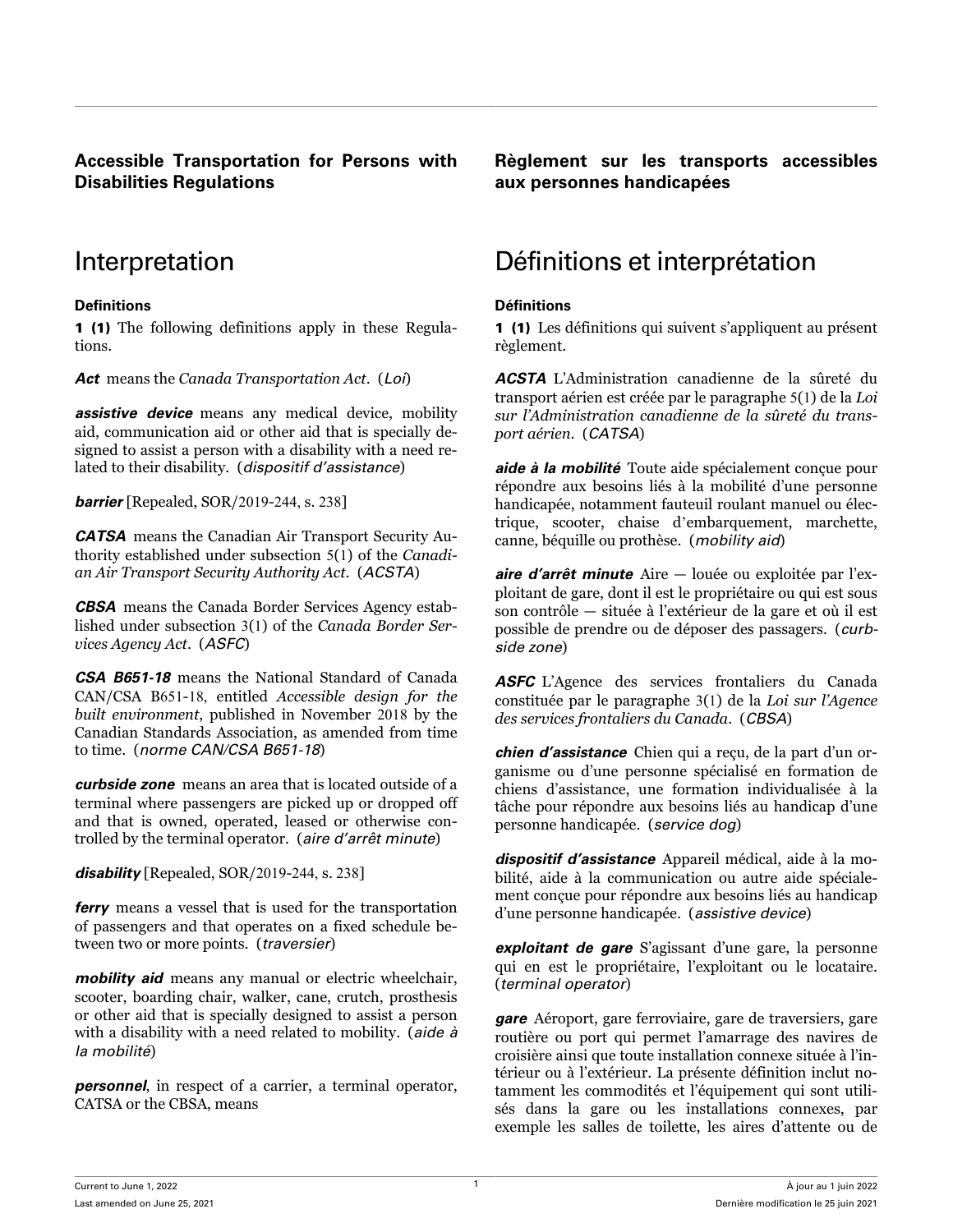(a) any employees of that carrier or terminal operator or of CATSA or the CBSA, as the case may be;

(b) any persons, except a travel agency, that have entered into an agreement or arrangement with that carrier or terminal operator or with CATSA or the CBSA, as the case may be, to provide services on their behalf; and

(c) any employees of the persons referred to in paragraph (b). (*personnel*)

*service dog* means a dog that has been individually trained by an organization or person specializing in service dog training to perform a task to assist a person with a disability with a need related to their disability. (*chien d'assistance*)

*support person* means a person referred to in subsection 50(1) whose assistance is needed by a person with a disability. (*personne de soutien*)

*terminal* means an airport, a railway station, a ferry terminal or a bus station, or a port that permits the mooring of cruise ships, and any related facilities, whether inside or outside of the terminal, including any amenities or equipment used in a terminal or in its related facilities, such as washrooms, waiting or rest areas, boarding platforms, curbside zones and parking. (*gare*)

*terminal operator* means a person that owns, operates or leases a terminal. (*exploitant de gare*)

*transportation-related service or facility* means any service or facility, including any amenity or equipment used in a facility, that is related to the transportation of passengers within the transportation network. (*service ou installation liés au transport*)

*Web Content Accessibility Guidelines* means the World Wide Web Consortium Recommendation, dated December 2008, entitled *Web Content Accessibility Guidelines (WCAG) 2.0*, published by the World Wide Web Consortium (W3C), as amended from time to time. (*Règles pour l'accessibilité des contenus Web*)

## **Interpretation of document incorporated by reference Interprétation d'un document incorporé par renvoi**

(2) In these Regulations, if a document that is available in both official languages is incorporated by reference as amended from time to time, any amendment to that document is incorporated only when the amendment is available in both official languages.

repos, les quais d'embarquement, les aires d'arrêt minute et les stationnements. (*terminal*)

*handicap* [Abrogée, DORS/2019-244, art. 238]

*Loi* La *Loi sur les transports au Canada*. (*Act*)

*norme CAN/CSA B651-F18* La norme nationale du Canada CAN/CSA B651-18 de l'Association canadienne de normalisation, intitulée *Conception accessible pour l'environnement bâti*, publiée en mars 2019, avec ses modifications successives. (*CSA B651-18*)

*obstacle* [Abrogée, DORS/2019-244, art. 238]

*personne de soutien* Personne visée au paragraphe 50(1) dont l'assistance est nécessaire pour la personne handicapée. (*support person*)

*personnel* À l'égard d'un transporteur, d'un exploitant de gare, de l'ACSTA ou de l'ASFC, désigne :

a) les employés du transporteur, de l'exploitant de gare, de l'ACSTA ou de l'ASFC, selon le cas;

b) les personnes, autres qu'une agence de voyage, qui ont conclu un accord ou une entente avec le transporteur, l'exploitant de gare, l'ACSTA ou l'ASFC, selon le cas, visant à fournir des services en leur nom;

c) les employés des personnes visées à l'alinéa b). (*personnel*)

*Règles pour l'accessibilité des contenus Web* Recommandation du Consortium World Wide Web (W3C) en date de décembre 2008 et intitulée *Règles pour l'accessibilité des contenus Web (WCAG) 2.0*, avec leurs modifications successives. (*Web Content Accessibility Guidelines*)

*service ou installation liés au transport* Service ou installation, ainsi que les commodités et l'équipement qui y sont utilisés, qui sont liés au transport de passagers dans le réseau de transport. (*transportation-related service or facility*)

*traversier* Bâtiment qui sert au transport de passagers et qui est exploité selon un horaire régulier entre deux ou quelques points. (*ferry*)

(2) Pour l'application du présent règlement, si un document disponible dans les deux langues officielles est incorporé par renvoi avec ses modifications successives,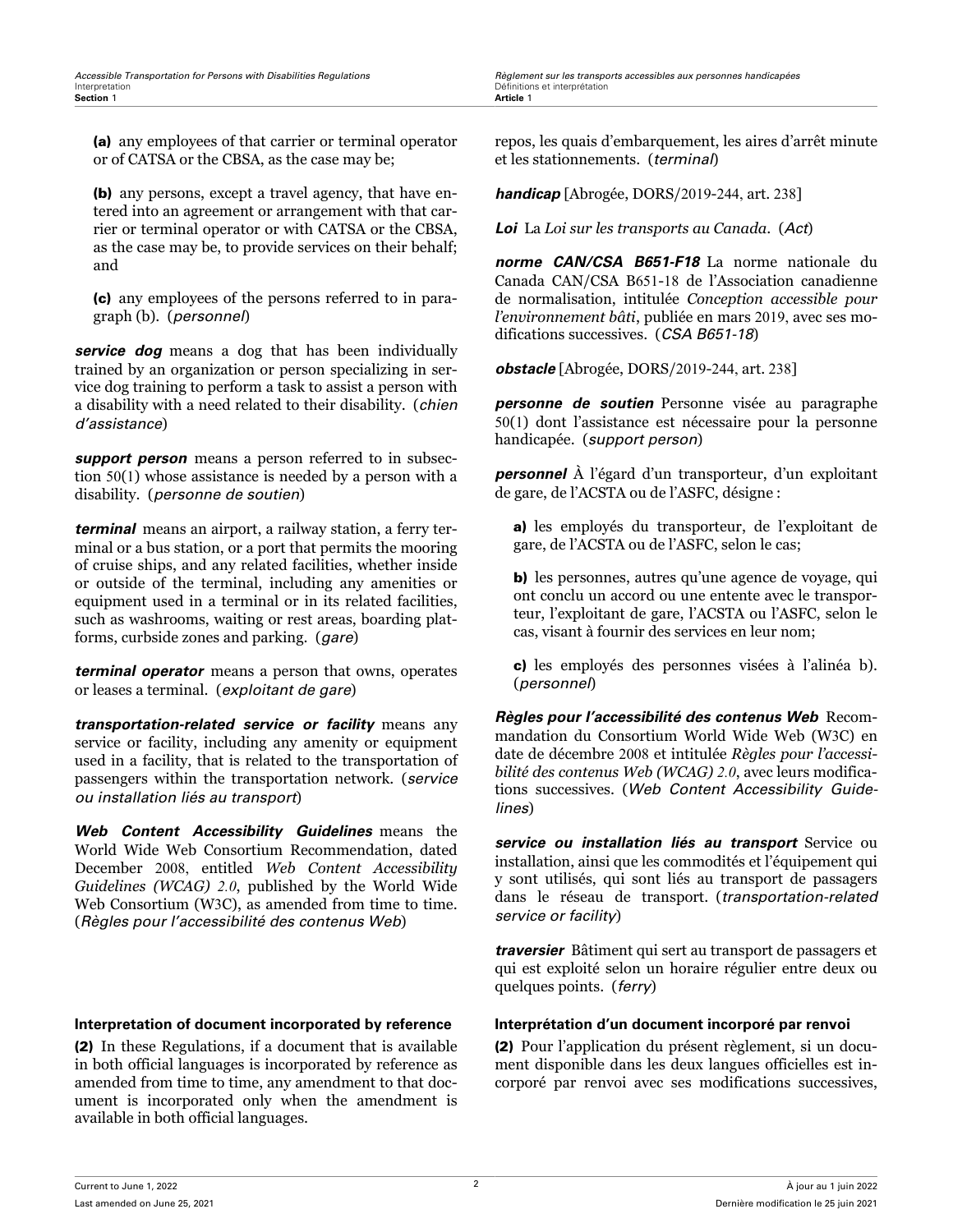<span id="page-14-0"></span>*Accessible Transportation for Persons with Disabilities Regulations Règlement sur les transports accessibles aux personnes handicapées* Définitions et interprétation<br>Articles 1-3

## (3) [Repealed, SOR/2019-244, s. 238] SOR/2019-244, s. 238.

## **Interpretation — no effect on existing legal obligations**

2 For greater certainty, nothing in these Regulations is to be construed as

(a) limiting the duty to accommodate under the *Canadian Human Rights Act* or any other Act of Parliament; or

(b) requiring any person to do anything that jeopardizes security, public health or public safety.

2.1 These Regulations are to be interpreted as requiring that persons with disabilities be treated with dignity. SOR/2021-9, s. 1.

## Requirements Applicable to Transportation Service Providers

## Application **Application**

3 (1) This Part applies to the following entities (each of which is referred to in this Part as a "transportation service provider"):

(a) every carrier to which Part 3 applies;

(b) every terminal operator to which Division 1 of Part 4 applies;

- (c) CATSA; and
- (d) the CBSA.

## **Application of paragraph 5(a) Application de l'alinéa 5a)**

(2) Paragraph 5(a) applies to every carrier to which Part 2 applies and every terminal operator to which Division 2

toute modification apportée à ce document est incorporée uniquement lorsque la modification est disponible dans les deux langues officielles.

(3) [Abrogé, DORS/2019-244, art. 238] DORS/2019-244, art. 238.

## **Interprétation — aucune atteinte aux obligations juridiques existantes**

2 Il est entendu que le présent règlement n'a pas pour effet :

a) de restreindre quelque obligation d'adaptation sous le régime de la *Loi canadienne sur les droits de la personne* ou d'autres lois fédérales;

b) d'obliger quiconque à faire quelque chose qui mettrait en danger la sûreté, la santé ou la sécurité publiques.

## **Interpretation — treatment with dignity Interprétation — traitement avec dignité**

2.1 Les exigences du présent règlement sont interprétées de façon à ce que les personnes handicapées soient traitées avec dignité.

DORS/2021-9, art. 1.

## **PART 1 PARTIE 1**

## Exigences applicables aux fournisseurs de services de transport

## **Carriers, terminal operators, CATSA and CBSA Transporteurs, exploitants de gare, ACSTA et ASFC**

3 (1) La présente partie s'applique aux entités suivantes (chacune étant appelée « fournisseur de services de transport » dans la présente partie) :

a) tout transporteur visé par la partie 3;

b) tout exploitant de gare visé par la section 1 de la partie 4;

- c) l'ACSTA;
- d) l'ASFC.

(2) En plus des entités mentionnées aux alinéas (1)a) à d), l'alinéa 5a) s'applique à tout transporteur visé par la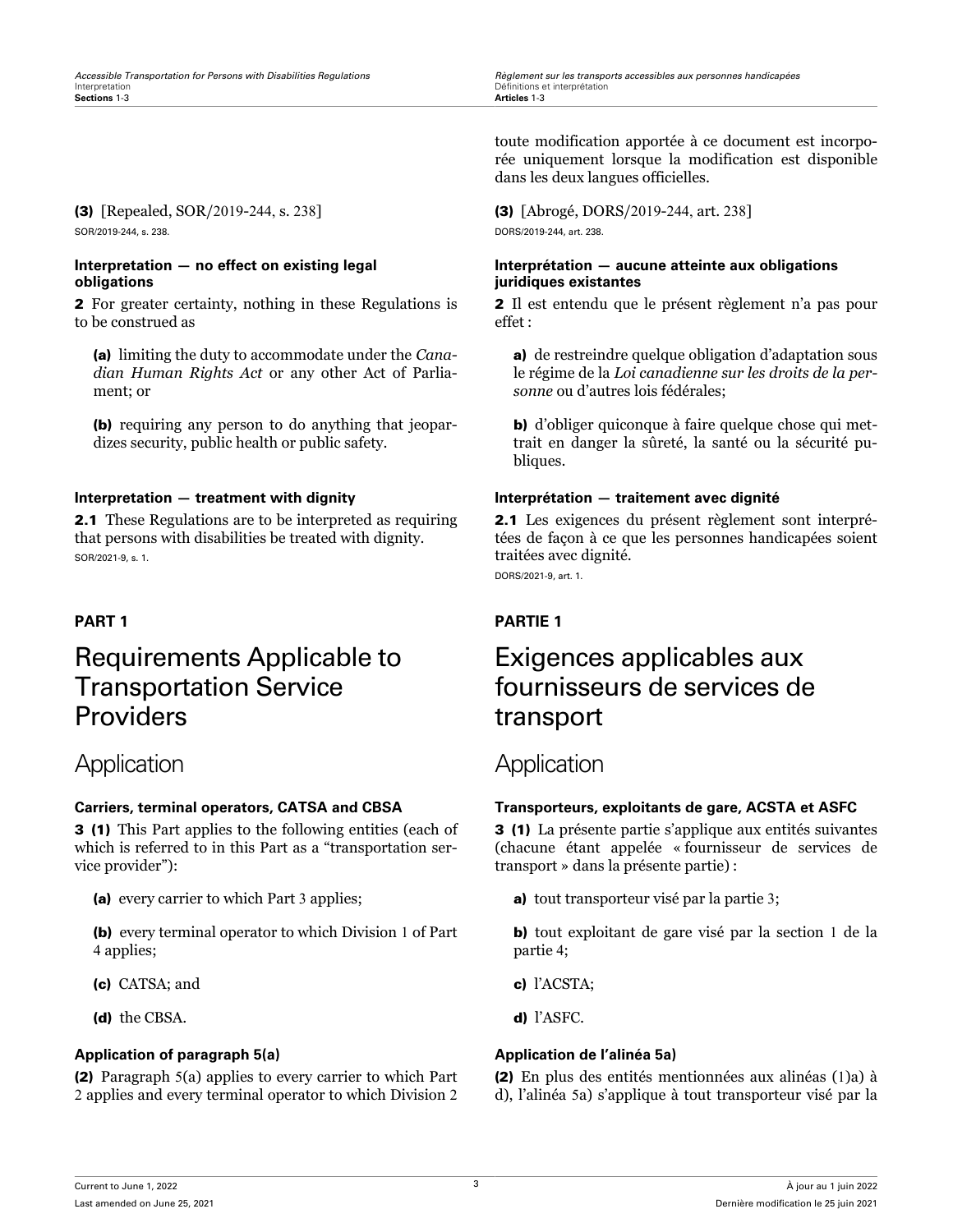of Part 4 applies, in addition to the entities mentioned in paragraphs (1)(a) to (d).

## Communication of Information to Persons with Disabilities

## **General information — alternative formats Renseignements généraux — format de**

4 (1) If a transportation service provider makes available to the public information about any transportationrelated service or facility, the transportation service provider must ensure that

(a) if the information is made available in an electronic format, the format is compatible with adaptive technology that is intended to assist persons with disabilities;

(b) if the information is made available only in a paper format, it is made available, on request, in large print, in Braille or in an electronic format;

(c) if the information is made available in an audio format, it is made available, on request, in a visual format; and

(d) if the information is made available in a visual format, it is made available, on request, in an audio format.

## **Timing Délai**

(2) If a person with a disability makes a request referred to in any of paragraphs (1)(b) to (d), the transportation service provider must provide the information in the requested format without delay.

SOR/2021-9, s. 2.

## **Information to be published <b>Renseignements** à publier

5 (1) A transportation service provider must publish the following information in electronic format on its website, or in another format if it does not have a website:

(a) a notice that it is subject to these Regulations and the provisions of these Regulations that apply to it;

(b) the services that it offers to persons with disabilities and any conditions that apply to those services; and

(c) the complaint resolution services that it offers and how a passenger may access those services.

<span id="page-15-0"></span>*Accessible Transportation for Persons with Disabilities Regulations Règlement sur les transports accessibles aux personnes handicapées*

partie 2 et à tout exploitant de gare visé par la section 2 de la partie 4.

## Communication de renseignements aux personnes handicapées

# **communication de substitution**

4 (1) Le fournisseur de services de transport qui met à la disposition du public des renseignements au sujet de ses services ou installations liés au transport veille à ce que ces renseignements :

a) s'ils sont sur support électronique, soient fournis sur support compatible avec les technologies d'adaptation visant à aider les personnes handicapées;

b) s'ils sont uniquement sur support papier, soient fournis, sur demande, en gros caractères, en braille ou sur support électronique;

c) s'ils sont sur support audio, soient fournis, sur demande, sur support visuel;

d) s'ils sont sur support visuel, soient fournis, sur demande, sur support audio.

(2) Le fournisseur de services de transport qui reçoit une demande visée à l'un des alinéas (1)b) à d) de la part d'une personne handicapée fournit les renseignements sur le support demandé sans délai. DORS/2021-9, art. 2.

5 (1) Le fournisseur de services de transport publie les renseignements ci-après en format électronique sur son site Web ou à défaut de site Web dans un autre format :

a) un avis énonçant que le présent règlement s'applique à lui et énumérant les dispositions qui s'appliquent à lui;

b) les services offerts aux personnes handicapées et toute condition à laquelle ces services sont assujettis;

c) les services de résolution des plaintes qui existent et la manière d'y recourir.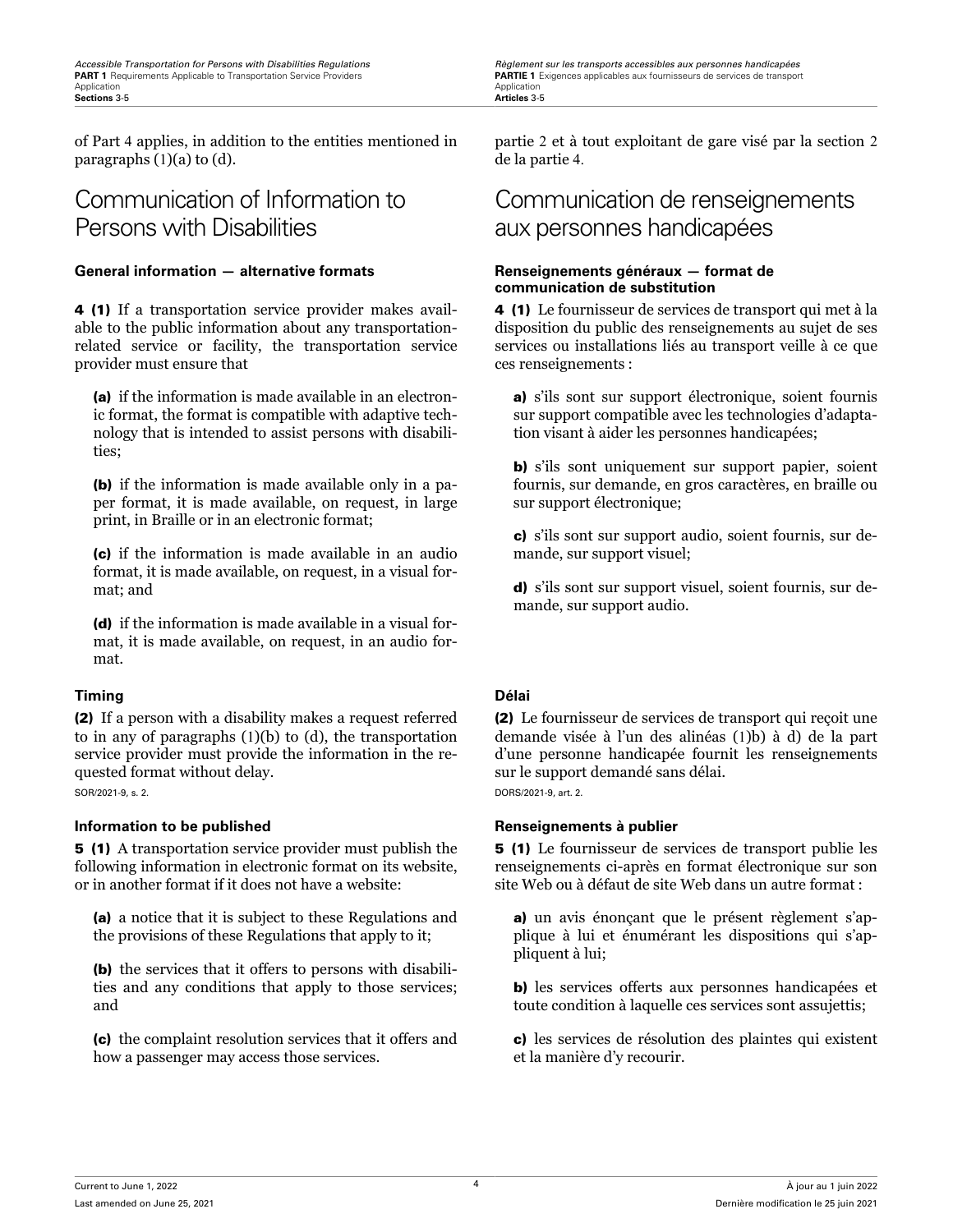## <span id="page-16-0"></span>**Clarification Précision**

(2) For greater certainty, the requirements of section 4 apply to a notice referred to in paragraph (1)(a) and complaint resolution services referred to in paragraph (1)(c). SOR/2021-9, s. 3.

## **Communication Communication**

6 A transportation service provider must ensure that members of personnel who interact with passengers in the course of carrying out their functions take in account the following when communicating with a person with a disability:

(a) the nature of the person's disability, particularly if the person is blind or deaf or has any other visual or hearing impairment or if the person has a communication impairment;

(b) whether the person uses an assistive device to assist them to hear, see or communicate; and

(c) whether there are methods of communication that may be used by the person or that may facilitate communication with the person, such as an augmentative or alternative communication system, sign language or clear, concise and plain language.

7 If a transportation service provider makes a telephone number available to the public that may be used to make travel reservations or obtain information about the provider's transportation-related services or facilities, it must

(a) offer to persons who are deaf or have any other hearing impairment, or who have a communication impairment, the option of doing those things by means of an email or a third party's telephone relay or video relay service; and

(b) publish, in every instance that it publishes a telephone number that may be used to do those things, along with that telephone number, a description of how a person may access the services referred to in paragraph (a), including the transportation service provider's email address and the third party's telephone number for telephone relay or video relay service.

8 If a transportation service provider makes a website available to the public that may be used to access a client account, travel itinerary, travel schedule or trip status, to

(2) Il est entendu que les exigences prévues à l'article 4 s'appliquent à l'avis visé à l'alinéa (1)a) et aux services de résolution de plaintes visés à l'alinéa (1)c). DORS/2021-9, art. 3.

6 Le fournisseur de services de transport veille à ce que les membres de son personnel qui interagissent avec les passagers dans le cadre de ses fonctions communiquent avec toute personne handicapée en tenant compte de ce qui suit :

a) la nature du handicap de la personne, tout particulièrement si la personne est aveugle, sourde ou a toute autre déficience visuelle ou auditive ou a un trouble de la communication;

b) l'utilisation par la personne d'un dispositif d'assistance pour l'aider à entendre, à voir ou à communiquer;

c) les méthodes de communication qui peuvent être utilisées par ces personnes, ou qui peuvent faciliter la communication avec celles-ci, par exemple un système de communication de substitution ou un système de suppléance à la communication, la langue des signes ou un langage simple, clair et concis.

## **Telephone system Système téléphonique**

7 Le fournisseur de services de transport qui met à la disposition du public un numéro de téléphone à composer pour effectuer des réservations ou obtenir des renseignements sur les services ou installations liés au transport doit :

a) d'une part, fournir à toute personne qui est sourde ou a toute autre déficience auditive ou qui a un trouble de la communication, la possibilité d'effectuer ces actions par courriel ou services de relais téléphonique ou vidéo d'une tierce partie;

b) d'autre part, chaque fois qu'il publie le numéro de téléphone à composer pour effectuer ces actions, publier également la manière d'accéder aux services visés à l'alinéa a), notamment son adresse de courriel et le numéro de téléphone pour les services de relais téléphonique ou vidéo d'une tierce partie.

## **Website Site Web**

8 Le fournisseur de services de transport qui met à la disposition du public un site Web permettant d'accéder au compte-client, de consulter l'itinéraire de voyage,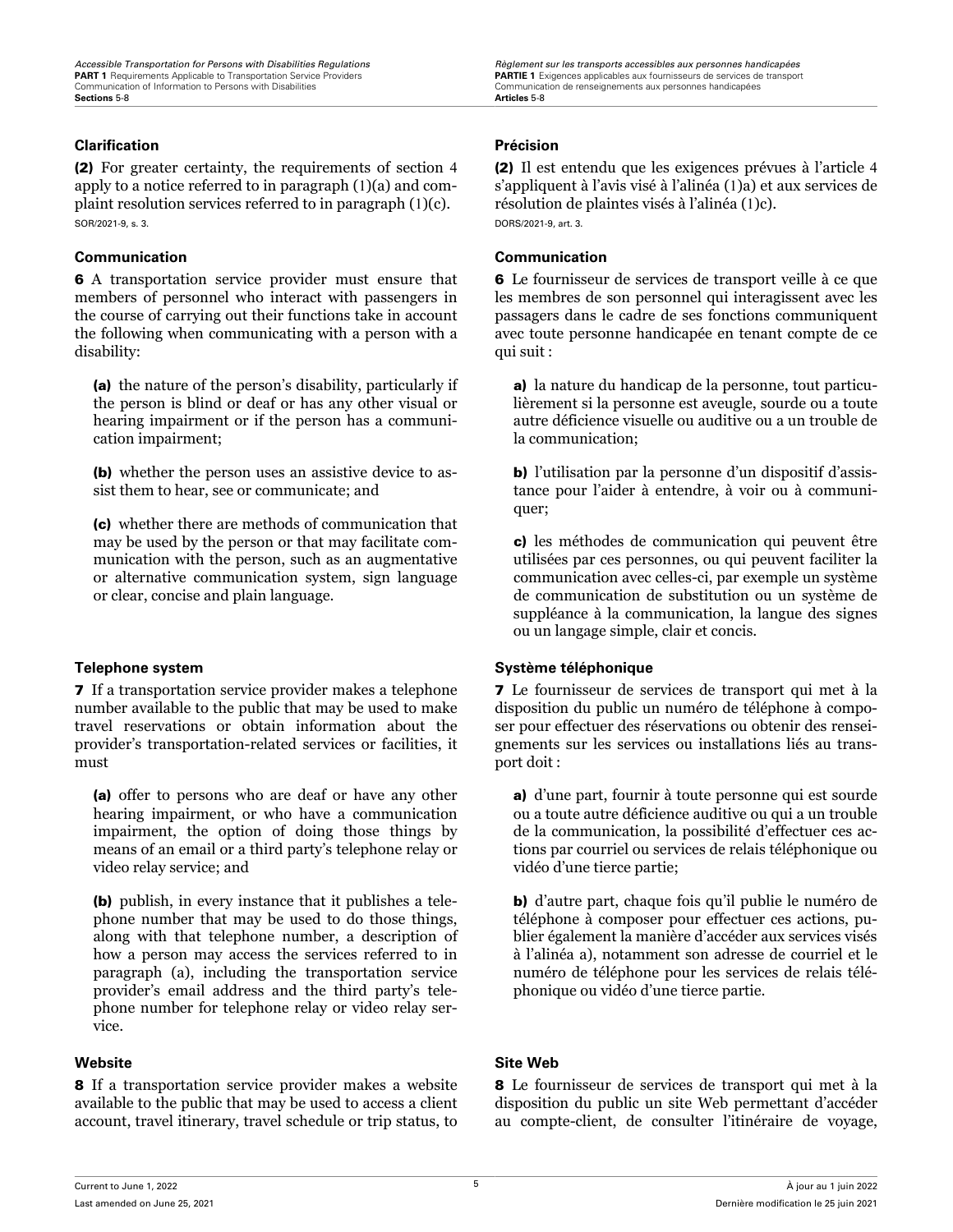<span id="page-17-0"></span>*Accessible Transportation for Persons with Disabilities Regulations Regulations Règlement sur les transports accessibles aux personnes handicapées*<br> **PART 1** Requirements Applicable to Transportation Service Provide **PART 1** Requirements Applicable to Transportation Service Providers **PARTIE 1** Exigences applicables aux fournisseurs de services de transport<br>
Communication of Information to Persons with Disabilities **Communication de r Sections** 8-11 **Articles** 8-11

obtain contact information for the transportation service provider, to make or modify a reservation or to check in, it must

(a) offer to persons with disabilities the option of doing those things by means of a communication system that does not require the use of a website, such as by means of a telephone, an email or a third party's telephone relay or video relay service; and

(b) publish, in every instance that it publishes the address of the website that may be used to do those things, along with that website address, a description of how a person may access the services referred to in paragraph (a), including the transportation service provider's telephone number and email address and the third party's telephone number for telephone relay or video relay service.

## **Website — requirements Site Web — exigences**

9 A transportation service provider must ensure that every website, mobile website and application that it owns, operates or controls and that is made available to the public meets the requirements for a Level AA conformance that are set out in the Web Content Accessibility Guidelines.

SOR/2021-9, s. 4.

10 (1) A carrier must ensure that any public announcement relating to a departure or a gate or track assignment that is made for passengers waiting at a boarding area inside a terminal is made in an audio format and in a visual format.

## **Public announcement — safety or security Annonces publiques – sécurité ou sûreté**

(2) If a transportation service provider makes any public announcement relating to safety or security inside a terminal, they must make that announcement in an audio and visual format.

11 (1) If a transportation service provider owns, operates or controls the hardware components of an automated self-service kiosk that is available for public use in a terminal, or owns, operates or controls the software components of such a kiosk, the transportation service provider must ensure that the hardware components or the software components, as the case may be, meet the requirements set out in clauses 1.4 and 3 to 7 and Annexes B and C, excluding the notes accompanying those clauses, of the National Standard of Canada CAN/CSA-B651.2-07 (R2017), entitled *Accessible design for self-service interactive devices*, published in January 2007 by the l'horaire de voyage ou l'état du voyage, d'obtenir les coordonnées du fournisseur de services de transport, d'effectuer une réservation ou de la modifier ou de s'enregistrer doit :

a) d'une part, fournir à toute personne handicapée la possibilité d'effectuer ces actions au moyen de systèmes de communication qui n'exigent pas l'utilisation d'un site Web, tels que le téléphone, les courriels ou les services de relais téléphonique ou vidéo d'une tierce partie;

b) d'autre part, chaque fois qu'il publie l'adresse du site Web à consulter pour effectuer ces actions, publier également la manière d'accéder aux services visés à l'alinéa a), notamment ses numéro de téléphone et adresse de courriel et le numéro de téléphone pour les services de relais téléphonique ou vidéo d'une tierce partie.

9 Le fournisseur de services de transport veille à ce que tous les sites Web, sites Web mobiles et applications dont il est le propriétaire, qu'il exploite ou qui sont sous son contrôle et qu'il met à la disposition du public soient conformes au niveau AA prévu par les Règles pour l'accessibilité des contenus Web.

DORS/2021-9, art. 4.

## **Public announcements inside terminals Annonces publiques à l'intérieur de la gare**

10 (1) Le transporteur veille à ce qu'une annonce publique faite à l'intérieur de la gare, à l'intention des passagers en attente à l'aire d'embarquement relative aux départs ou à l'affectation des portes ou des voies soit sur support audio et visuel.

(2) Le fournisseur de services de transport qui fait une annonce publique concernant la sécurité ou la sûreté à l'intérieur de la gare doit faire l'annonce sur support audio et visuel.

## **Automated self-service kiosks Guichets libre-service automatisés**

11 (1) Le fournisseur de services de transport veille à ce que les composants matériels des guichets libre-service automatisés, ou leurs composants logiciels, dont il est le propriétaire, qu'il exploite ou qui sont sous son contrôle et qu'il met à la disposition du public dans la gare soient conformes aux exigences prévues aux articles 1.4 et 3 à 7 et aux annexes B et C — sans égard aux notes accompagnant ces articles — de la norme nationale du Canada CAN/CSA-B651.2-07 de l'Association canadienne de normalisation, intitulée *Conception accessible des dispositifs interactifs libre-service*, publiée en janvier 2007, avec ses modifications successives.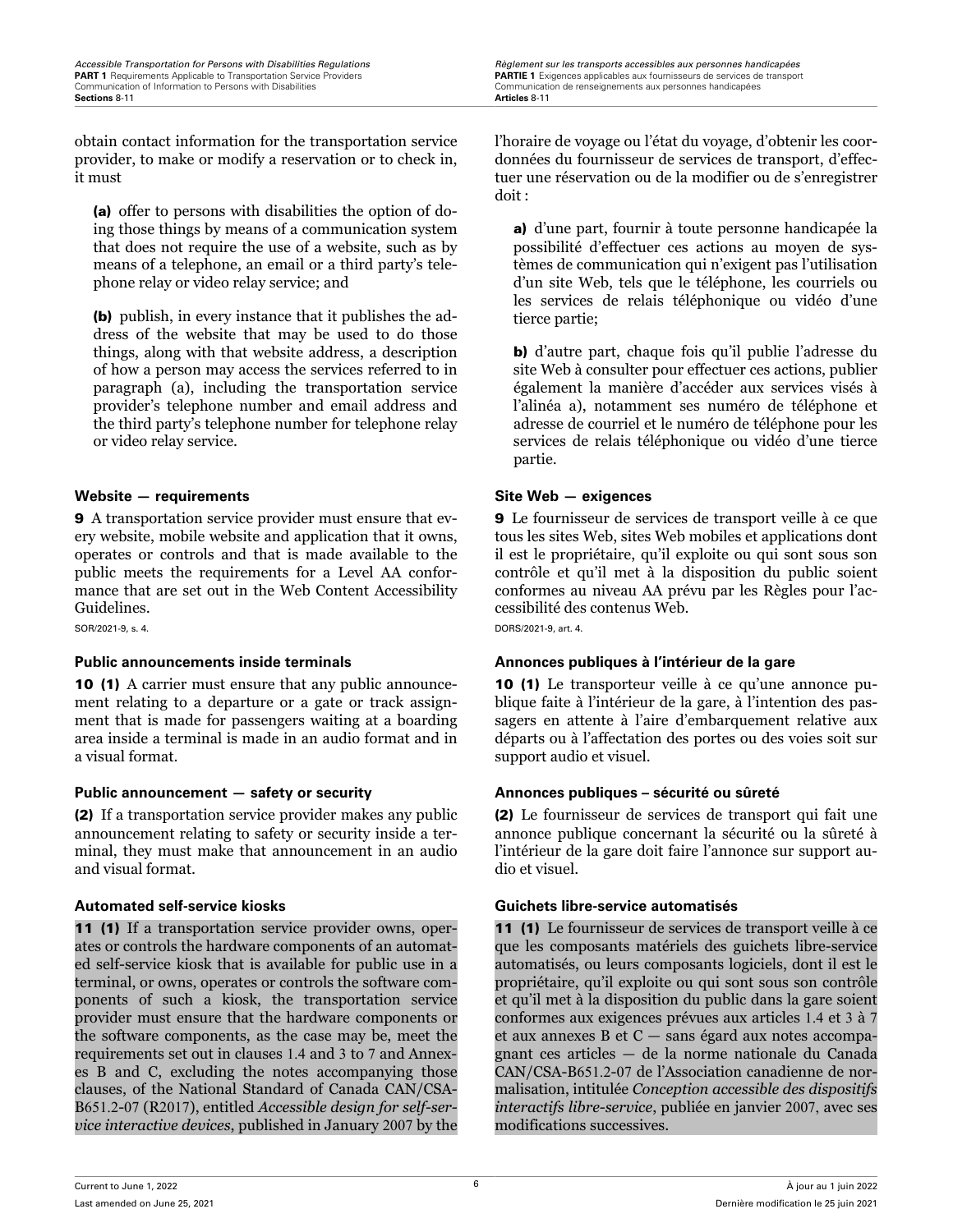<span id="page-18-0"></span>*Accessible Transportation for Persons with Disabilities Regulations Règlement sur les transports accessibles aux personnes handicapées* PART 1 Requirements Applicable to Transportation Service Providers (and the state of the Same Communication de renseignements aux fournisseurs de services de transport Communication de renseignements aux personnes handicap

Canadian Standards Association, as amended from time to time.

## **Requirements Exigences**

(2) If a transportation service provider owns, operates or controls the hardware components of an automated selfservice kiosk referred to in subsection (1), the transportation service provider must ensure that the kiosk is visually and tactilely discernible by an International Symbol of Access that is affixed to the front of it.

12 For a period of two years beginning on the day on which this section comes into force, if a transportation service provider owns, operates or controls the hardware components of an automated self-service kiosk that is available for public use in a terminal and meets the requirements of section 11, that kiosk must be marked with signage that specifies that persons with disabilities have priority access.

13 A transportation service provider must, on the request of a person with a disability, assist the person, without delay, to use any automated self-service kiosk referred to in section 11.

14 (1) A transportation service provider must ensure that any automated self-service kiosk referred to in section 11 is in good working order and is properly maintained.

(2) If the automated self-service kiosk is not in good working order, the transportation service provider must ensure that it is repaired as soon as possible and, until it is repaired, the transportation service provider must provide the following services to a person with a disability:

(a) directing the person to the nearest working automated self-service kiosk that offers the same service as that provided by the kiosk that is not in good working order and, on the request of the person, assisting the person in using that kiosk; or

(b) permitting the person to advance to the front of the line at a counter where they will be provided the same service as that provided by the automated selfservice kiosk that is not in good working order.

(2) Le fournisseur de services de transport veille à ce que les composants matériels des guichets libre-service automatisés visés au paragraphe (1) soient identifiables visuellement et au toucher grâce au symbole d'accès universel apposé sur sa surface avant.

## **Temporary application Application temporaire**

12 Pendant deux ans à partir de la date d'entrée en vigueur du présent article, les composants matériels des guichets libre-service automatisés dont le fournisseur de services de transport est le propriétaire, qu'il exploite ou qui sont sous son contrôle et qu'il met à la disposition du public dans la gare qui respectent les exigences de l'article 11 portent une enseigne précisant que leur utilisation est réservée en priorité aux personnes handicapées.

## **Assistance with use of self-service kiosks Aide pour l'utilisation d'un guichet libre-service**

13 Le fournisseur de services de transport aide, sans délai, la personne handicapée qui en fait la demande, à utiliser le guichet libre-service automatisé visé à l'article 11.

## **Accessible self-service kiosks Guichet libre-service automatisé accessible**

14 (1) Le fournisseur de services de transport veille à ce que le guichet libre-service automatisé visé à l'article 11 soit en bon état de fonctionnement et bien entretenu.

## **Repairs Réparation**

(2) Dans le cas où le guichet est défectueux, le fournisseur de services de transport veille à ce que le guichet soit réparé dès que possible et, jusqu'à ce qu'il soit réparé, le fournisseur de services de transport, selon le cas :

a) dirige la personne handicapée vers le guichet libreservice automatisé fonctionnel le plus près qui offre le même service que celui fourni par le guichet défectueux et, à la demande de la personne, l'aide à utiliser le guichet;

b) lui permet d'avancer à l'avant de la file au comptoir où elle peut recevoir le même service que celui fourni par le guichet défectueux.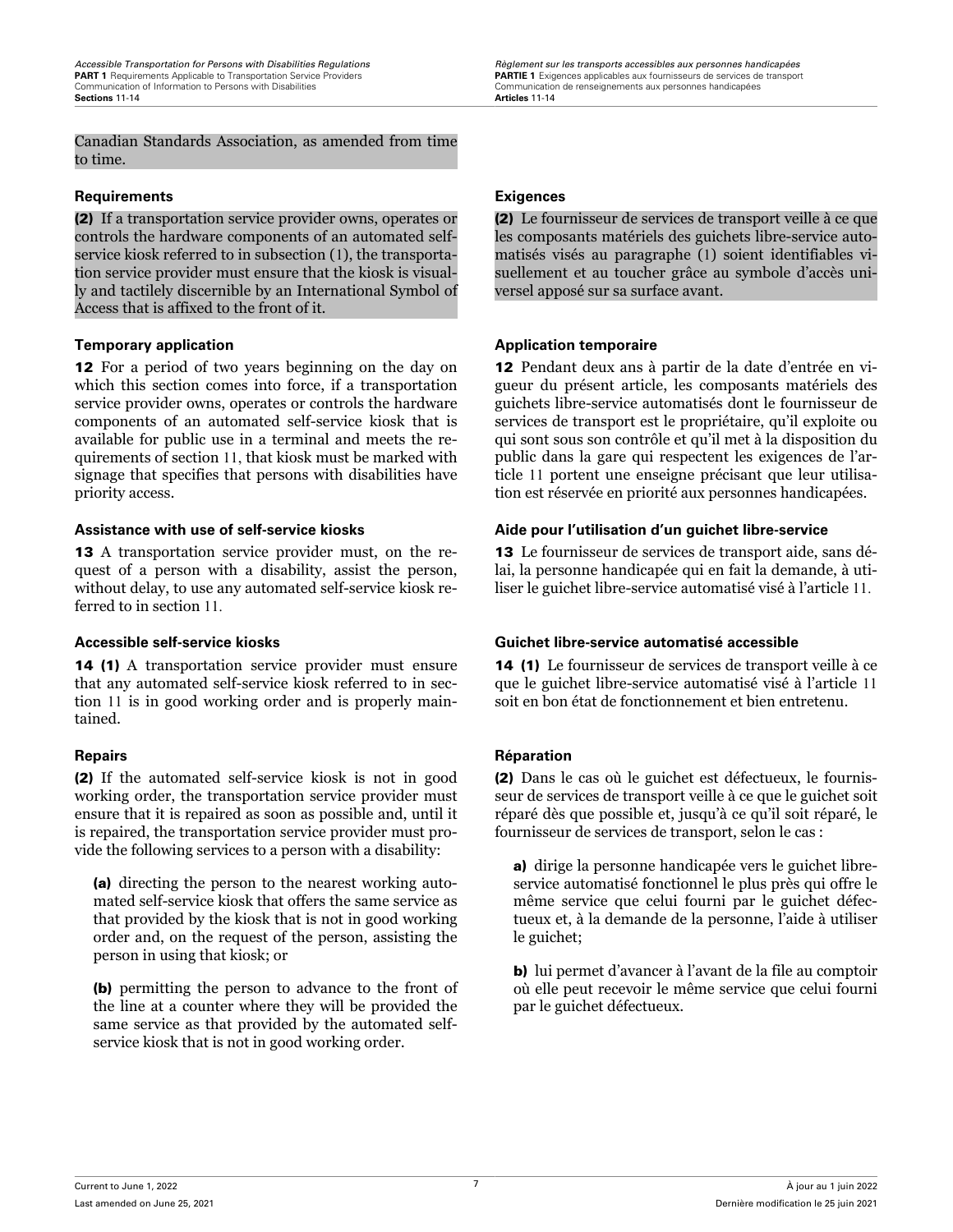## <span id="page-19-0"></span>Personnel Training for the Assistance of Persons with Disabilities

## **Application Application**

15 A transportation service provider must ensure that members of personnel receive the training that is required under sections 16 to 19.

## **Interaction with public, etc. Interaction avec le public**

16 (1) If a member of personnel may be required to interact with the public or to participate in making decisions or in developing policies or procedures in relation to the requirements of these Regulations, they must receive training that provides an adequate level of knowledge and skills to carry out those functions, including training with respect to the requirements of these Regulations and the policies and procedures of the transportation service provider with respect to persons with disabilities.

(2) The training referred to in subsection (1) must provide an adequate level of knowledge in respect of

(a) the following principles:

(i) the principle that all persons must be treated with dignity regardless of their disabilities,

(ii) the principle that all persons must have the same opportunity to make for themselves the lives that they are able and wish to have regardless of their disabilities or of how their disabilities interact with their personal and social characteristics,

(iii) the principle that all persons must have barrier-free access to full and equal participation in society, regardless of their disabilities, and

(iv) the principle that all persons must have meaningful options and be free to make their own choices, with support if they desire, regardless of their disabilities;

(b) the different types of barriers that may hinder equal access to transportation services for persons with disabilities;

(c) the various types of assistance that may be needed by persons with disabilities and the duties of the transportation service provider in relation to those needs, including

(i) the type of assistance that they must provide to persons with disabilities, and

## Formation du personnel en matière d'aide aux personnes handicapées

15 Le fournisseur de services de transport veille à ce que les membres du personnel reçoîvent la formation exigée aux articles 16 à 19.

16 (1) Tout membre du personnel qui, dans le cadre de ses fonctions, peut être appelé à interagir avec le public ou à participer à la prise de décision ou à l'élaboration de politiques ou procédures résultant des exigences du présent règlement, doit recevoir la formation qui lui apporte un niveau adéquat de connaissances et compétences pour l'exécution de ses fonctions et porte notamment sur les exigences du présent règlement et les politiques et procédures du fournisseur de services de transport à l'égard des personnes handicapées.

## **Contents of training Contenu de la formation**

(2) La formation visée au paragraphe (1) doit apporter un niveau adéquat de connaissances à l'égard de ce qui suit :

a) les principes suivants :

(i) le droit de toute personne à être traitée avec dignité, quels que soient ses handicaps,

(ii) le droit de toute personne à l'égalité des chances d'épanouissement, quels que soient ses handicaps ou l'interaction de ses handicaps avec ses autres caractéristiques personnelles et sociales,

(iii) le droit de toute personne à un accès exempt d'obstacles et à une participation pleine et égale dans la société, quels que soient ses handicaps,

(iv) le droit de toute personne d'avoir concrètement la possibilité de prendre des décisions pour elle-même, avec ou sans aide, quels que soient ses handicaps;

b) les différents types d'obstacles qui peuvent empêcher les personnes handicapées d'avoir un accès égal aux services de transport;

c) les différents types d'assistance qui peuvent être nécessaires pour répondre aux besoins des personnes handicapées et les obligations du fournisseur de services de transport à leur égard, notamment :

(i) le genre d'aide devant être fourni aux personnes handicapées,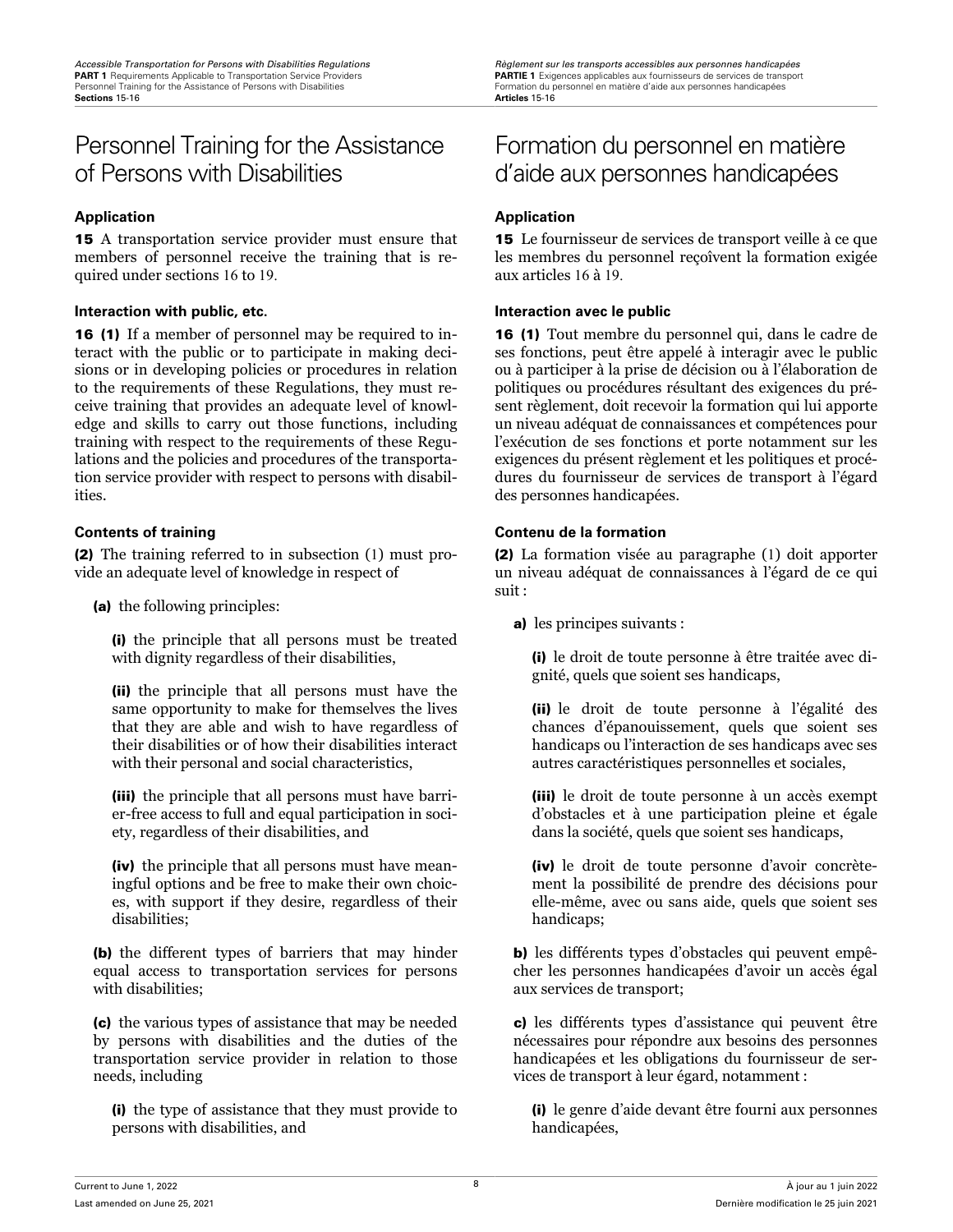<span id="page-20-0"></span>*Accessible Transportation for Persons with Disabilities Regulations Règlement sur les transports accessibles aux personnes handicapées* PART 1 Requirements Applicable to Transportation Service Providers and the state of the Same PARTIE 1 Exigences applicables aux fournisseurs de services de transport Personnel Training for the Assistance of Persons with Di

(ii) the assistive devices that are commonly used by persons with disabilities and the methods of communication that may be used by, or may facilitate communication with, persons with disabilities, such as an augmentative or alternative communication system, sign language or clear, concise and plain language;

(d) communication with persons with disabilities in accordance with section 6 and how to interact with them in a manner that respects their autonomy and dignity;

(e) the role of a support person; and

(f) the role and needs of a service dog.

## **Physical assistance the contract of the contract of the physique Aide physique**

17 If a member of personnel may be required to provide physical assistance to a person with a disability in the course of carrying out their functions, they must receive training that provides an adequate level of knowledge and skills to carry out those functions, including training on how to

(a) seek information from the person with respect to their preferred method of assistance and any other measures they may require to ensure their safety and their comfort;

(b) manoeuvre mobility aids through doors and on irregular and multi-level surfaces, steps, curbs and elevators;

(c) transfer the person between their own mobility aid and a mobility aid provided by the transportation service provider and between a mobility aid and the person's passenger seat, including performing appropriate lifting techniques to perform various types of transfers of the person with maximum consideration for their dignity, safety and comfort;

(d) guide and orient a person whose impairment affects their mobility; and

(e) assist a person who has limitations in balance, agility or coordination that affect their mobility.

18 If a member of personnel may be required to handle mobility aids in the course of carrying out their functions, they must receive training that provides an

(ii) les dispositifs d'assistance qui sont généralement utilisés par les personnes handicapées et les méthodes de communication qui peuvent être utilisées par ces personnes, ou qui peuvent faciliter la communication avec celles-ci, par exemple un système de communication de substitution ou un système de suppléance à la communication, la langue des signes ou un langage simple, clair et précis;

d) la communication avec les personnes handicapées en conformité avec l'article 6 et l'interaction avec ces personnes de façon à respecter leur autonomie et leur dignité;

e) le rôle de la personne de soutien;

f) le rôle et les besoins du chien d'assistance.

17 Tout membre du personnel qui, dans le cadre de ses fonctions, peut être appelé à fournir une aide physique à une personne handicapée reçoit la formation qui lui apporte un niveau adéquat de connaissances et de compétences pour l'exécution de ses fonctions. Cette formation porte notamment sur ce qui suit :

a) la façon d'obtenir de la personne handicapée des renseignements sur la forme d'aide qu'elle préfère et sur toute autre mesure requise pour assurer sa sécurité et son confort;

b) la manipulation des aides à la mobilité dans les cadres de portes, sur les surfaces inégales ou à plusieurs niveaux, dans les marches d'escalier, sur les bords de trottoir et dans les ascenseurs;

c) le transfert de la personne handicapée entre son aide à la mobilité et celle fournie par le fournisseur de services de transport et entre une aide à la mobilité et le siège passager de la personne, y compris les techniques de soulèvement appropriées afin d'effectuer divers types de transfert en tenant compte au maximum de la dignité, de la sécurité et du confort de la personne;

d) la façon de guider et d'orienter une personne ayant un handicap qui la gêne dans ses déplacements;

e) l'aide à une personne handicapée dont le manque d'équilibre, de souplesse ou de coordination la gêne dans ses déplacements.

## **Handling mobility aids Manipulation des aides à la mobilité**

18 Tout membre du personnel qui, dans le cadre de ses fonctions, peut être appelé à manipuler des aides à la mobilité reçoit la formation qui lui apporte un niveau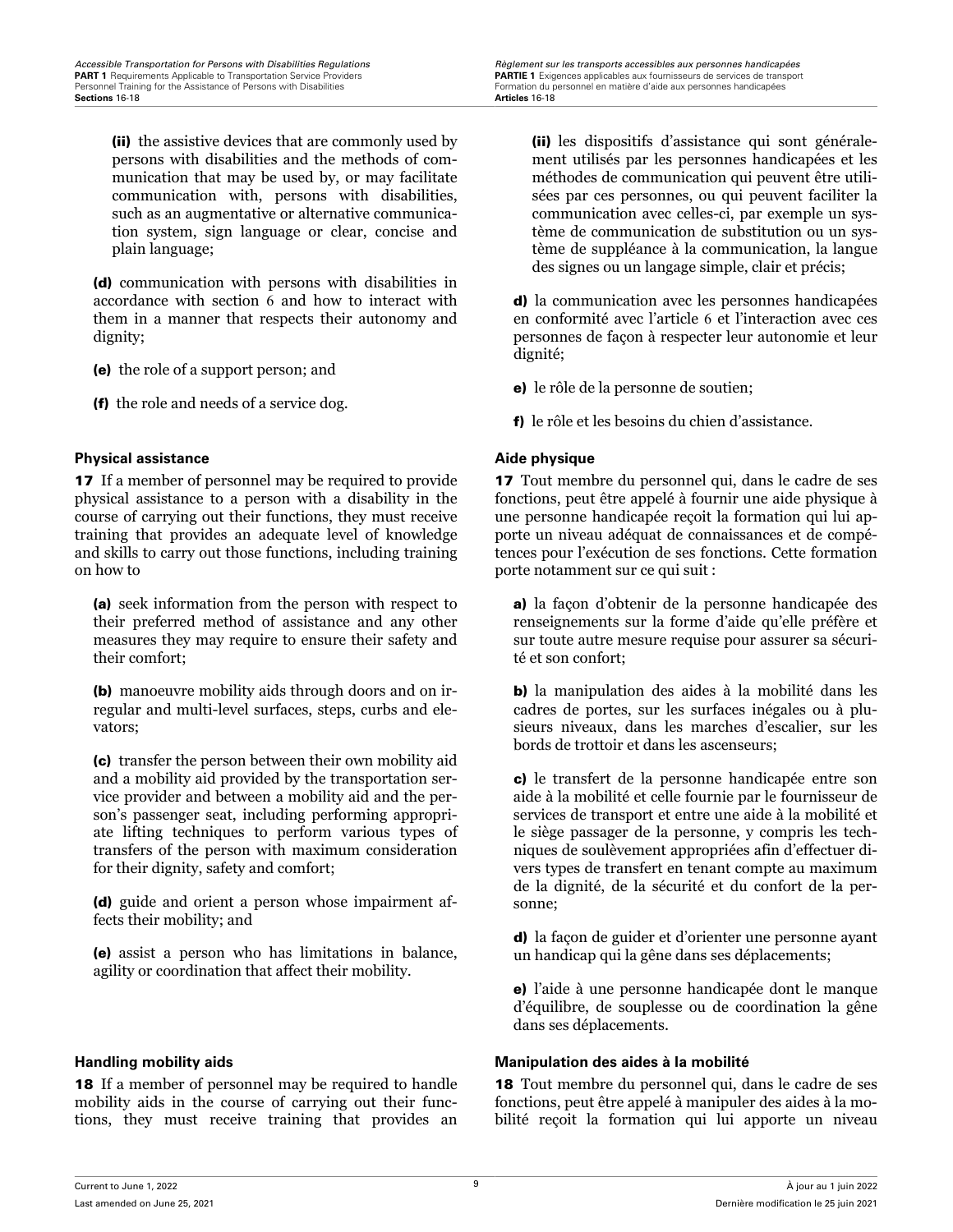adequate level of knowledge and skills to carry out those functions, including training with respect to

(a) the different types of mobility aids; and

(b) the requirements and appropriate methods for transporting and storing mobility aids, including the disassembling, packaging, unpackaging and reassembling of mobility aids.

19 (1) If a member of personnel may be required to use, or to assist a person with a disability in using, any special equipment in the course of carrying out their functions, they must receive training that provides an adequate level of knowledge and skills to carry out those functions.

(2) In this section, *special equipment* includes

(a) a telecommunication device for persons who are deaf or who have any other hearing impairment;

(b) a lift, a ramp and any other level-change device;

(c) an on-board electrical power supply;

(d) a device for the connection of on-board auxiliary respirator systems;

(e) an on-board entertainment system that is accessible to persons with disabilities; and

(f) an automated self-service kiosk that is accessible to persons with disabilities.

## **Initial training — timeline Formation initiale — délai**

20 (1) A transportation service provider must ensure that a member of personnel has completed training suitable to the requirements of their functions within 60 days after the day on which that member assumes those functions.

(2) Until a member of personnel has completed the training that is suitable to the requirements of their functions, the transportation service provider must ensure that they carry out their functions under the direct supervision of a person who has completed that training.

<span id="page-21-0"></span>*Accessible Transportation for Persons with Disabilities Regulations Règlement sur les transports accessibles aux personnes handicapées* Personnel Transponse of Personnel en matière d'aide aux personnes handicapées<br>Formation du personnel en matière d'aide aux personnes handicapées

> adéquat de connaissances et de compétences pour l'exécution ses fonctions. Cette formation porte notamment sur ce qui suit :

a) les divers types d'aides à la mobilité;

b) les exigences et les méthodes appropriées pour le transport et le rangement des aides à la mobilité, y compris le démontage, l'emballage, le déballage et l'assemblage de ces aides.

## **Using or assisting with special equipment Utilisation de l'équipement spécialisé ou aide**

19 (1) Tout membre du personnel qui, dans le cadre de ses fonctions, peut être appelé à utiliser de l'équipement spécialisé, ou à aider la personne handicapée à l'utiliser, reçoit la formation qui lui apporte un niveau adéquat de connaissances et compétences pour l'exécution de ses fonctions.

## **Definition of** *special equipment* **Définition de** *équipement spécialisé*

(2) Dans le présent article, l'*équipement spécialisé* s'entend notamment de ce qui suit :

a) les appareils de télécommunication pour les personnes sourdes ou ayant toute autre déficience auditive;

b) les plateformes élévatrices, les rampes et les autres dispositifs permettant de changer de palier;

c) les dispositifs d'alimentation électrique à bord;

d) les dispositifs de raccordement des systèmes auxiliaires de respiration à bord;

e) les systèmes de divertissement à bord qui sont accessibles aux personnes handicapées;

f) les guichets libre-service automatisés qui sont accessibles aux personnes handicapées.

20 (1) Le fournisseur de services de transport veille à ce que le membre du personnel ait reçu la formation adaptée à ses fonctions dans les soixante jours suivant son entrée en fonction.

## **Supervision of untrained personnel Supervision du personnel non formé**

(2) Le fournisseur de services de transport veille à ce que le membre du personnel qui n'a pas reçu la formation exécute ses fonctions sous la supervision directe d'une personne ayant suivi cette formation.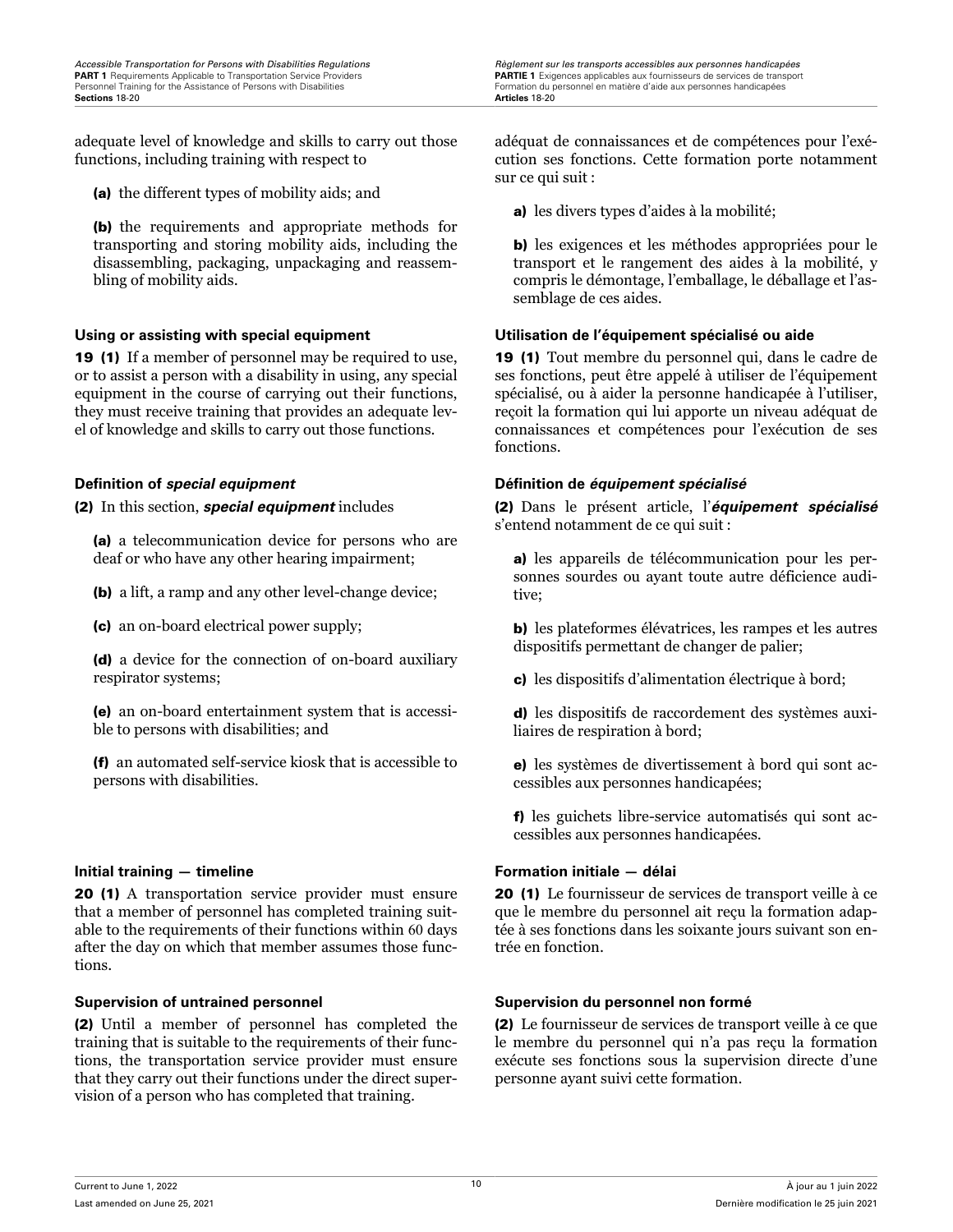21 A transportation service provider must ensure that members of personnel who have received training that is required by this Part also receive, at least once every three years, refresher training that is suitable to the requirements of their functions.

22 If a transportation service provider introduces any new policy, procedure or technology with respect to persons with disabilities or offers any new transportation-related service or facility to assist persons with disabilities, the transportation service provider must, as soon as feasible, inform members of personnel of that new information, unless it is not relevant to the requirements of their functions.

23 (1) A transportation service provider must implement and maintain each training program for members of personnel in accordance with the following requirements:

(a) the training program must include the information set out in Schedule 1;

(b) the training program must be available for inspection by the Agency; and

(c) any new information that is referred to in section 22 must be incorporated in the training program as soon as feasible.

## **Consultation Consultation**

(2) A transportation service provider must consult persons with disabilities in the development of each training program and the principal teaching methods.

(3) A transportation service provider must, as soon as feasible, make available any information about a training program that is set out in Schedule 1, except any personal information or confidential business information, to any person who requests that information.

## <span id="page-22-0"></span>**Refresher training Formation de recyclage**

21 Le fournisseur de services de transport veille à ce que les membres du personnel qui ont reçu de la formation sous le régime de la présente partie, reçoivent aussi une formation de recyclage adaptée à leurs fonctions au moins tous les trois ans.

## **Duty to inform personnel Obligation d'informer le personnel**

22 Le fournisseur de services de transport informe, dès que possible les membres du personnel, si cela est pertinent dans le cadre de leurs fonctions, de toute nouvelle politique, procédure ou technologie relative aux personnes handicapées qu'il met en place ou de tout nouveau service ou installation liée au transport qu'il peut offrir aux personnes handicapées.

## **Preparation of training programs Préparation des programmes de formation**

23 (1) Le fournisseur de services de transport met en œuvre et tient à jour les programmes de formation des membres du personnel, en conformité avec les exigences suivantes :

a) les programmes de formation comprennent les renseignements visés à l'annexe 1;

b) les programmes de formation sont accessibles pour consultation par l'Office;

c) les nouveautés visées à l'article 22 sont incorporées aux programmes dès que possible.

(2) Le fournisseur de services de transport doit consulter les personnes handicapées au sujet de l'élaboration des programmes de formation et des principales méthodes didactiques utilisées.

## **Information about training program Communication de renseignements — programme de formation**

(3) Le fournisseur de services de transport met à la disposition de toute personne qui en fait la demande, dès que possible, tout renseignement concernant un programme de formation visé à l'annexe 1, sauf les renseignements personnels et les renseignements commerciaux confidentiels.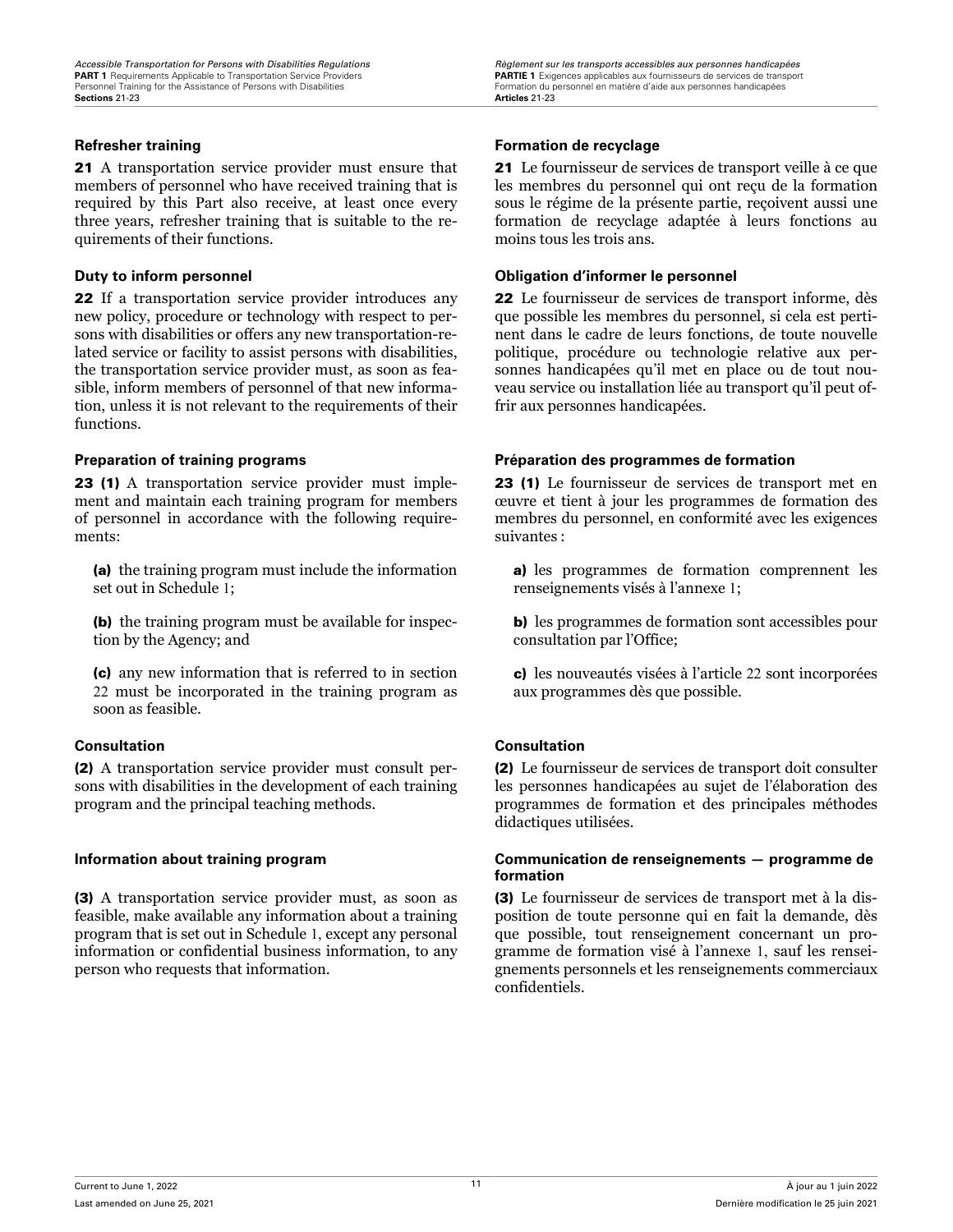# Service Requirements Applicable to Carriers

## Interpretation and Interprétation

## **Definitions Définitions**

24 The following definitions apply in this Part.

*licensee* has the same meaning as in subsection 55(1) of the Act. (*licencié*)

*severe allergy* means an allergy to an allergen that may cause a person to experience significant physical distress if they are directly exposed to the allergen. (*allergie grave*)

## Application Application

25 (1) Unless otherwise specified, this Part applies to

(a) every large air carrier that provides a service for the transportation of passengers

(i) between points within Canada,

(ii) from a point of origin in Canada to a point of destination in a foreign country, or

(iii) from a point of origin in a foreign country to a point of destination in Canada;

(b) every rail carrier that provides a service for the transportation of passengers

(i) between three or more provinces,

(ii) between three or more provinces and from a point of origin in Canada to a point of destination in a foreign country, or

(iii) from a point of origin in a foreign country to a point of destination in three or more provinces;

(c) every marine carrier that provides a service for the transportation of passengers between two or more provinces or between Canada and a foreign country if

(i) the service is provided by means of a ferry of 1,000 gross tonnage or more, and

<span id="page-23-0"></span>*Accessible Transportation for Persons with Disabilities Regulations Règlement sur les transports accessibles aux personnes handicapées* **PARTIE 2** Exigences applicables aux transporteurs – services<br>Articles 24-25

## **PART 2 PARTIE 2**

## Exigences applicables aux transporteurs – services

24 Les définitions qui suivent s'appliquent à la présente partie.

*allergie grave* S'entend d'une allergie à un allergène pouvant entraîner une détresse physique importante chez une personne si elle est directement exposée à l'allergène. (*severe allergy*)

*licencié* S'entend au sens du paragraphe 55(1) de la Loi. (*licensee*)

## **Air, rail, marine and bus carriers Transporteurs aériens, ferroviaires, maritimes et par autobus**

25 (1) Sauf indication contraire, la présente partie s'applique à :

a) tout gros transporteur aérien qui offre un service de transport de passagers :

(i) soit offert à l'intérieur du Canada,

(ii) soit à partir d'un point d'origine situé au Canada jusqu'à un point de destination situé dans un pays étranger,

(iii) soit à partir d'un point d'origine situé dans un pays étranger jusqu'à un point de destination situé au Canada;

b) tout transporteur ferroviaire qui offre un service de transport de passagers :

(i) soit entre trois provinces ou plus,

(ii) soit entre trois provinces ou plus, à partir d'un point d'origine situé au Canada jusqu'à un point de destination situé dans un pays étranger,

(iii) soit à partir d'un point d'origine situé dans un pays étranger jusqu'à un point de destination situé dans au moins trois provinces;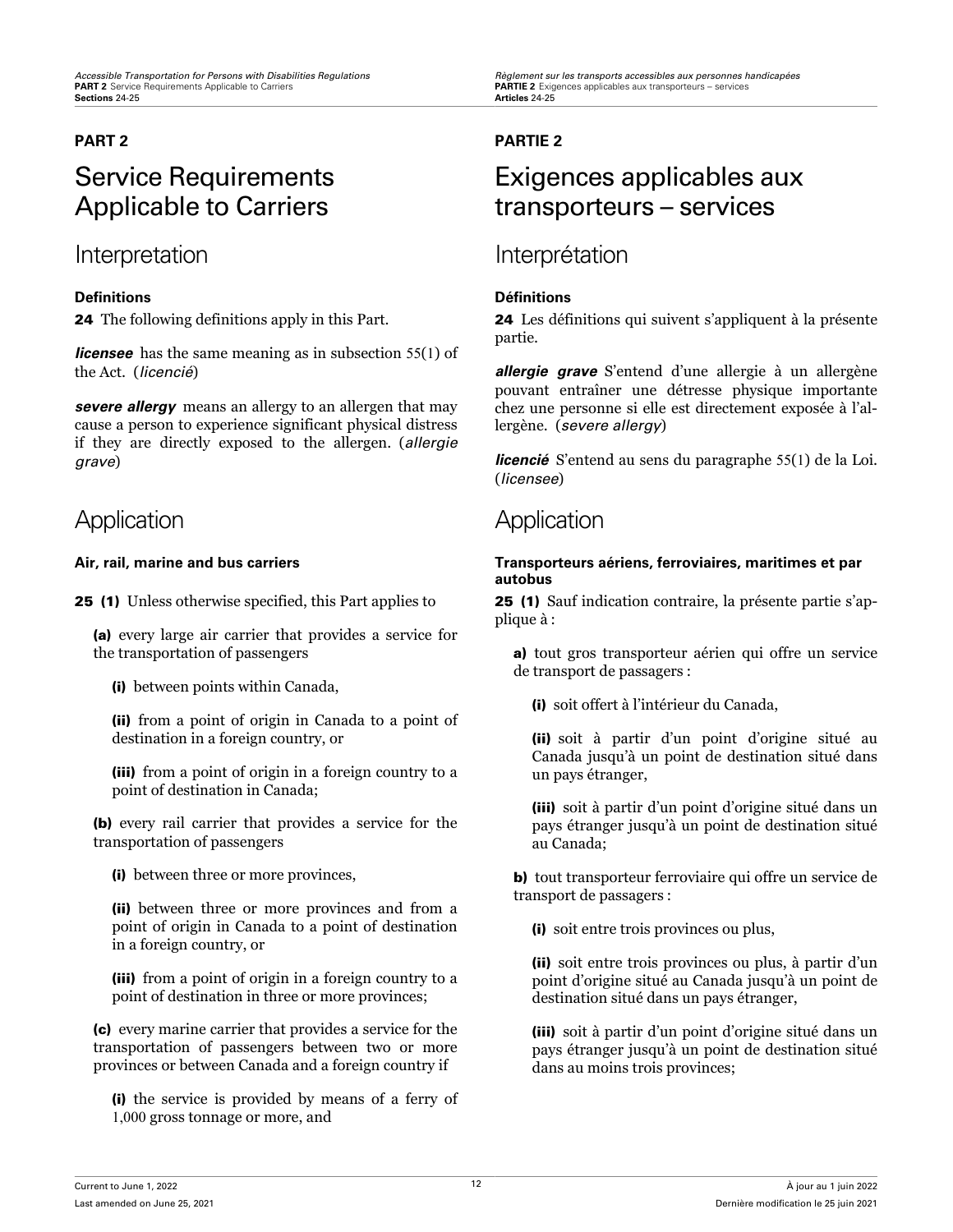<span id="page-24-0"></span>**Accessible Transportation for Persons with Disabilities Regulations** *Règlement sur les transports accessibles aux personnes handicapées***<br>
<b>PART 2** Service Requirements Applicable to Carriers **and Exercice Services PAR** 

(ii) the carrier offers on-board services to passengers; and

(d) every bus carrier that provides a service for the transportation of passengers between two or more provinces and from a point of origin in Canada to a point of destination in a foreign country.

(2) In this section, *large air carrier* means an air carrier that transported a worldwide total of 1,000,000 passengers or more during each of the two preceding calendar years.

26 (1) If an air carrier transports a passenger between Canada and a foreign country and that trip comprises a series of flights, this Part does not apply in respect of any flight in that series except a flight in that series that departs from, or arrives in, a point in Canada.

## **Charter flights Vols affrétés**

(2) This Part does not apply to an air carrier in respect of a charter flight except

(a) a charter flight within Canada if one or more seats on that flight are purchased for resale to the public; or

(b) a charter flight to or from Canada if one or more passengers began their itinerary in Canada and one or more seats on that flight are purchased for resale to the public.

(3) A licensee must include the obligation to comply with these Regulations in its contracts with a charterer with respect to flights referred to in subsection (2).

27 The following provisions do not apply to an air carrier in respect of a transportation service provided by means of an aircraft that has a certificated maximum carrying capacity of not more than 29 passengers:

(a) paragraph  $35(k)$ ; and

c) tout transporteur maritime qui offre un service de transport de passagers entre deux provinces ou plus ou entre le Canada et un pays étranger si, à la fois :

(i) le service est offert par un traversier de mille tonnes métriques ou plus,

(ii) le transporteur offre aux passagers des services à bord;

d) tout transporteur par autobus qui offre un service de transport de passagers entre deux provinces ou plus, à partir d'un point d'origine situé au Canada et jusqu'à un point de destination situé dans un pays étranger.

## **Definition of** *large air carrier* **Définition de** *gros transporteur aérien*

(2) Dans le présent article, *gros transporteur aérien* s'entend du transporteur qui a transporté un million de passagers ou plus, dans le monde, au cours de chacune des deux années civiles précédentes.

## **Non-application of this Part Non-application de la présente partie**

26 (1) Si le transporteur aérien transporte un passager entre le Canada et un pays étranger et si le voyage comporte une série de vols, la présente partie ne s'applique pas au transporteur aérien à l'égard de tout vol de cette série, à l'exception d'un vol de cette série qui part d'un point au Canada ou qui arrive à un point au Canada.

(2) La présente partie ne s'applique pas au transporteur aérien à l'égard de vols affrétés, à l'exception :

a) du vol affrété à l'intérieur du Canada lorsqu'au moins un des sièges de l'aéronef a été acheté pour être revendu au public;

b) du vol affrété en provenance ou à destination du Canada, si au moins un passager a débuté son itinéraire au Canada et qu'au moins un des sièges de l'aéronef a été acheté pour être revendu au public.

## **Licensee obligations Obligations du licencié**

(3) Le licencié inclut dans ses contrats avec un affréteur, à l'égard des vols visés au paragraphe (2), l'obligation de se conformer au présent règlement.

## **Non-application — certain aircraft Non-application — certains aéronefs**

27 Les dispositions ci-après ne s'appliquent pas au transporteur aérien à l'égard des services de transport offerts par aéronef, si l'aéronef a une capacité maximale certifiée d'au plus vingt-neuf passagers :

a) l'alinéa 35k);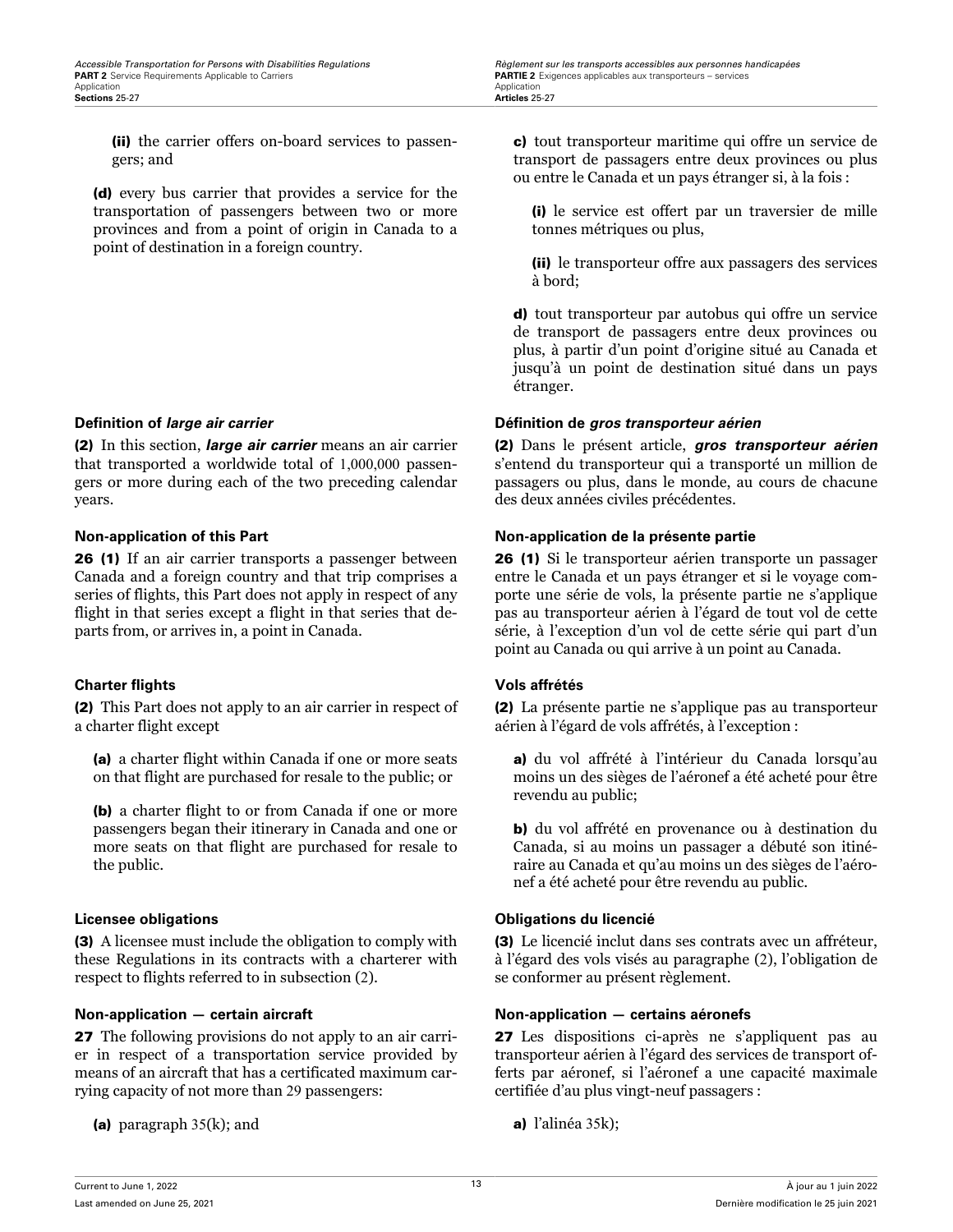<span id="page-25-0"></span>(b) if the aisle width between passenger seats is not sufficient to accommodate the use of an on-board wheelchair, paragraph 35(m).

28 (1) Section 53 does not apply to a marine carrier in respect of a transportation service provided by means of a ferry if the carrier does not offer assigned passenger seats to passengers.

## **Clarification — adjacent passenger seats Précision — siège passager adjacent**

(2) Despite subsections 50(2) and 51(4) and section 52, if a marine carrier does not offer assigned passenger seats to passengers on a ferry and a person with a disability needs a passenger seat that has an adjacent passenger seat available for their use because of the nature of their disability or for use by their support person or service dog, it is the responsibility of the person with a disability to find such a passenger seat on the ferry.

29 This Part does not apply to a bus carrier in respect of any of the following transportation services:

(a) a transportation service provided by means of a bus that has not more than 39 passenger seats;

(b) a transportation service that is a charter service. SOR/2021-9, s. 5.

30 No person contravenes this Part by reason only that they fail to provide a service that is requested by a person with a disability if the service was to have been provided after the departure of the means of transportation and before its arrival at a terminal and there were no members of personnel on board who provide services to passengers other than the member of personnel who was operating the means of transportation.

## No Charge for Required Services Aucuns frais – service fourni

31 (1) Subject to subsection (2), it is prohibited for a carrier to impose a fare or any other charge for any service that the carrier is required by this Part to provide to any person.

(2) The prohibition in subsection (1) does not apply to a carrier in respect of any service that the carrier is required to provide under section 50, 51 or 52 if that service is provided by the carrier for the purpose of a b) l'alinéa 35m), si la largeur des couloirs entre les sièges passagers n'est pas suffisante pour recevoir un fauteuil roulant de bord.

## **Non-application — certain ferries Non-application — certains traversiers**

28 (1) L'article 53 ne s'applique pas au transporteur maritime à l'égard d'un service offert par un traversier si le transporteur n'offre pas le service d'attribution de sièges aux passagers.

(2) Si le transporteur maritime n'offre pas le service d'attribution de sièges aux passagers, malgré les paragraphes 50(2) et 51(4) et l'article 52, la personne handicapée, qui a besoin d'un siège passager adjacent à son siège en raison de la nature de son handicap ou pour la personne de soutien ou le chien d'assistance, a la responsabilité de se trouver elle-même les sièges qui lui conviennent.

## **Non-application — certain buses Non-application — certains autobus**

29 La présente partie ne s'applique pas au transporteur par autobus à l'égard des services de transport suivants :

a) le service de transport offert par un autobus doté d'au plus trente-neuf sièges passagers;

b) le service d'affrètement.

DORS/2021-9, art. 5.

## **No contravention of this Part Aucune contravention à la présente partie**

30 Nul ne contrevient à la présente partie du seul fait qu'il n'a pas fourni le service demandé par une personne handicapée si le service devait être fourni après le départ du moyen de transport et avant son arrivée à une gare et qu'il n'y avait pas de membre du personnel à bord pour fournir des services aux passagers, mis à part le membre du personnel qui conduisait le moyen de transport.

## **Prohibition Interdiction**

31 (1) Sous réserve du paragraphe (2), il est interdit au transporteur d'exiger un prix ou tout autre frais pour tout service qu'il fournit aux termes de la présente partie.

## **Non-application of subsection (1) Non-application du paragraphe (1)**

(2) L'interdiction prévue au paragraphe (1) ne vise pas le transporteur à l'égard de tout service qu'il est tenu de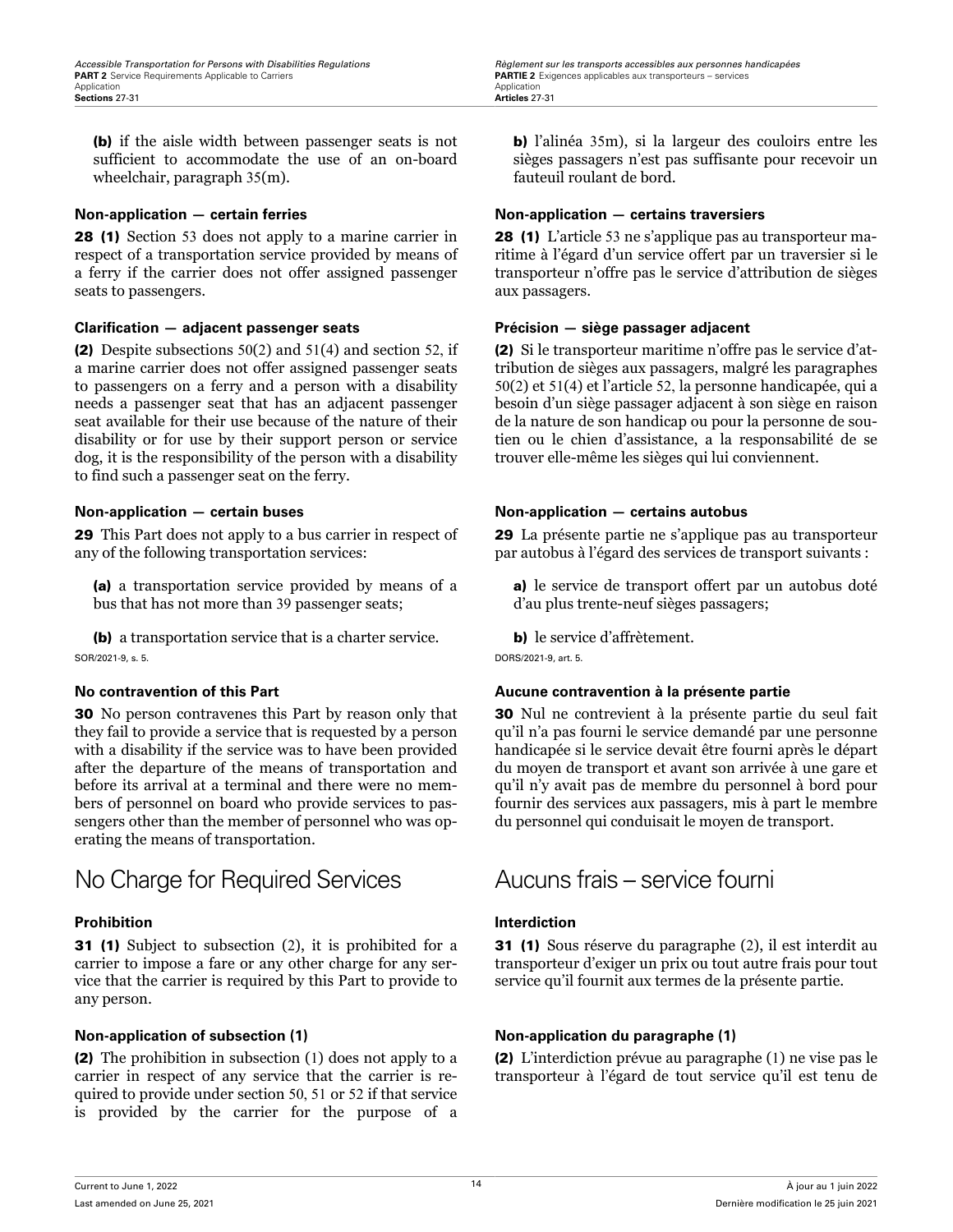transportation service between Canada and a foreign country.

## Advance Notice **Préavis**

32 (1) If a person with a disability makes a request for a service set out in this Part at least 48 hours before the scheduled time of departure, the carrier must provide the service.

## **Exceptions Exceptions**

(2) However, if a person with a disability makes a request for a service referred to in any of paragraphs 35(a), (b), (g), (i) to (l) and (n) to (r) or section  $37$  or  $38$  less than 48 hours before the scheduled time of departure, the carrier must provide the service.

(3) Subsection (1) does not apply if

(a) a person with a disability makes a request for a service set out in this Part, other than a service referred to in subsection (2), less than 96 hours before the scheduled time of departure;

(b) at the time that the request is made, the carrier informs the person that information or documents are required to permit the carrier to assess their request and the person must provide them within 48 hours; and

(c) either

(i) the person does not provide the information or documents required by the carrier within the period of 48 hours or the information and documents provided are not reasonably sufficient to permit the carrier to assess the request, or

(ii) the carrier is not able to complete its assessment of the request within a period of 48 hours because it includes at least one day that is not a business day.

(4) Despite subsections (1) and (3), the carrier must make every reasonable effort to provide a service requested by a person with a disability even if the person does not comply with a requirement set out in those subsections.

SOR/2021-9, s. 6.

<span id="page-26-0"></span>*Accessible Transportation for Persons with Disabilities Regulations Règlement sur les transports accessibles aux personnes handicapées* **PARTIE 2** Exigences applicables aux transporteurs – services Aucuns frais – service fourni

> fournir sous le régime des articles 50, 51 ou 52, si le service est fourni dans le cadre d'un service de transport de passagers entre le Canada et un pays étranger.

## **At least 48 hours Au moins quarante-huit heures**

32 (1) Le transporteur fournit tout service prévu à la présente partie à la personne handicapée qui en fait la demande au moins quarante-huit heures avant l'heure de départ prévue.

(2) Toutefois, le transporteur fournit les services prévus aux alinéas 35a), b), g), i) à l) et n) à r) ou aux articles 37 ou 38 à la personne qui en fait la demande, même moins de quarante-huit heures avant l'heure de départ prévue.

## **Exception — certain conditions Exception — certaines conditions**

(3) Le paragraphe (1) ne s'applique pas si les conditions suivantes sont remplies :

a) la personne handicapée demande un service visé à la présente partie, à l'exception des services visés au paragraphe (2), moins de quatre-vingt-seize heures avant l'heure prévue pour le départ;

b) au moment de la demande de service, le transporteur avise la personne des renseignements et des documents qui sont raisonnablement nécessaires pour lui permettre d'évaluer la demande et que la personne doit les fournir dans un délai de quarante-huit heures;

c) selon le cas :

(i) la personne ne les fournit pas dans un délai de quarante-huit heures ou la personne les fournit mais ils sont insuffisants pour permettre au transporteur d'évaluer la demande,

(ii) le transporteur ne peut pas compléter l'évaluation de la demande dans un délai de quarante-huit heures parce que cette période comprend au moins un jour qui n'est pas un jour ouvrable.

## **No advance notice**  $\qquad$  $\qquad$  $\qquad$  $\qquad$  $\qquad$  $\qquad$  $\qquad$  $\qquad$  $\qquad$  $\qquad$  $\qquad$  $\qquad$  $\qquad$  $\qquad$  $\qquad$  $\qquad$  $\qquad$  $\qquad$  $\qquad$  $\qquad$  $\qquad$  $\qquad$  $\qquad$  $\qquad$  $\qquad$  $\qquad$  $\qquad$  $\qquad$  $\qquad$  $\qquad$  $\qquad$  $\qquad$  $\qquad$  $\qquad$

(4) Malgré les paragraphes (1) et (3), le transporteur fait tous les efforts raisonnables pour fournir le service demandé par la personne handicapée même si elle ne respecte pas les exigences prévues à ces paragraphes. DORS/2021-9, art. 6.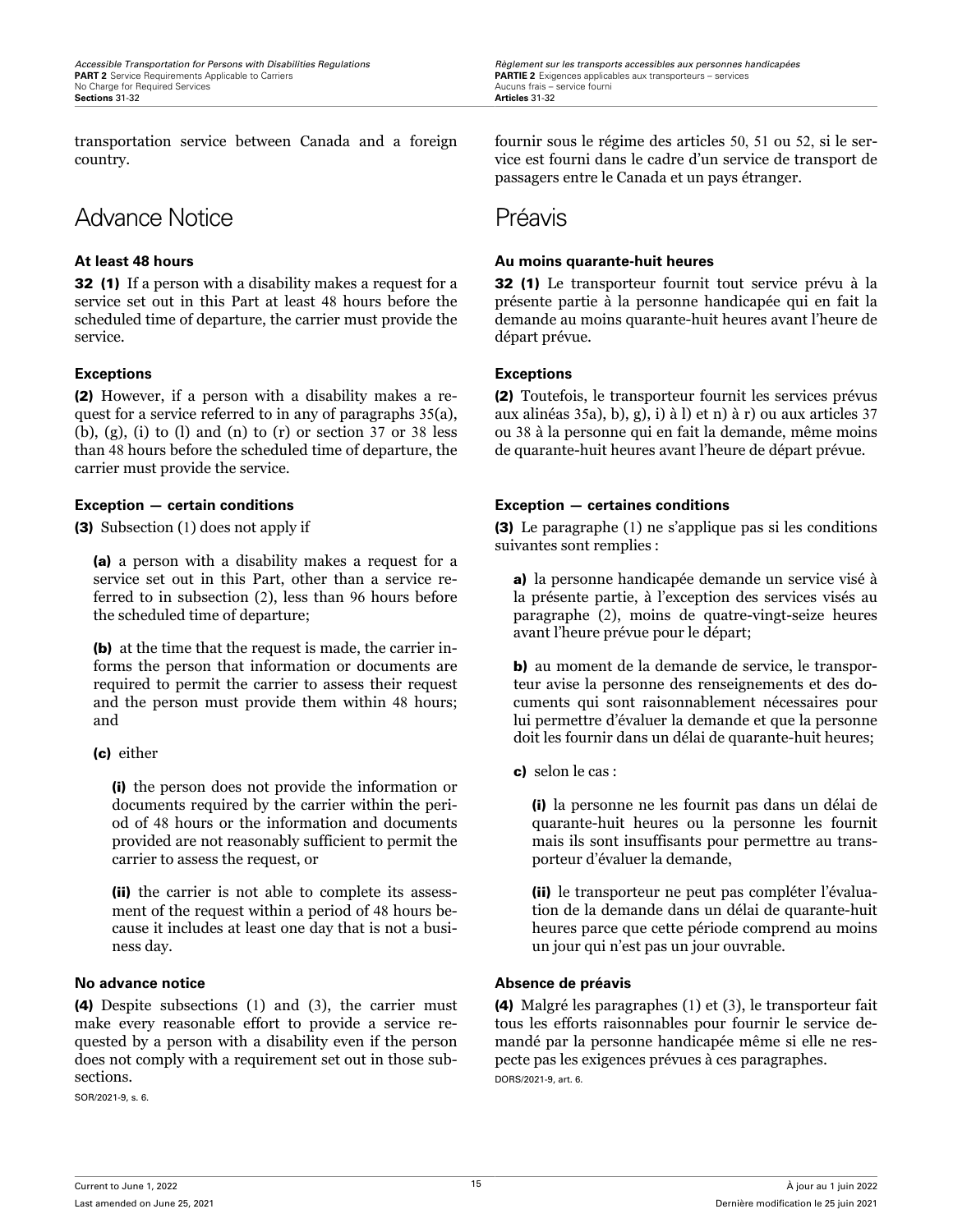## <span id="page-27-0"></span>Medical Certificates and Other Information and Documents

33 (1) If a person with a disability requests a service set out in this Part, except a service referred to in any of paragraphs  $35(a)$ , (b), (g), (i) to (l) and (n) to (r) or section 37 or 38, a carrier may require that the person provide any information or documents, including a medical certificate, that are reasonably necessary to permit the carrier to assess the person's request.

(2) A carrier must make every reasonable effort to provide a service requested by a person with a disability even if the person does not provide any information or documents that are requested by the carrier, including any information or documents that are referred to in subsection (1) or paragraph  $41(2)(a)$  or  $51(2)(a)$  or (b). SOR/2021-9, s. 7.

## Assistance for Persons with Disabilities

34 (1) A carrier must permit a person with a disability, on request, to board in advance of other passengers if

(a) the person has requested assistance with boarding, locating their passenger seat or cabin, transferring between a mobility aid and their passenger seat or storing carry-on baggage;

(b) in the case where the person is blind or has any other visual impairment, the person has requested a description of the layout of the aircraft, train, ferry or bus, as the case may be, or of the location and operation of operating controls at the person's passenger seat; or

(c) in the case where the person is disabled due to a severe allergy, the person has requested to clean their passenger seat to remove any potential allergens.

## **Requirement to board Embarquement exigé**

(2) If a person with a disability requests the assistance referred to in paragraph (1)(a) or (b), a carrier may require the person, in order for members of personnel to provide that assistance, to board before the other

## Certificat médical et autre renseignement ou document

## **Required information Renseignements exigés**

33 (1) Le transporteur peut exiger que la personne handicapée qui demande un service prévu à la présente partie, à l'exception de ceux prévus aux alinéas 35a), b), g), i) à l) et n) à r) ou aux articles 37 ou 38, lui fournisse tout renseignement ou document nécessaire, notamment un certificat médical, pour lui permettre d'évaluer cette demande.

## **Reasonable effort Efforts raisonnables**

(2) Le transporteur fait tous les efforts raisonnables pour fournir le service demandé par la personne handicapée même si elle ne fournit pas les renseignements ou les documents qu'il a demandés, notamment les renseignements ou les documents visés au paragraphe (1) ou aux alinéas 41(2)a) ou 51(2)a) ou b). DORS/2021-9, art. 7.

## Services **Services** Services

## Aide aux personnes handicapées

## **Conditions for priority boarding Conditions — embarquement prioritaire**

34 (1) Le transporteur permet à la personne handicapée qui en fait la demande de monter à bord avant les autres passagers dans les cas suivants :

a) elle a demandé de l'aide pour monter à bord, pour trouver son siège passager ou sa cabine, pour passer d'une aide à la mobilité à son siège passager ou pour ranger ses bagages de cabine;

b) elle est aveugle ou elle a toute autre déficience visuelle et a demandé une description de la configuration de l'aéronef, du train, du traversier ou de l'autobus, selon le cas, de l'emplacement et du fonctionnement des commandes qu'elle peut utiliser à son siège passager;

c) elle a un handicap en raison d'une allergie grave et a demandé de nettoyer elle-même son siège passager pour éliminer tout allergène potentiel.

(2) Lorsque la personne handicapée demande de l'aide visée aux alinéas (1)a) ou b), le transporteur peut, pour que les membres du personnel puissent lui fournir cette aide, exiger qu'elle monte à bord avant les autres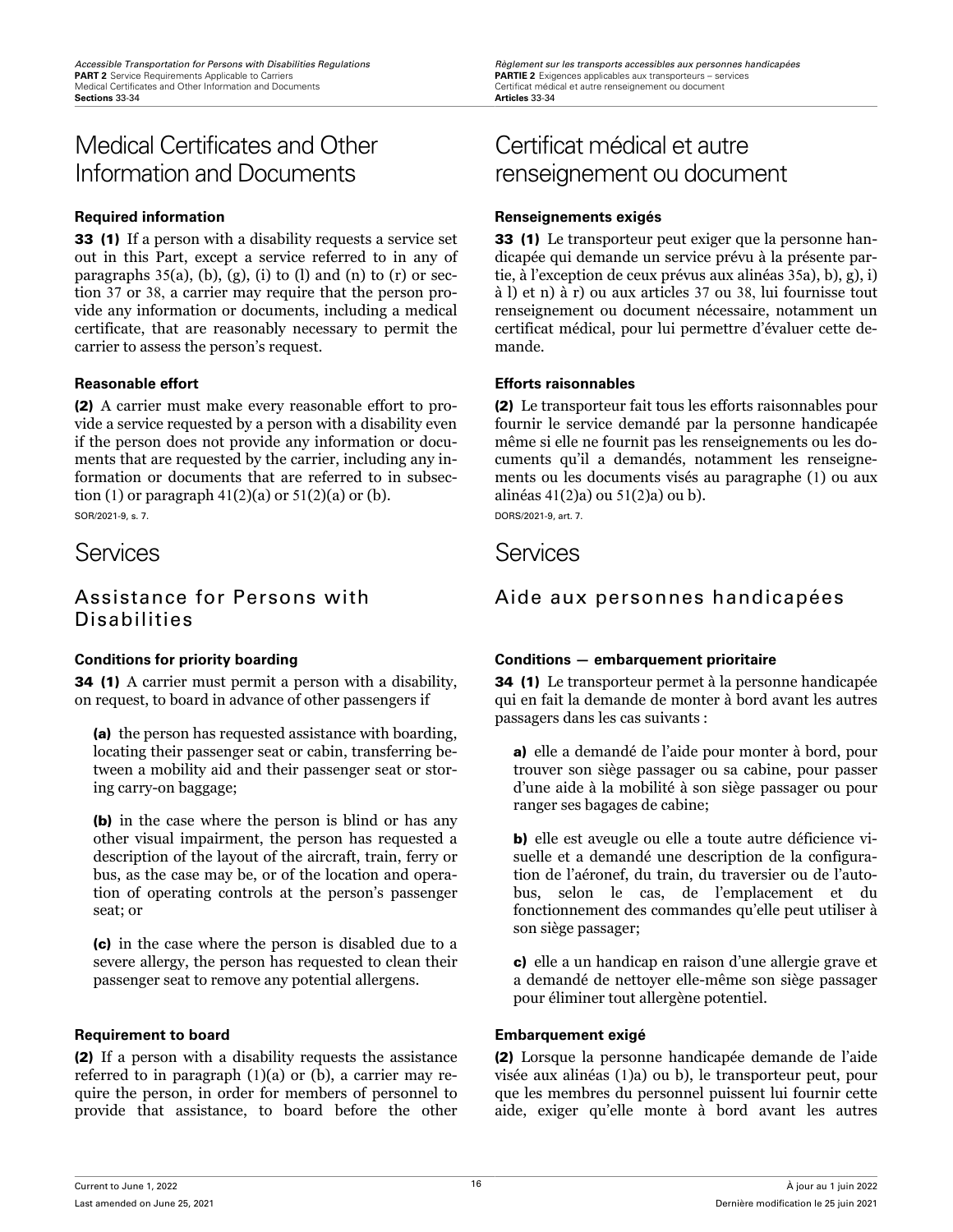passengers or, if the person arrives at the boarding area after the end of priority boarding, to board after the other passengers.

## **Services to be provided on request Services fournis sur demande**

35 A carrier must, on the request of a person with a disability, provide the following services to the person without delay:

(a) assisting the person with checking in at the checkin counter;

(b) permitting the person, if they are unable to use an automated self-service kiosk or other automated check-in or ticketing process, to advance to the front of the line at a check-in counter or ticket counter;

(c) assisting the person in proceeding through any security screening process at the terminal, including by

(i) providing members of personnel to assist the person to proceed through the security screening process, or

(ii) collaborating with the relevant security authority or security personnel at the terminal to permit a person who is not travelling with the person with a disability to have access to the security screening checkpoint so that they may assist the person with a disability to proceed through the security screening process;

(d) assisting the person in proceeding to the boarding area after check-in;

(e) before boarding, transferring the person between the person's own mobility aid and a mobility aid provided by the carrier;

(f) assisting the person in boarding and disembarking and, in the case of a person travelling on a ferry, assisting the person in moving from a vehicle deck to a passenger deck or from a passenger deck to a vehicle deck;

(g) assisting the person in storing and retrieving their carry-on baggage;

(h) before departure and on arrival at the destination, transferring the person between a mobility aid and the person's passenger seat;

(i) assisting the person in moving in and out of a mobility aid space;

(j) in the case of a person who is blind or has any other visual impairment, describing to the person, before

<span id="page-28-0"></span>*Accessible Transportation for Persons with Disabilities Regulations Regulations Règlement sur les transports accessibles aux personnes handicapées*<br> **PART 2** Service Requirements Applicable to Carriers *Carriers* **PARTIE 2** Exigences applicables aux transporteurs – services

> passagers ou, si elle arrive à l'aire d'embarquement après la fin de l'embarquement prioritaire, après les autres passagers.

35 Le transporteur, à la demande de la personne handicapée, fournit, sans délai, les services suivants :

a) aider la personne handicapée durant l'enregistrement au comptoir d'enregistrement;

b) lui permettre d'avancer à l'avant de la file au comptoir d'enregistrement ou à la billetterie si elle est incapable d'utiliser le guichet libre-service automatisé ou un service automatisé d'enregistrement ou de billetterie;

c) faciliter son passage au contrôle de sécurité à la gare, notamment :

(i) en mettant à sa disposition des membres du personnel chargés de lui offrir de l'aide,

(ii) en collaborant avec l'autorité en matière de sécurité ou le personnel de sécurité à la gare pour permettre à une personne qui ne voyage pas avec la personne handicapée de se rendre au point de contrôle afin de lui offrir de l'aide;

d) l'aider à se rendre à l'aire d'embarquement après l'enregistrement;

e) avant l'embarquement, la faire passer de son aide à la mobilité à celle fournie par le transporteur;

f) aider durant l'embarquement et le débarquement, si elle voyage en traversier, l'aider à se rendre du pont d'accès pour véhicules au pont des passagers et viceversa;

g) l'aider à ranger et à récupérer ses bagages de cabine;

h) la faire passer d'une aide à la mobilité à son siège passager avant le départ et de son siège passager à l'aide à la mobilité à l'arrivée à destination;

i) l'aider à se rendre à l'espace réservé à l'aide à la mobilité et à le quitter;

j) avant le départ ou, si les contraintes de temps ne le permettent pas après le départ, lui décrire si elle est aveugle ou a toute autre déficience visuelle, la configuration de l'aéronef, du train, du traversier ou de l'autobus, selon le cas, notamment l'emplacement des salles de toilette et des sorties ainsi que l'emplacement et le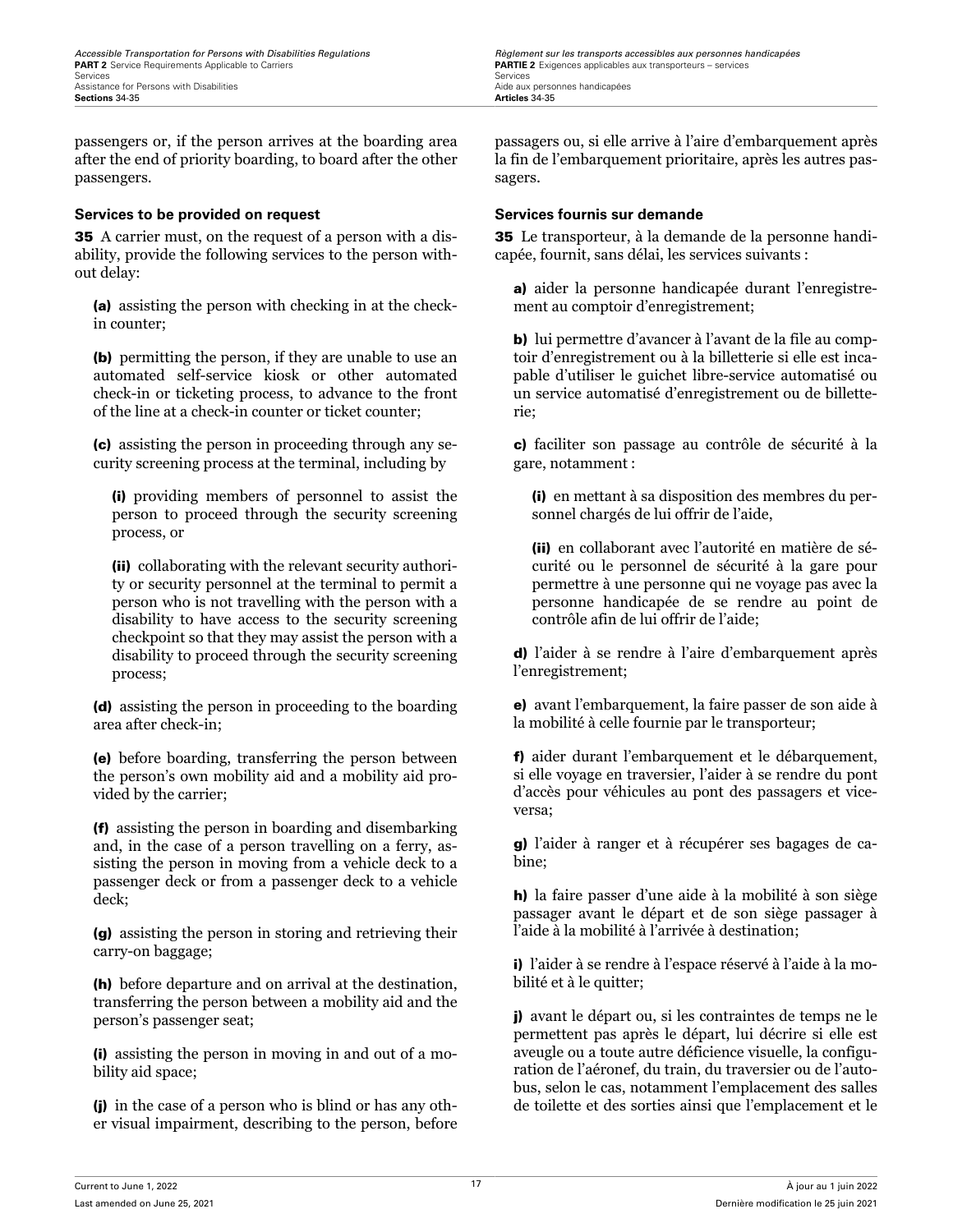departure or, if impossible because of time constraints, after departure, the layout of the aircraft, train, ferry or bus, as the case may be, including the location of washrooms and exits, and the location and operation of any operating controls at the person's passenger seat;

(k) assisting the person in accessing any entertainment content that is offered on board, such as by providing them with a personal electronic device and assisting them in using that device;

(l) before departure, providing the person with an individualized safety briefing and demonstration;

(m) in the case of an aircraft, train or ferry, providing the person with an on-board wheelchair;

(n) in the case of an aircraft, train or ferry, assisting the person in moving between their passenger seat and a washroom, including by assisting them in transferring between their passenger seat and an on-board wheelchair;

(o) in the case of an aircraft, permitting a person to use the washroom that has the most amount of space, regardless of where the washroom is located, if the person needs an on-board wheelchair or the assistance of a support person or service dog to use a washroom;

(p) in the case of a person who is blind or has any other visual impairment, describing to the person, if a meal is offered on board, all the food and beverages that are offered for consumption or providing a menu in large print or in Braille;

(q) if a meal is served on board to the person, assisting the person with the meal by opening packages, identifying food items and their location and cutting large food portions;

(r) if the person is not able to access a food-service car on a train, permitting the person and any support person to order a meal, and be served the meal, at their passenger seats or in their cabin;

(s) assisting the person in proceeding through border clearance;

(t) assisting the person in retrieving their checked baggage;

(u) assisting the person, after disembarkation, in proceeding to the general public area;

(v) assisting the person, after disembarkation, in proceeding to a location where the person may receive fonctionnement des commandes qu'elle peut utiliser à son siège passager;

k) l'aider à accéder au contenu de divertissement offert à bord, par exemple en lui fournissant un appareil électronique personnel et en l'aidant à utiliser cet appareil;

l) lui faire une démonstration de sécurité et un exposé de sécurité individualisés avant le départ;

m) dans le cas d'un aéronef, d'un train ou d'un traversier, lui fournir un fauteuil roulant de bord;

n) dans le cas d'un aéronef, d'un train ou d'un traversier, l'aider à se déplacer entre son siège passager et la salle de toilette, y compris en l'aidant à passer de son siège au fauteuil roulant de bord et vice-versa;

o) dans le cas d'un aéronef, lui permettre d'utiliser la salle de toilette qui offre le plus d'espace, quel que soit l'emplacement de la salle de toilette, si la personne a besoin d'un fauteuil roulant de bord, de l'aide d'une personne de soutien ou d'un chien d'assistance pour utiliser la salle de toilette;

p) si un repas est offert à bord, lui décrire, si elle est aveugle ou a toute autre déficience visuelle, les aliments et les boissons qui sont disponibles ou lui fournir un menu en gros caractères ou en braille;

q) si un repas lui est servi à bord, ouvrir les emballages, nommer les aliments et indiquer leur emplacement et couper les gros morceaux;

r) dans le cas d'un train, si la personne ne peut se rendre à la voiture-restaurant, permettre, ainsi qu'à la personne de soutien de commander le repas de son siège passager ou de sa cabine et d'y être servie;

s) l'aider à franchir les étapes du processus de contrôle frontalier;

t) l'aider à récupérer ses bagages enregistrés;

u) l'aider après le débarquement à se rendre à l'aire ouverte au public;

v) l'aider après le débarquement à se rendre à un endroit où elle peut obtenir l'aide d'un membre du personnel de l'exploitant de gare pour se rendre à l'aire d'arrêt minute;

w) si elle effectue une correspondance à partir de la même gare, l'aider à se rendre à un endroit où elle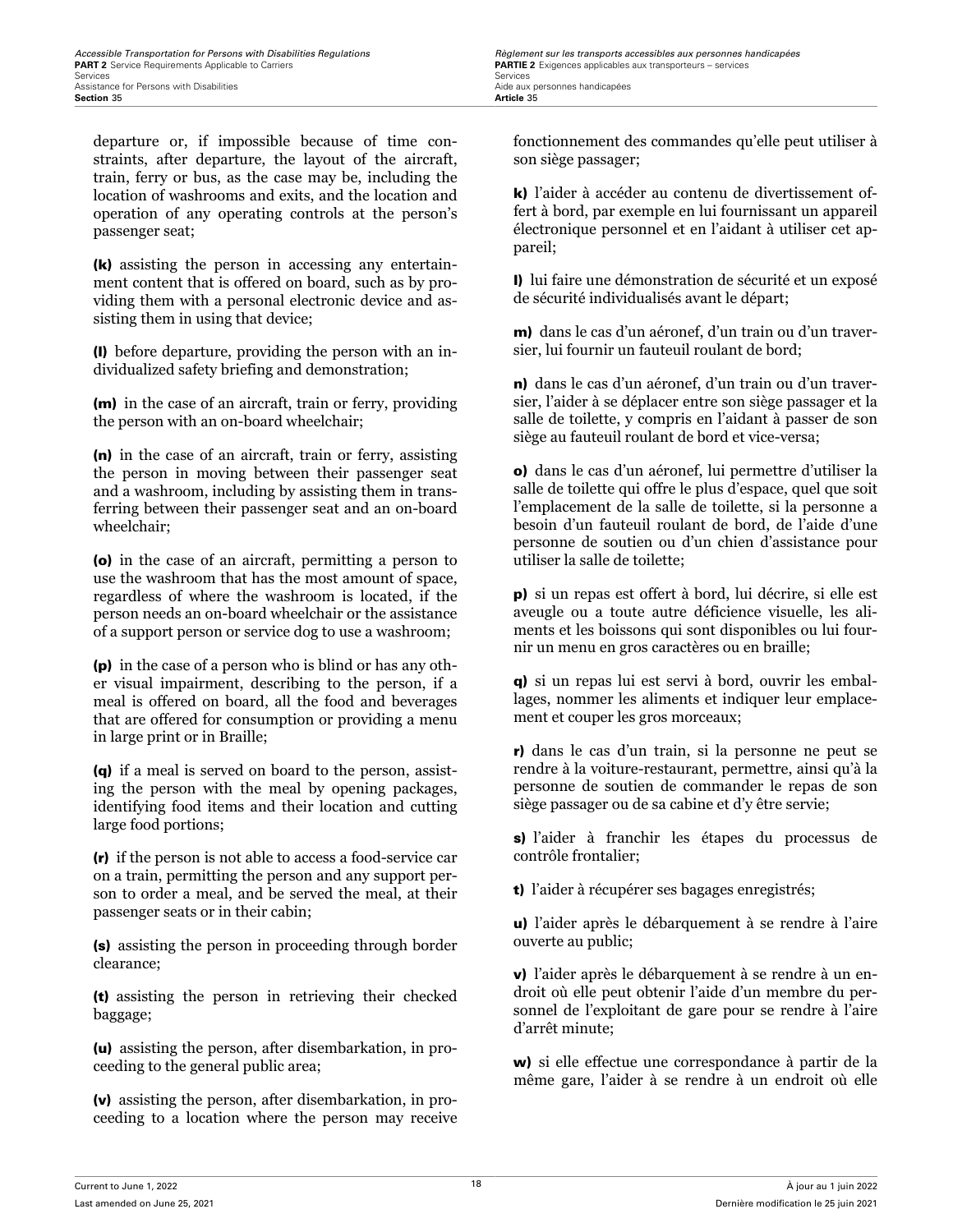<span id="page-30-0"></span>assistance to proceed to the curbside zone from a member of the terminal operator's personnel; and

(w) assisting the person, if they are transferring to another segment of their trip at the same terminal, in proceeding to a location where the person may receive assistance from a member of the receiving carrier's personnel.

SOR/2021-9, s. 8.

36 (1) A bus carrier must ensure that members of personnel on board the bus, on the request of a person with a disability who is using a mobility aid, provide the following services:

(a) if the bus is not equipped with a washroom that accommodates a person using a mobility aid and any support person, stopping the bus, at least every two and a half hours, at a rest stop with such a washroom or at a rest stop chosen by the person under paragraph 54(2)(b);

(b) allowing the person an adequate amount of time to use washrooms at rest stops, taking into account the additional time that is required for the person to board and disembark from the bus; and

(c) permitting the person to board or disembark at a stop of their choice if the member of personnel who is operating the bus considers it safe to do so and, if not, informing the person of the location of the closest safe stop.

(2) A bus carrier must ensure that members of personnel on board the bus, on the request of a person with a disability, without delay, assist the person with their baggage and provide the following services:

(a) assisting the person, at any stops, with boarding and disembarking; and

(b) assisting the person to proceed to the stop, including by guiding the person and by assisting with the person's wheelchair.

SOR/2021-9, s. 9.

37 If a person with a disability who is in a wheelchair, a boarding chair or any other device in which the person is not independently mobile is waiting at a terminal for

peut obtenir l'aide d'un membre du personnel du transporteur d'accueil.

DORS/2021-9, art. 8.

## **Bus transportation — services Transport par autobus — services**

36 (1) Le transporteur par autobus veille à ce que les membres du personnel à bord, à la demande de la personne utilisant une aide à la mobilité, lui fournissent les services suivants :

a) dans le cas où l'autobus est dépourvu d'une salle de toilette accessible à une personne utilisant une aide à la mobilité et accompagnée d'une personne de soutien, s'arrêter au moins toutes les deux heures et demie à une halte dotée d'une telle salle de toilette ou une halte choisie par la personne en vertu de l'alinéa 54(2)b);

b) donner assez de temps à la personne utilisant une aide à la mobilité, à chaque halte, pour utiliser la salle de toilette, en tenant compte du temps supplémentaire nécessaire dont elle a besoin pour monter à bord de l'autobus et en descendre;

c) permettre à la personne utilisant une aide à la mobilité de monter à bord de l'autobus ou d'en descendre à l'arrêt de son choix, si le membre du personnel qui conduit l'autobus juge cela sécuritaire, ou, si ce n'est pas le cas, lui indiquer l'emplacement de l'arrêt sécuritaire le plus proche.

## **Additional services Services supplémentaires**

(2) Le transporteur par autobus veille à ce que les membres du personnel à bord, à la demande de la personne handicapée, fournissent à cette personne, sans délai, de l'aide relativement à ses bagages ainsi que les services suivants :

a) aux arrêts, de l'aide pour l'embarquement et le débarquement;

b) de l'aide pour se rendre à l'arrêt, notamment en la guidant et en l'aidant dans ses besoins relativement à son fauteuil roulant.

DORS/2021-9, art. 9.

## **Persons not independently mobile Personne ne pouvant se déplacer de façon autonome**

37 Dans le cas de la personne handicapée qui utilise un fauteuil roulant, une chaise d'embarquement ou toute autre dispositif et, de ce fait, ne peut se déplacer de façon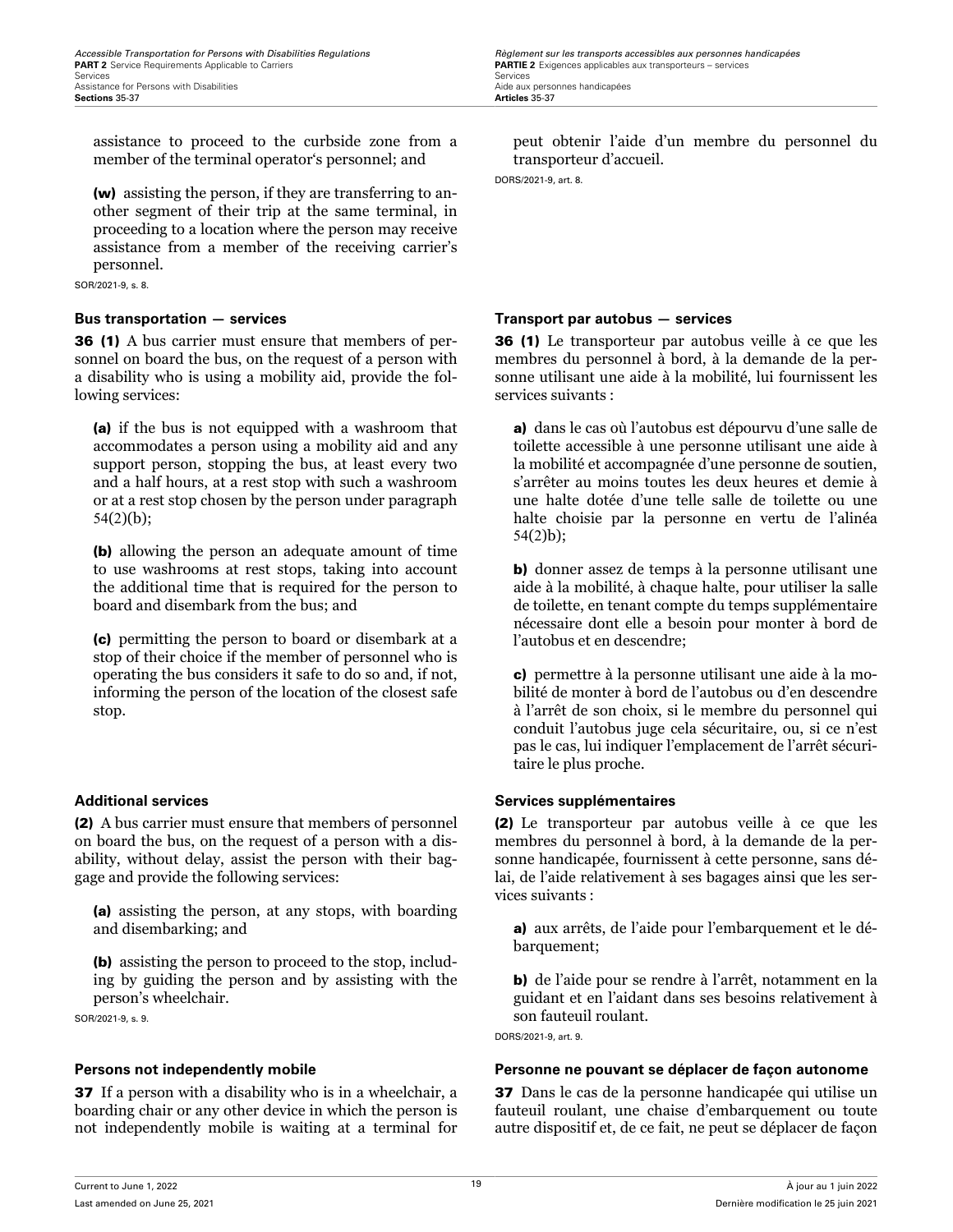<span id="page-31-0"></span>departure after check-in or in order to transfer to another segment of their trip, the carrier must ensure that members of personnel

(a) provide the person with a place to wait that is close to members of personnel who are available to provide assistance to the person; and

(b) periodically inquire about the person's needs and attend to those needs if the services requested by the person are services that are required by this Part.

## **Request for assistance and all and are set of the Demande d'aide Demande d'aide**

38 Unless a person with a disability is able to request assistance from members of personnel by means of a call button, the carrier must ensure that members of personnel periodically inquire about the person's needs and attend to those needs if the services requested by the person are services that are required by this Part.

39 A carrier that is subject to the requirements set out in section 81, 117, 164 or 205 must, on the request of a person with a disability, provide to the person, for their use while on board, a personal electronic device that is referred to in that section.

## Transportation of Mobility Aids and Other Assistive Devices

40 (1) Subject to sections 44 to 47, a carrier must, on the request of a person with a disability who needs a mobility aid during travel, accept the mobility aid for transport as priority baggage.

(2) The carrier must permit the person to retain their mobility aid until it becomes necessary to store it.

## **Services Services**

41 (1) A carrier must provide the following services to a person with a disability who uses a mobility aid:

(a) if it is necessary in order to make room for the storage of that mobility aid, removing any cargo and other baggage from storage;

autonome et qui, à la gare, attend sa correspondance ou son départ après l'enregistrement, le transporteur veille à ce que les membres du personnel :

a) lui trouvent un endroit où elle peut attendre près des membres du personnel disponibles pour l'aider;

b) s'enquièrent périodiquement de ses besoins et, s'il s'agit de services que le transporteur est tenu de fournir aux termes de la présente partie, y répondent.

38 Le transporteur veille à ce que les membres du personnel s'enquièrent périodiquement des besoins de la personne handicapée et, s'il s'agit de services qu'il est tenu de fournir aux termes de la présente partie, y répondent, à moins que la personne handicapée soit capable de demander l'aide des membres du personnel au moyen d'un bouton d'appel.

## **Personal electronic device Appareils électroniques personnels**

39 Le transporteur assujetti aux articles 81, 117, 164 ou 205 fournit à la personne handicapée, qui en fait la demande, un appareil électronique visé à cet article, pour leur utilisation à bord.

## Transport des aides à la mobilité et autres dispositifs d'assistance

## **Priority baggage Bagage prioritaire**

40 (1) Sous réserve des articles 44 à 47, le transporteur accepte, à la demande de la personne handicapée qui a besoin de son aide à la mobilité pendant le voyage, de transporter cet aide à la mobilité comme bagage prioritaire.

## **Option to retain Possibilité de garder l'aide**

(2) Le transporteur permet à la personne handicapée de garder son aide à la mobilité avec elle jusqu'à ce que le rangement de l'aide soit nécessaire.

41 (1) Le transporteur fournit les services ci-après à la personne handicapée qui utilise une aide à la mobilité :

a) si nécessaire, retirer les marchandises et les autres bagages qui sont déjà rangés pour permettre le rangement de l'aide;

b) s'il est nécessaire de démonter et d'emballer l'aide afin de la ranger, la démonter et l'emballer et la déballer et la remonter dès l'arrivée à destination;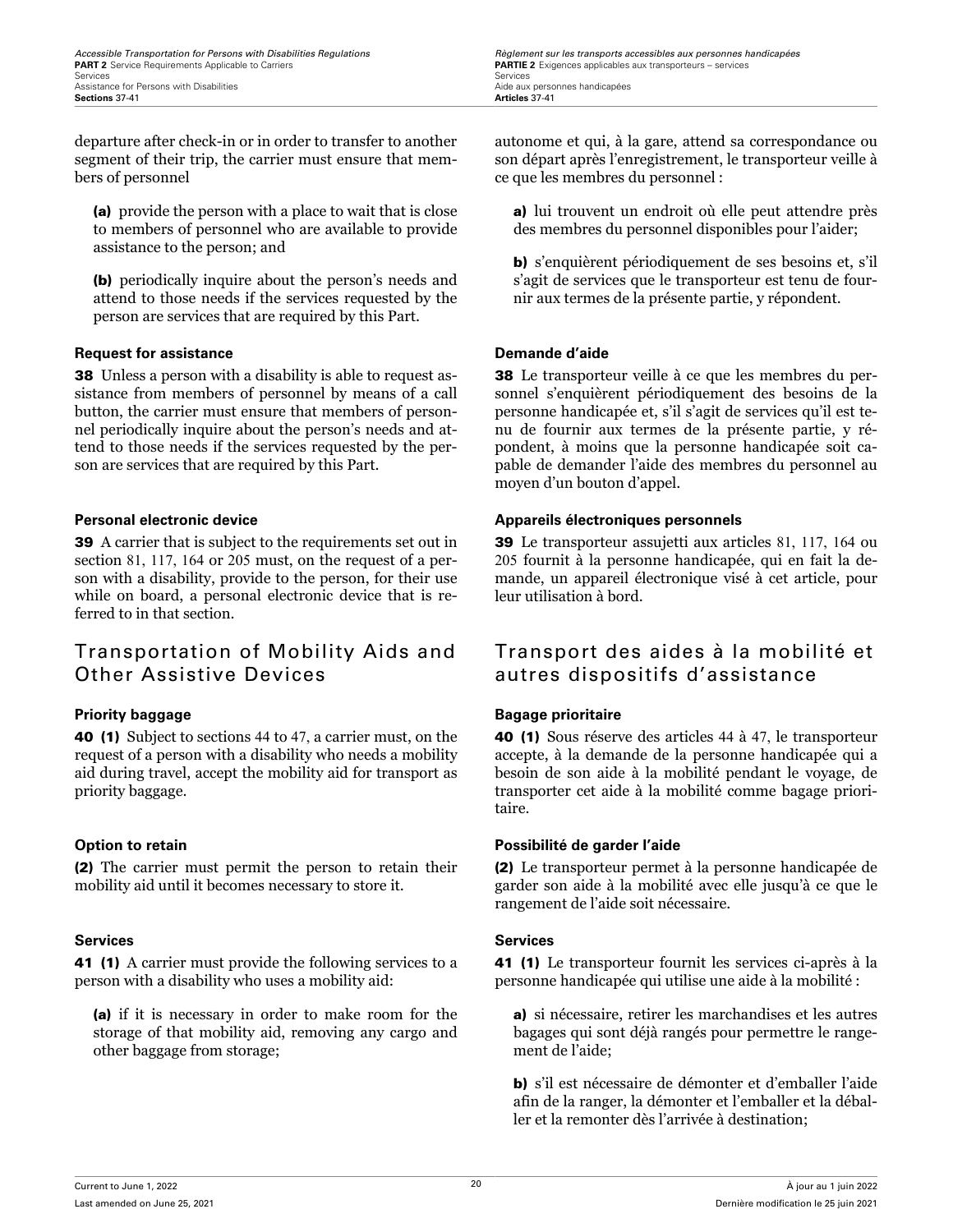<span id="page-32-0"></span>(b) if the mobility aid needs to be disassembled and packaged in order to store it, disassembling and packaging the mobility aid and, on arrival at the person's destination, unpackaging and reassembling it; and

(c) returning the mobility aid to the person on arrival at the destination without delay.

## **Disassembly and reassembly Démontage et remontage**

(2) A carrier may require a person who requests the service referred to in paragraph (1)(b) to do any of the following:

(a) provide the carrier with written instructions for the disassembly and reassembly of the mobility aid; and

(b) check in or arrive at the boarding area before the scheduled time for check-in or boarding.

SOR/2021-9, s. 10.

42 A rail or marine carrier must permit a person with a disability who uses a mobility aid to store their mobility aid on board the train or ferry.

43 An air or bus carrier must make every reasonable effort to permit a person with a disability who uses a walker or manual folding wheelchair to store it on board the aircraft or bus.

SOR/2021-9, s. 11.

## **Refused transportation — aircraft Refus de transport — aéronef**

44 An air carrier may refuse to transport a person's mobility aid if

(a) the size of the door to the aircraft's baggage compartment or the size of the aircraft's baggage compartment is not large enough to accommodate the mobility aid;

(b) it would jeopardize aircraft airworthiness; or

(c) the weight or size of the mobility aid exceeds the capacity of the lift or ramp.

## **Refused transportation — trains Refus de transport — train**

45 A rail carrier may refuse to transport a person's mobility aid if

(a) the doorways and turning radii of every passenger rail car and the doors of every baggage car are not large enough to accommodate the mobility aid;

c) remettre l'aide à la personne dès son arrivée à destination, sans délai.

(2) Le transporteur peut exiger que la personne qui lui demande le service visé à l'alinéa (1)b) :

a) lui fournisse des instructions écrites pour le démontage et le remontage de l'aide à la mobilité;

b) s'enregistre ou arrive à l'aire d'embarquement avant l'heure prévue pour l'enregistrement ou l'embarquement.

DORS/2021-9, art. 10.

## **On-board storage — trains or ferries Rangement à bord — train ou traversier**

42 Le transporteur ferroviaire ou maritime permet à la personne handicapée qui utilise une aide à la mobilité de la ranger à bord du train ou du traversier.

## **On-board storage — aircraft or buses Rangement à bord — aéronef ou autobus**

43 Le transporteur aérien ou par autobus fait tous les efforts raisonnables pour permettre à la personne handicapée qui utilise une marchette ou un fauteuil roulant manuel pliant de le ranger à bord de l'aéronef ou de l'autobus.

DORS/2021-9, art. 11.

44 Le transporteur aérien peut refuser de transporter l'aide à la mobilité si, selon le cas :

a) la taille de la porte de la soute à bagages ou la taille de la soute à bagages de l'aéronef n'est pas assez large pour permettre le transport de l'aide à la mobilité;

b) la navigabilité de l'aéronef serait mise en danger;

c) le poids ou la taille de l'aide à la mobilité dépasse la capacité de la plateforme élévatrice ou de la rampe.

45 Le transporteur ferroviaire peut refuser de transporter l'aide à la mobilité si, selon le cas :

a) le train n'a pas de voiture dotée de portes et d'un rayon de braquage assez larges pour permettre le transport de l'aide à la mobilité ni de voiture à bagages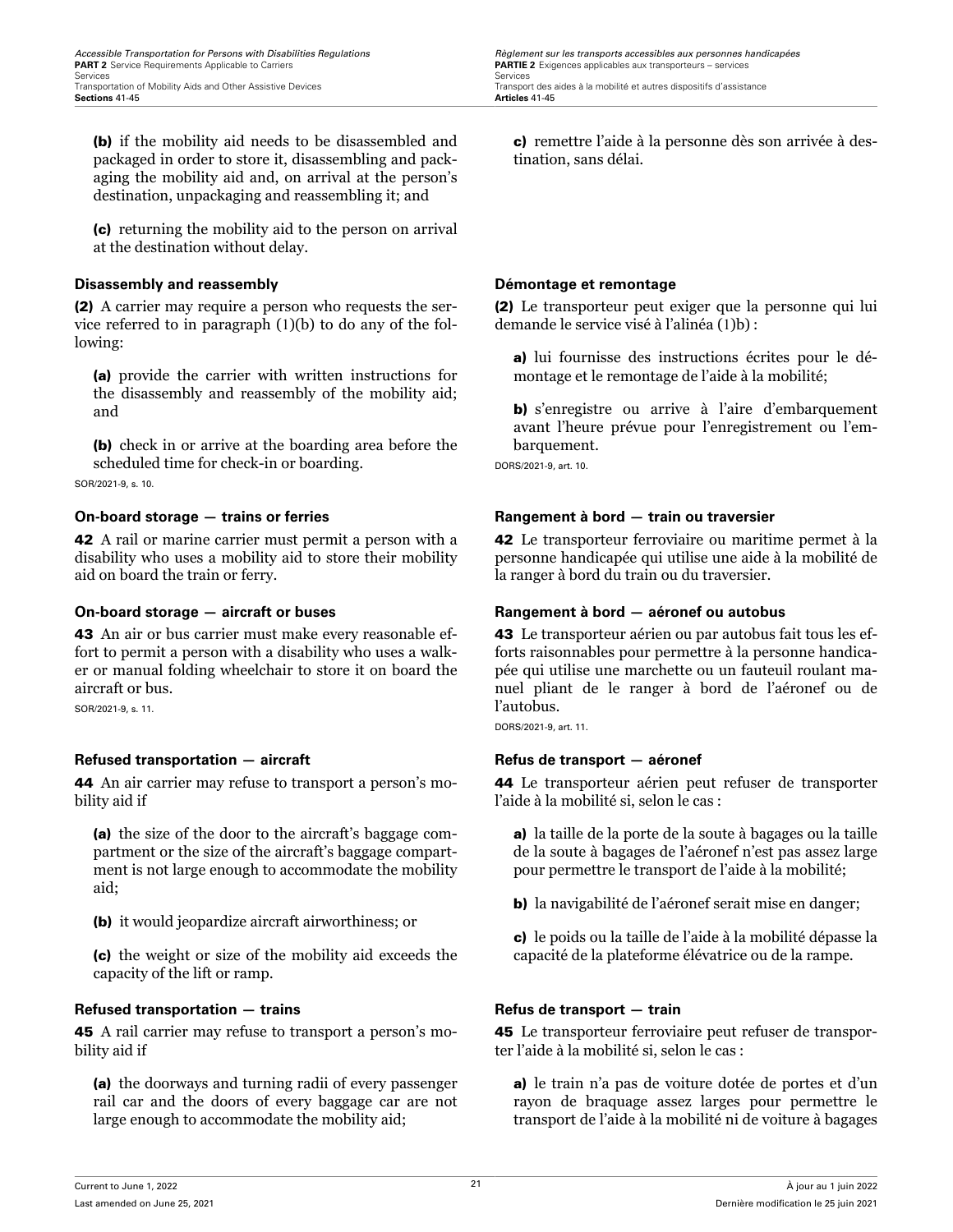<span id="page-33-0"></span>(b) the weight or size of the mobility aid exceeds the capacity of the lift or ramp; or

(c) the person must remain in the mobility aid in order to board the train and the combined weight of the person and the mobility aid exceeds the capacity of the lift or ramp.

## **Refused transportation — ferries Refus de transport — traversier**

46 A marine carrier may refuse to transport a person's mobility aid if

(a) the weight or size of the mobility aid exceeds the capacity of the gangway or ramp; or

(b) the person must remain in the mobility aid in order to board the ferry and the combined weight of the person and the mobility aid exceeds the capacity of the gangway or ramp.

## **Refused transportation — buses Refus de transport — autobus**

47 A bus carrier may refuse to transport a person's mobility aid if

(a) the size of the door to the bus's baggage compartment or the size of the bus's baggage compartment is not large enough to accommodate the mobility aid;

(b) the weight or size of the mobility aid exceeds the capacity of the baggage compartment or of the lift, ramp or bridge plate; or

(c) the person must remain in the mobility aid in order to board the bus and the combined weight of the person and the mobility aid exceeds the capacity of the lift, ramp or bridge plate.

## **Explanation of refusal and alternatives Explication du refus et autres options**

48 If a carrier refuses to transport the mobility aid of a person with a disability, the carrier must

(a) at the time of the refusal, inform the person of the carrier's reasons for refusal and, not later than 10 days after the day of the refusal, provide the person with a written notice setting out the reasons for the refusal; and

doté d'une porte assez large pour permettre le transport de l'aide à la mobilité;

b) le poids ou la taille de l'aide à la mobilité dépasse la capacité de la plateforme élévatrice ou de la rampe;

c) la personne doit demeurer dans l'aide à la mobilité afin de monter à bord du train et son poids combiné à celui de l'aide à la mobilité dépasse la capacité de la plateforme élévatrice ou de la rampe.

46 Le transporteur maritime peut refuser de transporter l'aide à la mobilité si, selon le cas :

a) le poids ou la taille de l'aide à la mobilité dépasse la capacité de la rampe ou de la passerelle;

b) la personne doit demeurer dans l'aide à la mobilité afin de monter à bord du traversier et son poids combiné à celui de l'aide à la mobilité dépasse la capacité de la rampe ou de la passerelle.

47 Le transporteur par autobus peut refuser de transporter l'aide à la mobilité si, selon le cas :

a) la taille de la porte de la soute à bagages ou la taille de la soute à bagages de l'autobus n'est pas assez large pour permettre le transport de l'aide à la mobilité;

b) le poids ou la taille de l'aide à la mobilité dépasse la capacité de la soute à bagages ou de la plateforme élévatrice, de la rampe ou du pont de liaison;

c) la personne doit demeurer dans l'aide à la mobilité afin de monter à bord de l'autobus et son poids combiné à celui de l'aide à la mobilité dépasse la capacité de la plateforme élévatrice, de la rampe ou du pont de liaison.

48 Le transporteur qui refuse de transporter l'aide à la mobilité d'une personne handicapée doit :

a) d'une part, fournir à la personne, au moment du refus, les motifs de cette décision et lui faire parvenir dans les dix jours suivant la date du refus un avis écrit énonçant ces motifs;

b) d'autre part, l'aviser des autres options de transport — avec lesquelles le transport de l'aide à la mobilité ne sera pas refusé — avec le même transporteur vers la même destination et lui offrir de faire la réservation de l'une d'elles et ce, au prix originel ou, s'il est moins élevé, au prix de l'option retenue.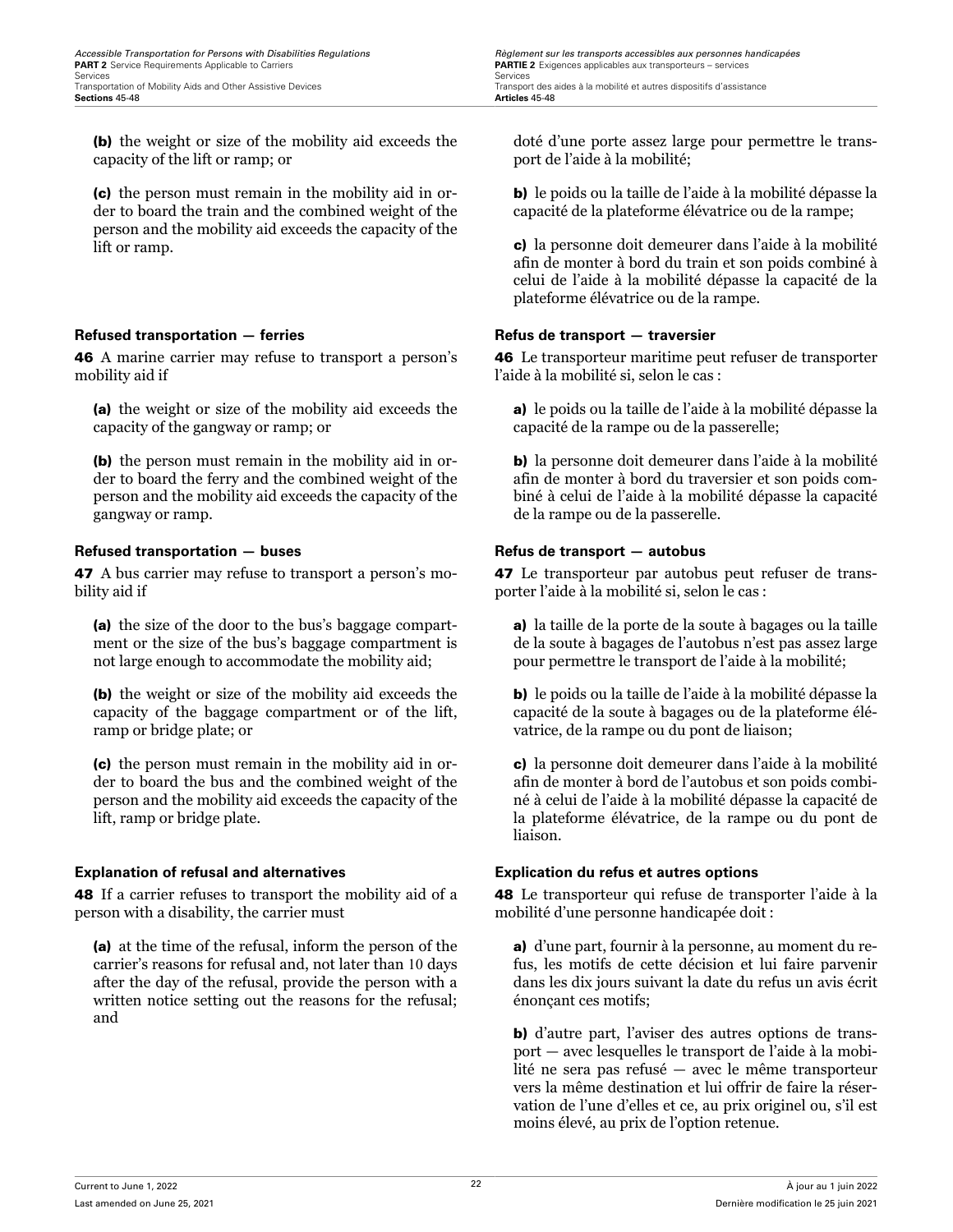<span id="page-34-0"></span>(b) advise the person of the availability of alternative trips that are provided by the carrier to the same destination and on which the mobility aid will not be refused for transport, and offer to book any such alternative trip for the person at the lesser of the fare for the original trip and the fare for the alternative trip.

49 A carrier must permit a person with a disability to bring on board and to retain any small assistive device that the person needs during travel, including a cane, crutches, a communication device, an orthotic positioning device or a portable oxygen concentrator.

## Transportation of Support Persons Transport de la personne de

50 (1) A carrier must, on the request of a person with a disability, accept a support person for transport if, because of the nature of their disability, the person, after departure and before arrival, needs

(a) assistance with eating meals, taking medication, using the washroom;

(b) assistance with transferring to and from a passenger seat;

(c) assistance with orientation or communication; or

(d) physical assistance in the event of an emergency, including in the case of an evacuation or decompression.

## **Adjacent passenger seat Siège passager adjacent**

(2) The carrier must provide a passenger seat for the support person that is adjacent to the passenger seat of the person with a disability.

51 (1) A carrier must, on the request of a person with a disability who needs to travel with a service dog, accept the service dog for transport and permit the animal to accompany the person on board, subject to subsection (2).

## **Requirements Exigences**

(2) A carrier may require a person with a disability who requests to travel with a service dog to control the dog

## **Small assistive devices Dispositifs d'assistance de petites dimensions**

49 Le transporteur permet à la personne handicapée qui a besoin d'un dispositif d'assistance de petites dimensions pendant le voyage, notamment une canne, des béquilles, un appareil de communication, un appareil de positionnement orthopédique ou un concentrateur d'oxygène portatif, de l'apporter à bord et de le garder avec elle.

# soutien

## **Duty to transport Obligation de transporter**

50 (1) Le transporteur accepte, à la demande de la personne handicapée qui a besoin d'aide d'une personne de soutien, de transporter une personne de soutien, si, en raison de la nature de son handicap, elle a besoin, après le départ et avant l'arrivée, d'aide :

a) pour manger, prendre des médicaments, utiliser la salle de toilette;

b) pour s'installer dans son siège passager ou le quitter;

c) pour s'orienter ou communiquer;

d) physique en cas d'urgence, notamment en cas d'évacuation d'urgence ou de décompression.

(2) Le transporteur fournit à la personne de soutien un siège passager adjacent à celui de la personne handicapée.

## Transportation of Service Dogs Transport du chien d'assistance

## **Duty to transport Obligation de transporter**

51 (1) Sous réserve du paragraphe (2), le transporteur accepte, à la demande de la personne handicapée qui a besoin de voyager avec un chien d'assistance, de transporter le chien d'assistance et permet que l'animal accompagne la personne à bord.

(2) Le transporteur peut exiger de la personne qui demande de voyager avec un chien d'assistance de munir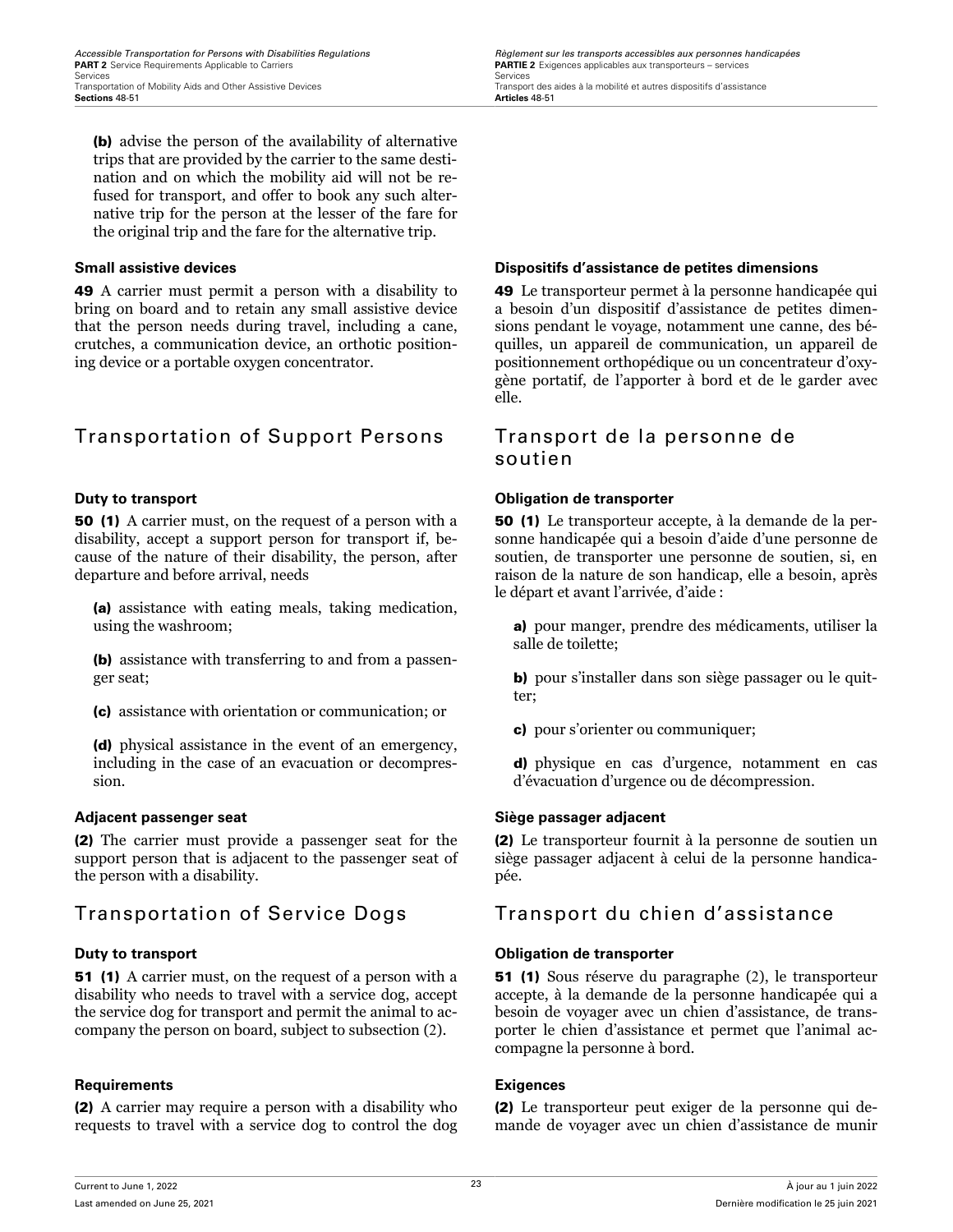<span id="page-35-0"></span>with a leash, tether or harness during travel and to provide

(a) at the time that the person with a disability makes the reservation with the carrier, a declaration attesting that the service dog has been individually trained by an organization or person specializing in service dog training to perform a task to assist the person with a disability with a need related to their disability; and

(b) before departure, an identification card or other document that is issued by an organization or person specializing in service dog training that identifies the person with a disability and attests that the service dog has been individually trained by the organization or person to perform a task to assist the person with a disability with a need related to their disability.

(3) The condition in paragraph (2)(b) is met if the person has provided the card or other document referred to in that paragraph to the carrier for the purpose of a previous request for a service and the carrier has retained an electronic copy of it.

(4) If, because of the size of the service dog, the passenger seat of the person with a disability does not provide sufficient floor space for the service dog to lie down at the person's feet in a manner that ensures the safety and well-being of the dog and the person, the carrier must provide to the person any passenger seat adjacent to their passenger seat that is needed to provide sufficient floor space for the service dog.

52 On the request of a person with a disability who needs more than one passenger seat because of the nature of their disability, the carrier must provide to the person any passenger seat adjacent to their passenger seat that is needed by the person.

53 (1) On the request of a person who has a disability due to a severe allergy, a carrier must ensure that a buffer zone is established around the passenger seat of the person to assist them in avoiding the risk of exposure to the allergen by taking the following measures:

celui-ci d'une laisse, d'un câble d'attache ou d'un harnais pendant le voyage et qu'elle fournisse ce qui suit :

a) au moment de la réservation auprès du transporteur, une déclaration qui atteste que le chien d'assistance a reçu, de la part d'un organisme ou d'une personne spécialisé en formation de chiens d'assistance, une formation individualisée à la tâche pour répondre aux besoins liés au handicap de la personne handicapée;

b) avant le départ, une carte d'identité ou un autre document, délivrés par l'organisme ou la personne spécialisé en formation de chiens d'assistance, dans lequel la personne handicapée est nommée et qui atteste que le chien d'assistance a reçu de l'organisme ou la personne une formation individualisée à la tâche pour répondre aux besoins liés au handicap de la personne handicapée.

## **Electronic copy Copie électronique**

(3) La condition prévue à l'alinéa (2)b) est remplie si la personne a déjà fourni la carte ou l'autre document au transporteur dans le cadre d'une demande de service précédente et si le transporteur en a conservé une copie électronique.

## **Additional space for service dog Espace supplémentaire pour le chien d'assistance**

(4) Le transporteur fournit à la personne handicapée un siège passager adjacent à son siège pour que le chien d'assistance puisse s'étendre aux pieds de la personne de manière à assurer la sécurité et le bien-être de la personne et du chien si le siège passager de la personne n'offre pas assez d'espace au plancher en raison de la taille du chien.

## Additional Passenger Seat Siège passager supplémentaire

## **Duty to provide additional seating space Obligation de fournir de l'espace supplémentaire**

52 Le transporteur fournit à la personne handicapée, à sa demande, un siège passager adjacent à son siège lorsqu'elle a besoin de plus d'un siège passager en raison de la nature de son handicap.

## Allergy Buffer Zone Zone tampon — allergies

## **Duty to establish buffer zone Obligation d'établir une zone tampon**

53 (1) À la demande de la personne qui a un handicap en raison d'une allergie grave, le transporteur veille à ce qu'une zone tampon soit établie autour de son siège passager afin d'éviter le risque d'exposition à l'allergène en prenant les mesures suivantes :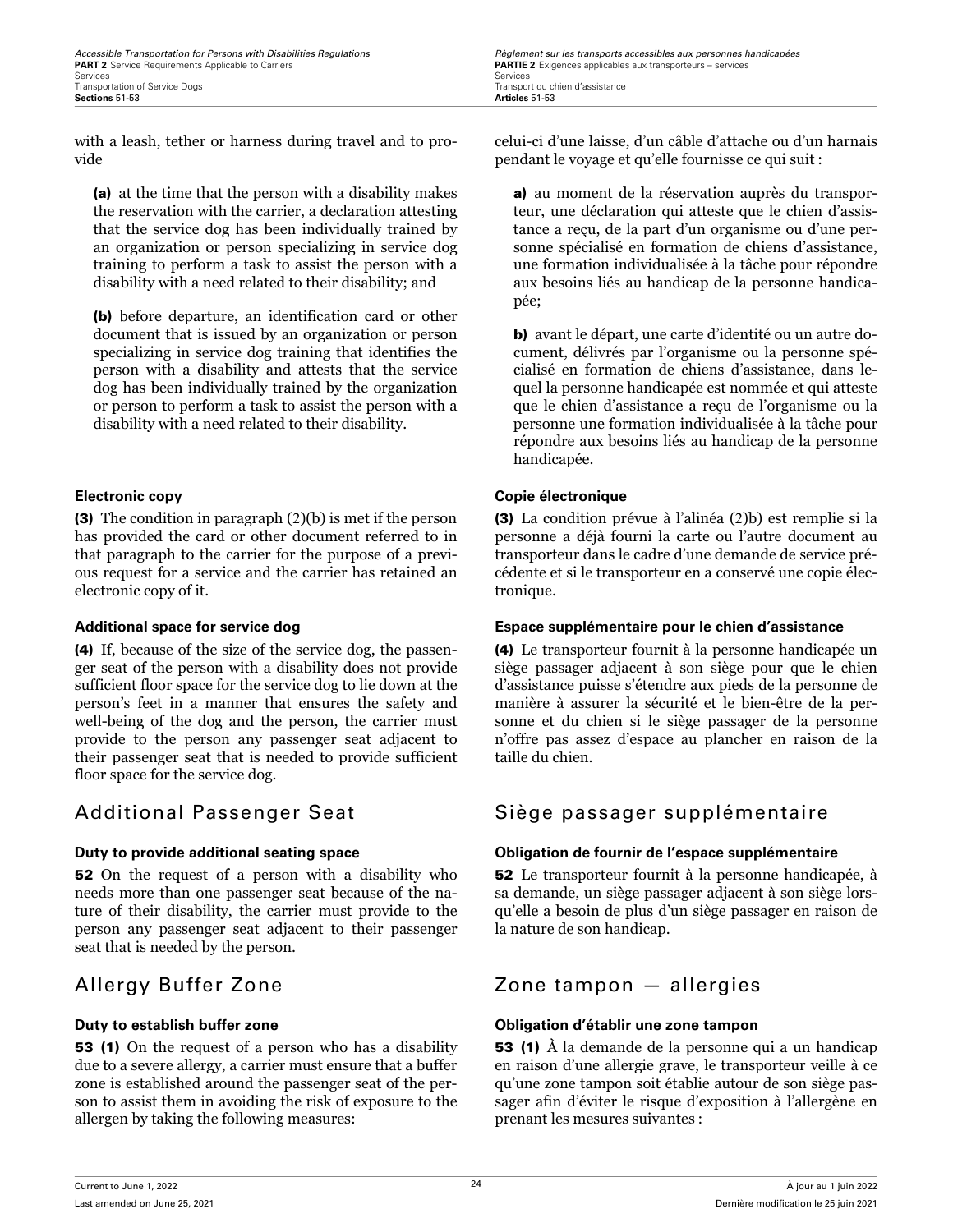(a) providing the person with a passenger seat that is in a bank of seats other than the bank of seats in which the source of the allergen is located and other than the bank of seats facing that bank of seats; and

(b) notifying the passengers who are sitting in the same bank of seats as the person that a passenger with a severe allergy is present and informing them of the allergen.

(2) In this section, *bank of seats* means passenger seats that are immediately adjacent to each other and does not include passenger seats that are across the aisle.

54 (1) If a person with a disability identifies the nature of their disability when making a reservation with a carrier, the carrier must engage in a dialogue with the person for the purpose of identifying their needs in relation to their disability and the services offered by the carrier in relation to those needs.

(2) If a person with a disability identifies the nature of their disability when making a reservation with a bus carrier, the bus carrier must

(a) provide information about any stops and transfer points; and

(b) advise the person in advance if the route does not have a regularly scheduled stop at a rest stop that has a washroom that accommodates a person using a mobility aid and any support person and offer the person their choice of alternative rest stops on the route.

55 If a person with a disability identifies the nature of their disability when making a reservation with a carrier, the carrier must

(a) before assigning a passenger seat or cabin to a person with a disability, inform the person of the passenger seats and cabins that are available in the class of service that the person has requested and that have equipment and facilities that best meet the accessibility needs of that person, such as a wheelchair-accessible washroom or a passenger seat that has additional leg room, a larger seat pitch or movable armrests; and

a) attribuer à la personne un siège passager qui se trouve dans une rangée de sièges différente de la source de l'allergène et dans une rangée de sièges qui n'est pas en face de la source de l'allergène;

b) aviser les passagers assis dans la même rangée de sièges que la personne de la présence d'une personne ayant une allergie grave et leur mentionner l'allergène.

### **Definition of** *bank of seats* **Définition de** *rangée de sièges*

(2) Dans le présent article, *rangée de sièges* s'entend des sièges passagers qui sont côte à côte. La présente définition exclut les sièges passagers qui se trouvent de l'autre côté du couloir.

# Communication of Information Communication de renseignements

### **Reservations — identification of needs Réservation — identification des besoins**

54 (1) Si, lors de sa réservation auprès du transporteur, la personne handicapée a indiqué la nature de son handicap, le transporteur établit un dialogue avec elle afin de déterminer les besoins liés à son handicap et les services qu'il offre qui sont pertinents.

### **Reservations — bus Réservation — autobus**

(2) Si, lors de sa réservation auprès du transporteur par autobus, la personne handicapée a indiqué la nature de son handicap, le transporteur :

a) fournit des renseignements sur les arrêts et les points de correspondance;

b) informe à l'avance la personne si l'itinéraire ne prévoit pas d'arrêt régulier à une halte dotée d'une salle de toilette accessible à une personne utilisant une aide à la mobilité et accompagnée d'une personne de soutien et offre à la personne d'arrêter à la halte de son choix sur l'itinéraire.

### **Accessible seats or cabins Siège ou cabine adapté aux besoins**

55 Si, lors de sa réservation auprès d'un transporteur, la personne a indiqué la nature de son handicap, le transporteur :

a) avant d'attribuer un siège passager ou une cabine à la personne handicapée, l'informe des sièges passagers ou cabines qui sont disponibles dans la classe de service qu'elle a demandée et de l'équipement ou l'installation qui répond le mieux à ses besoins en matière d'accessibilité, par exemple une salle de toilette accessible en fauteuil roulant ou un siège passager qui offre plus d'espace pour les jambes, un plus grand pas et des accoudoirs amovibles;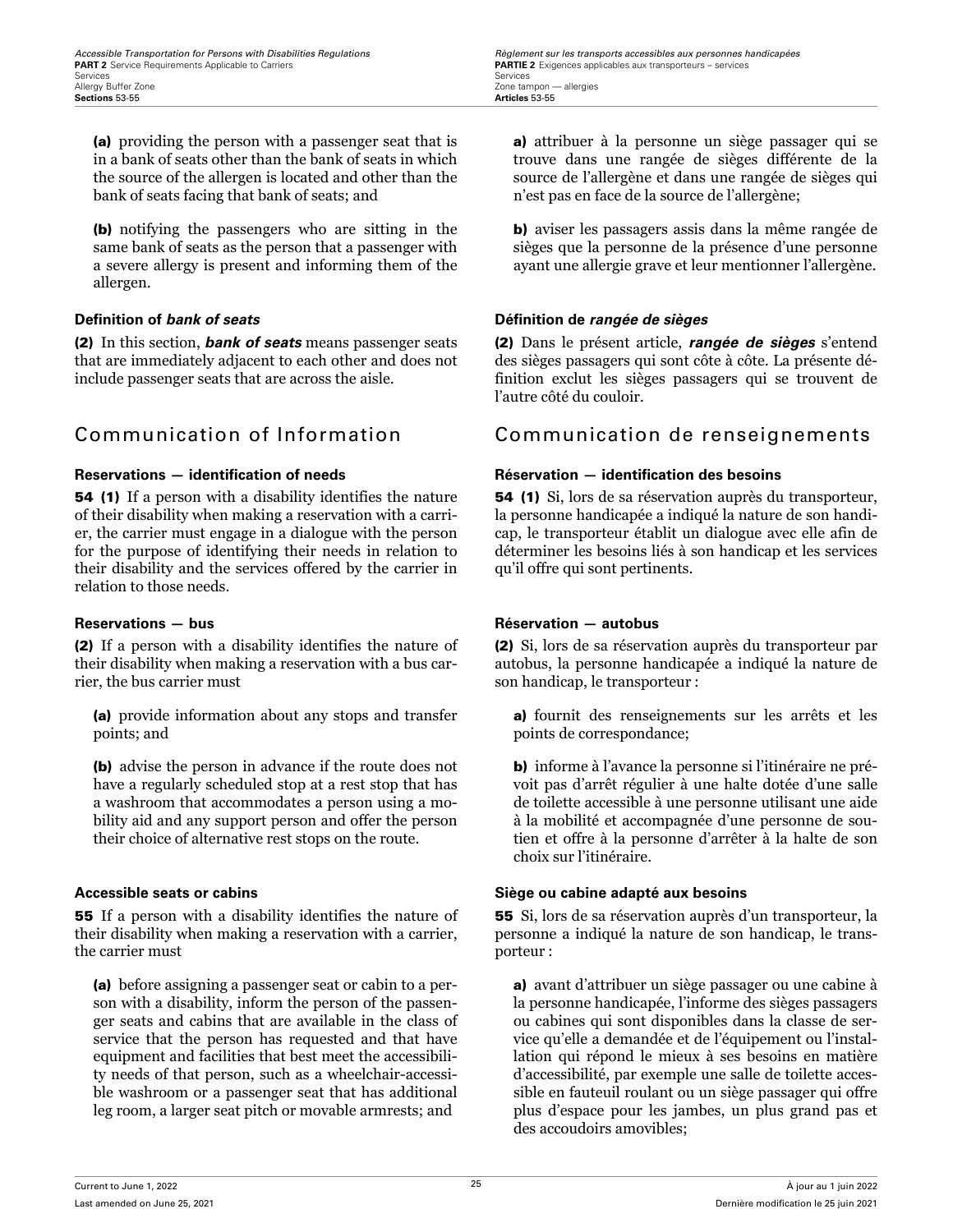(b) in assigning a passenger seat or cabin to a person with a disability, take into account the person's opinion with respect to which seats or cabins would best meet the accessibility needs of that person.

56 A carrier must publish in electronic format on its website, or in another format if it does not have a website, information about the maximum weight and dimensions of mobility aids that each make and model of its aircraft, trains, ferries or buses, as the case may be, is capable of transporting.

SOR/2021-9, s. 12.

### **On-board announcements Annonces à bord**

57 A carrier must, on the request of a person with a disability, ensure that any public announcement that is made on board is made in an audio format or a visual format.

# Procedures Applicable to Requests for Services

### **Written confirmation of services Confirmation écrite des services**

58 If a carrier is required by this Part to provide a service to a person with a disability, the carrier must, without delay, indicate in the record of a person's travel reservation the services that the carrier will provide to the person and include a written confirmation of the services in the itinerary that is issued to the person and, if a service is confirmed only after the itinerary is issued, the carrier must, without delay, provide a written confirmation of the service.

59 If, on the request of a carrier, a person with a disability provides the carrier with information, including personal health information, in relation to a request for a service referred to in this Part, the carrier must offer to retain an electronic copy of that information for a period of at least three years for the purpose of permitting the carrier to use that information if the person makes another request for a service.

# Refusal of Transportation Refus de transport

### **Prohibition Interdiction**

60 (1) It is prohibited for a carrier to refuse to transport a person with a disability unless the transportation of the person would impose an undue hardship on the carrier.

b) lors de l'attribution d'un siège passager ou d'une cabine à la personne handicapée, tient compte de l'opinion de celle-ci sur le siège passager ou la cabine qui répond le mieux à ses besoins en matière d'accessibilité.

### **Mobility aids — maximum weight and dimensions Poids et dimensions maximaux des aides à la mobilité**

56 Tout transporteur publie, en format électronique sur son site Web ou à défaut de site Web dans un autre format, le poids et les dimensions maximaux des aides à la mobilité que chaque marque et modèle d'aéronef, de train, de traversier ou d'autobus est en mesure de transporter.

DORS/2021-9, art. 12.

57 À la demande de la personne handicapée, le transporteur veille à ce que les annonces publiques faites à bord soient sur support audio ou visuel.

# Procédure applicable aux demandes de services

58 Le transporteur qui est tenu de fournir un service à la personne handicapée aux termes de la présente partie indique sans délai dans le dossier de réservation de la personne les services qu'il lui fournira et inclut une confirmation écrite de ces services dans l'itinéraire délivré à la personne et, si le service est confirmé seulement après la délivrance de l'itinéraire, fournit une confirmation écrite du service sans délai.

### **Retention of electronic copies Conservation de la copie électronique**

59 Lorsque, à la demande du transporteur, la personne handicapée lui fournit des renseignements, notamment des renseignements personnels sur sa santé, dans le cadre d'une demande de service visé par la présente partie, le transporteur offre de conserver une copie électronique de ces renseignements pour une période minimale de trois ans afin de pouvoir les utiliser à nouveau si la personne fait une autre demande de service.

60 (1) Il est interdit à tout transporteur de refuser de transporter la personne handicapée, sauf dans le cas où le transport de cette personne constituerait une contrainte excessive pour le transporteur.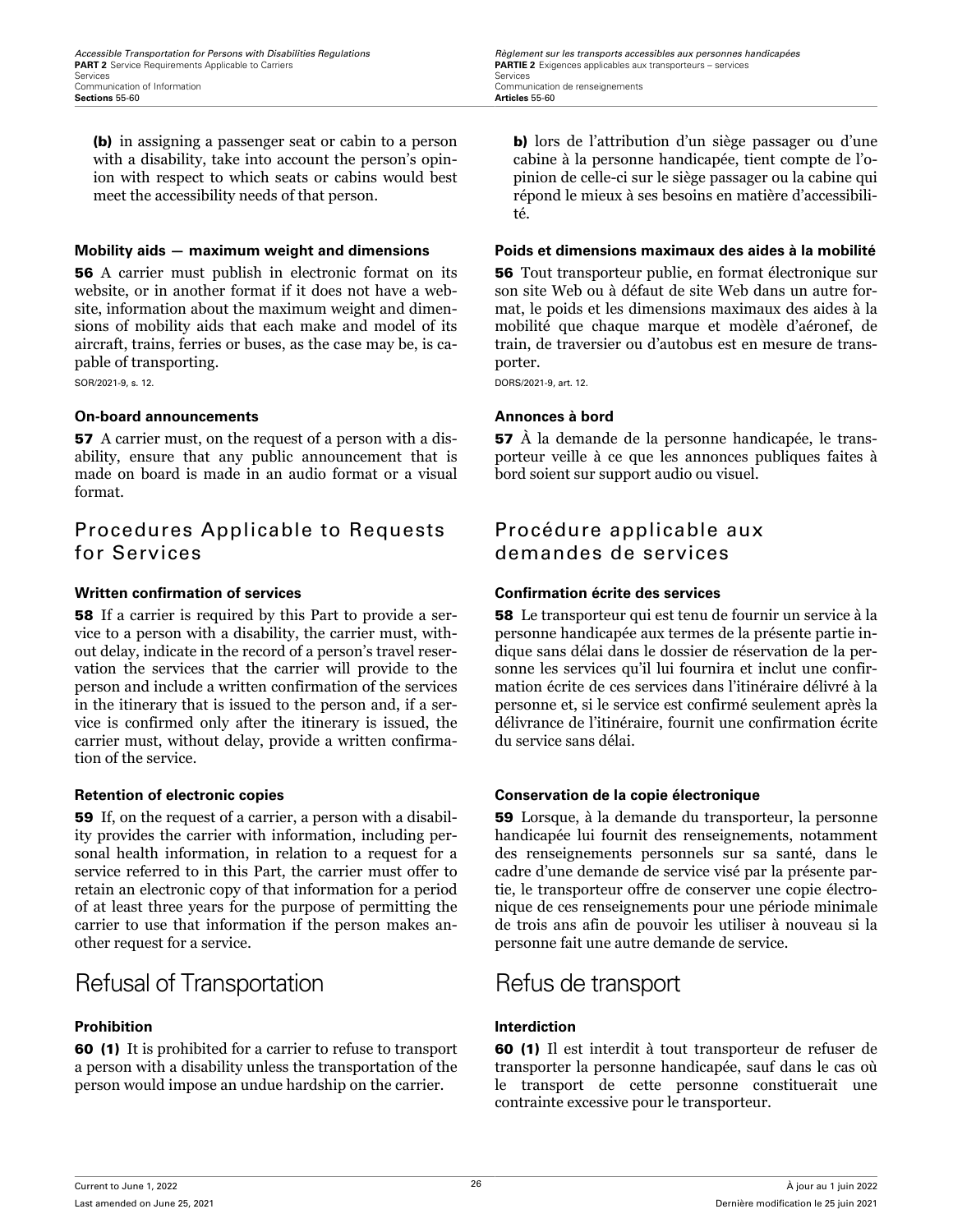### **Explanation of refusal Explication du refus**

(2) If a carrier refuses to transport a person with a disability, the carrier must, at the time of the refusal, inform the person of the carrier's reasons for the refusal and, not later than 10 days after the day of the refusal, provide the person with a written notice setting out the reasons for the refusal, including the following:

(a) the evidence of undue hardship, such as an engineering report, a medical report or an expert opinion that demonstrates that the risk is significant enough that it would be unreasonable to waive or modify a requirement;

(b) any relevant rule, policy or procedure or regulation; and

(c) the duration of the refusal and the conditions, if any, under which the carrier would accept the person for transport.

# Damaged, Destroyed or Lost Mobility Aids

61 If the mobility aid of a person with a disability is not retained by the person during transport and it is damaged, destroyed or lost during transport or is not made available to the person at the time of their arrival at their destination, the carrier must, without delay and at the carrier's own expense,

(a) provide them with a temporary replacement mobility aid that meets their needs in relation to their mobility and that they are permitted to use until their mobility aid is returned to them or is repaired or replaced or until they are reimbursed by the carrier for the loss of the mobility aid;

(b) reimburse the person for any expenses they have incurred because the mobility aid was damaged, destroyed or lost or because it was not made available to them at the time of their arrival at their destination;

(c) in the case of a damaged mobility aid, arrange for the repair of the mobility aid and return it to the person without delay or, in the case of a damaged mobility aid that cannot be adequately repaired,

(i) replace the damaged mobility aid with the same model of mobility aid or, if the same model is not available, a model that has equivalent features and qualities as the damaged mobility aid and that meets the person's needs in relation to their mobility, or

(2) Le transporteur qui refuse de transporter une personne handicapée lui fournit, au moment du refus, les motifs de cette décision et lui fait parvenir dans les dix jours suivant la date du refus un avis écrit énonçant ces motifs et comprenant notamment ce qui suit :

a) les éléments démontrant une contrainte excessive, par exemple des rapports techniques, des rapports médicaux ou des avis d'experts qui établissent que le risque est suffisamment important pour qu'il soit déraisonnable de passer outre aux exigences ou de les modifier;

b) tout règlement, règle, politique ou procédure pertinent;

c) la période pendant laquelle s'applique le refus et les conditions, le cas échéant, auxquelles le transporteur accepterait de transporter la personne.

# Aide à la mobilité endommagée, détruite ou perdue

### **Duty of carrier Obligation du transporteur**

61 Si la personne handicapée ne garde pas son aide à la mobilité avec elle pendant le transport et que l'aide est endommagée, détruite ou perdue pendant le transport ou que le transporteur ne peut la mettre à la disposition de la personne à son arrivée à sa destination, le transporteur doit, sans délai et à ses frais, à la fois :

a) fournir temporairement à la personne une aide à la mobilité de remplacement qui répond à ses besoins liés à la mobilité et lui permettre de l'utiliser jusqu'à ce que son aide à la mobilité lui soit retournée, soit réparée ou remplacée, lui soit rendue ou lui soit remboursée;

b) rembourser à la personne toute dépense qu'elle a engagée parce que son aide à la mobilité a été endommagée, détruite ou perdue ou n'était pas mise à sa disposition à son arrivée;

c) si l'aide à la mobilité est endommagée, organiser sa réparation et la rendre à la personne sans délai ou, si l'aide à la mobilité ne peut pas être réparée adéquatement :

(i) soit la remplacer par le même modèle d'aide à la mobilité ou, à défaut, par un modèle ayant des caractéristiques et des qualités équivalentes et répondant aux besoins de la personne liés à sa mobilité,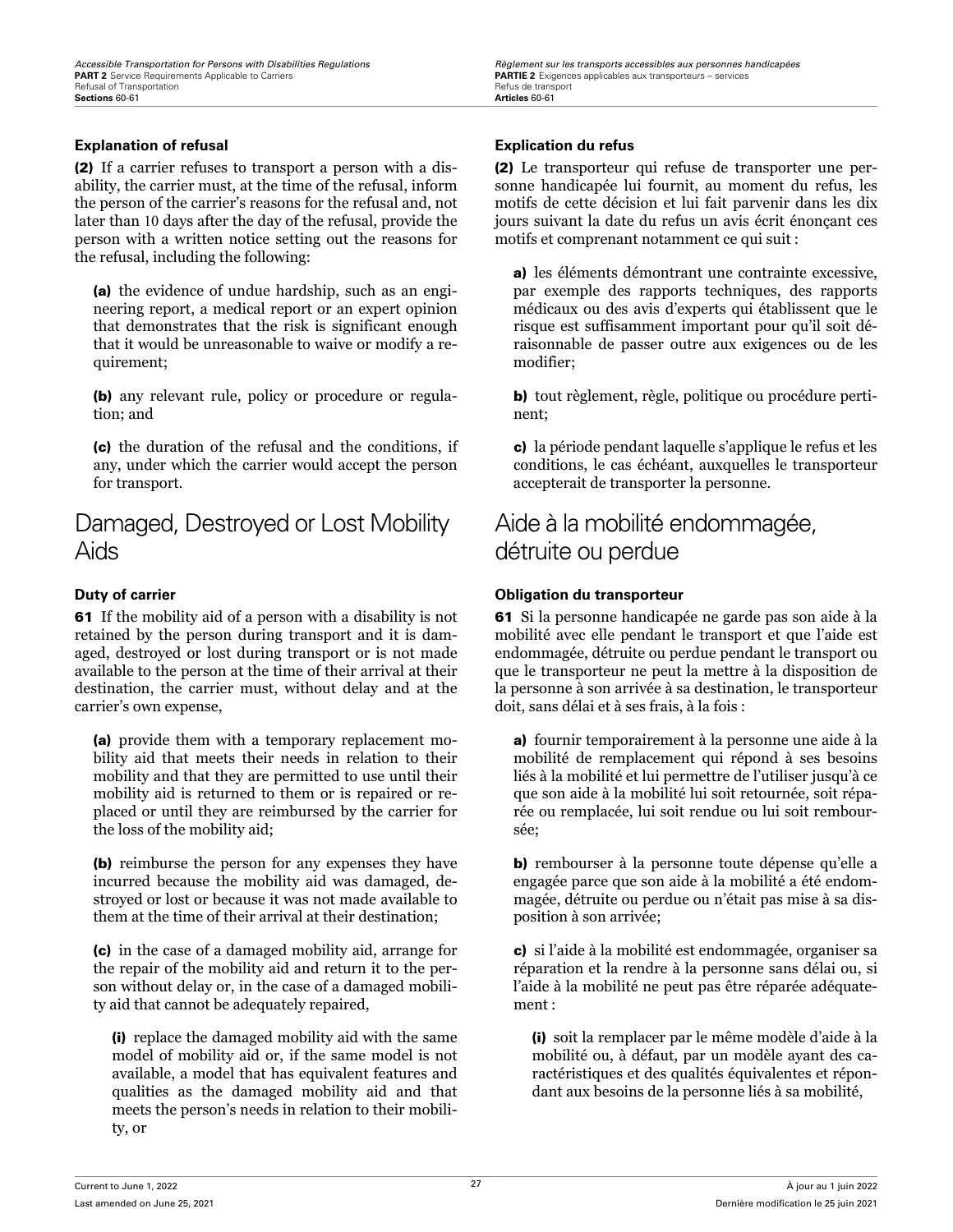*Accessible Transportation for Persons with Disabilities Regulations Regulations Règlement sur les transports accessibles aux personnes handicapées*<br> **PART 2** Service Requirements Applicable to Carriers *Carriers*

(ii) reimburse the person for the full replacement cost of the mobility aid; and

(d) in the case of a destroyed mobility aid or a mobility aid that is not made available to the person at the time of their arrival at their destination and that is not returned to them within, in the case of an air carrier, 96 hours after that arrival or, in the case of a train, marine or bus carrier, 72 hours after that arrival,

(i) replace the destroyed or lost mobility aid with the same model of mobility aid or, if the same model is not available, a model that has equivalent features and qualities as the destroyed or lost mobility aid and that meets the person's needs in relation to their mobility, or

(ii) reimburse the person for the full replacement cost of the mobility aid.

SOR/2021-9, s. 13.

### **Air transportation — special declaration of interest Transport aérien — déclaration spéciale d'intérêt**

62 (1) If a person with a disability who uses a mobility aid makes a reservation with an air carrier for transportation on an international service, the air carrier must advise the person of the option to make a special declaration of interest, under Article 22(2) of the Montreal Convention or under Article 22(2) of the Warsaw Convention, that sets out the monetary value of the mobility aid and a description of its identifying features.

(2) The air carrier must permit a person with a disability to make the special declaration of interest at any time before the mobility aid is removed by the carrier for storage in the aircraft's baggage compartment.

(3) An air carrier that operates an international service must publish in electronic format on its website, or in another format if it does not have a website, a notice for persons with disabilities who use mobility aids that informs them of the option to make a special declaration of interest under Article 22(2) of the Montreal Convention or under Article 22(2) of the Warsaw Convention.

(4) The following definitions apply in this section.

*Montreal Convention* means the Convention for the Unification of Certain Rules for International Carriage by

(ii) soit verser à la personne une somme égale à la valeur de remplacement totale de l'aide à la mobilité;

d) si l'aide à la mobilité est détruite ou si elle n'est pas mise à la disposition de la personne à son arrivée et ne lui est pas rendue dans les quatre-vingt-seize heures après l'heure d'arrivée prévue, dans le cas du transporteur aérien, ou dans les soixante-douze heures après l'heure d'arrivée prévue, dans le cas du transporteur ferroviaire, maritime ou par autobus :

(i) soit la remplacer par le même modèle d'aide à la mobilité ou, à défaut, par un modèle ayant des caractéristiques et des qualités équivalentes et répondant aux besoins de la personne liés à sa mobilité,

(ii) soit verser à la personne une somme égale à la valeur de remplacement totale de l'aide à la mobilité.

DORS/2021-9, art. 13.

62 (1) Dans le cas où la personne handicapée qui utilise une aide à la mobilité effectue une réservation auprès d'un transporteur aérien relativement à un service international, ce transporteur l'informe de la possibilité de faire la déclaration spéciale d'intérêt — visée au paragraphe 22(2) de la Convention de Montréal ou au paragraphe 22(2) de la Convention de Varsovie — qui établit la valeur pécuniaire de l'aide à la mobilité et énonce ses particularités.

### **Period for making special declaration Moment de faire la déclaration spéciale d'intérêt**

(2) Le transporteur aérien permet à la personne handicapée de faire la déclaration spéciale d'intérêt à tout moment avant qu'il ne procède au rangement de l'aide à la mobilité dans la soute à bagages de l'aéronef.

### **Notice on website Avis sur le site Web**

(3) Le transporteur aérien qui exploite un service international publie, en format électronique sur son site Web ou à défaut de site Web dans un autre format, un avis à l'intention des personnes handicapées utilisant une aide à la mobilité qui les informe de la possibilité de faire la déclaration spéciale d'intérêt visée au paragraphe 22(2) de la Convention de Montréal ou au paragraphe 22(2) de la Convention de Varsovie.

### **Definition Définitions**

(4) Les définitions qui suivent s'appliquent au présent article.

*Convention de Montréal* s'entend de la Convention pour l'unification de certaines règles relatives au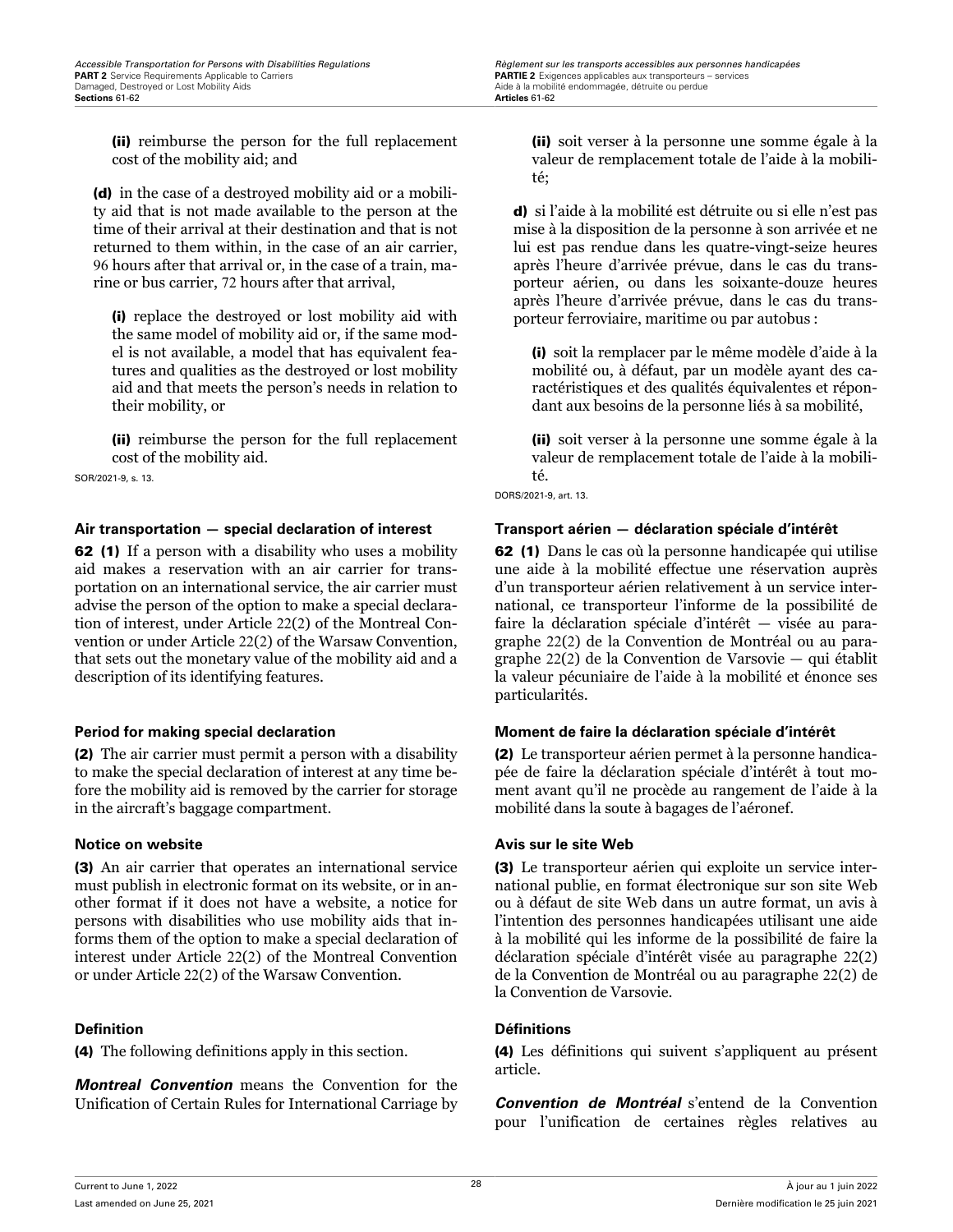Air, signed on May 28, 1999, at Montréal, Quebec, Canada. (*Convention de Montréal*)

*Warsaw Convention* means the Convention for the Unification of Certain Rules Relating to International Carriage by Air, signed on October 12, 1929 at Warsaw, Poland. (*Convention de Varsovie*)

SOR/2021-9, s. 14.

# Technical Requirements Applicable to Carriers

### **DIVISION 1 SECTION 1**

# Application Application

### **Definitions Définitions**

63 (1) The following definitions apply in this section.

*Canadian* has the same meaning as in subsection 55(1) of the Act. (*Canadien*)

*domestic service* has the same meaning as in subsection 55(1) of the Act. (*service intérieur*)

*international service* has the same meaning as in subsection 55(1) of the Act. (*service international*)

*large air carrier* means an air carrier that transported a worldwide total of 1,000,000 passengers or more during each of the two preceding calendar years. (*gros transporteur aérien*)

(2) Unless otherwise specified, this Division applies to every large air carrier that is a Canadian and that provides a domestic service or international service for the transportation of passengers.

64 This Division does not apply to an air carrier in respect of any aircraft that

(a) has a certificated maximum carrying capacity of not more than 29 passengers;

(b) was manufactured before May 13, 2009; or

*Accessible Transportation for Persons with Disabilities Regulations Règlement sur les transports accessibles aux personnes handicapées***<br><b>PART 2** Service Requirements Applicable to Carriers **by a conserver conserverse i** 

transport aérien international signée le 28 mai 1999 à Montréal (Québec), Canada. (*Montreal Convention*)

*Convention de Varsovie* s'entend de la Convention pour l'unification de certaines règles relatives au transport aérien international signée le 12 octobre 1929 à Varsovie (Pologne). (*Warsaw Convention*) DORS/2021-9, art. 14.

# **PART 3 PARTIE 3**

# Exigences techniques applicables aux transporteurs

Air Carriers Transporteur aérien

63 (1) Les définitions qui suivent s'appliquent au présent article.

*Canadien* s'entend au sens du paragraphe 55(1) de la Loi. (*Canadian*)

*gros transporteur aérien* s'entend du transporteur aérien qui a transporté un million de passagers ou plus, dans le monde, au cours de chacune des deux années civiles précédentes. (*large air carrier*)

*service intérieur* s'entend au sens du paragraphe 55(1) de la Loi. (*domestic service*)

*service international* s'entend au sens du paragraphe 55(1) de la Loi. (*international service*)

### **Canadian large air carriers Gros transporteur aérien ayant la qualité de Canadien**

(2) Sauf indication contraire, la présente section s'applique à tout gros transporteur aérien qui a la qualité de Canadien et qui offre un service intérieur ou un service international de transport de passagers.

### **Non-application — certain aircraft Non-application — certains aéronefs**

64 La présente section ne s'applique pas au transporteur aérien à l'égard de l'aéronef qui, selon le cas :

a) a une capacité maximale certifiée d'au plus vingtneuf passagers;

b) a été fabriqué avant le 13 mai 2009;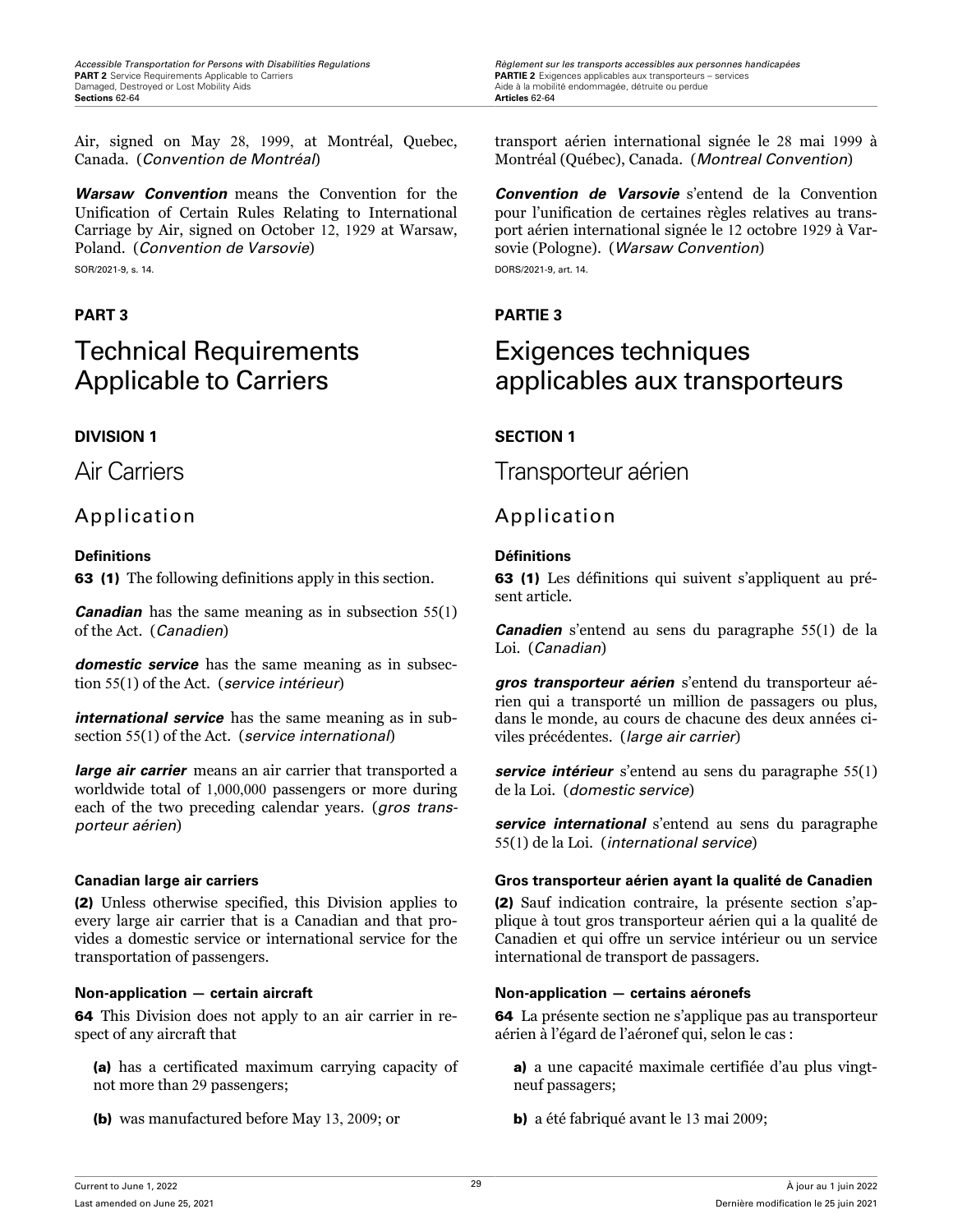(c) is leased by the carrier on a short-term basis in order to respond to an emergency or to replace an aircraft that requires repairs due to an unforeseen mechanical failure.

### **Non-application of sections 77 to 79 — certain aircraft Non-application des articles 77 à 79 — certains**

65 Sections 77 to 79 do not apply to an air carrier in respect of any aircraft that has only one aisle. SOR/2021-9, s. 15.

### **Pre-existing aircraft Aéronef préexistant**

66 (1) Subject to subsections (2) and (3), the provisions of this Division, except sections 72, 73, 76 and 81, do not apply to a pre-existing aircraft.

### **Clarification — portable equipment Précision — équipement mobile**

(2) Sections 69 to 71 apply to a pre-existing aircraft with respect to any lift, ramp or stairs that are portable and not integrated with the pre-existing aircraft.

### **Modifications Modification**

(3) If a carrier makes a modification — other than a modification to a mechanical, electrical or plumbing system or a modification carried out for an aesthetic purpose or for maintenance or repair — to any amenity or equipment that is used in a pre-existing aircraft, the carrier must ensure that the modified amenity or equipment meets the requirements of this Division, except in the following circumstances:

(a) the dimensions of the aircraft or of the amenity or equipment are unalterable;

(b) the structural integrity or safe operation of the aircraft or of the amenity or equipment would be materially affected;

(c) the principal purpose of the amenity or equipment would be fundamentally altered; or

(d) a compliant amenity or equipment could not be certified for installation on the aircraft.

### **Definition of** *pre-existing aircraft* **Définition de** *aéronef préexistant*

(4) In this section, a *pre-existing aircraft* means an aircraft that was

(a) purchased or leased by the carrier before the day on which this section comes into force; or

*Accessible Transportation for Persons with Disabilities Regulations Regulations Règlement sur les transports accessibles aux personnes handicapées*<br>**PART 3** Technical Requirements Applicable to Carriers **Carriers SECTION 1** Transporteur aérien<br>Application

> c) est loué à court terme par le transporteur en réponse à une urgence ou en remplacement d'un aéronef qui nécessite des réparations en raison d'une défaillance mécanique imprévue.

# **aéronefs**

65 Les articles 77 à 79 ne s'appliquent pas au transporteur aérien à l'égard de l'aéronef doté d'un seul couloir. DORS/2021-9, art. 15.

66 (1) Sous réserve des paragraphes (2) et (3), la présente section, à l'exception des articles 72, 73, 76 et 81, ne s'applique pas à l'aéronef préexistant.

(2) Les articles 69 à 71 s'appliquent à tout plateforme élévatrice, rampe et escalier qui est mobile et non intégré à l'aéronef préexistant.

(3) Lorsque le transporteur apporte une modification autre qu'une modification au système mécanique ou électrique ou à la plomberie, une modification d'ordre esthétique ou des travaux d'entretien ou de réparation — aux commodités ou à l'équipement qui sont utilisés dans l'aéronef préexistant, il veille à ce que les commodités ou l'équipement modifiés respectent les exigences de la présente section, sauf dans les circonstances suivantes :

a) les dimensions de l'aéronef ou des commodités ou de l'équipement sont inaltérables;

b) l'intégrité structurale ou l'exploitation sécuritaire de l'aéronef ou des commodités ou de l'équipement serait touchée de façon importante;

c) la fonction principale des commodités ou de l'équipement serait fondamentalement modifiée;

d) il n'est pas possible d'homologuer, aux fins d'installation sur l'aéronef, des commodités ou de l'équipement conformes.

(4) Dans le présent article, *aéronef préexistant* s'entend de l'aéronef qui, selon le cas :

a) a été acheté ou loué par le transporteur avant la date d'entrée en vigueur du présent article;

b) a été acheté ou loué par le transporteur à la date d'entrée en vigueur du présent article ou après cette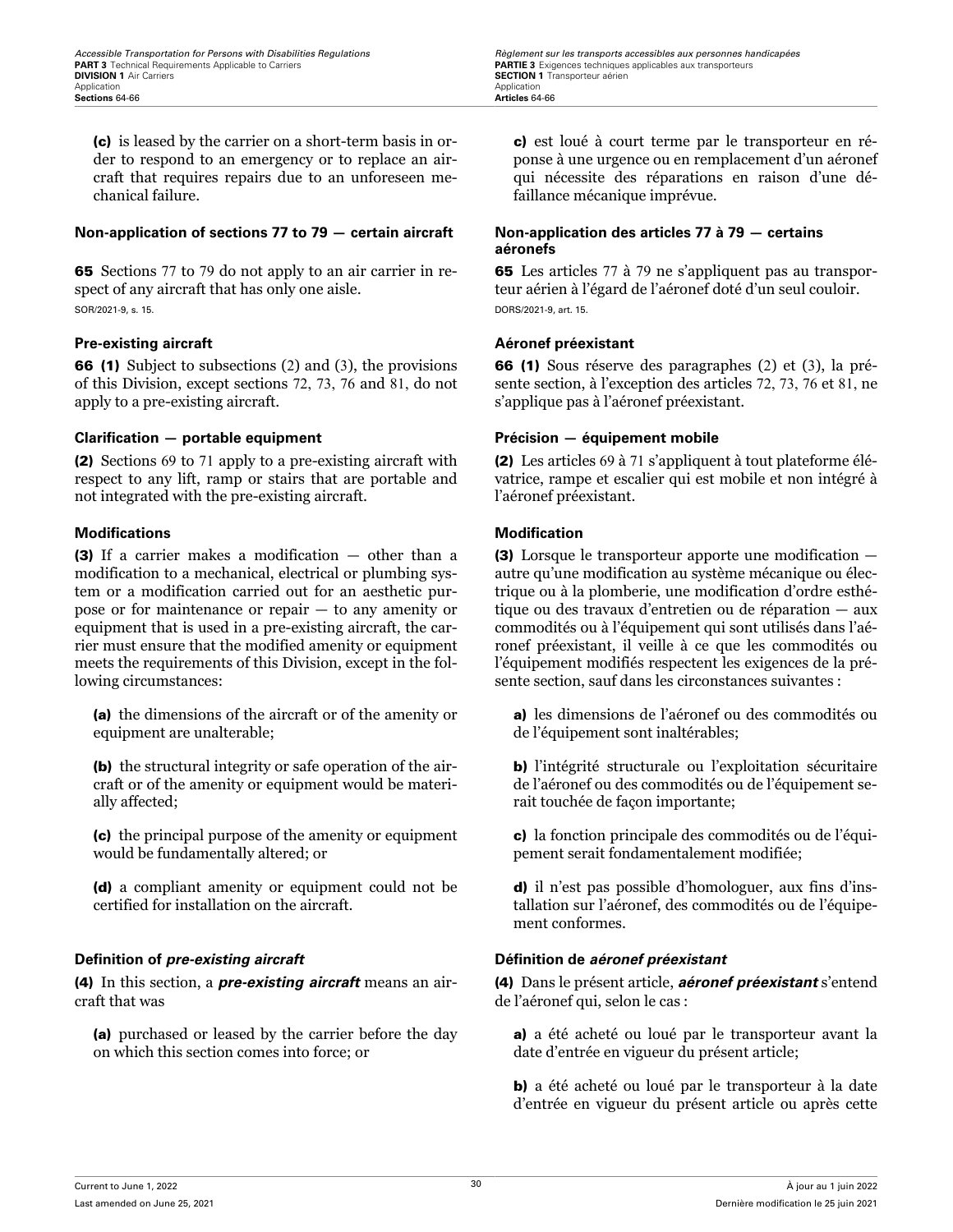*Accessible Transportation for Persons with Disabilities Regulations Regulations Règlement sur les transports accessibles aux personnes handicapées*<br>**PART 3** Technical Requirements Applicable to Carriers **Carriers**

(b) purchased or leased by the carrier on or after the day on which this section comes into force, if the carrier submitted the call for tenders in respect of that aircraft before that day.

SOR/2021-9, s. 16.

67 A carrier does not contravene a requirement of this Division that applies to an amenity or equipment used in an aircraft if the amenity or equipment does not comply with that requirement because

(a) a compliant amenity or equipment is not reasonably available for purchase from any manufacturer or supplier; or

(b) a compliant amenity or equipment could not be certified for installation on the aircraft.

# Technical Requirements Exigences techniques

68 A carrier must ensure that any aircraft that it owns, operates or leases and any related facilities, including any amenities and equipment used in them, meet the requirements set out in this Division.

69 A lift that is used to assist a person with a disability, including a person in a mobility aid, to board or disembark from an aircraft must

(a) have handrails that are located on both sides of the lift and a slip-resistant surface; and

(b) be capable of supporting a minimum weight of 363 kg.

**70** A ramp that is used to assist a person with a disability, including a person in a mobility aid, to board or disembark from an aircraft must

(a) have a contrasting colour strip that runs the full width of its bottom edge;

(b) have raised edges to prevent a mobility aid from rolling off the edge of the ramp;

(c) have a slip-resistant surface; and

date, si le transporteur a lancé l'appel d'offres le concernant avant cette date.

DORS/2021-9, art. 16.

### **Unavailability of compliant amenity or equipment Non-disponibilité de commodités ou d'équipement conforme**

67 Le transporteur ne contrevient pas à une exigence de la présente section qui s'applique aux commodités ou à l'équipement utilisés dans un aéronef si la non-conformité des commodités ou de l'équipement est due au fait que :

(a) soit il n'est pas possible d'acquérir, d'un fabricant ou d'un fournisseur, des commodités ou de l'équipement conformes;

(b) soit il n'est pas possible d'homologuer, aux fins d'installation sur l'aéronef, les commodités ou l'équipement.

### **Duty of carrier Obligation du transporteur**

68 Le transporteur veille à ce que tout aéronef, dont il est le propriétaire, qu'il exploite ou qu'il loue et les installations connexes — y compris les commodités et l'équipement qui y sont utilisés — respectent les exigences prévues à la présente section.

### **Lift Plateforme élévatrice**

69 La plateforme élévatrice utilisée pour aider une personne handicapée, notamment une personne utilisant une aide à la mobilité, à monter à bord d'un aéronef, ou l'aider à en descendre, respecte les exigences suivantes :

a) elle est équipée d'une main courante de chaque côté et d'une surface antidérapante;

b) elle peut supporter un poids minimal de 363 kg.

### **Ramp Rampe**

70 La rampe utilisée pour aider une personne handicapée, notamment une personne utilisant une aide à la mobilité, à monter à bord d'un aéronef, ou l'aider à en descendre, respecte les exigences suivantes :

a) elle est dotée d'une bande de couleur contrastante sur toute la largeur du bord inférieur;

b) elle est dotée de bords relevés pour éviter qu'une aide à la mobilité tombe de la rampe;

c) elle est équipée d'une surface antidérapante;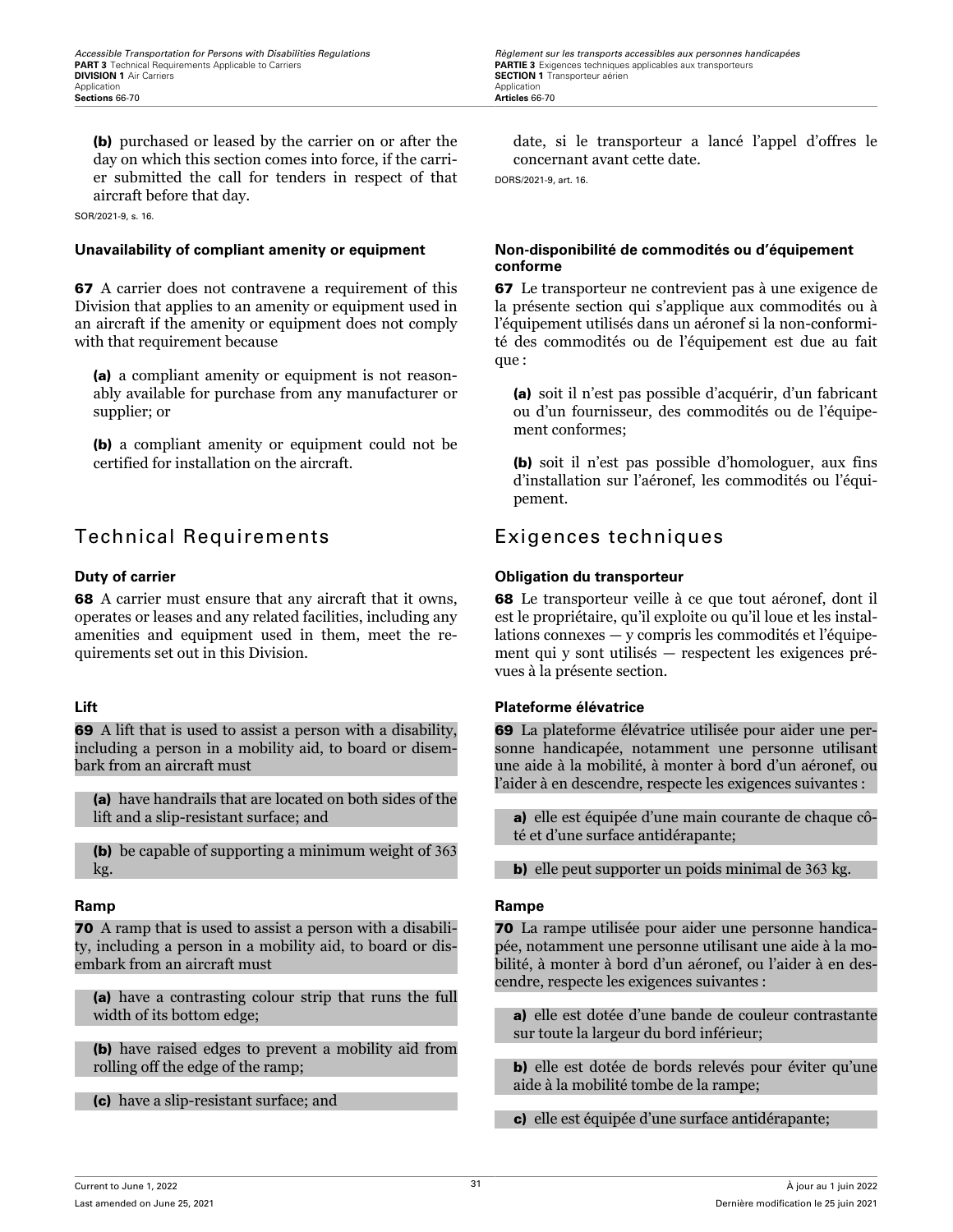(d) be capable of supporting a minimum weight of 363 kg.

71 (1) Any stairs that are used to board or disembark from an aircraft, and any interior stairs on an aircraft, must

(a) meet the requirements set out in clauses 5.4.1 and 5.4.2 of CSA B651-18;

(b) have handrails that

(i) are located on both sides of the stairs,

(ii) are located at a uniform height of 860 mm to 920 mm, measured vertically from the leading edge of the tread, and

(iii) meet the requirements set out in clause 5.3.1 of CSA B651-18; and

(c) have tactile attention indicator surfaces that

(i) meet the requirements set out in clauses 4.3.5.2(a) and (b), 4.3.5.3.1 and 4.3.5.3.4 of CSA B651-18,

(ii) are located at the top of the stairs, and

(iii) commence one tread length before the top of the stairs, extend the full width of the stairs and measure from 600 mm to 650 mm in length.

(2) For a period of two years beginning on the day on which this section comes into force, subsection (1) does not apply in respect of stairs that are portable and not integrated with the aircraft.

72 An on-board wheelchair that is available on an aircraft must have

(a) footrests, movable armrests, an occupant restraint device and wheel locks;

(b) a backrest of a height that permits the person using the wheelchair to be safely and easily transferred to and from a passenger seat; and

(c) a seat of a width that permits the wheelchair to be safely and easily manoeuvred on board the aircraft.

*Accessible Transportation for Persons with Disabilities Regulations Regulations Règlement sur les transports accessibles aux personnes handicapées*<br>**PART 3** Technical Requirements Applicable to Carriers **Carriers SECTION 1** Transporteur aérien<br>Exigences techniques

d) elle peut supporter un poids minimal de 363 kg.

### **Stairs Escaliers**

71 (1) L'escalier utilisé pour monter à bord d'un aéronef et en descendre et tout escalier intérieur d'un aéronef respectent les exigences suivantes :

a) ils sont conformes aux exigences prévues aux articles 5.4.1 et 5.4.2 de la norme CAN/CSA B651-F18;

b) ils sont équipés de mains courantes qui, à la fois :

(i) sont situées de chaque côté,

(ii) sont à une hauteur uniforme de 860 mm à 920 mm, mesurée à la verticale à partir du bord avant de la marche,

(iii) sont conformes aux exigences prévues à l'article 5.3.1 de la norme CAN/CSA B651-F18;

c) ils sont équipés de surfaces d'indicateurs tactiles d'avertissement qui, à la fois :

(i) sont conformes aux exigences prévues aux alinéas 4.3.5.2a) et b) et aux articles 4.3.5.3.1 et 4.3.5.3.4 de la norme CAN/CSA B651-F18,

(ii) sont situées au haut de l'escalier,

(iii) sont apposées à une distance égale à la largeur d'une marche d'escalier avant le haut de l'escalier, sur toute la largeur de l'escalier, et mesurent de 600 mm à 650 mm de longueur.

### **Delayed application — portable stairs Application différée — escalier mobile**

(2) Pendant deux ans à partir de la date d'entrée en vigueur du présent article, le paragraphe (1) ne s'applique pas à l'égard de l'escalier mobile et non intégré à l'aéronef.

### **On-board wheelchair Fauteuil roulant de bord**

72 Le fauteuil roulant de bord disponible dans un aéronef est équipé, à la fois :

a) d'un repose-pied, d'accoudoirs amovibles, d'un dispositif de retenue et d'un dispositif de blocage des roues;

b) d'un dossier d'une hauteur permettant à l'utilisateur de passer facilement et en toute sécurité, du fauteuil à un siège passager et vice-versa;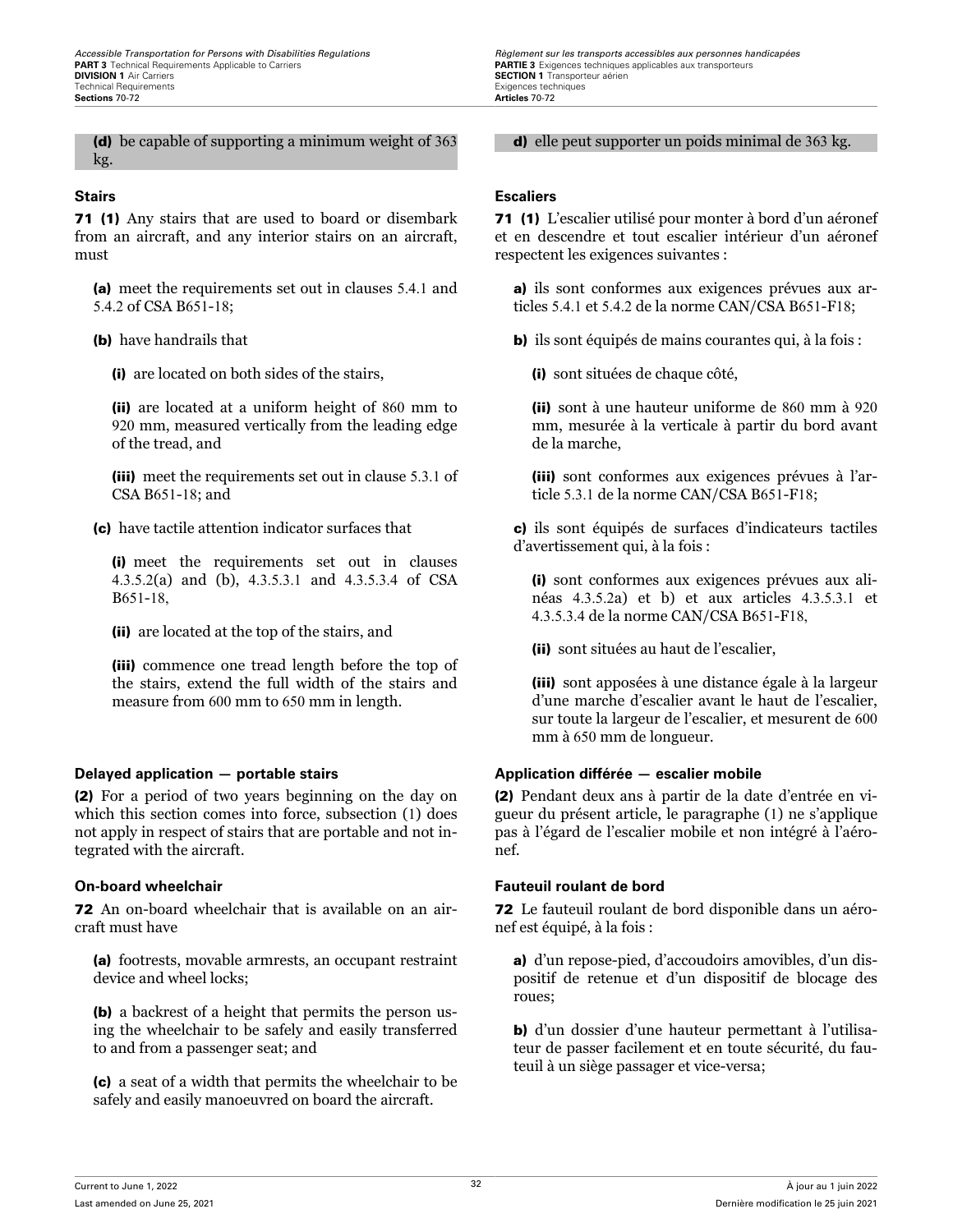73 At least one on-board wheelchair must be available on an aircraft that has a wheelchair-accessible washroom.

74 Passenger seats on an aircraft must be equipped with

(a) movable armrests on at least 50% of the seats, which seats are evenly distributed throughout the aircraft; and

(b) a call button that is

(i) tactilely discernible and colour-contrasted with its background, and

(ii) operable using minimal force.

75 Aircraft must be equipped with tactile row markers, in raised characters and Braille, that are installed, either permanently or temporarily, on the sides of passenger seats and above the armrests or adjacent to the mechanisms for opening overhead bins.

76 An aircraft must have available on board

(a) at least five passenger safety features cards that are in large print and at least five passenger safety features cards that are in Braille; or

(b) at least one electronic device that provides passenger safety information in an audio and visual format and permits a person with a disability to adjust the volume of the audio output and the size of the font.

77 A washroom on an aircraft, other than a wheelchairaccessible washroom, must have

(a) doors that are equipped with handles, pulls, latches, locks and other devices that are operable using minimal force, with one hand in a closed-fist position,

c) d'un siège d'une largeur telle que le fauteuil roulant se manœuvre facilement et en toute sécurité à bord de l'aéronef.

## **Mandatory on-board wheelchair Fauteuil roulant de bord obligatoire**

73 L'aéronef équipé d'une salle de toilette accessible en fauteuil roulant compte au moins un fauteuil roulant de bord.

### **Passenger seats Sièges passagers**

74 Les sièges passagers de l'aéronef respectent les exigences suivantes :

a) au moins cinquante pourcent d'entre eux, répartis également dans l'aéronef, sont équipés d'accoudoirs amovibles;

b) ils sont équipés d'un bouton d'appel qui, à la fois :

(i) est identifiable au toucher et de couleur contrastante par rapport à son fond,

(ii) peut être actionné avec l'application d'une force minimale.

## **Tactile row markers Indicateurs tactiles de rangées**

75 L'aéronef est équipé d'indicateurs tactiles de rangées, en caractères en relief et en braille, qui sont apposés de façon permanente ou temporaire soit sur le côté des sièges passagers et au-dessus des accoudoirs, soit adjacent aux mécanismes d'ouverture des compartiments de rangement supérieurs.

### **Passenger safety features cards Cartes des mesures de sécurité à l'intention des passagers**

76 L'aéronef compte à son bord, selon le cas :

a) au moins cinq cartes des mesures de sécurité à l'intention des passagers en gros caractères et au moins cinq cartes des mesures de sécurité à l'intention des passagers en braille;

b) au moins un appareil électronique qui fournit les renseignements relatifs aux mesures de sécurité aux passagers dans un format audio et visuel et qui permet à la personne handicapée de régler le volume de la sortie audio et la taille de la police.

# **Standard washroom Salle de toilette standard**

77 La salle de toilette d'un aéronef qui n'est pas une salle de toilette accessible en fauteuil roulant est équipée à la fois :

a) de portes munies de poignées, de loquets, de verrous et d'autres dispositifs pouvant être actionnés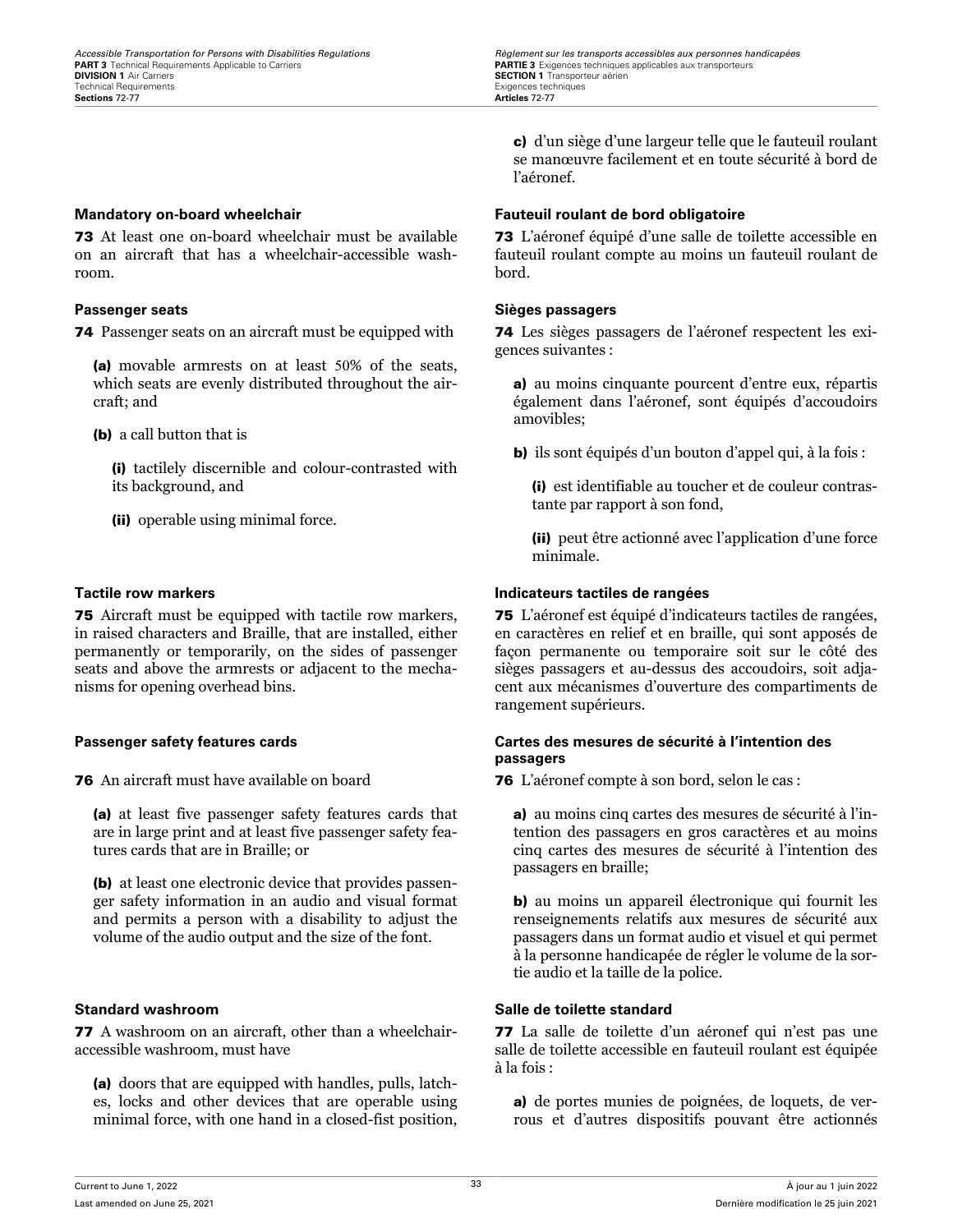or by another method of operation that does not require tight grasping, pinching or twisting of the wrist;

### (b) toilets that

(i) are equipped with an automated flush control or a flush control that is operable using minimal force, with one hand in a closed-fist position, or by another method of operation that does not require tight grasping, pinching or twisting of the wrist, and

(ii) have a back support if the toilet has no seat lid;

(c) faucets that are equipped with

(i) handles or other controls that are tactilely discernible unless the water temperature is fixed to eliminate the risk of scalding,

(ii) in the case of non-automated faucets, handles or other controls that are operable using minimal force, with one hand in a closed-fist position, or by another method of operation that does not require tight grasping, pinching or twisting of the wrist, and

(iii) in the case of automated faucets, a water activation motion sensor that turns the water on automatically when a hand is below the faucet;

### (d) grab bars that

(i) are located on a wall beside the toilet,

(ii) are rounded, slip-resistant and free of any sharp or abrasive elements,

(iii) have an exterior diameter and a clearance from the wall surface to which they are attached that permit them to be easily grasped, and

(iv) are capable of supporting a minimum weight of 113.4 kg;

(e) toilet paper dispensers that are located so as to not interfere with the use of the grab bars;

(f) soap dispensers that are operable using minimal force, with one hand in a closed-fist position, or by another method of operation that does not require tight grasping, pinching or twisting of the wrist; and

(g) at least one call button or other device for signalling an emergency that

(i) is colour-contrasted with its background and identified by tactile and Braille signage, and

d'une seule main à l'aide d'une force minimale, par le poing ou d'une façon ne nécessitant pas un serrage, un pincement ni une torsion du poignet;

b) de toilettes qui sont dotées de ce qui suit :

(i) une chasse d'eau automatisée ou pouvant être actionnée d'une seule main, à l'aide d'une force minimale, par le poing ou d'une façon ne nécessitant pas un serrage, un pincement ni une torsion du poignet,

(ii) un dossier, si le siège n'a pas de couvercle;

c) de robinets qui sont dotés de ce qui suit :

(i) des poignées ou autres commandes identifiables au toucher par la personne handicapée, sauf si la température de l'eau est fixée pour éliminer le risque de brûlure,

(ii) des poignées ou autres commandes pouvant être actionnés d'une seule main, à l'aide d'une force minimale, par le poing ou d'une façon ne nécessitant pas un serrage, un pincement ni une torsion du poignet, s'il s'agit de robinets non automatisés,

(iii) des détecteurs de mouvement qui laissent l'eau s'écouler lorsque la personne handicapée met la main sous le robinet, s'il s'agit de robinets automatisés;

d) de barres d'appui qui respectent les exigences suivantes :

(i) elles sont situées sur le mur se trouvant à côté de la toilette,

(ii) elles sont arrondies, antidérapantes et exemptes de tout élément pointu ou abrasif,

(iii) elles ont un diamètre extérieur et un dégagement par rapport à la surface du mur auquel elles sont fixées qui peuvent s'agripper facilement,

(iv) elles peuvent supporter un poids minimal de 113,4 kg;

e) de distributeurs de papier hygiénique situés de façon à ne pas entraver l'utilisation des barres d'appui;

f) de distributeurs de savon pouvant être actionnés d'une seule main, à l'aide d'une force minimale, par le poing ou d'une façon ne nécessitant pas un serrage, un pincement ni une torsion du poignet;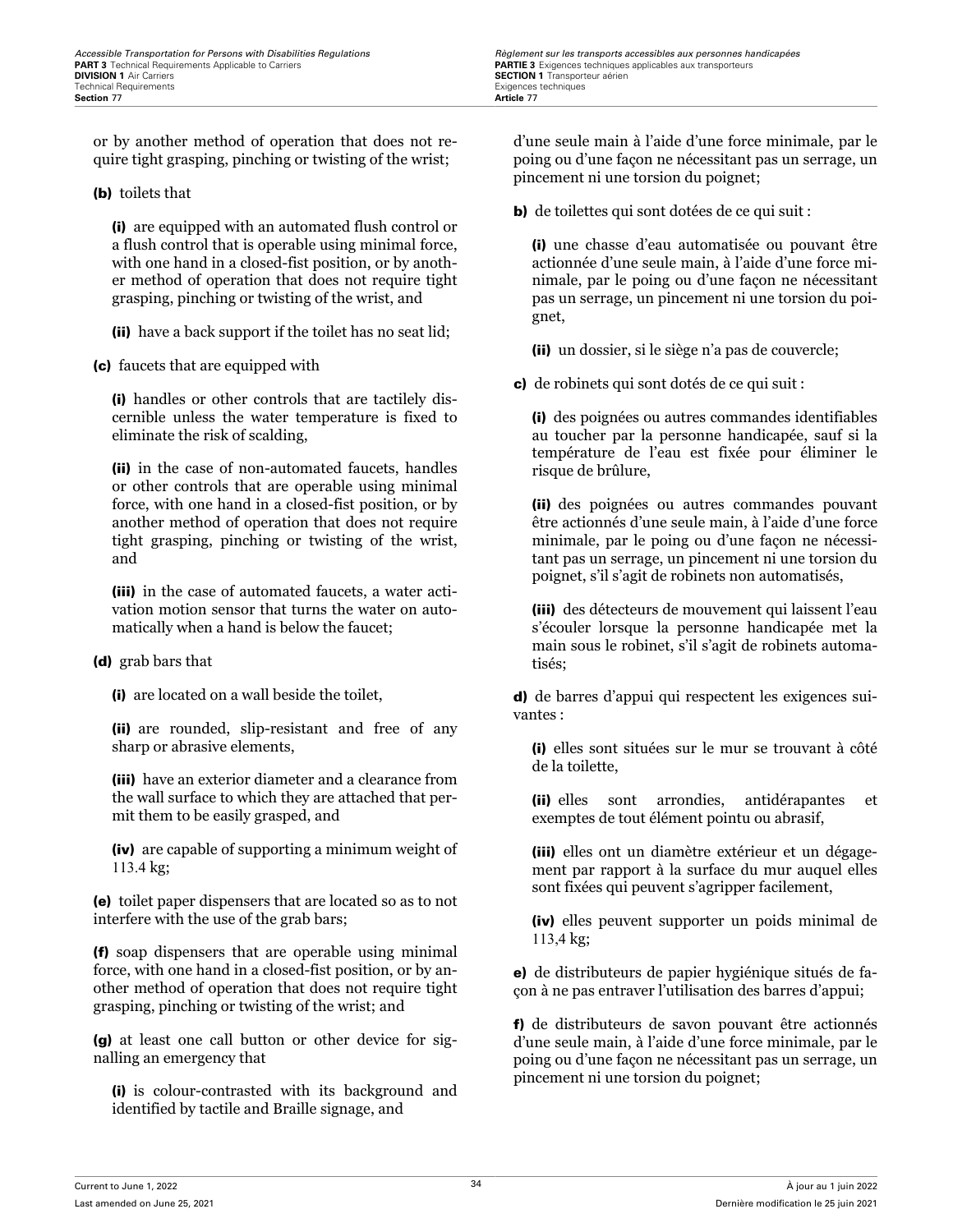78 A wheelchair-accessible washroom on an aircraft must meet the requirements set out in section 77 and must

(a) have a door or other opening to the washroom that has sufficient space in front of it and that is wide enough to allow the entry of a person using an onboard wheelchair;

(b) have sufficient space to allow a person, with assistance, to transfer to and from an on-board wheelchair and the toilet;

(c) have sufficient privacy, including with the use of retractable curtains or walls, to allow a support person or service dog to remain in the washroom with a person using the on-board wheelchair; and

(d) be equipped with faucets that are positioned to be easily usable by a person using an on-board wheelchair.

79 Every washroom on an aircraft must be a wheelchairaccessible washroom, unless the washroom does not have

(a) a door or other opening to the washroom that has sufficient space in front of it and that is wide enough to allow the entry of a person using an on-board wheelchair; and

(b) sufficient space to allow a person, with assistance, to transfer to and from an on-board wheelchair and the toilet.

80 An on-board entertainment system on an aircraft must be equipped to permit a person with a disability to

(a) access entertainment content that offers closed captioning and audio description and that is the same entertainment content that is offered to the other

(ii) is operable using minimal force. g) d'au moins un bouton d'appel ou autre dispositif permettant de signaler une urgence qui respecte les exigences suivantes :

> (i) il est de couleur contrastante par rapport à son fond et indiqué par une signalisation tactile et en braille,

> (ii) il peut être actionné à l'aide d'une force minimale.

### **Wheelchair-accessible washroom Salle de toilette accessible en fauteuil roulant**

78 La salle de toilette accessible en fauteuil roulant d'un aéronef respecte les exigences prévues à l'article 77 et les exigences suivantes :

a) la largeur et l'espace devant la porte ou autre accès à la salle de toilette permettent le passage d'une personne utilisant le fauteuil roulant de bord;

b) la salle de toilette offre suffisamment d'espace pour permettre à la personne de passer, avec de l'aide, du fauteuil roulant de bord à la toilette et vice-versa;

c) elle procure suffisamment d'intimité, notamment grâce à l'utilisation de rideaux ou de murs rétractables, pour permettre à la personne de soutien ou au chien d'assistance de rester avec la personne;

d) elle est équipée de robinets positionnés de façon à permettre à la personne utilisant le fauteuil roulant de bord de s'en servir facilement.

### **Mandatory wheelchair-accessible washroom Salle de toilette accessible en fauteuil roulant obligatoire**

79 Toutes les salles de toilette d'un aéronef doivent être accessibles en fauteuil roulant, à moins que, à la fois :

a) la largeur et l'espace devant la porte ou autre accès à la salle de toilette ne permettent pas le passage d'une personne utilisant le fauteuil roulant de bord;

b) la salle de toilette n'offre pas suffisamment d'espace pour permettre à la personne de passer, avec de l'aide, du fauteuil roulant de bord à la toilette et viceversa.

### **On-board entertainment system Système de divertissement à bord**

80 Le système de divertissement à bord d'un aéronef permet, à la personne handicapée, à la fois :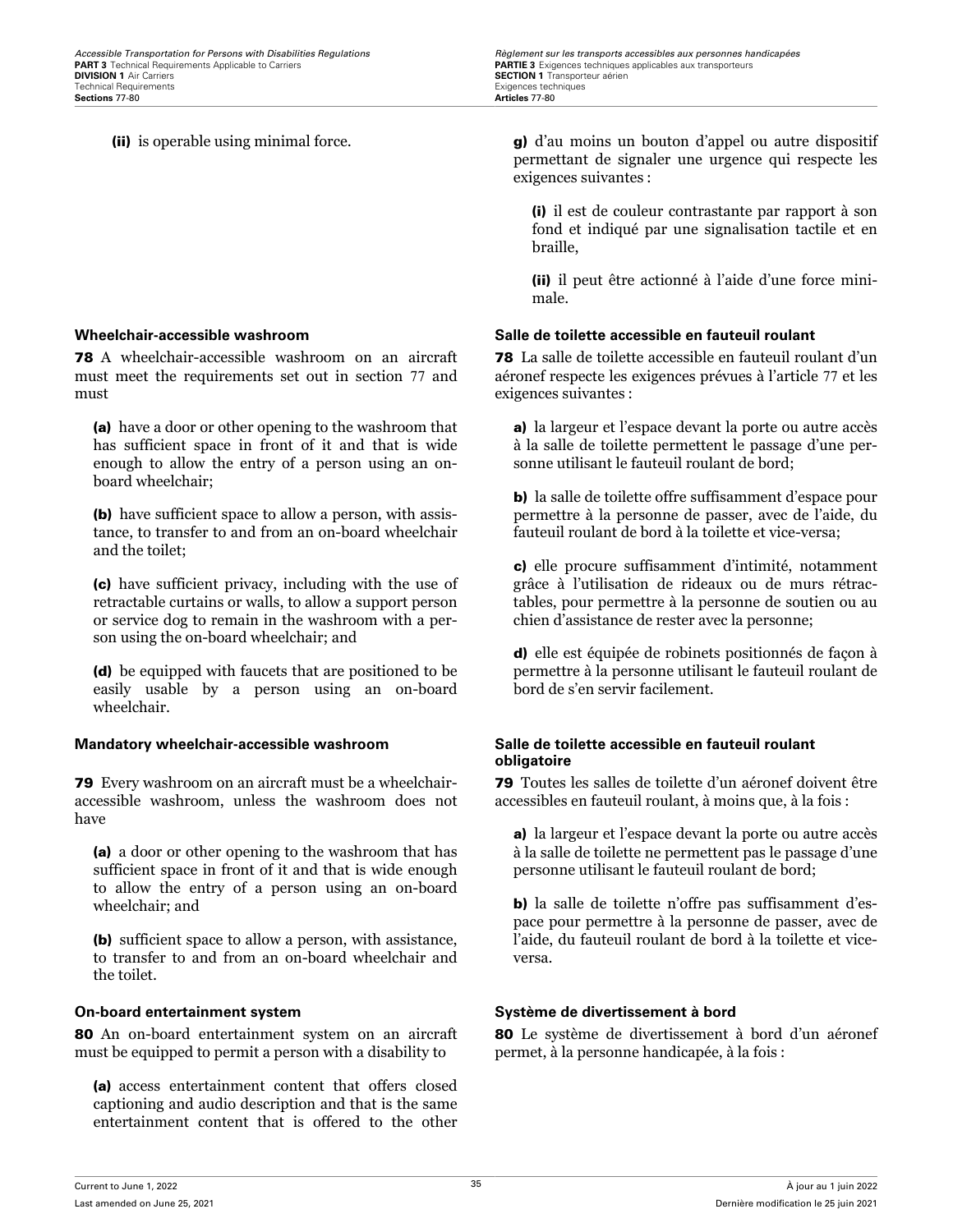passengers or, if that is not possible, that is comparable entertainment content; and

(b) start, stop and pause the entertainment content, turn on and off the closed captioning and audio description, change the language of choice, control the volume and select channels

(i) through an interface that meets the requirements for an interface that are set out in Web Content Accessibility Guidelines, or

(ii) if the interface has not been designed to be used with the on-board entertainment system, through a tactile template overlay affixed to the interface.

### **Pre-existing aircraft Aéronef préexistant**

81 (1) If a pre-existing aircraft referred to in subsection 66(4) has an on-board entertainment system that does not offer closed captioning and audio description, the aircraft must be equipped with personal electronic devices in a number that is sufficient to accommodate the number of persons with disabilities who have made a request for such a device.

(2) The personal electronic devices must be pre-loaded with — or the aircraft must provide wireless streaming of — entertainment content that offers closed captioning and audio description and that is the same entertainment content that is offered to the other passengers or, if that is not possible, that is comparable entertainment content.

82 The floors of an aircraft must meet the requirements set out in clauses 4.3.1 to 4.3.3 of CSA B651-18.

83 Tactile attention indicator surfaces on an aircraft must

(a) be located at the top of stairs and at any other location where there is an unprotected drop-off edge and a change in elevation greater than 250 mm or where the ratio of the slope to surface is steeper than 1:3; and

(b) meet the requirements set out in clauses 4.3.5.2(a) and (b), 4.3.5.3.1 and 4.3.5.3.4 of CSA B651-18.

a) d'accéder à un contenu de divertissement avec sous-titrage codé et description sonore qui est identique à celui offert aux autres passagers ou, si cela est impossible, qui y est comparable;

b) de démarrer, d'arrêter et de mettre en pause le contenu de divertissement, d'activer et de désactiver le sous-titrage codé et la description sonore, de changer la langue, de régler le volume et de sélectionner les canaux au moyen :

(i) d'une interface qui est conforme aux exigences prévues aux Règles pour l'accessibilité des contenus Web concernant les interfaces,

(ii) d'un calque tactile apposé sur l'interface, si celui-ci n'a pas été conçu pour les systèmes de divertissement à bord.

81 (1) L'aéronef préexistant visé au paragraphe 66(4) qui est équipé d'un système de divertissement à bord qui n'offre pas le sous-titrage codé ni la description sonore est équipé d'appareils électroniques personnels en quantité suffisante pour le nombre de personnes handicapées qui en ont fait la demande.

### **Personal electronic devices Appareils électroniques personnels**

(2) Un contenu de divertissement avec sous-titrage codé et description sonore qui est identique à celui offert aux autres passagers ou, si cela est impossible, qui y est comparable est préchargé sur les appareils électroniques personnels ou l'aéronef offre la diffusion sans fil en continu aux appareils électroniques personnels d'un tel contenu.

### **Floors Planchers**

82 Les planchers de l'aéronef sont conformes aux exigences prévues aux articles 4.3.1 à 4.3.3 de la norme CAN/CSA B651-F18.

### **Tactile attention indicator surfaces Surfaces d'indicateurs tactiles d'avertissement**

83 Les surfaces d'indicateurs tactiles d'avertissement qui se trouvent dans un aéronef respectent les exigences suivantes :

a) ils sont situés au haut de l'escalier et à tout autre endroit où soit il y a une déclinaison brusque non protégée et un changement d'élévation de plus de 250 mm, soit le rapport de la pente à la surface est supérieur à un à trois;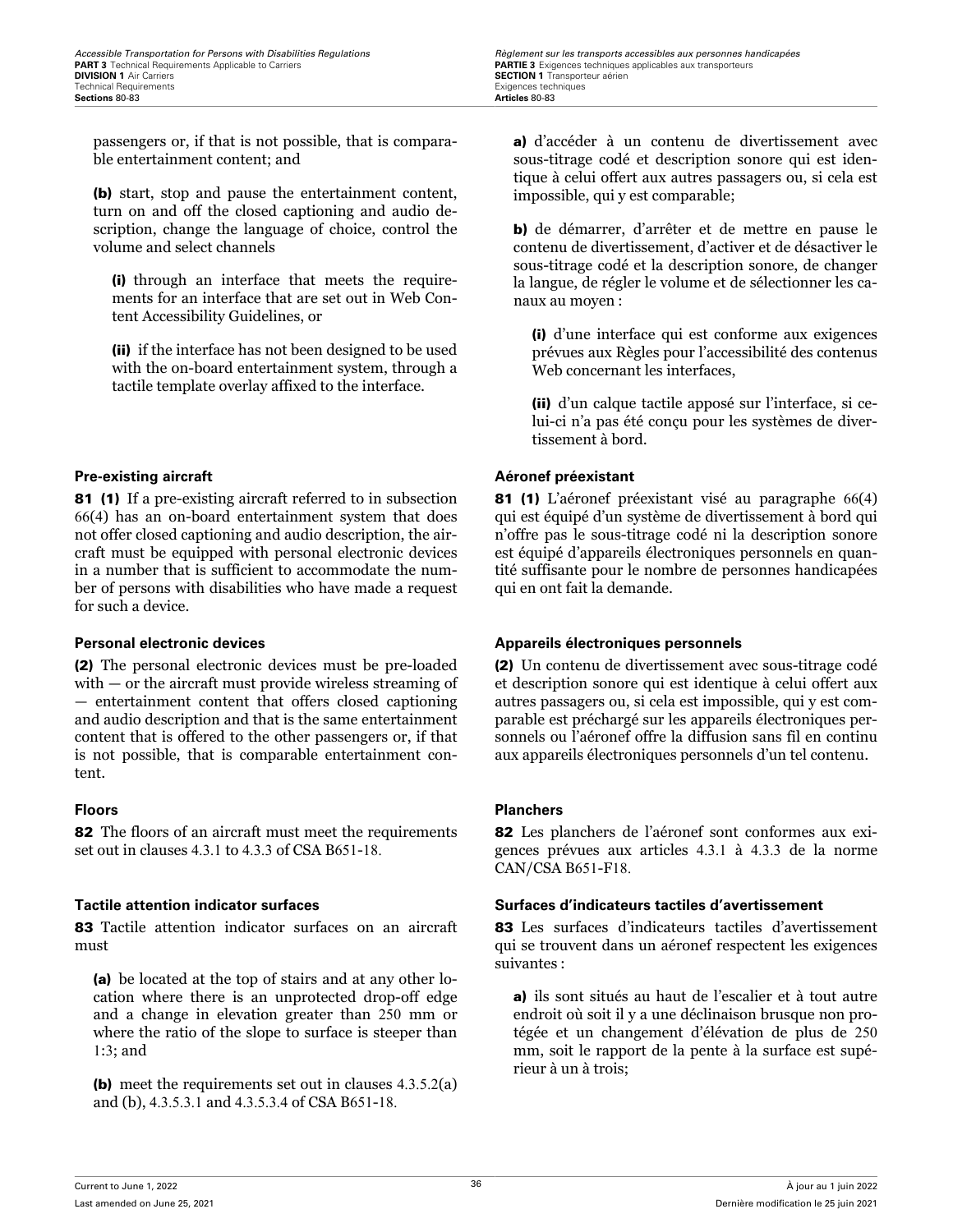84 (1) Signage on an aircraft must

(a) indicate any services, facilities, amenities or equipment that are offered and the direction to follow in order to access them;

(b) be positioned to avoid shadow areas and glare and have a glare-free surface;

(c) be colour-contrasted with its background; and

(d) except in the case of electronic signage, meet the requirements set out in clauses 4.5.3 to 4.5.7 of CSA B651-18.

(2) Electronic signage must

(a) have letters, numbers, symbols and pictographs that slowly scroll across the screen and are colour-contrasted with their background but are not in red on a black background; and

(b) meet the requirements set out in clauses 4.5.3 to 4.5.5 of CSA B651-18.

### **Maintenance Entretien**

85 (1) An aircraft and any related facilities, including any amenities and equipment used in them, that are subject to the requirements of this Division must be in good working order and must be properly maintained.

(2) If any facilities, amenities or equipment that are referred to in subsection (1) are not in good working order, they must be repaired as soon as possible and, until they are repaired, measures must be taken that will result in a substantially equivalent or greater level of accessibility for persons with disabilities.

b) ils sont conformes aux exigences prévues aux alinéas 4.3.5.2a) et b) et aux articles 4.3.5.3.1 et 4.3.5.3.4 de la norme CAN/CSA B651-F18.

### **Signage Signalisation**

84 (1) La signalisation à bord de l'aéronef respecte les exigences suivantes :

a) elle indique les services, les installations, les commodités ou l'équipement offerts ainsi que la direction à suivre pour les trouver;

b) elle est placée hors des zones d'ombre et de manière à éviter l'éblouissement et est dotée d'une surface antireflet;

c) elle est de couleur contrastante par rapport à son fond;

d) sauf dans le cas de la signalisation électronique, elle est conforme aux exigences prévues aux articles 4.5.3 à 4.5.7 de la norme CAN/CSA B651-F18.

### **Electronic signage Signalisation électronique**

(2) La signalisation électronique, respecte les exigences suivantes :

a) les lettres, les chiffres, les symboles et les pictogrammes affichés défilent lentement à l'écran et sont de couleur contrastante par rapport à leur fond, mais pas de couleur rouge sur fond noir;

b) la signalisation est conforme aux exigences prévues aux articles 4.5.3 à 4.5.5 de la norme CAN/CSA B651- F18.

85 (1) L'aéronef et les installations connexes, y compris les commodités et l'équipement qui y sont utilisés, qui sont visés par la présente section, sont en bon état de fonctionnement et bien entretenus.

### **Repairs Réparation**

(2) Les installations, les commodités et l'équipement visés au paragraphe (1) qui sont défectueux sont réparés dès que possible et, jusqu'à ce qu'ils soient réparés, des mesures qui entraîneront un niveau d'accessibilité essentiellement équivalent ou supérieur aux personnes handicapées sont prises.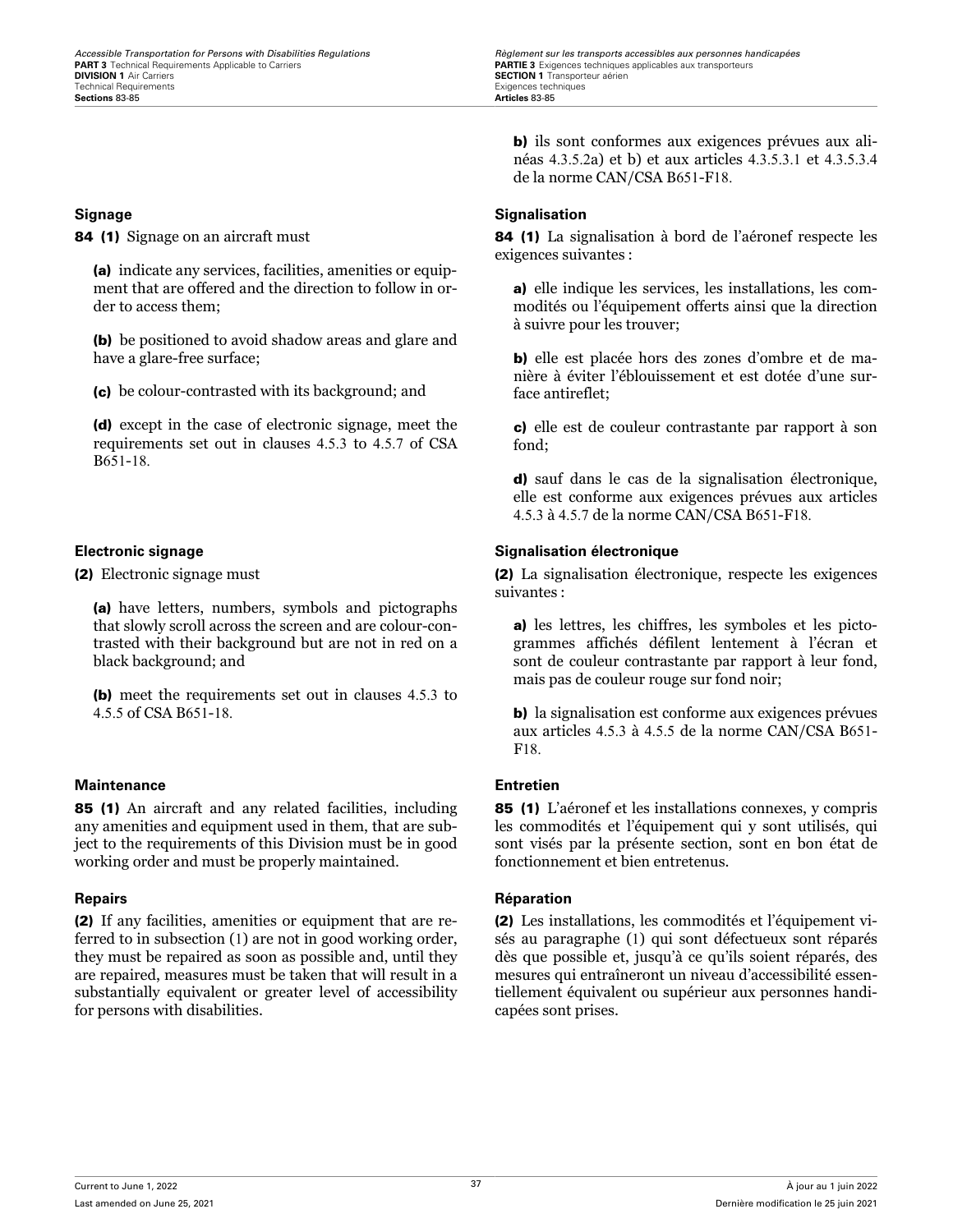### **DIVISION 2 SECTION 2**

# Application Application

86 Unless otherwise specified, this Division applies to every rail carrier that provides a service for the transportation of passengers

(a) between three or more provinces; or

(b) between three or more provinces and from a point of origin in Canada to a point of destination in a foreign country.

### **Pre-existing trains Train préexistant**

87 (1) Subject to subsections (2) and (3), the provisions of this Division, except sections 97, 98, 108 and 117, do not apply to a pre-existing train.

### **Clarification — portable equipment Précision — équipement mobile**

(2) Sections 90 to 93 apply to a pre-existing train with respect to any step box, lift or ramp that is portable and not integrated with the pre-existing train.

### **Modifications Modification**

(3) If a carrier makes a modification — other than a modification to a mechanical, electrical or plumbing system or a modification carried out for an aesthetic purpose or for maintenance or repair — to any amenity or equipment that is used in a pre-existing train, the carrier must ensure that the modified amenity or equipment meets the requirements of this Division, except in the following circumstances:

(a) the dimensions of the train or of the amenity or equipment are unalterable;

(b) the structural integrity or safe operation of the train or of the amenity or equipment would be materially affected; or

(c) the principal purpose of the amenity or equipment would be fundamentally altered.

### **Definition of** *pre-existing train* **Définition de** *train préexistant*

(4) In this section, a *pre-existing train* means a train that was

(a) purchased or leased by the carrier before the day on which this section comes into force; or

# Rail Carriers **Transporteur ferroviaire**

### **Rail carriers Transporteur ferroviaire**

86 Sauf indication contraire, la présente section s'applique à tout transporteur ferroviaire qui offre un service de transport de passagers, selon le cas :

a) soit entre trois provinces ou plus;

b) soit entre trois provinces ou plus et à partir d'un point d'origine situé au Canada jusqu'à un point de destination situé dans un pays étranger.

87 (1) Sous réserve des paragraphes (2) et (3), la présente section, à l'exception des articles 97, 98, 108 et 117, ne s'applique pas au train préexistant.

(2) Les articles 90 à 93 s'appliquent à tout marchepied, à toute plateforme élévatrice et rampe qui est mobile et non intégré au train préexistant.

(3) Lorsque le transporteur apporte une modification autre qu'une modification au système mécanique ou électrique ou à la plomberie, une modification d'ordre esthétique ou des travaux d'entretien ou de réparation — aux commodités ou à l'équipement qui sont utilisés dans le train préexistant, il veille à ce que les commodités ou l'équipement modifiés respectent les exigences de la présente section, sauf dans les circonstances suivantes :

a) les dimensions du train ou des commodités ou de l'équipement sont inaltérables;

b) l'intégrité structurale ou l'exploitation sécuritaire du train ou des commodités ou de l'équipement serait touchée de façon importante;

c) la fonction principale des commodités ou de l'équipement serait fondamentalement modifiée.

(4) Dans le présent article, *train préexistant* s'entend du train qui, selon le cas :

a) a été acheté ou loué par le transporteur avant la date d'entrée en vigueur du présent article;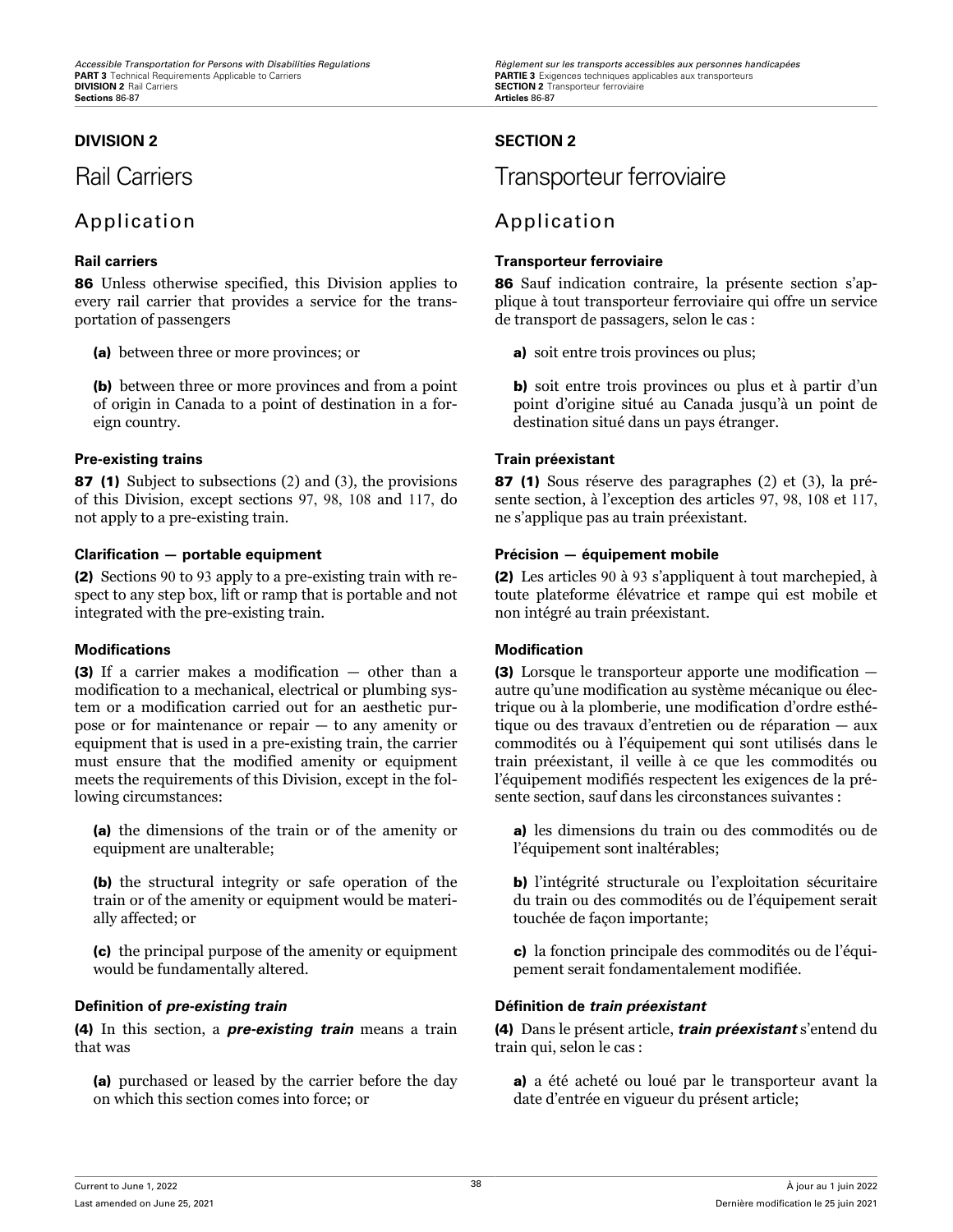(b) purchased or leased by the carrier on or after the day on which this section comes into force, if the carrier submitted the call for tenders in respect of that train before that day.

SOR/2021-9, s. 17.

88 This Division does not apply in respect of a train that is leased by a carrier on a short-term basis in order to respond to an emergency or to replace a train that requires repairs due to an unforeseen mechanical failure.

# Technical Requirements Exigences techniques

89 A carrier must ensure that any train that it owns, operates or leases and any related facilities, including any amenities and equipment used in them, meet the requirements of this Division.

90 A step box that is used to assist a person with a disability to board or disembark from a train must

- (a) be of sound construction;
- (b) have a tread surface that is firm and slip-resistant;
- (c) have a glare-free surface; and

(d) have a top outer edge that is marked by a contrasting colour strip that runs the full width of the box.

91 A rail car must be equipped with a step box if the riser height of the first or last step of any stairs that are used by passengers to board or disembark is greater than the riser height of the other steps.

**92** A lift that is used to assist a person with a disability, including a person in a mobility aid, to board or disembark from a train must

(a) have handrails that are located on both sides of the lift and a slip-resistant surface; and

(b) be capable of supporting a minimum weight of 363 kg.

b) a été acheté ou loué par le transporteur à la date d'entrée en vigueur du présent article ou après cette date, si le transporteur a lancé l'avis d'appel d'offres le concernant avant cette date.

DORS/2021-9, art. 17.

### **Non-application — temporary leases Non-application — location à court terme**

88 La présente section ne s'applique pas à l'égard du train loué à court terme par le transporteur en réponse à une urgence ou en remplacement d'un train qui nécessite des réparations en raison d'une défaillance mécanique imprévue.

### **Duty of carrier Obligation du transporteur**

89 Le transporteur veille à ce tout train, dont il est le propriétaire, qu'il exploite ou qu'il loue, et les installations connexes — y compris les commodités et l'équipement qui y sont utilisés — respectent les exigences prévues à la présente section.

### **Step box Marchepied**

90 Le marchepied utilisé pour aider la personne handicapée à monter à bord d'un train ou à en descendre respecte les exigences suivantes :

a) il est solidement construit;

b) il est doté d'une surface de marche ferme et antidérapante;

c) il est doté d'une surface antireflet;

d) il est doté d'une bande de couleur contrastante sur toute la largeur du bord extérieur supérieur.

### **Mandatory step box Marchepied obligatoire**

91 La voiture du train est équipée d'un marchepied si la hauteur de la contremarche de la première ou de la dernière marche de l'escalier utilisé par les passagers pour monter à bord du train ou en descendre est plus élevée que la hauteur des autres contremarches.

### **Lift Plateforme élévatrice**

92 La plateforme élévatrice utilisée pour aider une personne handicapée, notamment une personne utilisant une aide à la mobilité, à monter à bord d'un train, ou l'aider à en descendre, respecte les exigences suivantes :

a) elle est équipée d'une main courante de chaque côté et d'une surface antidérapante;

b) elle peut supporter un poids minimal de 363 kg.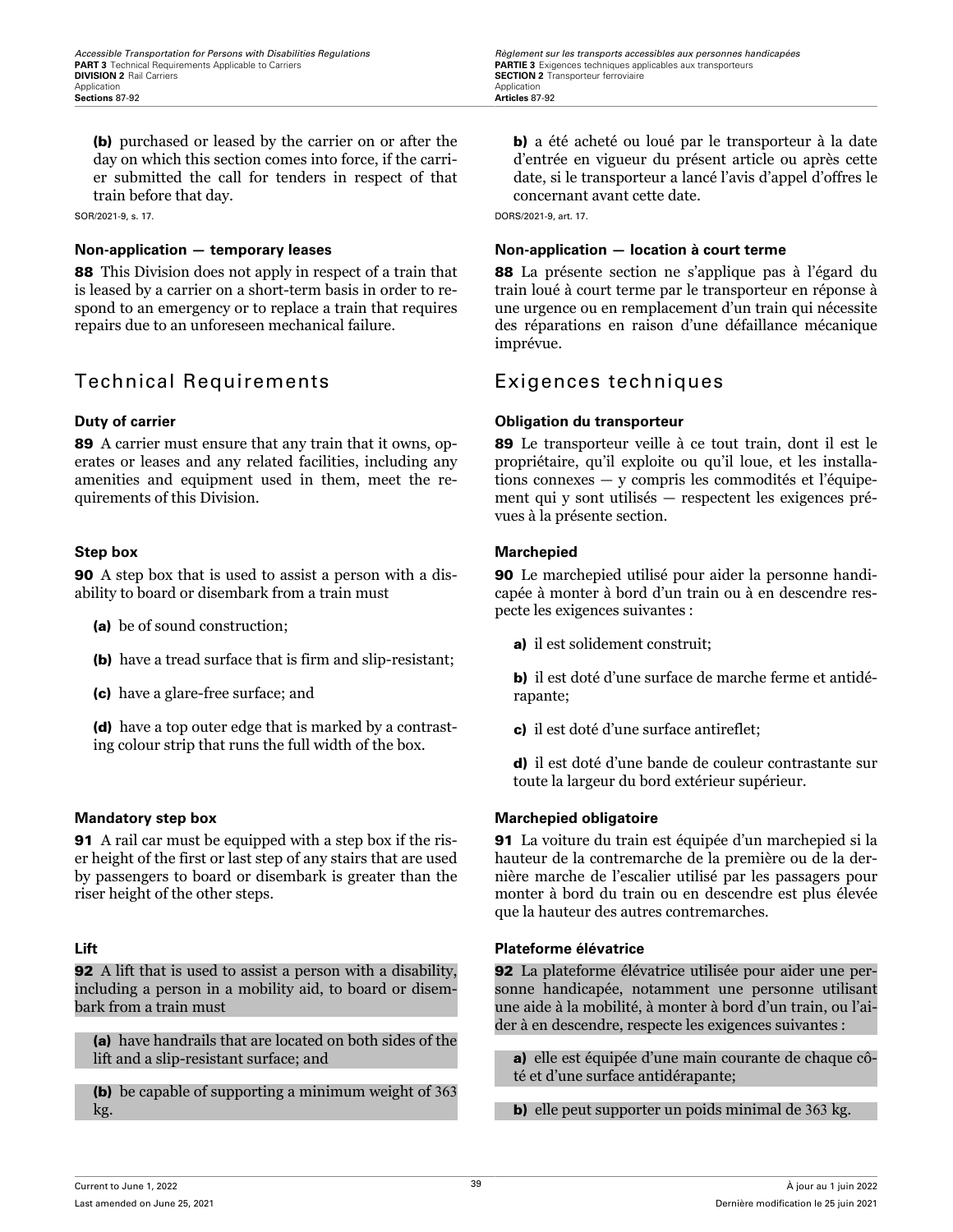**93** A ramp that is used to assist a person with a disability, including a person in a mobility aid, to board or disembark from a train must

(a) have a contrasting colour strip that runs the full width of its bottom edge;

(b) have raised edges to prevent a mobility aid from rolling off the edge of the ramp;

(c) have a slip-resistant surface; and

(d) be capable of supporting a minimum weight of 363 kg.

94 If a rail terminal does not permit level boarding of a train and there is no lift or ramp available at the rail terminal, the train must be equipped with a lift or ramp.

### **Other stops Autre arrêt**

95 If a train makes a stop at any place that is not at a terminal and where passengers are permitted to board and disembark, the train must be equipped with a lift or ramp.

96 Any stairs that are used to board or disembark from a train, and any interior stairs on a train, must

(a) meet the requirements set out in clauses 5.4.1 and 5.4.2 of CSA B651-18;

(b) have handrails that

(i) are located on both sides of the stairs,

(ii) are located at a uniform height of 860 mm to 920 mm, measured vertically from the leading edge of the tread, and

(iii) meet the requirements set out in clause 5.3.1 of CSA B651-18; and

(c) have tactile attention indicator surfaces that

(i) meet the meet the requirements set out in clauses 4.3.5.2(a) and (b), 4.3.5.3.1 and 4.3.5.3.4 of CSA B651-18,

(ii) are located at the top of the stairs, and

*Accessible Transportation for Persons with Disabilities Regulations Regulations Règlement sur les transports accessibles aux personnes handicapées*<br>**PART 3** Technical Requirements Applicable to Carriers **Carriers SECTION 2** Transporteur ferroviaire<br>Exigences techniques

### **Ramp Rampe**

93 La rampe utilisée pour aider une personne handicapée, notamment une personne utilisant une aide à la mobilité, à monter à bord d'un train, ou l'aider à en descendre, respecte les exigences suivantes :

a) elle est dotée d'une bande de couleur contrastante sur toute la largeur du bord inférieur;

b) elle est dotée de bords relevés pour éviter qu'une aide à la mobilité tombe de la rampe;

c) elle est équipée d'une surface antidérapante;

d) elle peut supporter un poids minimal de 363 kg.

### **No level boarding Absence d'embarquement à niveau**

94 Si la gare ferroviaire ne permet pas l'embarquement à niveau dans le train et n'est pas dotée d'une plateforme élévatrice ou d'une rampe, le train est équipé d'une plateforme élévatrice ou d'une rampe.

95 Le train qui s'arrête à un endroit qui n'est pas une gare et où des passagers peuvent monter à bord ou descendre, est équipé d'une plateforme élévatrice ou d'une rampe.

### **Stairs Escaliers**

96 L'escalier utilisé pour monter à bord d'un train et en descendre et tout escalier intérieur d'un train respectent les exigences suivantes :

a) ils sont conformes aux exigences prévues aux articles 5.4.1 et 5.4.2 de la norme CAN/CSA B651-F18;

b) ils sont équipés de mains courantes qui, à la fois :

(i) sont situées de chaque côté,

(ii) sont à une hauteur uniforme de 860 mm à 920 mm, mesurée à la verticale à partir du bord avant de la marche,

(iii) sont conformes aux exigences prévues à l'article 5.3.1 de la norme CAN/CSA B651-F18;

c) ils sont équipés de surfaces d'indicateurs tactiles d'avertissement qui, à la fois :

(i) sont conformes aux exigences prévues aux alinéas 4.3.5.2a) et b) et aux articles 4.3.5.3.1 et 4.3.5.3.4 de la norme CAN/CSA B651-F18,

(ii) sont situées au haut de l'escalier,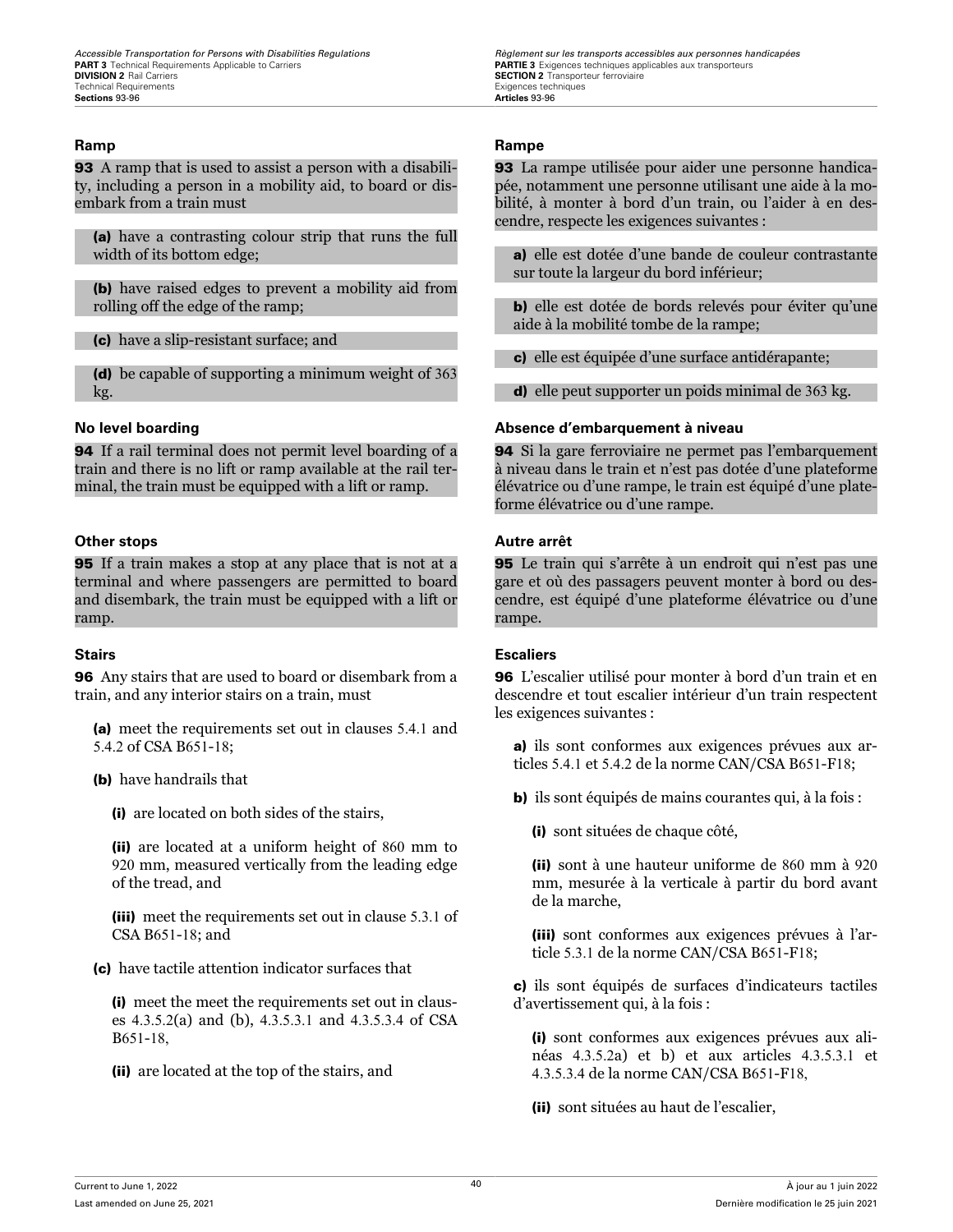(iii) commence one tread length before the top of the stairs, extend the full width of the stairs and measure from 600 mm to 650 mm in length.

97 An on-board wheelchair that is available on a train must have

(a) footrests, movable armrests, an occupant restraint device and wheel locks;

(b) a backrest of a height that permits the person using the wheelchair to be safely and easily transferred to and from a passenger seat; and

(c) a seat of a width that permits the wheelchair to be safely and easily manoeuvred on board the train.

98 A train must have available on-board wheelchairs in a number that is equal to at least half of the sum of the number of mobility aid spaces on the train and the number of wheelchair-accessible cabins on the train.

### **Accessible path of travel Passages accessibles**

99 (1) A path of travel on a train is accessible to persons with disabilities if it meets the requirements set out in subsections (2) and (3) and in clauses  $4.4.2$ ,  $5.1.1(a)$  to (d) and 5.1.2 of CSA B651-18.

(2) If access to the path of travel from an exterior door requires passage through a hall or path or requires a 90 degree or similar turn, then that hall, path or turning space must have a minimum clear width of 1,115 mm and a minimum clear diameter of 1,500 mm.

(3) The aisle width between passenger seats must be sufficient to accommodate an on-board wheelchair.

### **Mandatory accessible path of travel Passages accessibles obligatoires**

100 (1) A train must have a path of travel that is accessible to persons with disabilities and that provides access to, from and between all of the following points on the train:

*Accessible Transportation for Persons with Disabilities Regulations Regulations Règlement sur les transports accessibles aux personnes handicapées*<br>**PART 3** Technical Requirements Applicable to Carriers **Carriers SECTION 2** Transporteur ferroviaire<br>Exigences techniques

> (iii) sont apposées à une distance égale à la largeur d'une marche d'escalier avant le haut de l'escalier, sur toute la largeur de l'escalier, et mesurent de 600 mm à 650 mm de longueur.

### **On-board wheelchair Fauteuil roulant de bord**

97 Le fauteuil roulant de bord disponible dans un train est équipé, à la fois :

a) d'un repose-pied, d'accoudoirs amovibles, d'un dispositif de retenue et d'un dispositif de blocage des roues;

b) d'un dossier d'une hauteur permettant à l'utilisateur de passer facilement et en toute sécurité, du fauteuil à un siège passager et vice-versa;

c) d'un siège d'une largeur telle que le fauteuil roulant se manœuvre facilement et en toute sécurité à bord du train.

### **Mandatory on-board wheelchairs Fauteuils roulants de bord obligatoires**

98 Le train compte un nombre de fauteuils roulants de bord égal au moins à la moitié de la somme du nombre d'espaces réservés aux aides à la mobilité à bord et du nombre de cabines accessibles en fauteuil roulant.

99 (1) Le passage est accessible aux personnes handicapées dans un train s'il respecte les exigences prévues aux paragraphes (2) et (3) et à l'article, 4.4.2, aux alinéas 5.1.1a) à d) et à l'article 5.1.2 de la norme CAN/CSA B651- F18.

### **Hall, path or turning space Vestibule, passage ou espace de virage**

(2) Dans le cas où il est nécessaire de franchir un vestibule ou un passage ou d'effectuer un virage de quatrevingt-dix degrés ou un virage semblable pour se rendre au passage accessible aux personnes handicapées à partir d'une porte extérieure, le vestibule ou le passage ou l'espace de virage est d'une largeur réelle minimale de 1 115 mm et d'un diamètre réel minimal de 1 500 mm.

### **Aisle width Largeur du couloir**

(3) La largeur du couloir entre les sièges passagers est suffisante pour permettre le passage d'un fauteuil roulant de bord.

100 (1) Le train compte des passages accessibles aux personnes handicapées qui permettent à celles-ci de se rendre aux points ci-après, et d'en revenir et de circuler entre eux :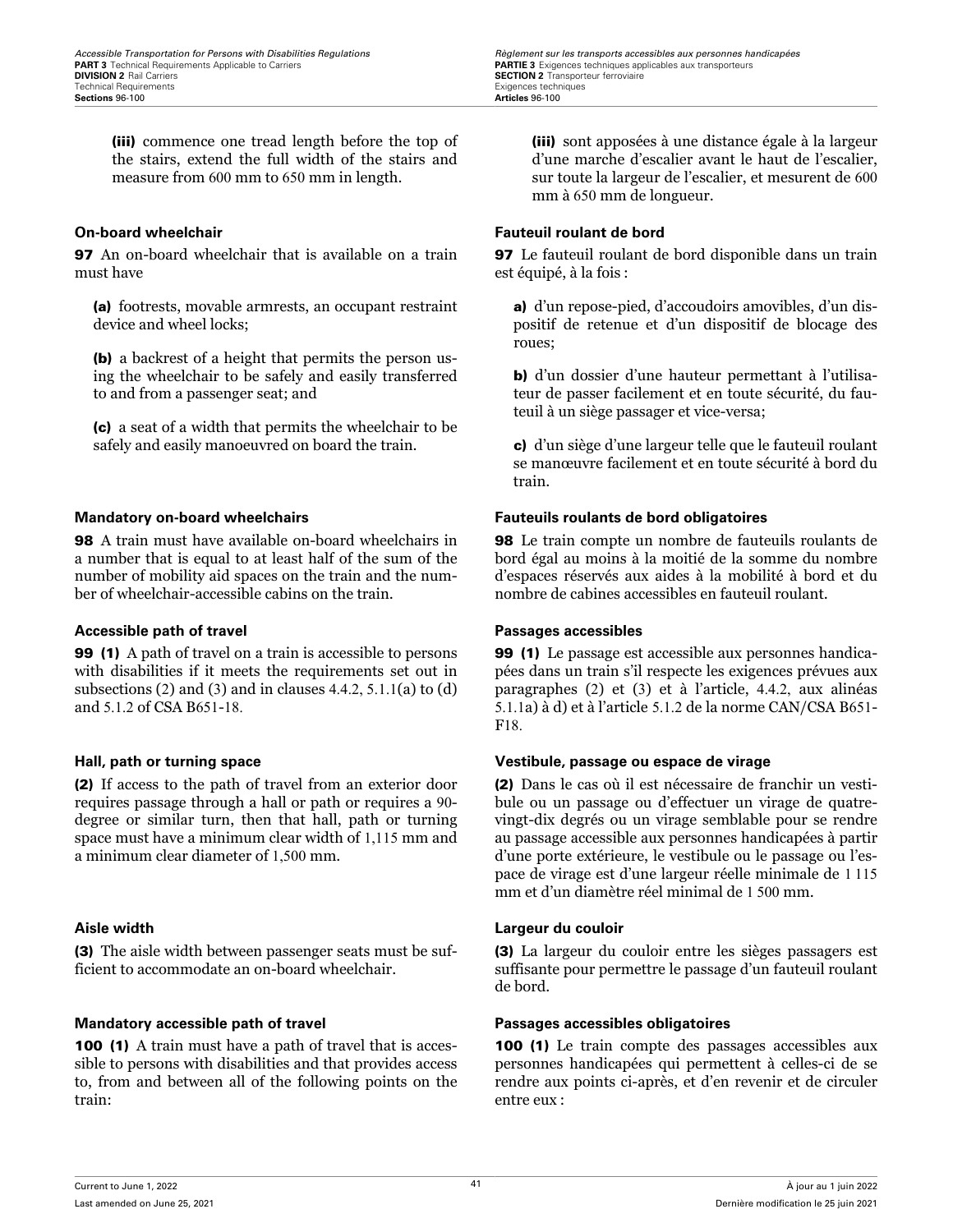(a) any exterior door that is used by passengers to board or disembark;

- (b) any mobility aid space or transfer seat; and
- (c) any wheelchair-accessible washroom.

(2) Any area of a train that is intended for use by a person using a wheelchair, including a wheelchair-accessible cabin or a wheelchair-accessible food service area, must have a path of travel that is accessible to persons with disabilities from that area to any adjacent rail car, if that adjacent rail car contains a mobility aid space, transfer seat or wheelchair-accessible washroom.

(3) A train must have a path of travel that is accessible to persons with disabilities between a wheelchair-accessible shower facility and a wheelchair-accessible cabin.

### **Train — diaphragm Train — soufflets**

101 (1) A diaphragm on a train must

(a) meet the requirements set out in clauses 5.1.1(a) to (d) of CSA B651-18; and

(b) have vertical handholds that are located on both sides of the diaphragm.

### **Definition of** *diaphragm* **Définition de** *soufflet*

(2) In this section, *diaphragm* means the passageway between rail cars.

**102** Passenger seats on a train must be equipped with

(a) movable armrests on at least 10% of the seats, which seats are evenly distributed throughout each rail car, except a food service rail car;

(b) handholds on the back of all aisle passenger seats; and

(c) if there are call buttons, call buttons that are

(i) tactilely discernible and colour-contrasted with their background, and

(ii) operable using minimal force.

*Accessible Transportation for Persons with Disabilities Regulations Regulations Règlement sur les transports accessibles aux personnes handicapées*<br>**PART 3** Technical Requirements Applicable to Carriers **Carriers SECTION 2** Transporteur ferroviaire<br>Exigences techniques

> a) toute porte extérieure utilisée par les passagers pour monter à bord du train ou en descendre;

> b) les espaces réservés aux aides à la mobilité ou les sièges de transfert;

c) les salles de toilette accessibles en fauteuil roulant.

### **Wheelchair-accessible area Lieu accessible en fauteuil roulant**

(2) Tout lieu destiné à accueillir une personne qui utilise un fauteuil roulant dans un train, notamment une cabine ou une aire de restauration accessibles en fauteuil roulant, est doté d'un passage accessible aux personnes handicapées vers toute voiture adjacente comprenant un espace réservé aux aides à la mobilité, un siège de transfert ou une salle de toilette accessible en fauteuil roulant.

### **Shower facility and cabin Installations pour la douche et la cabine**

(3) Le train compte, un passage accessible aux personnes handicapées entre les cabines accessibles en fauteuil roulant et les installations pour la douche accessibles en fauteuil roulant.

101 (1) Les soufflets d'un train respectent les exigences suivantes :

a) ils sont conformes aux exigences prévues aux alinéas 5.1.1a) à d) de la norme CAN/CSA B651-F18;

b) ils sont équipés d'une poignée verticale de chaque côté.

(2) Dans le présent article, *soufflet* s'entend du couloir de circulation qui relie les voitures d'un train.

### **Passenger seats Sièges passagers**

102 Les sièges passagers du train respectent les exigences suivantes :

a) au moins dix pourcent d'entre eux, répartis également dans chaque voiture, sont équipés d'accoudoirs amovibles sauf dans les voitures-restaurants;

b) ceux qui sont du côté du couloir sont équipés de poignées à l'arrière;

c) s'ils sont équipés d'un bouton d'appel, celui-ci, à la fois :

(i) est identifiable au toucher et de couleur contrastante par rapport à son fond,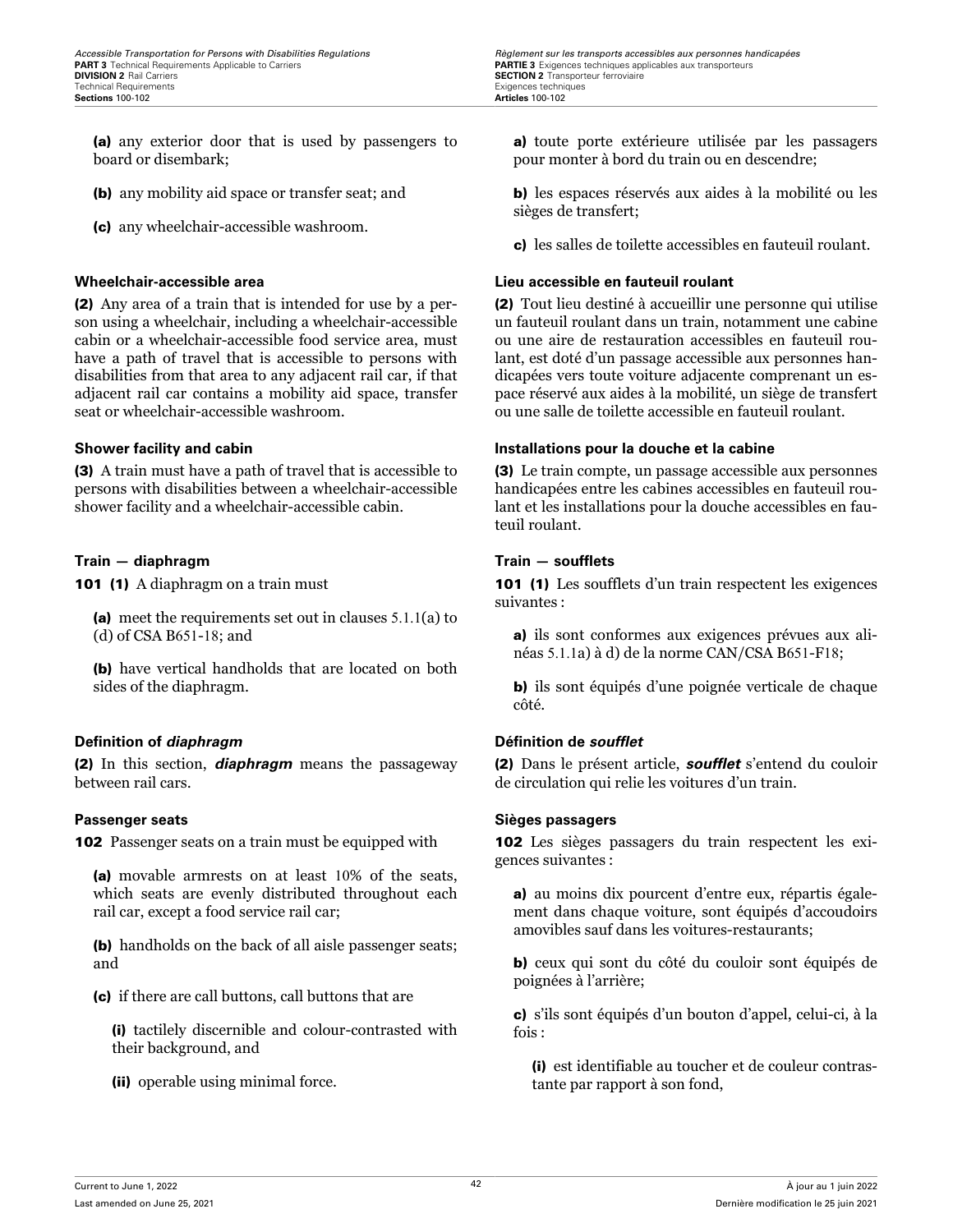**103** Trains must be equipped with tactile row markers, in raised characters and Braille, that are installed, either permanently or temporarily, on the sides of passenger seats and above the armrests or adjacent to the mechanisms for opening overhead bins.

104 A mobility aid space on a train must

(a) have a clear floor area of at least 815 mm by 1,650 mm;

(b) be equipped with a call button that is in a location within the reach of the person who is seated in the mobility aid space, that is tactilely discernible and colour-contrasted with its background and that is operable using minimal force; and

(c) be equipped with a table or counter for food service which, if located in a food service rail car that contains tables, meets the requirements set out in clauses 6.7.1.2 and 6.7.1.3 of CSA B651-18.

105 A transfer seat on a train must be equipped with a table or counter for food service.

106 (1) A train must, in each class of service, have at least two adjacent mobility aid spaces and two adjacent transfer seats, as well as a number of additional mobility aid spaces and a number of additional transfer seats equal to one mobility aid space and one transfer seat for every 75 passenger seats.

### **Maximum of two mobility aid spaces Maximum – deux aides à la mobilité**

(2) There must be no more than two mobility aid spaces in each rail car.

### **Food service rail car Voiture-restaurant**

(3) A food service rail car that offers passenger seats must have at least two mobility aid spaces. In the case of a bi-level food service rail car, there must be at least two mobility aid spaces that are located on the lower level of the rail car.

(ii) peut être actionné à l'aide d'une force minimale.

### **Tactile row markers Indicateurs tactiles de rangées**

103 Le train est équipé d'indicateurs tactiles de rangées, en caractères en relief et en braille, qui sont apposés de façon permanente ou temporaire soit sur le côté des sièges passagers et au-dessus des accoudoirs, soit adjacent aux mécanismes d'ouverture des compartiments de rangement supérieurs.

### **Mobility aid space Espace réservé aux aides à la mobilité**

104 L'espace réservé aux aides à la mobilité dans un train respecte les exigences suivantes :

a) il a une aire de plancher libre minimale de 815 mm sur 1 650 mm;

b) il est équipé d'un bouton d'appel qui se trouve à la portée d'une personne assise dans l'espace réservé aux aides à la mobilité, qui est identifiable au toucher et de couleur contrastante par rapport à son fond, et qui peut être actionné à l'aide d'une force minimale;

c) il est équipé d'une table ou d'un comptoir pour le service des repas qui, si l'espace se trouve dans une voiture-restaurant qui comporte des tables, est conforme aux exigences prévues aux articles 6.7.1.2 et 6.7.1.3 de la norme CAN/CSA B651-F18.

### **Transfer seat Siège de transfert**

105 Le siège de transfert d'un train est équipé d'une table ou d'un comptoir pour le service des repas.

### **Mandatory mobility aid space and transfer seat Espace réservé aux aides à la mobilité et siège de transfert obligatoire**

106 (1) Chaque classe de service d'un train compte au moins deux espaces réservés aux aides à la mobilité adjacents et deux sièges de transfert adjacents ainsi qu'un espace réservé aux aides à la mobilité et un siège de transfert sur soixante-quinze sièges.

(2) Chaque voiture du train compte au plus deux espaces réservés aux aides à la mobilité.

(3) La voiture-restaurant qui compte des sièges passagers compte au moins deux espaces réservés aux aides à la mobilité. Si la voiture-restaurant compte deux niveaux, elle compte, au niveau inférieur, au moins deux espaces réservés aux aides à la mobilité.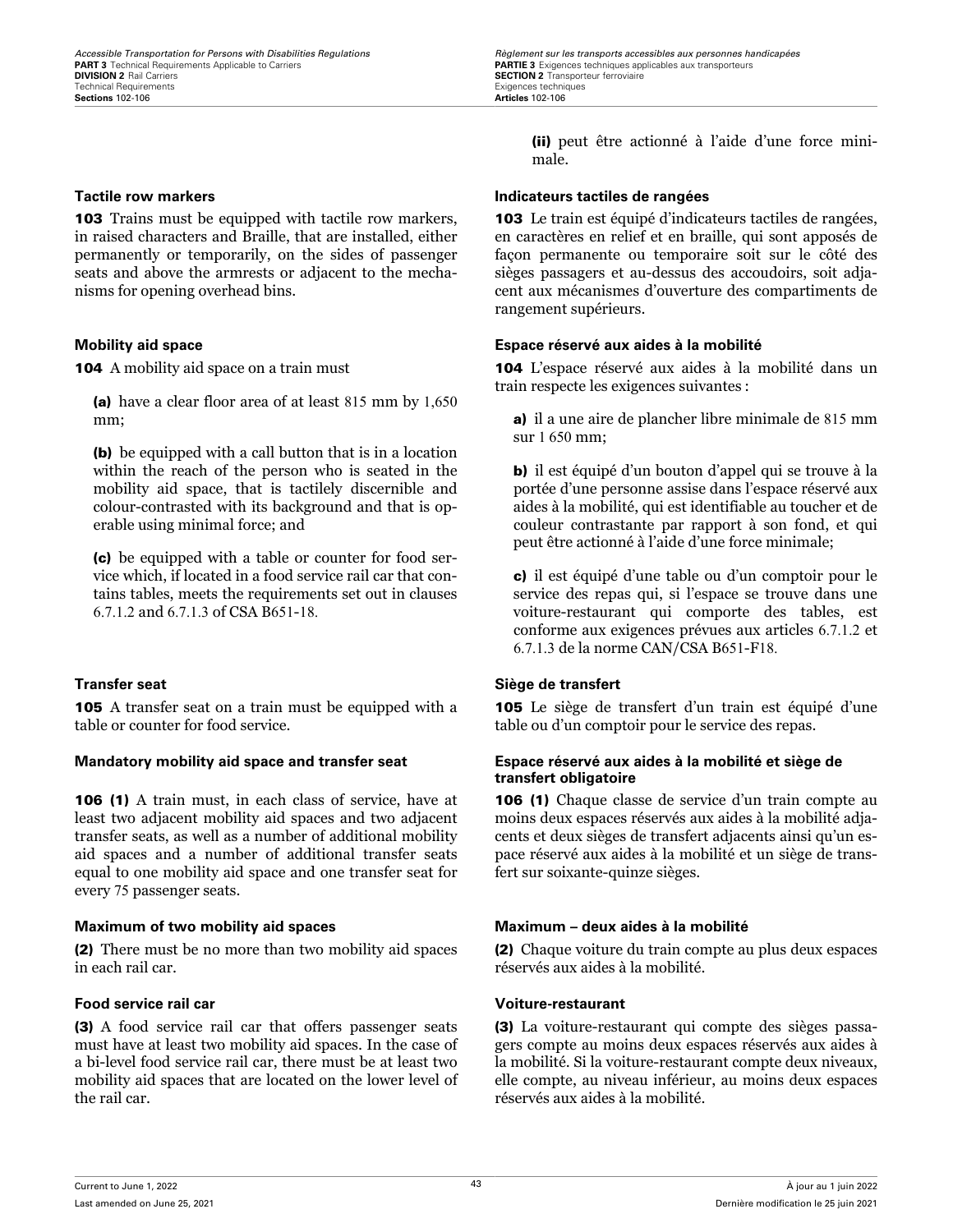107 (1) At least one rail car of a train must have a space for the storage of at least one mobility aid.

(2) A mobility aid must be stored on a train in a manner that protects it from damage, including by using an anchoring system or by placing it in an area that is not intended for use by passengers.

108 A train must have available on board

(a) at least five passenger safety features cards that are in large print and at least five passenger safety features cards that are in Braille; or

(b) at least five electronic devices that provide passenger safety information in an audio and visual format and permit a person with a disability to adjust the volume of the audio output and the size of the font.

109 If a rail car is equipped with a window emergency exit, the window emergency exit must be identified by a contrasting colour strip around the perimeter and by tactile and Braille signage.

110 A washroom on a train, other than a wheelchair-accessible washroom, must

(a) meet the requirements set out in clause 6.3 of CSA B651-18, except clause 6.3.1.1(a) and except that

(i) the reference to "clause 4.2" in clause 6.2.4.1 must be read as excluding clause 4.2.2,

(ii) the reference to "clause 5.2" in clause 6.3.2 must be read as excluding clause 5.2.2, and

(iii) the reference to "clause 6.2.3" in clause 6.3.1.1(b) must be read as excluding clauses 6.2.3.1(c) and (d); and

(b) be equipped with at least two call buttons or two other devices for signalling an emergency that

*Accessible Transportation for Persons with Disabilities Regulations Regulations Règlement sur les transports accessibles aux personnes handicapées*<br>**PART 3** Technical Requirements Applicable to Carriers **Carriers SECTION 2** Transporteur ferroviaire<br>Exigences techniques

### **Storage of mobility aids Rangement des aides à la mobilité**

107 (1) Le train compte un espace de rangement pour au moins une aide à la mobilité dans au moins une voiture.

### **Protection from damage Protection contre les dommages**

(2) L'aide à la mobilité est rangée dans le train de manière à ce qu'elle soit protégée contre les dommages, notamment grâce au recours à un système d'ancrage ou à un lieu de rangement qui n'est pas destiné à être utilisé par les passagers.

### **Passenger safety features cards Cartes des mesures de sécurité à l'intention des passagers**

108 Le train compte à son bord, selon le cas :

a) au moins cinq cartes des mesures de sécurité à l'intention des passagers en gros caractères et au moins cinq cartes des mesures de sécurité à l'intention des passagers en braille;

b) au moins cinq appareils électroniques qui fournissent les renseignements relatifs aux mesures de sécurité aux passagers dans un format audio et visuel et qui permettent à la personne handicapée de régler le volume de la sortie audio et la taille de la police.

### **Window emergency exits Fenêtres servant d'issues de secours**

109 Lorsqu'une voiture du train est équipée d'une fenêtre servant d'issue de secours, la fenêtre est indiquée au moyen d'une bande de couleur contrastante le long de son périmètre et par une signalisation tactile et en braille.

### **Standard washroom Salle de toilette standard**

110 La salle de toilette d'un train qui n'est pas une salle de toilette accessible en fauteuil roulant, respecte les exigences suivantes :

a) elle est conforme aux exigences prévues à l'article 6.3 de la norme CAN/CSA B651-F18, à l'exception de l'alinéa 6.3.1.1a) et sous réserve de ce qui suit :

(i) la mention de « l'article 4.2 » à l'article 6.2.4.1 exclut l'article 4.2.2,

(ii) la mention de « l'article 5.2 » à l'article 6.3.2 exclut l'article 5.2.2,

(iii) la mention de « l'article 6.2.3 » à l'alinéa 6.3.1.1b) exclut les alinéas 6.2.3.1c) et d);

b) elle est équipée d'au moins deux boutons d'appel ou autres dispositifs permettant de signaler une urgence qui, à la fois :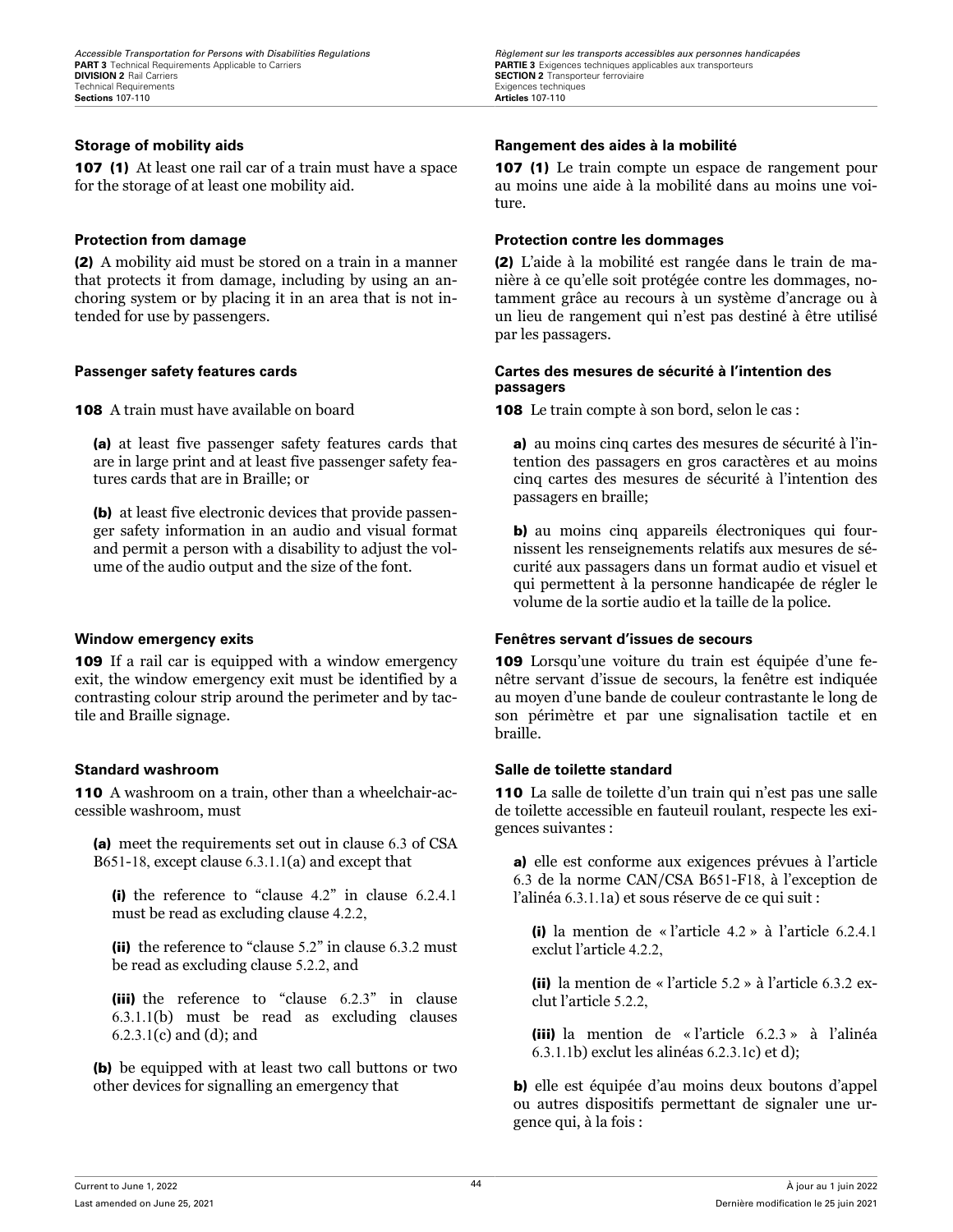(i) are located such that at least one button or device is not more than 450 mm above the floor and at least one other button or device is 800 mm to 1,100 mm above the floor,

(ii) are colour-contrasted with their background and identified by tactile and Braille signage, and

(iii) are operable using minimal force.

111 A wheelchair-accessible washroom on a train must

(a) meet the requirements set out in clause 6.3 of CSA B651-18, except clause 6.3.1.1(a);

(b) provide a clear area of at least 1,500 mm by 1,500 mm; and

(c) be equipped with at least two call buttons or two other devices for signalling an emergency that meet the requirements set out in paragraph 110(b).

112 (1) Each rail car on a train that has a mobility aid space, except a food service rail car, must have at least one wheelchair-accessible washroom.

### **Food service rail car Voiture-restaurant**

(2) If a food service rail car has one or more washrooms, at least one of them must be a wheelchair-accessible washroom.

113 A menu display board in a food service rail car on a train must

(a) be positioned at a height that allows it to be easily seen by a person using a wheelchair;

(b) be positioned to avoid shadow areas and glare and have a glare-free surface;

(c) be colour-contrasted with its background; and

(d) meet the requirements set out in clauses 4.5.3 to 4.5.5 of CSA B651-18.

*Accessible Transportation for Persons with Disabilities Regulations Regulations Règlement sur les transports accessibles aux personnes handicapées*<br>**PART 3** Technical Requirements Applicable to Carriers **Carriers SECTION 2** Transporteur ferroviaire<br>Exigences techniques

> (i) sont placés à une hauteur par rapport au plancher d'au plus 450 mm dans au moins un cas et de 800 mm à 1 100 mm dans au moins un autre cas,

> (ii) sont de couleur contrastante par rapport à leur fond et indiqués au moyen d'une signalisation tactile et en braille,

> (iii) peuvent être actionnés à l'aide d'une force minimale.

### **Wheelchair-accessible washroom Salle de toilette accessible en fauteuil roulant**

111 La salle de toilette accessible en fauteuil roulant d'un train respecte les exigences suivantes :

a) elle est conforme aux exigences prévues à l'article 6.3 de la norme CAN/CSA B651-F18, à l'exception de l'alinéa 6.3.1.1a);

b) elle a une superficie libre d'au moins 1500 mm sur 1500 mm;

c) elle est équipée d'au moins deux boutons d'appel ou autres dispositifs permettant de signaler une urgence qui respectent les exigences prévues à l'alinéa 110b).

### **Mandatory wheelchair-accessible washroom Salle de toilette accessible en fauteuil roulant obligatoire**

112 (1) Chaque voiture du train qui compte un espace réservé aux aides à la mobilité, à l'exception de la voiture-restaurant, compte au moins une salle de toilette accessible en fauteuil roulant.

(2) La voiture-restaurant qui compte au moins une salle de toilette compte au moins une salle de toilette accessible en fauteuil roulant.

### **Menu display board Tableau d'affichage du menu**

113 Le tableau d'affichage du menu situé dans la voiture-restaurant d'un train respecte les exigences suivantes :

a) il est placé à une hauteur permettant à la personne utilisant un fauteuil roulant de le voir facilement;

b) il est placé hors des zones d'ombre et de manière à éviter l'éblouissement et est doté d'une surface antireflet;

c) il est de couleur contrastante par rapport à son fond;

d) il est conforme aux exigences prévues aux articles 4.5.3 à 4.5.5 de la norme CAN/CSA B651-F18.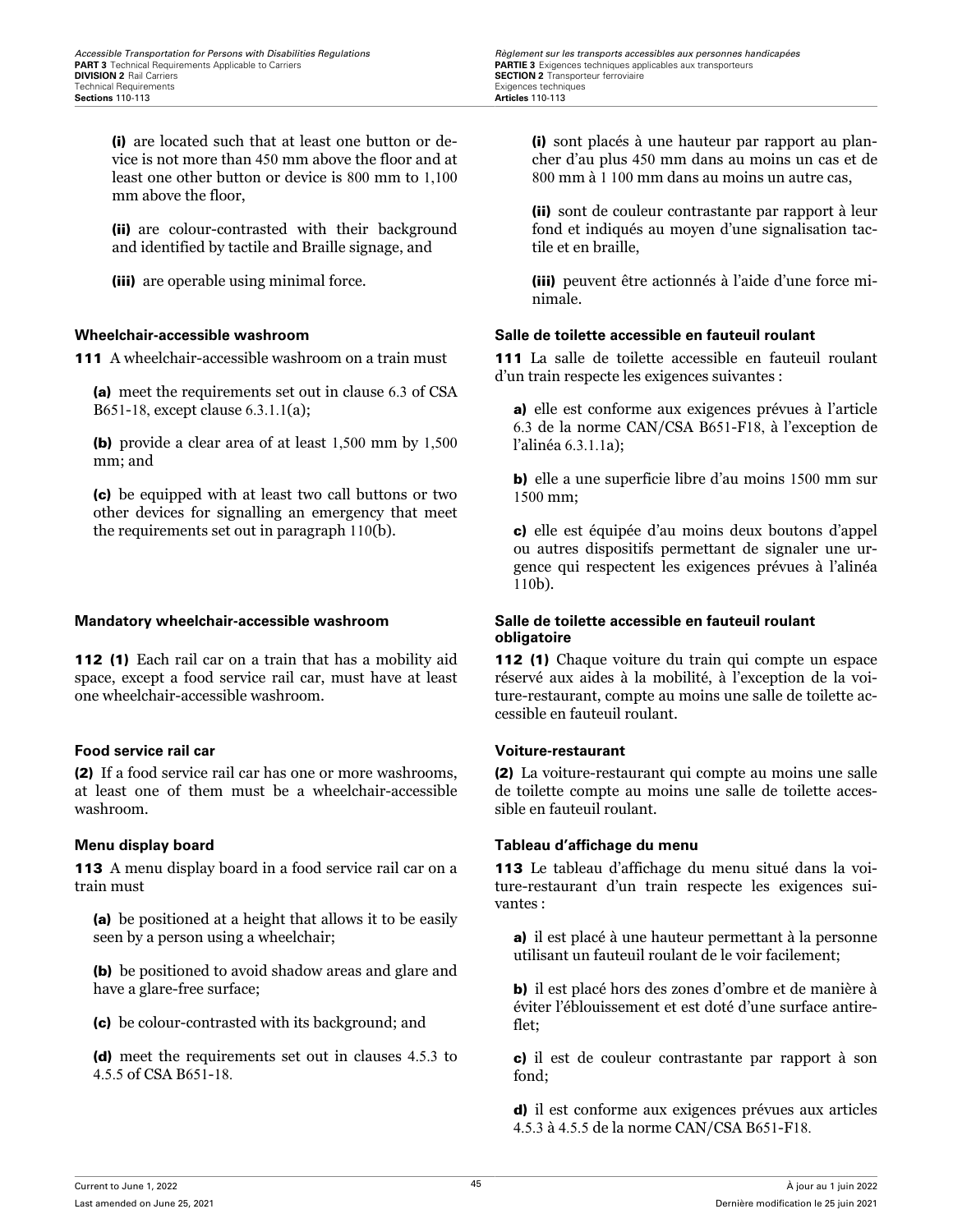114 A counter in a food service rail car on a train must meet the requirements set out in clauses 6.7.1.2 and 6.7.1.3 of CSA B651-18.

115 A food service rail car on a train must be adjacent to a rail car that has a mobility aid space or a rail car that has a wheelchair-accessible cabin.

116 An on-board entertainment system on a train must be equipped to permit a person with a disability to

(a) access entertainment content that offers closed captioning and audio description and that is the same entertainment content that is offered to the other passengers or, if that is not possible, that is comparable entertainment content; and

(b) start, stop and pause the entertainment content, turn on and off the closed captioning and audio description, change the language of choice, control the volume and select channels

(i) through an interface that meets the requirements for an interface that are set out in the Web Content Accessibility Guidelines, or

(ii) if the interface has not been designed to be used with the on-board entertainment system, through a tactile template overlay affixed to the interface.

### **Pre-existing train Train préexistant**

117 (1) If a pre-existing train referred to in subsection 87(4) has an on-board entertainment system that does not offer closed captioning and audio description, the train must be equipped with personal electronic devices in a number that is sufficient to accommodate the number of persons with disabilities who have made a request for such a device.

(2) The personal electronic devices must be pre-loaded with  $-$  or the train must provide wireless streaming of  $$ entertainment content that offers closed captioning and audio description and that is the same entertainment content that is offered to the other passengers or, if that is not possible, that is comparable entertainment content.

### **Counter Comptoir**

114 Le comptoir situé dans la voiture-restaurant d'un train est conforme aux exigences prévues aux articles 6.7.1.2 et 6.7.1.3 de la norme CAN/CSA B651-F18.

### **Location of food service rail car Emplacement de la voiture-restaurant**

115 La voiture-restaurant d'un train est adjacente à une voiture qui compte un espace réservé aux aides à la mobilité ou qui comprend une cabine accessible en fauteuil roulant.

### **On-board entertainment system Système de divertissement à bord**

116 Le système de divertissement à bord d'un train, permet à la personne handicapée, à la fois :

a) d'accéder à un contenu de divertissement avec sous-titrage codé et description sonore qui est identique à celui offert aux autres passagers ou, si cela est impossible, qui y est comparable;

b) de démarrer, d'arrêter et de mettre en pause le contenu de divertissement, d'activer et de désactiver le sous-titrage codé et la description sonore, de changer la langue, de régler le volume et de sélectionner les canaux au moyen :

(i) d'une interface conforme aux exigences prévues aux Règles pour l'accessibilité des contenus Web concernant les interfaces,

(ii) d'un calque tactile apposé sur l'interface, si celui-ci n'a pas été conçu pour les systèmes de divertissement à bord.

117 (1) Le train préexistant visé au paragraphe 87(4) qui est équipé d'un système de divertissement à bord qui n'offre pas le sous-titrage codé ni la description sonore est équipé d'appareils électroniques personnels en quantité suffisante pour le nombre de personnes handicapées qui en ont fait la demande.

### **Personal electronic device Appareils électroniques personnels**

(2) Un contenu de divertissement avec sous-titrage codé et description sonore qui est identique à celui offert aux autres passagers ou, si cela est impossible, qui y est comparable est préchargé sur les appareils électroniques personnels ou le train offre la diffusion sans fil en continu aux appareils électroniques personnels d'un tel contenu.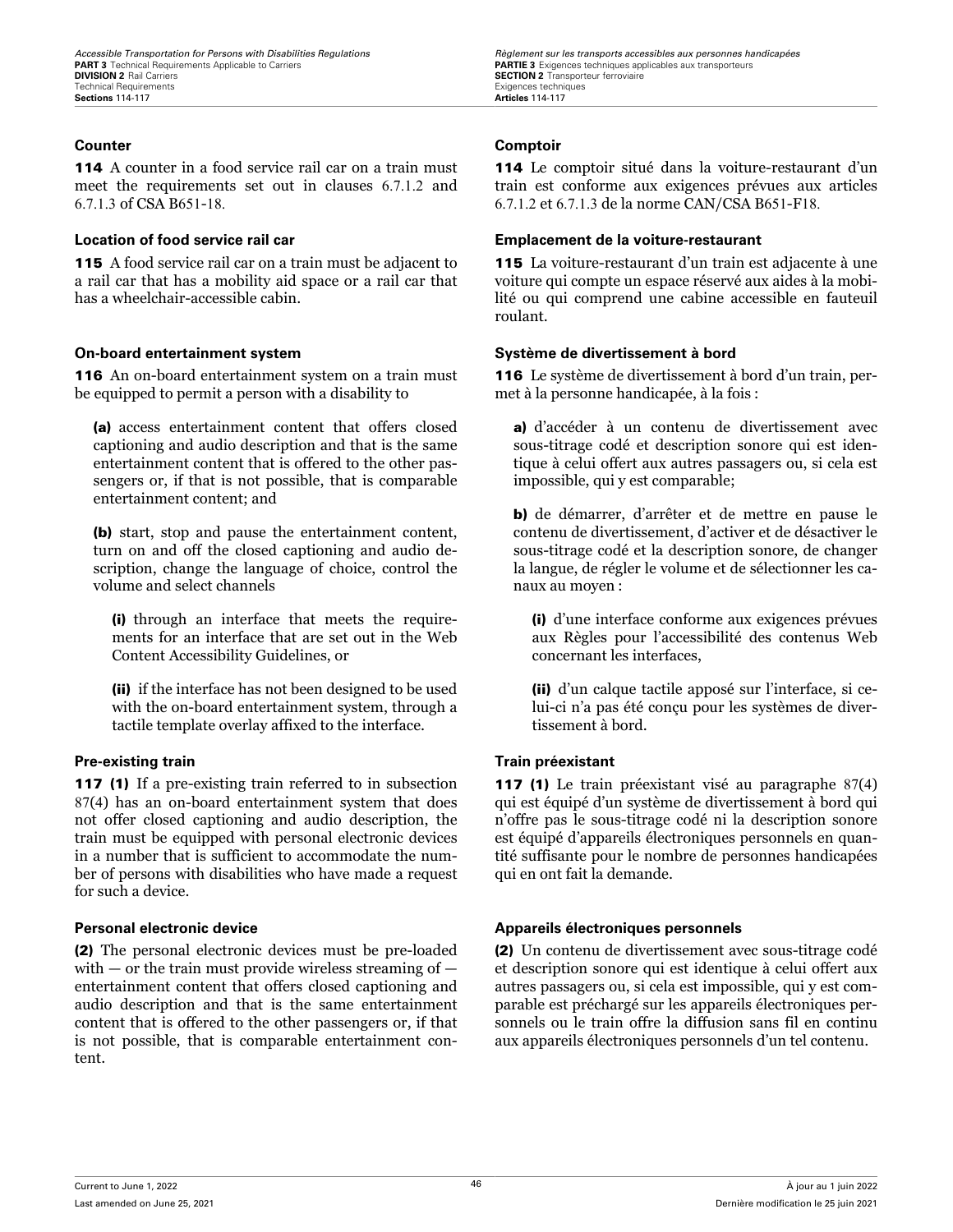### **Standard cabin Cabine standard**

118 (1) A cabin on a train, other than a wheelchair-accessible cabin, must be equipped with

(a) operating controls that meet the requirements set out in clause 4.2 of CSA B651-18, except clause 4.2.2;

(b) doors that meet the requirements set out in clause 5.2 of CSA B651-18, except clauses 5.2.1, 5.2.2 and 5.2.9.2 and except that the reference to "clause 4.2" in clause 5.2.7.1(a) must be read as excluding clause 4.2.2; and

(c) at least two call buttons or two other devices for signalling an emergency that

(i) are located such that at least one is not more than 450 mm above the floor, and at least one other is 800 mm to 1,100 mm above the floor,

(ii) are colour-contrasted with their background and identified by tactile and Braille signage, and

(iii) are operable using minimal force.

### **Protruding objects Objets en saillie**

(2) If there are objects that protrude more than 100 mm from the wall in a standard cabin, the objects must be cane-detectable at or below 680 mm from the floor or their undersides must be at a height of at least 2,030 mm from the floor.

119 A wheelchair-accessible cabin on a train must

(a) have a clear floor area that meets the requirements set out in clause 4.1(b) of CSA B651-18;

(b) be equipped with operating controls that meet the requirements set out in clause 4.2 of CSA B651-18;

(c) meet the requirements set out in clause 4.4.2 of CSA B651-18;

(d) be equipped with an entry door that is identified by the International Symbol of Access and meets the requirements set out in clause 5.2 of CSA B651-18;

(e) be equipped with at least two call buttons or two other devices for signalling an emergency that meet the requirements of paragraph 118(1)(c); and

*Accessible Transportation for Persons with Disabilities Regulations Regulations Règlement sur les transports accessibles aux personnes handicapées*<br>**PART 3** Technical Requirements Applicable to Carriers **Carriers SECTION 2** Transporteur ferroviaire<br>Exigences techniques

118 (1) La cabine d'un train qui n'est pas une cabine accessible en fauteuil roulant est équipée, à la fois :

a) de commandes conformes aux exigences prévues à l'article 4.2 de la norme CAN/CSA B651-F18, à l'exception de l'article 4.2.2;

b) de portes conformes aux exigences prévues à l'article 5.2 de la norme CAN/CSA B651-F18, à l'exception des articles 5.2.1, 5.2.2 et 5.2.9.2 , sous réserve du fait que la mention de « l'article 4.2 » à l'alinéa 5.2.7.1a) exclut l'article 4.2.2;

c) d'au moins deux boutons d'appel ou autres dispositifs permettant de signaler une urgence qui respectent les exigences suivantes :

(i) ils sont placés à une hauteur par rapport au plancher d'au plus 450 mm dans au moins un cas et de 800 mm et 1 100 mm dans au moins un autre cas,

(ii) ils sont de couleur contrastante par rapport à leur fond et indiqués au moyen d'une signalisation tactile et en braille,

(iii) ils peuvent être actionnés à l'aide d'une force minimale.

(2) Les objets en saillie dépassant de plus de 100 mm le mur de la cabine standard sont repérables à l'aide d'une canne tout au plus à 680 mm du plancher ou sont placés de façon à ce que leur face inférieure soit située à au moins 2 030 mm du plancher.

### **Wheelchair-accessible cabin Cabine accessible en fauteuil roulant**

119 La cabine accessible en fauteuil roulant d'un train respecte les exigences suivantes :

a) elle a une aire de plancher libre d'au moins conforme aux exigences de l'alinéa 4.1b) de la norme B651-F18 de la CSA;

b) elle est équipée de commandes conformes aux exigences prévues à l'article 4.2 de la norme CAN/CSA B651-F18;

c) elle est conforme aux exigences prévues à l'article 4.4.2 de la norme CAN/CSA B651-F18;

d) elle est équipée d'une porte d'entrée indiquée par le Symbole d'accès universel et est conforme aux exigences prévues à l'article 5.2 de la norme CAN/CSA B651-F18;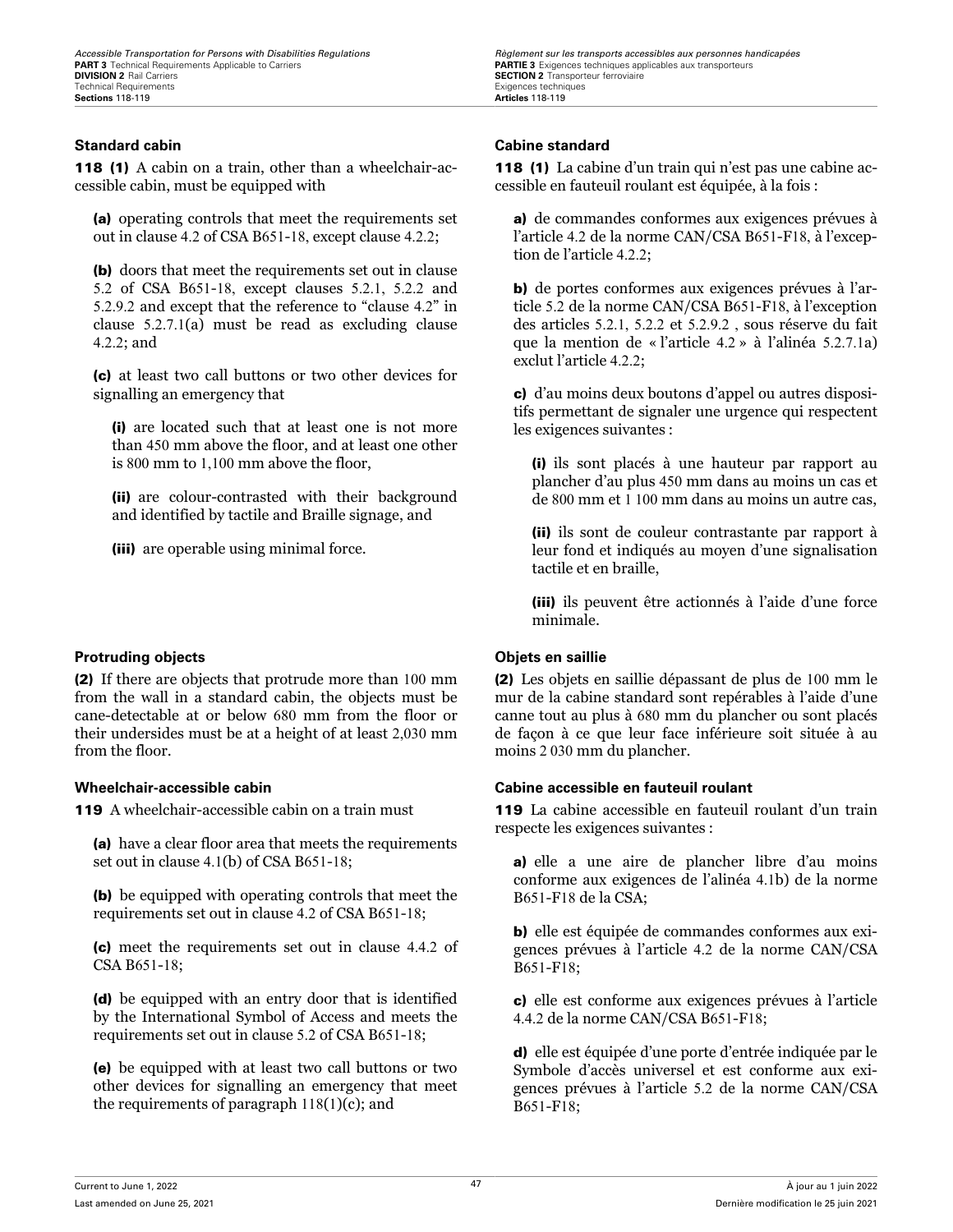(f) be adjacent to a wheelchair-accessible washroom or have a path of travel adjacent to the cabin that is accessible to persons with disabilities and that provides access to a wheelchair-accessible washroom.

120 A train that has cabins must have at least two wheelchair-accessible cabins that are adjacent to each other.

121 A shower facility on a train, other than a wheelchair-accessible shower facility, must meet the requirements set out in clause 6.5 of CSA B651-18, except clauses  $6.5.5.1$ ,  $6.5.5.2$  and  $6.5.5.3(c)(i)$  and except that the reference to "clause 4.2" in clause 6.2.3.3(a) must be read as excluding clause 4.2.2.

122 A wheelchair-accessible shower facility on a train must

(a) meet the requirements set out in clause 6.5 of CSA B651-18 except clauses 6.5.5.1 and 6.5.5.2;

(b) have an interior clear area of at least 900 mm by 1,500 mm;

(c) have a clear floor area in front of the shower entrance of at least 900 mm by 1,500 mm, with the 1,500 mm dimension parallel to the shower entrance; and

(d) be located near to a wheelchair-accessible cabin.

### **Mandatory wheelchair-accessible shower facility Installation pour la douche accessible en fauteuil**

123 A train that has a standard shower facility must also have at least one wheelchair-accessible shower facility.

124 (1) An interior door and doorway on a train must meet the requirements set out in clauses 5.2.1 and 5.2.6 to 5.2.8 of CSA B651-18.

e) elle est équipée d'au moins deux boutons d'appel ou autres dispositifs permettant de signaler une urgence qui respectent les exigences prévues à l'alinéa  $118(1)c);$ 

f) elle est adjacente à une salle de toilette accessible en fauteuil roulant ou offre un accès à une telle salle de toilette par un passage adjacente qui est accessible aux personnes handicapées.

### **Mandatory wheelchair-accessible cabin Cabine accessible en fauteuil roulant obligatoire**

120 Le train qui compte des cabines compte au moins deux cabines accessibles en fauteuil roulant adjacentes.

### **Standard shower facilities Installations standards pour la douche**

121 Les installations pour la douche d'un train qui ne sont pas des installations pour la douche accessibles en fauteuil roulant sont conformes aux exigences prévues à l'article 6.5 de la norme CAN/CSA B651-F18, à l'exception des articles 6.5.5.1 et 6.5.5.2 et du sous-alinéa 6.5.5.3c)(i), sous réserve du fait que la mention de « l'article 4.2 » à l'alinéa 6.2.3.3a) exclut l'article 4.2.2.

### **Wheelchair-accessible shower facility Installations pour la douche accessible en fauteuil roulant**

122 Les installations pour la douche accessibles en fauteuil roulant d'un train respectent les exigences suivantes :

a) elles sont conformes aux exigences prévues à l'article 6.5 de la norme CAN/CSA B651-F18, à l'exception des articles 6.5.5.1 et 6.5.5.2;

b) elles ont une superficie libre intérieure d'au moins 900 mm sur 1500 mm;

c) elles ont une aire de plancher libre devant l'entrée de la cabine de douche d'au moins 900 mm sur 1500 mm, cette dernière dimension étant parallèle à l'entrée de la cabine;

d) elles sont situées à proximité d'une cabine accessible en fauteuil roulant.

# **roulant obligatoire**

123 Le train qui compte une installation pour la douche standard compte au moins une installation pour la douche accessible en fauteuil roulant.

### **Interior door and doorway Porte intérieure et entrée de porte**

124 (1) La porte intérieure et l'entrée de porte d'un train respectent les exigences prévues aux articles 5.2.1 et 5.2.6 à 5.2.8 de la norme CAN/CSA B651-F18.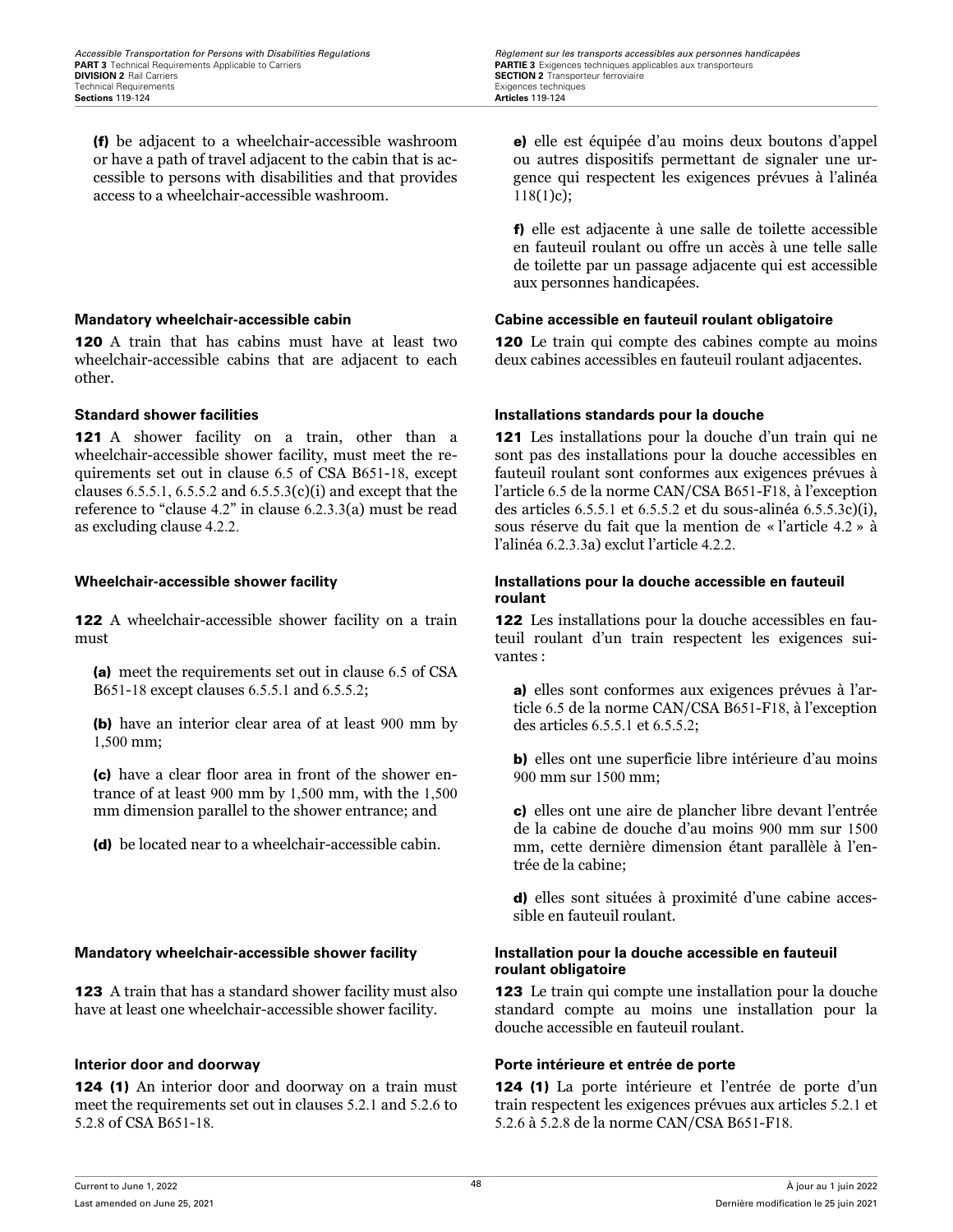### **Requirements Exigences**

(2) An interior door must

(a) in the case of an automatic or semi-automatic door, incorporate devices that prevent the door from closing while a person is in the doorway and, in the case of an automatic door that connects rail cars, open and close the door automatically on detecting the movement of a person toward or away from the door;

(b) be marked with visual indicators if 75% of the door's surface is composed of a transparent material;

(c) in the case of a door to an enclosed space in an area that has no other exit doors, have a safety mechanism that is not a deadbolt and is capable of being manipulated from the outside; and

(d) in the case of a door that is intended for use by a person using a mobility aid, meet the requirements set out in clauses 4.2.2 and 5.2.2 of CSA B651-18.

**125** An exterior door on a train must

(a) meet the requirements set out in clause 5.2.1 of CSA B651-18;

(b) have a handrail

(i) on each side of the door, fitted internally as close as is feasible to the outer wall of the rail car, or

(ii) on only one side of

(A) a doorway that is fitted with a device for boarding or disembarking, such as a lift, or

(B) a trap door to which stairs are attached; and

(c) if the door is intended to be used by a person using a mobility aid, meet the requirements set out in clauses 5.2.2(a) and (b) of CSA B651-18.

126 Handrails on a train must meet the requirements set out in clauses 5.3.1 and 5.3.2 of CSA B651-18.

*Accessible Transportation for Persons with Disabilities Regulations Regulations Règlement sur les transports accessibles aux personnes handicapées*<br>**PART 3** Technical Requirements Applicable to Carriers **Carriers SECTION 2** Transporteur ferroviaire<br>Exigences techniques

(2) La porte intérieure respecte les exigences suivantes :

a) dans le cas d'une porte automatique ou semi-automatique, elle comporte des dispositifs qui l'empêchent de se fermer lorsqu'une personne se trouve dans l'entrée de porte et, dans le cas de la porte automatique reliant les voitures du train, elle s'ouvre et se ferme automatiquement par détection de mouvement;

b) elle est équipée d'indicateurs visuels si soixantequinze pourcent de sa surface est composée de matériaux transparents;

c) dans le cas d'une porte qui mène à un espace clos dans un lieu qui n'a pas d'autre porte de sortie, elle est équipée d'un mécanisme de sécurité qui n'est pas un pêne dormant et qui peut être manipulé de l'extérieur;

d) dans le cas d'une porte qui doit être utilisée par une personne utilisant une aide à la mobilité, elle est conforme aux exigences prévues aux articles 4.2.2 et 5.2.2 de la norme CAN/CSA B651-F18.

### **Exterior door Porte extérieure**

125 La porte extérieure d'un train respecte les exigences suivantes :

a) elle est conforme aux exigences prévues à l'article 5.2.1 de la norme CAN/CSA B651-F18;

b) elle est équipée d'une main courante :

(i) située de chaque côté et fixée le plus près possible du mur extérieur de la voiture du train,

(ii) située d'un seul côté dans le cas :

(A) d'une entrée de porte équipée d'un dispositif pour l'embarquement ou le débarquement, par exemple une plateforme élévatrice,

(B) d'une trappe d'accès à laquelle un escalier est fixé;

c) si la porte doit être utilisée par une personne utilisant une aide à la mobilité, elle est conforme aux exigences prévues aux alinéas 5.2.2a) et b) de la norme CAN/CSA B651-F18.

### **Handrails Mains courantes**

126 Les mains courantes d'un train sont conformes aux exigences prévues aux articles 5.3.1 et 5.3.2 de la norme CAN/CSA B651-F18.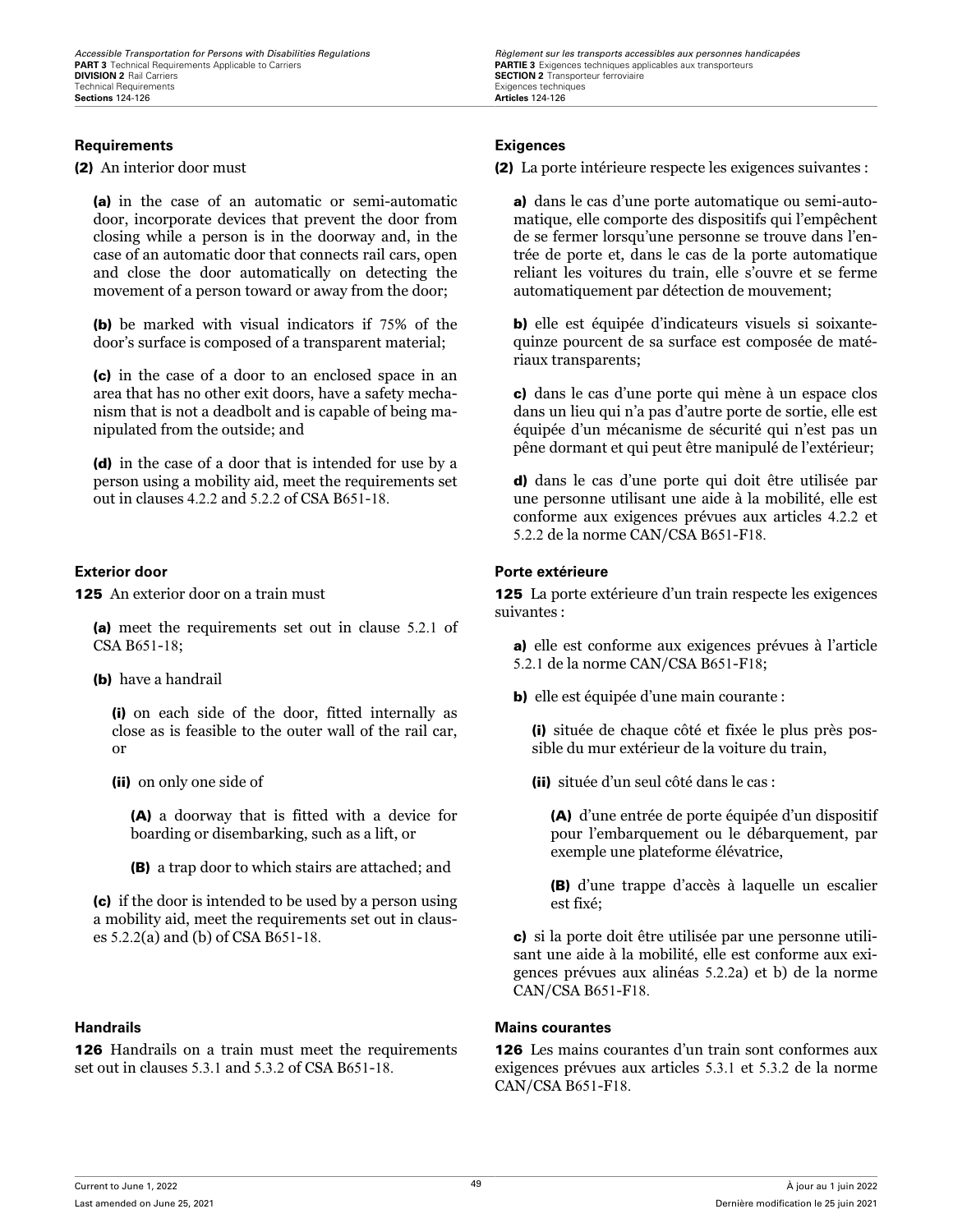127 The floors of a train must meet the requirements set out in clauses 4.3.1 to 4.3.3 of CSA B651-18.

**128** Tactile attention indicator surfaces on a train must

(a) be located at the top of stairs and at any other location where there is an unprotected drop-off edge and a change in elevation greater than 250 mm or where the ratio of the slope to surface is steeper than 1:3; and

(b) meet the requirements set out in clauses 4.3.5.2(a) and (b), 4.3.5.3.1 and 4.3.5.3.4 of CSA B651-18.

### **Operating controls Commandes**

129 Operating controls on a train must

(a) meet the requirements set out in clauses 4.2.1, 4.2.3 to 4.2.6 and 4.2.8 of CSA B651-18; and

(b) if they are intended to be used by a person using a wheelchair, meet the requirements set out in clause 4.2.2 of CSA B651-18.

130 (1) Signage on a train, other than a menu display board referred to in section 113, must

(a) indicate any services, facilities, amenities or equipment that are offered and the direction to follow in order to access them;

(b) be positioned to avoid shadow areas and glare and have a glare-free surface;

(c) be colour-contrasted with its background; and

(d) except in the case of electronic signage, meet the requirements set out in clauses 4.5.3 to 4.5.7 of CSA B651-18.

*Accessible Transportation for Persons with Disabilities Regulations Regulations Règlement sur les transports accessibles aux personnes handicapées*<br>**PART 3** Technical Requirements Applicable to Carriers **Carriers SECTION 2** Transporteur ferroviaire<br>Exigences techniques

### **Floors Planchers**

127 Les planchers d'un train sont conformes aux exigences prévues aux articles 4.3.1 à 4.3.3 de la norme CAN/CSA B651-F18.

### **Tactile attention indicator surfaces Surfaces d'indicateurs tactiles d'avertissement**

128 Les surfaces d'indicateurs tactiles d'avertissement qui se trouvent dans un train respectent les exigences suivantes :

a) ils sont situés au haut de l'escalier et à tout autre endroit où soit il y a une déclinaison brusque non protégée et un changement d'élévation de plus de 250 mm, soit le rapport de la pente à la surface est supérieur à un à trois;

b) ils sont conformes aux exigences prévues aux alinéas 4.3.5.2a) et b) et aux articles 4.3.5.3.1 et 4.3.5.3.4 de la norme CAN/CSA B651-F18.

129 Les commandes qui se trouvent dans un train sont conformes, à la fois :

a) aux exigences prévues aux articles 4.2.1, 4.2.3 à 4.2.6 et 4.2.8 de la norme CAN/CSA B651-F18;

b) si elles doivent être utilisées par une personne utilisant un fauteuil roulant, aux exigences prévues à l'article 4.2.2 de la norme CAN/CSA B651-F18.

### **Signage Signalisation**

130 (1) La signalisation à bord du train, à l'exception du tableau d'affichage du menu visé à l'article 113, respecte les exigences suivantes :

a) elle indique les services, les installations, les commodités ou l'équipement offerts ainsi que la direction à suivre pour les trouver;

b) elle est placée hors des zones d'ombre et de manière à éviter l'éblouissement et est dotée d'une surface antireflet;

c) elle est de couleur contrastante par rapport à son fond;

d) sauf dans le cas de la signalisation électronique, elle est conforme aux exigences prévues aux articles 4.5.3 à 4.5.7 de la norme CAN/CSA B651-F18.

### **Electronic signage Signalisation électronique**

(2) Electronic signage must (2) La signalisation électronique respecte les exigences suivantes :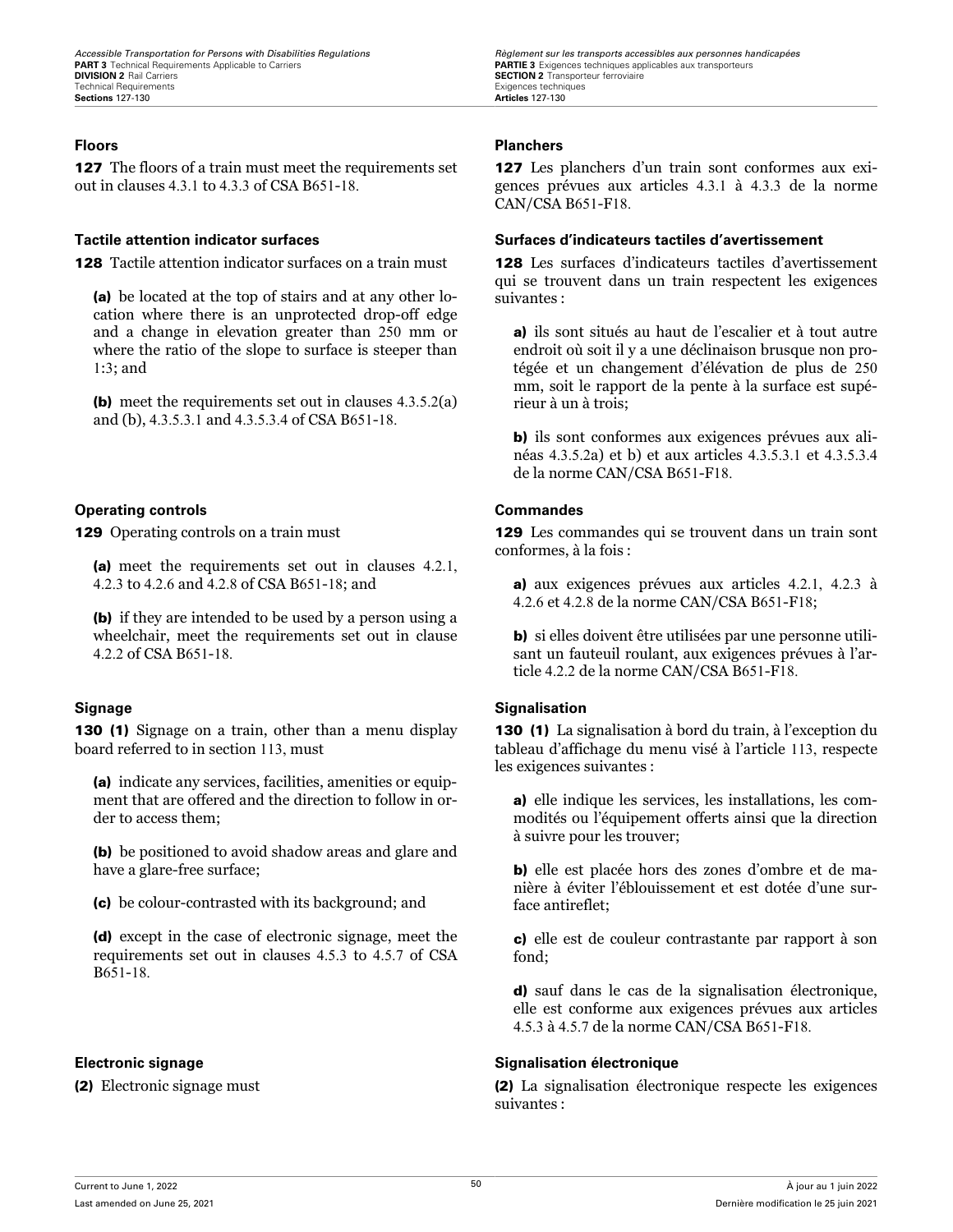*Accessible Transportation for Persons with Disabilities Regulations Regulations Règlement sur les transports accessibles aux personnes handicapées*<br>**PART 3** Technical Requirements Applicable to Carriers **Carriers SECTION 2** Transporteur ferroviaire<br>Exigences techniques

(a) have letters, numbers, symbols and pictographs that slowly scroll across the screen and are colour-contrasted with their background but are not in red on a black background; and

(b) meet the requirements set out in clauses 4.5.3 to 4.5.5 of CSA B651-18.

131 If a train is equipped with an elevator, the elevator must meet the requirements set out in clause 5.6.1 of CSA B651-18.

132 If a train is equipped with an alarm system, including in a cabin, the alarm system must consist of both a visual alarm and an audible alarm. A visual alarm must meet the requirements set out in clause 5.7.1 of CSA B651-18.

### **Maintenance Entretien**

133 (1) A train and any related facilities, including any amenities and equipment used in them, that are subject to any requirements of this Division must be in good working order and properly maintained.

(2) If any facilities, amenities or equipment that are referred to in subsection (1) are not in good working order, they must be repaired as soon as possible and, until they are repaired, measures must be taken that will result in a substantially equivalent or greater level of accessibility for persons with disabilities.

# Application **Application**

134 Unless otherwise specified, this Division applies to every marine carrier that provides a service for the transportation of passengers between two or more provinces or from a point of origin in Canada to a point of destination in a foreign country if

(a) the service is provided by means of a ferry of 1,000 gross tonnage or more; and

(b) the carrier offers on-board services to passengers.

a) les lettres, les chiffres, les symboles et les pictogrammes affichés défilent lentement à l'écran et sont de couleur contrastante par rapport à leur fond, mais pas de couleur rouge sur fond noir;

b) la signalisation est conforme aux exigences prévues aux articles 4.5.3 à 4.5.5 de la norme CAN/CSA B651- F18.

### **Elevator Ascenseur**

131 Si le train est équipé d'un ascenseur, celui-ci est conforme aux exigences prévues à l'article 5.6.1 de la norme CAN/CSA B651-F18.

### **Alarm system Système d'alarme**

132 Si le train est équipé d'un système d'alarme, notamment dans les cabines, ce système comprend une alarme visuelle et une alarme sonore. L'alarme visuelle est conforme aux exigences prévues à l'article 5.7.1 de la norme CAN/CSA B651-F18.

133 (1) Le train et les installations connexes, y compris les commodités et l'équipement qui y sont utilisés, qui sont visés par la présente section, sont en bon état de fonctionnement et bien entretenus.

### **Repairs Réparation**

(2) Les installations, les commodités et l'équipement visés au paragraphe (1) qui sont défectueux sont réparés dès que possible et, jusqu'à ce qu'ils soient réparés, des mesures qui entraîneront un niveau d'accessibilité essentiellement équivalent ou supérieur aux personnes handicapées sont prises.

### **DIVISION 3 SECTION 3**

Marine Carriers Transporteur maritime

### **Marine carriers Transporteur maritime**

134 Sauf indication contraire, la présente section s'applique à tout transporteur maritime qui offre un service de transport de passagers entre deux provinces ou plus ou à partir d'un point d'origine situé au Canada jusqu'à un point de destination situé dans un pays étranger si, à la fois :

a) le service est offert par un traversier de mille tonnes métriques ou plus;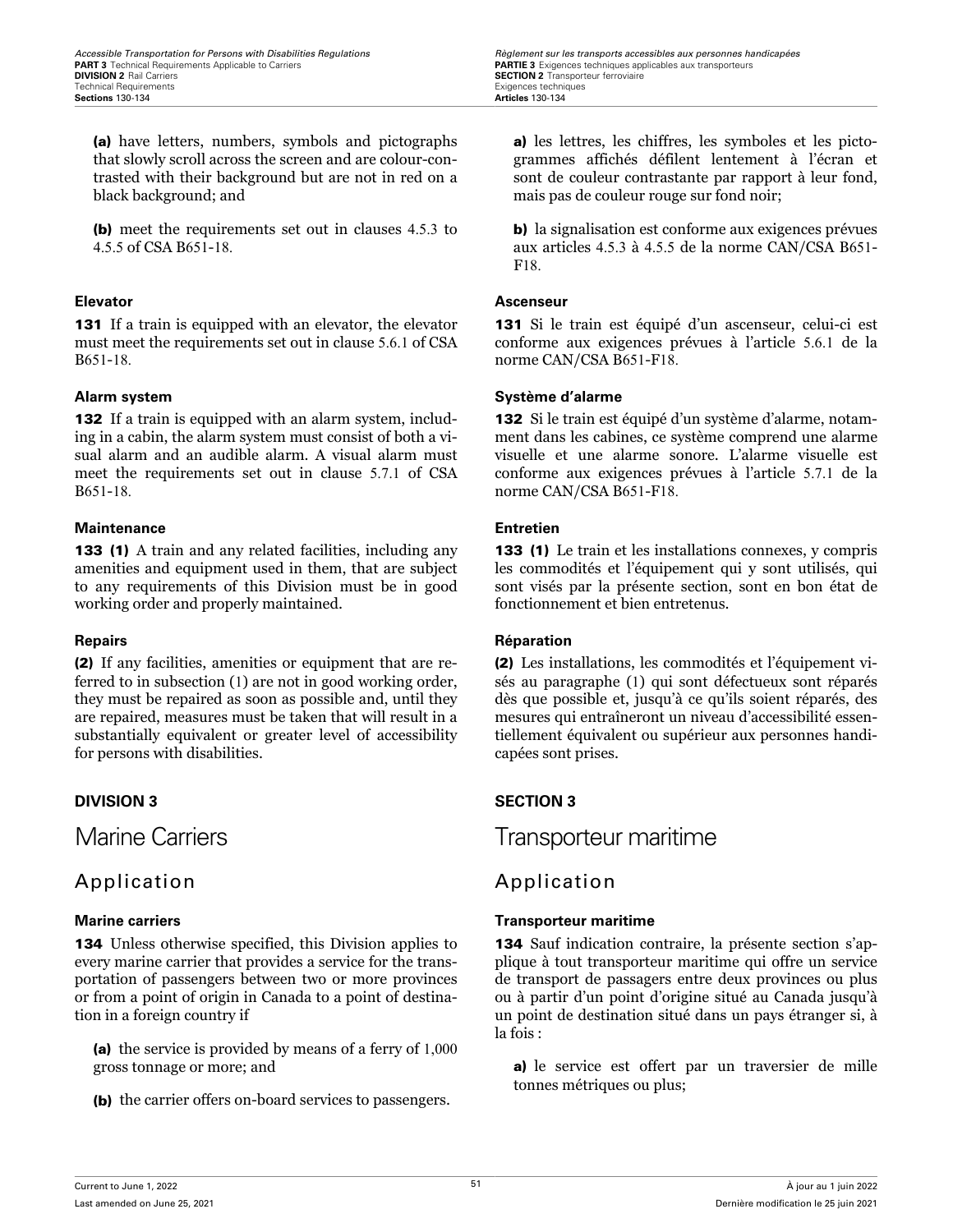135 (1) Subject to subsections (2) and (3), the provisions of this Division, except sections 143, 144, 153, 164 and 178, do not apply to a pre-existing ferry.

### **Clarification — portable equipment Précision — équipement mobile**

(2) Sections 138, 140 and 142 apply to a pre-existing ferry with respect to any step box, ramp, gangway or stairs that are portable and not integrated with the pre-existing ferry.

### **Modifications Modification**

(3) If a carrier makes a modification — other than a modification to a mechanical, electrical or plumbing system or a modification carried out for an aesthetic purpose or for maintenance or repair — to any amenity or equipment that is used in a pre-existing ferry, the carrier must ensure that the modified amenity or equipment meets the requirements of this Division, except in the following circumstances:

(a) the dimensions of the ferry or of the amenity or equipment are unalterable;

(b) the structural integrity or safe operation of the ferry or of the amenity or equipment would be materially affected; or

(c) the principal purpose of the amenity or equipment would be fundamentally altered.

(4) In this section, a *pre-existing ferry* means a ferry that was

(a) purchased or leased by the carrier before the day on which this section comes into force; or

(b) purchased or leased by the carrier on or after the day on which this section comes into force, if the carrier submitted the call for tenders in respect of that ferry before that day.

136 This Division does not apply in respect of a ferry that is leased by a carrier on a short-term basis in order to respond to an emergency or to replace a ferry that requires repairs due to an unforeseen mechanical failure.

b) le transporteur offre aux passagers des services à bord.

### **Pre-existing ferries Traversier préexistant**

135 (1) Sous réserve des paragraphes (2) et (3), la présente section, à l'exception des articles 143, 144, 153, 164 et 178, ne s'applique pas au traversier préexistant.

(2) Les articles 138, 140 et 142 s'appliquent, à tout marchepied, rampe, passerelle et escalier qui est mobile et non intégré au traversier préexistant.

(3) Lorsque le transporteur apporte une modification autre qu'une modification au système mécanique ou électrique ou à la plomberie, une modification d'ordre esthétique ou des travaux d'entretien ou de réparation — aux commodités ou à l'équipement qui sont utilisés dans le traversier préexistant, il veille à ce que les commodités ou l'équipement modifiés respectent les exigences de la présente section, sauf dans les circonstances suivantes :

a) les dimensions du traversier ou des commodités ou de l'équipement sont inaltérables;

b) l'intégrité structurale ou l'exploitation sécuritaire du traversier ou des commodités ou de l'équipement serait touchée de façon importante;

c) la fonction principale des commodités ou de l'équipement serait fondamentalement modifiée.

### **Definition of** *pre-existing ferry* **Définition de** *traversier préexistant*

(4) Dans le présent article, *traversier préexistant* s'entend du traversier qui, selon le cas :

a) a été acheté ou loué par le transporteur avant la date d'entrée en vigueur du présent article;

b) a été acheté ou loué par le transporteur à la date d'entrée en vigueur du présent article ou après cette date, si le transporteur a lancé l'avis d'appel d'offres le concernant avant cette date.

### **Non-application — temporary leases Non-application — location à court terme**

136 La présente section ne s'applique pas à l'égard du traversier loué à court terme par le transporteur en réponse à une urgence ou en remplacement d'un traversier qui nécessite des réparations en raison d'une défaillance mécanique imprévue.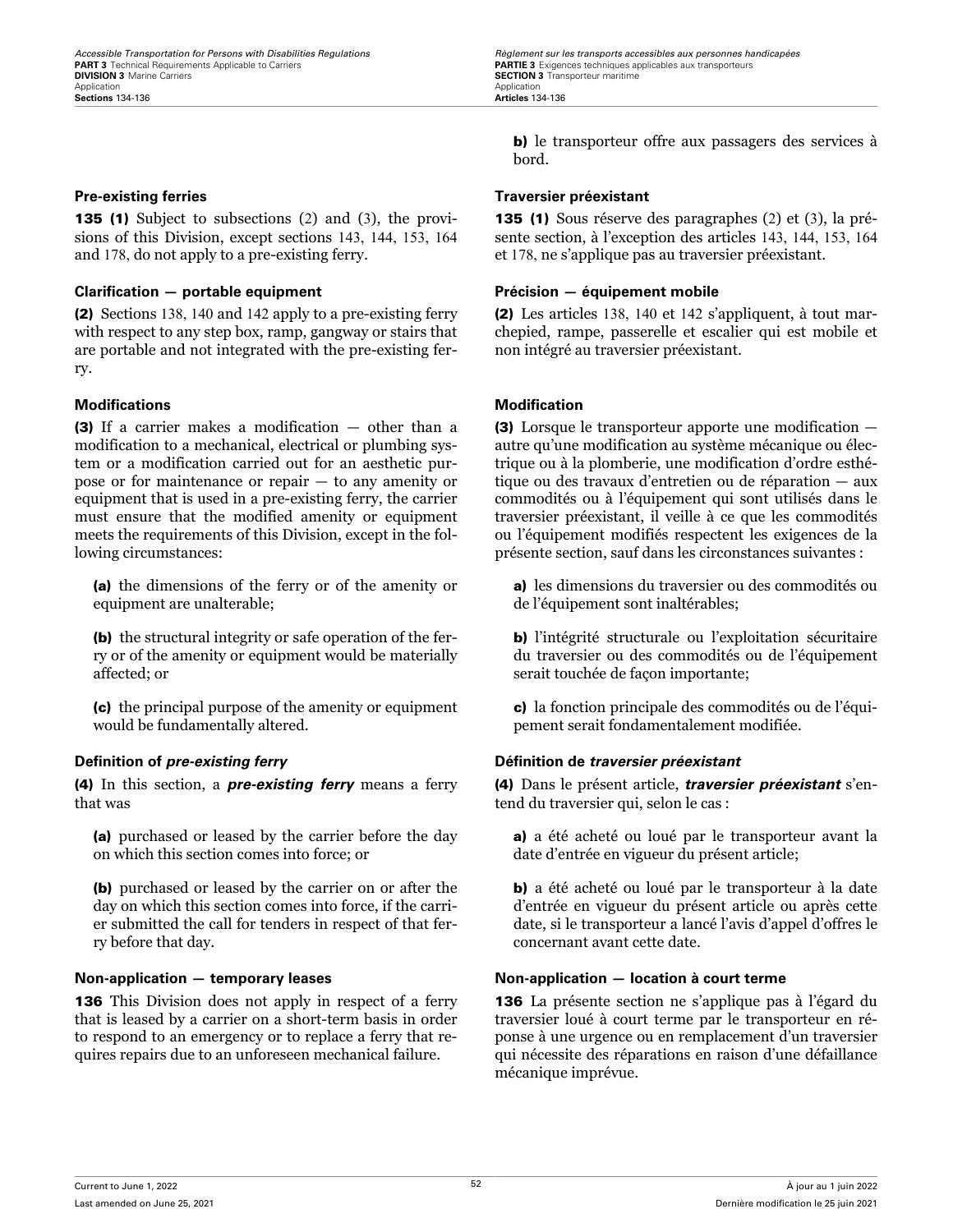# Technical Requirements Exigences techniques

137 A carrier must ensure that any ferry that it owns, operates or leases and any related facilities, including any amenities and equipment used in them, meet the requirements set out in this Division.

**138** A step box that is used to assist a person with a disability to board or disembark from a ferry must

(a) be of sound construction;

(b) have a tread surface that is firm and slip-resistant;

(c) have a glare-free surface; and

(d) have a top outer edge that is marked by a contrasting colour strip that runs the full width of the box.

139 A ferry must be equipped with a step box if the riser height of the first or last step of any stairs that are used by passengers to board or disembark is greater than the riser height of the other steps.

140 A ramp or gangway that is used to assist a person with a disability, including a person in a mobility aid, to board or disembark from a ferry must

(a) have a contrasting colour strip that runs the full width of its bottom edge;

(b) have raised edges to prevent a mobility aid from rolling off the edge of the ramp;

(c) have a slip-resistant surface; and

(d) be capable of supporting a minimum weight of 363 kg.

141 If a ferry terminal does not permit level boarding of a ferry, the ferry must have a vehicle deck that is used for the boarding and disembarking of passengers or be equipped with a ramp or gangway.

### **Duty of carrier Obligation du transporteur**

137 Le transporteur veille à ce que tout traversier dont il est le propriétaire, qu'il exploite ou qu'il loue, et les installations connexes — y compris les commodités et l'équipement qui y sont utilisés — respectent les exigences prévues à la présente section.

### **Step box Marchepied**

138 Le marchepied utilisé pour aider la personne handicapée à monter à bord d'un traversier ou à en descendre respecte les exigences suivantes :

a) il est solidement construit:

b) il est doté une surface de marche ferme et antidérapante;

c) il est doté d'une surface antireflet;

d) il est doté d'une bande de couleur contrastante sur toute la largeur du bord extérieur supérieur.

### **Mandatory step box Marchepied obligatoire**

139 Le traversier est équipé d'un marchepied si la hauteur de la contremarche de la première ou de la dernière marche de l'escalier utilisé par les passagers pour monter à bord traversier ou en descendre est plus élevée que la hauteur des autres contremarches.

### **Ramp or gangway Rampe ou passerelle**

140 La rampe ou la passerelle utilisées pour aider une personne handicapée, notamment une personne utilisant une aide à la mobilité, à monter à bord d'un traversier, ou descendre, respectent les exigences suivantes :

a) elles sont dotées d'une bande de couleur contrastante sur toute la largeur du bord inférieur;

b) elles sont dotées de bords relevés pour éviter qu'une aide à la mobilité tombe de la rampe;

c) elles sont équipées d'une surface antidérapante;

d) elles peuvent supporter un poids minimal de 363 kg.

### **No level boarding Absence d'embarquement à niveau**

141 Si la gare de traversiers ne permet pas l'embarquement à niveau dans le traversier, ce dernier est équipé d'une rampe ou d'une passerelle ou d'un pont pour véhicules que les passagers peuvent utiliser pour monter à bord ou descendre.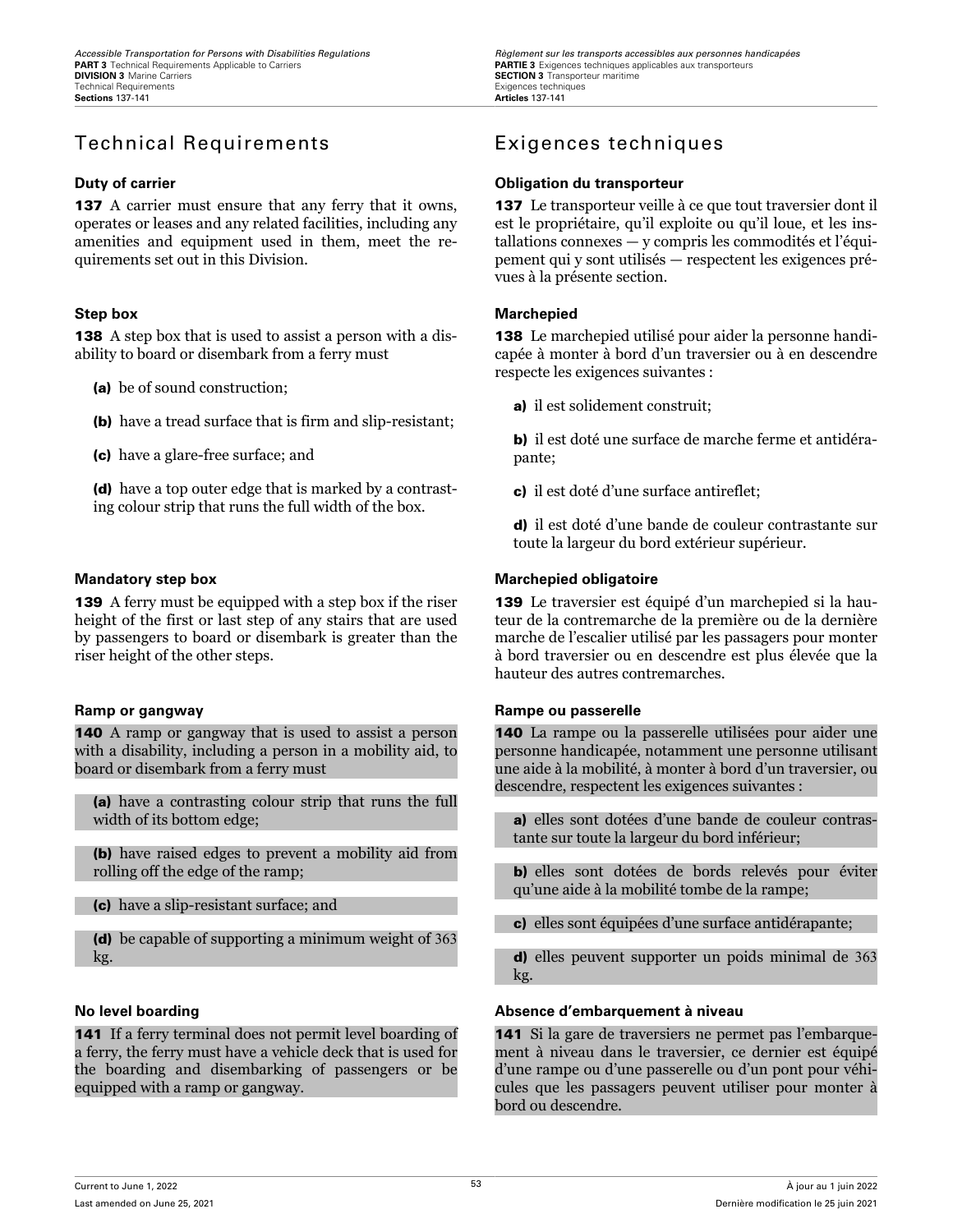142 (1) Any stairs that are used to board or disembark from a ferry, and any interior stairs on a ferry, must

(a) meet the requirements set out in clauses 5.4.1 and 5.4.2 of CSA B651-18;

(b) have handrails that

(i) are located on both sides of the stairs,

(ii) are located at a uniform height of 860 mm to 920 mm, measured vertically from the leading edge of the tread, and

(iii) meet the requirements set out in clause 5.3.1 of CSA B651-18; and

(c) have tactile attention indicator surfaces that

(i) meet the requirements set out in clauses 4.3.5.2(a) and (b), 4.3.5.3.1 and 4.3.5.3.4 of CSA B651-18,

(ii) are located at the top of the stairs, and

(iii) commence one tread length before the top of the stairs, extend the full width of the stairs and measure from 600 mm to 650 mm in length.

(2) For a period of two years beginning on the day on which this section comes into force, subsection (1) does not apply in respect of stairs that are portable and not integrated with the ferry.

143 An on-board wheelchair that is available on a ferry must have footrests and wheel locks.

144 At least one on-board wheelchair must be available on each deck of a ferry, except a deck that is not accessible to a person using a wheelchair.

### **Accessible paths of travel Passages accessibles**

145 (1) A path of travel on a ferry is accessible to persons with disabilities if it meets the requirements set out in subsections (2) and (3) and in clauses 4.4.2, 5.1.1 and 5.1.2 of CSA B651-18.

*Accessible Transportation for Persons with Disabilities Regulations Regulations Règlement sur les transports accessibles aux personnes handicapées*<br>**PART 3** Technical Requirements Applicable to Carriers **Carriers SECTION 3** Transporteur maritime Exigences techniques

### **Stairs Escaliers**

142 (1) L'escalier utilisé pour monter à bord d'un traversier et en descendre et tout escalier intérieur d'un traversier respectent les exigences suivantes :

a) ils sont conformes aux exigences prévues aux articles 5.4.1 et 5.4.2 de la norme CAN/CSA B651-F18;

b) ils sont équipés de mains courantes qui, à la fois :

(i) sont situées de chaque côté,

(ii) sont à une hauteur uniforme de 860 mm à 920 mm, mesurée à la verticale à partir du bord avant de la marche,

(iii) sont conformes aux exigences prévues à l'article 5.3.1 de la norme CAN/CSA B651-F18;

c) ils sont équipés de surfaces d'indicateurs tactiles d'avertissement qui, à la fois :

(i) sont conformes aux exigences prévues aux alinéas 4.3.5.2a) et b) et aux articles 4.3.5.3.1 et 4.3.5.3.4 de la norme CAN/CSA B651-F18,

(ii) sont situées au haut de l'escalier,

(iii) sont apposées à une distance égale à la largeur d'une marche d'escalier avant le haut de l'escalier, sur toute la largeur de l'escalier et mesurent de 600 mm à 650 mm de longueur.

### **Delayed application — portable stairs Application différée — escalier mobile**

(2) Pendant deux ans à partir de la date d'entrée en vigueur du présent article, le paragraphe (1) ne s'applique pas à l'égard de l'escalier mobile non intégré au traversier.

### **On-board wheelchair Fauteuil roulant de bord**

143 Le fauteuil roulant de bord disponible dans un traversier est équipé d'un repose-pied et d'un dispositif de blocage des roues.

### **Mandatory on-board wheelchair Fauteuil roulant de bord obligatoire**

144 Chaque pont de passagers du traversier, à l'exception des ponts qui ne sont pas accessibles aux personnes utilisant un fauteuil roulant, compte au moins un fauteuil roulant de bord.

145 (1) Le passage est accessible aux personnes handicapées dans un traversier s'il respecte les exigences prévues aux paragraphes (2) et (3) et aux articles 4.4.2, 5.1.1 et 5.1.2 de la norme CAN/CSA B651-F18.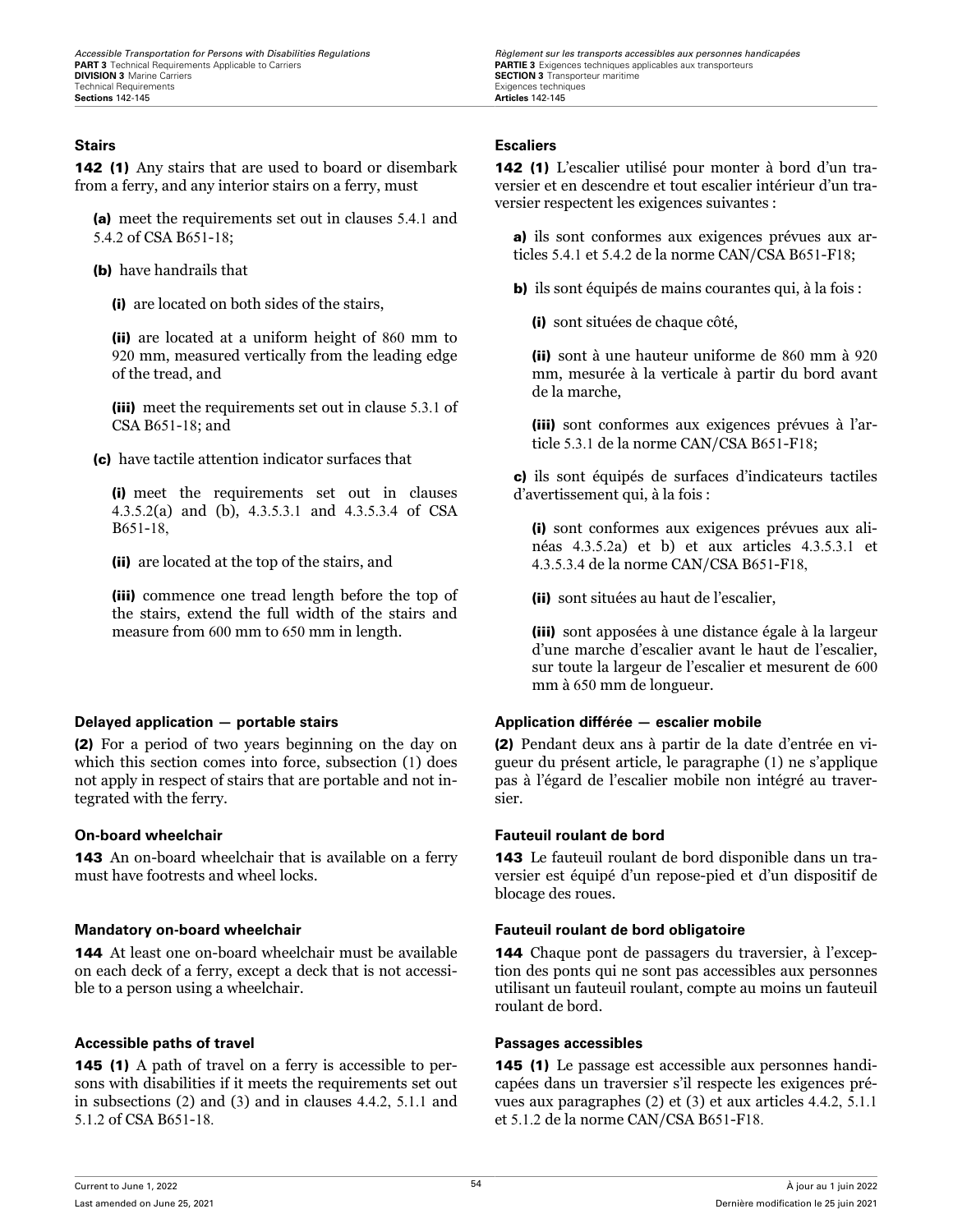(2) If access to the path of travel from an exterior door requires passage through a hall or path or requires a 90 degree or similar turn, then that hall, path or turning space must have a minimum clear width of 1,115 mm and a minimum clear diameter of 1,500 mm.

(3) The aisle width between passenger seats must be sufficient to accommodate an on-board wheelchair.

### **Mandatory accessible path of travel Passages accessibles obligatoires**

146 Every path of travel that is on a ferry and that is intended for use by passengers must be a path of travel that is accessible to persons with disabilities.

**147** Passenger seats on a ferry must be equipped with

(a) movable armrests on at least 10% of the seats, which seats are evenly distributed throughout each passenger seating area, except a food service area or lounge area; and

(b) if there are call buttons, call buttons that are

(i) tactilely discernible and colour-contrasted with their background, and

(ii) operable using minimal force.

148 If a marine carrier offers assigned passenger seats to passengers, the assigned passenger seats must be equipped with tactile row markers, in raised characters and Braille, that are installed, either permanently or temporarily, on the sides of the seats and above the armrests.

149 A mobility aid space on a ferry must

(a) have a clear floor area of at least 815 mm by 1,650 mm;

(b) be positioned such that a person using a mobility aid has adequate manoeuvring space to enter it; and

*Accessible Transportation for Persons with Disabilities Regulations Regulations Règlement sur les transports accessibles aux personnes handicapées*<br>**PART 3** Technical Requirements Applicable to Carriers **Carriers SECTION 3** Transporteur maritime<br>Exigences techniques

### **Hall, path or turning space Vestibule, passage ou espace de virage**

(2) Dans le cas où il est nécessaire de franchir un vestibule ou un passage ou d'effectuer un virage de quatrevingt-dix degrés ou un virage semblable pour se rendre au passage accessible aux personnes handicapées à partir d'une porte extérieure, le vestibule ou le passage ou l'espace de virage est d'une largeur réelle minimale de 1 115 mm et d'un diamètre réel minimal de 1 500 mm.

### **Aisle width Largeur du couloir**

(3) La largeur du couloir entre les sièges passagers est suffisante pour permettre le passage d'un fauteuil roulant de bord.

146 Tout passage qui est dans un traversier et qui doit être utilisé par les passagers est un passage accessible aux personnes handicapées.

### **Passenger seats Sièges passagers**

147 Les sièges passagers du traversier respectent les exigences suivantes :

a) au moins dix pourcent d'entre eux, répartis également dans chaque lieu où se trouvent des sièges passagers, sont équipés d'accoudoirs amovibles, sauf dans les aires de restauration et les aires de détente;

b) s'ils sont équipés d'un bouton d'appel, celui-ci, à la fois  $\cdot$ 

(i) est identifiable au toucher et de couleur contrastante par rapport à son fond,

(ii) peut être actionné à l'aide d'une force minimale.

### **Tactile row markers Indicateurs tactiles de rangées**

148 Si le transporteur maritime offre le service d'attribution de sièges aux passagers, ces sièges passagers sont équipés d'indicateurs tactiles de rangées, en caractères en relief et en braille, qui sont apposés de façon permanente ou temporaire soit sur le côté des sièges passagers et audessus des accoudoirs, soit adjacent aux mécanismes d'ouverture des compartiments de rangement supérieurs.

### **Mobility aid space Espace réservé aux aides à la mobilité**

149 L'espace réservé aux aides à la mobilité dans un traversier respecte les exigences suivantes :

a) il a une aire de plancher libre minimale de 815 mm sur 1 650 mm;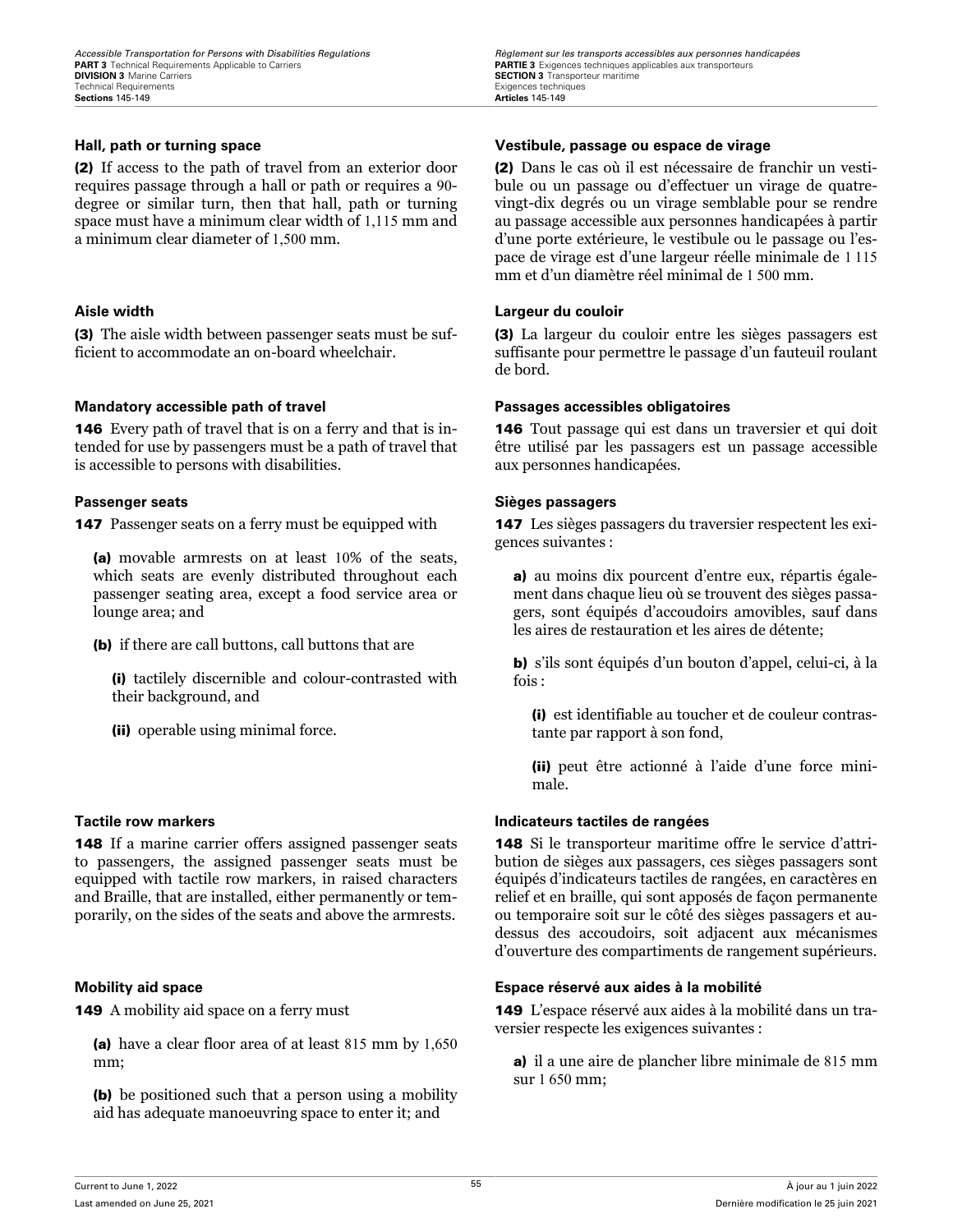(c) have a table or counter that meets the requirements set out in clauses 6.7.1.2 and 6.7.1.3 of CSA B651-18.

150 A transfer seat on a ferry must be equipped with a table or counter for food service.

151 (1) A ferry must, in each passenger seating area, have at least two adjacent mobility aid spaces and two adjacent transfer seats.

(2) A food service area or a lounge area that offers passenger seats must have at least two adjacent mobility aid spaces.

152 (1) Each deck of a ferry must have a space for the storage of at least one mobility aid.

(2) A mobility aid must be stored on a ferry in a manner that protects it from damage, including by using an anchoring system or by placing it in an area that is not intended for use by passengers.

153 Each passenger deck of a ferry must have available on board

(a) at least five passenger safety features cards that are in large print and at least five passenger safety features cards that are in Braille; or

(b) at least one electronic device that provides passenger safety information in an audio and visual format and permits a person with a disability to adjust the volume of the audio output and the size of the font.

b) il est situé de manière à ce que la personne utilisant une aide à la mobilité ait assez d'espace de manœuvre pour pouvoir y entrer;

c) il est équipé d'une table ou d'un comptoir conforme aux exigences prévues aux articles 6.7.1.2 et 6.7.1.3 de la norme CAN/CSA B651-F18.

### **Transfer seat Siège de transfert**

150 Le siège de transfert d'un traversier est équipé d'une table ou d'un comptoir pour le service des repas.

### **Mandatory mobility aid space and transfer seat Espace réservé aux aides à la mobilité et sièges de transfert obligatoire**

151 (1) Chaque lieu d'un traversier qui compte des sièges passagers compte au moins deux espaces réservés aux aides à la mobilité adjacents et deux sièges de transfert adjacents.

### **Food service and lounge areas Aire de restauration et de détente**

(2) L'aire de restauration ou de détente qui compte des sièges passagers compte au moins deux espaces réservés aux aides à la mobilité adjacents.

### **Storage of mobility aids Rangement des aides à la mobilité**

152 (1) Chaque pont du traversier compte de l'espace de rangement pour au moins une aide à la mobilité.

### **Protection from damage Protection contre les dommages**

(2) L'aide à la mobilité est rangée dans le traversier de manière à ce qu'elle soit protégée contre les dommages, notamment grâce au recours à un système d'ancrage ou à un lieu de rangement qui n'est pas destiné à être utilisé par les passagers.

### **Passenger safety features cards Cartes des mesures de sécurité à l'intention des passagers**

153 Chaque pont du traversier compte, selon le cas :

a) au moins cinq cartes des mesures de sécurité à l'intention des passagers, en gros caractères et au moins cinq cartes des mesures de sécurité à l'intention des passagers en braille;

b) au moins un appareil électronique qui fournit les renseignements relatifs aux mesures de sécurité aux passagers dans un format audio et visuel et qui permet à la personne handicapée de régler le volume de la sortie audio et la taille de la police.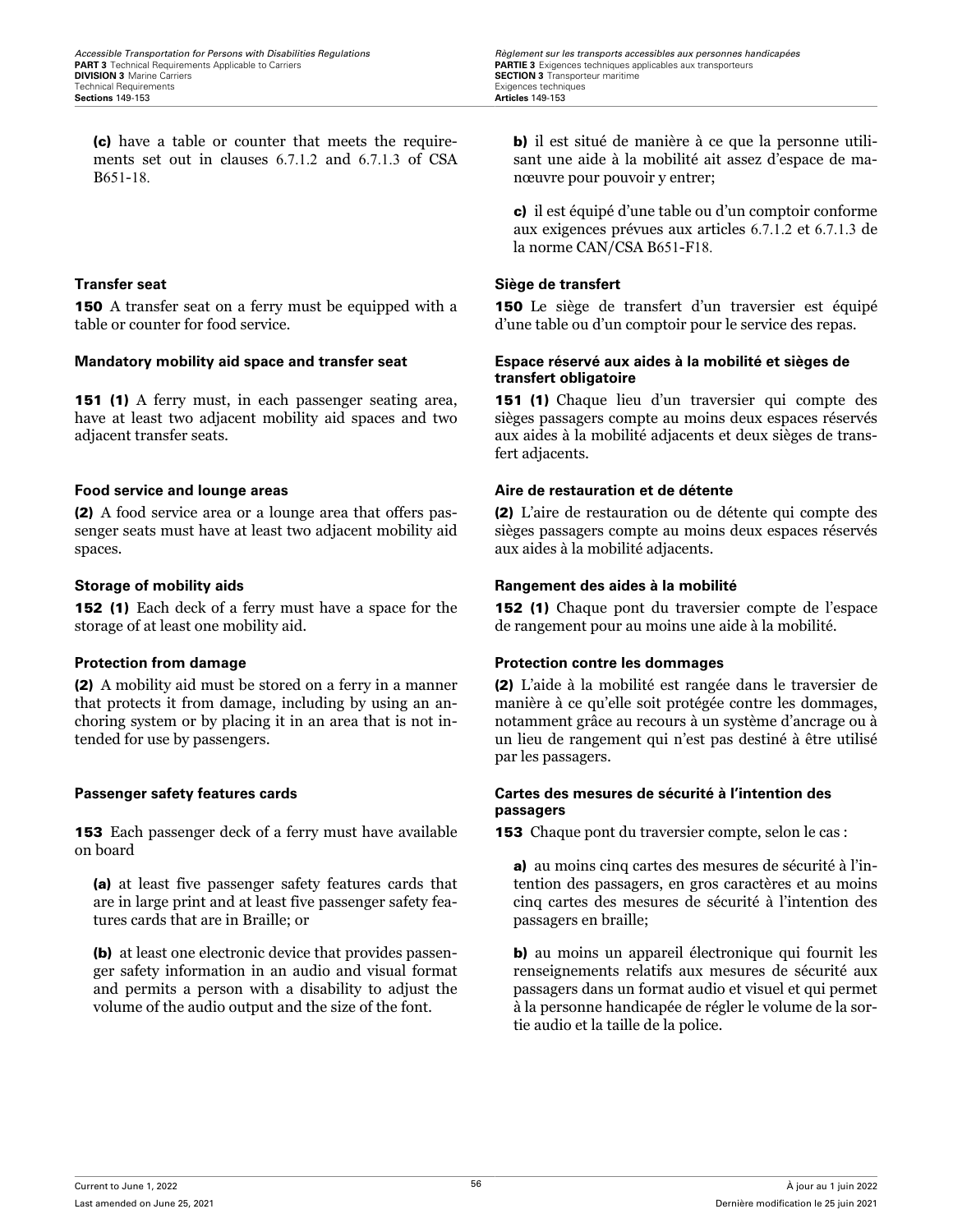154 If a ferry is equipped with a window emergency exit, the window emergency exit must be identified by a contrasting colour strip around the perimeter and by tactile and Braille signage.

155 A washroom on a ferry, other than a wheelchair-accessible washroom, must

(a) meet the requirements set out in clause 6.3 of CSA B651-18, except clause 6.3.1.1(a) and except that

(i) the reference to "clause 4.2" in clause 6.2.4.1 must be read as excluding clause 4.2.2,

(ii) the reference to "clause 5.2" in clause 6.3.2 must be read as excluding clause 5.2.2, and

(iii) the reference to "clause 6.2.3" in clause 6.3.1.1(b) must be read as excluding clauses 6.2.3.1(c) and 6.2.3.1(d); and

(b) be equipped with at least two call buttons or two other devices for signalling an emergency that

(i) are located such that at least one button or device is not more than 450 mm above the floor and at least one other button or device is 800 mm to 1,100 mm above the floor,

(ii) are colour-contrasted with their background and identified by tactile and Braille signage, and

(iii) are operable using minimal force.

156 A wheelchair-accessible washroom on a ferry must

(a) meet the requirements set out in clause 6.3 of CSA B651-18, except clause 6.3.1.1(a);

(b) provide a clear area of at least 1,500 mm by 1,500 mm; and

(c) be equipped with at least two call buttons or two other devices for signalling an emergency that meet the requirements set out in paragraph 155(b).

*Accessible Transportation for Persons with Disabilities Regulations Regulations Règlement sur les transports accessibles aux personnes handicapées*<br>**PART 3** Technical Requirements Applicable to Carriers **Carriers SECTION 3** Transporteur maritime<br>Exigences techniques

### **Window emergency exits Fenêtres servant d'issues de secours**

154 Lorsque le traversier est équipé d'une fenêtre servant d'issue de secours, la fenêtre est indiquée au moyen d'une bande de couleur contrastante le long de son périmètre et par une signalisation tactile et en braille.

### **Standard washroom Salle de toilette standard**

155 La salle de toilette d'un traversier qui n'est pas une salle de toilette accessible en fauteuil roulant, respecte les exigences suivantes :

a) elle est conforme aux exigences prévues à l'article 6.3 de la norme CAN/CSA B651-F18, à l'exception de l'alinéa 6.3.1.1a) et sous réserve de ce qui suit :

(i) la mention de « l'article 4.2 » à l'article 6.2.4.1 exclut l'article 422

(ii) la mention de « l'article 5.2 » à l'article 6.3.2 exclut l'article 5.2.2,

(iii) la mention de « l'article 6.2.3 » à l'alinéa 6.3.1.1b) exclut les alinéas 6.2.3.1c) et d);

b) elle est équipée d'au moins deux boutons d'appel ou autres dispositifs permettant de signaler une urgence qui, à la fois :

(i) sont placés à une hauteur par rapport au plancher d'au plus 450 mm dans au moins un cas et de 800 mm à 1 100 mm dans au moins un autre cas,

(ii) sont de couleur contrastante par rapport à leur fond et indiqués au moyen d'une signalisation tactile et en braille,

(iii) peuvent être actionnés à l'aide d'une force minimale.

### **Wheelchair-accessible washroom Salle de toilette accessible en fauteuil roulant**

156 La salle de toilette accessible en fauteuil roulant d'un traversier respecte les exigences suivantes :

a) elle est conforme aux exigences prévues à l'article 6.3 de la norme CAN/CSA B651-F18, à l'exception de l'alinéa 6.3.1.1a);

b) elle a une superficie libre d'au moins 1500 mm sur 1500 mm;

c) elle est équipée d'au moins deux boutons d'appel ou autres dispositifs permettant de signaler une urgence qui respectent les exigences prévues à l'alinéa 155b).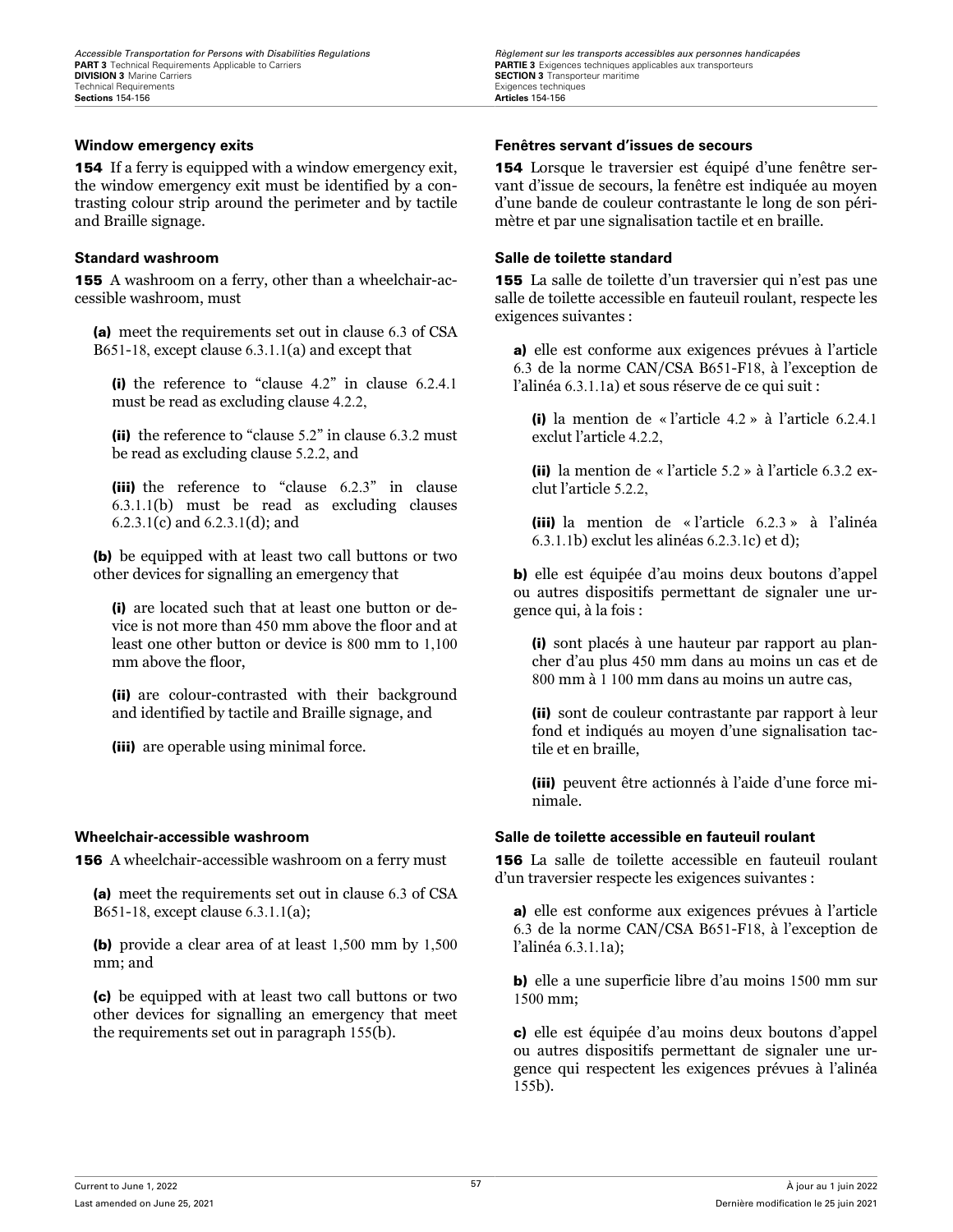157 If a deck, a food service area or a lounge area of a ferry has one or more washrooms, at least one of them must be a wheelchair-accessible washroom.

158 A menu display board in a food service area on a ferry must

(a) be positioned at a height that allows it to be easily seen by a person using a wheelchair;

(b) be positioned to avoid shadow areas and glare and have a glare-free surface;

(c) be colour-contrasted with its background; and

(d) meet the requirements set out in clauses 4.5.3 to 4.5.5 of CSA B651-18.

159 A counter in a food service area or a lounge area on a ferry must meet the requirements set out in clauses 6.7.1.2 and 6.7.1.3 of CSA B651-18.

160 At least 5% of the total number of tables in a food service area or lounge area on a ferry must be identified by the International Symbol of Access and meet the requirements set out in clauses 6.7.1.1 to 6.7.1.3 of CSA B651-18.

### **Food service counter Comptoir alimentaire**

161 (1) In a food service area or a lounge area on a ferry, a handrail must be provided along the side of a foodservice counter and the floor area adjacent to the counter must meet the requirements set out in clauses 4.4.2, 5.1.1 and 5.1.2 of CSA B651-18.

(2) Lineup guides in a food service area or a lounge area on a ferry must meet the requirements set out in clause 5.1.3 of CSA B651-18.

### **Mandatory wheelchair-accessible washroom Salle de toilette accessible en fauteuil roulant obligatoire**

157 Le pont du traversier, dans l'aire de restauration ou dans l'aire de détente d'un traversier qui compte au moins une salle de toilette compte au moins une salle de toilette accessible en fauteuil roulant.

### **Menu display board Tableau d'affichage du menu**

158 Le tableau d'affichage du menu situé dans l'aire de restauration d'un traversier respecte les exigences suivantes :

a) il est placé à une hauteur permettant à la personne utilisant un fauteuil roulant de le voir facilement;

b) il est placé hors des zones d'ombre et de manière à éviter l'éblouissement et est doté d'une surface antireflet;

c) il est de couleur contrastante par rapport à son fond;

d) il est conforme aux exigences prévues aux articles 4.5.3 à 4.5.5 de la norme CAN/CSA B651-F18.

### **Counter Comptoir**

159 Le comptoir situé dans l'aire de restauration ou de détente d'un traversier est conforme aux exigences prévues aux articles 6.7.1.2 et 6.7.1.3 de la norme CAN/CSA B651-F18.

### **Table Tables**

160 Au moins cinq pourcent des tables d'une aire de restauration ou d'une aire de détente d'un traversier sont indiquées par le Symbole d'accès universel et sont conformes aux exigences prévues aux articles 6.7.1.1 à 6.7.1.3 de la norme CAN/CSA B651-F18.

161 (1) Dans l'aire de restauration ou l'aire de détente d'un traversier, une main courante est installée le long du comptoir alimentaire et l'aire de plancher adjacente à ce comptoir est conforme aux exigences prévues aux articles 4.4.2, 5.1.1 et 5.1.2 de la norme CAN/CSA B651-F18.

### **Lineup guide Repères d'alignement**

(2) Dans l'aire de restauration ou l'aire de détente d'un traversier, les repères de file d'attente sont conformes aux exigences prévues à l'article 5.1.3 de la norme CAN/CSA B651-F18.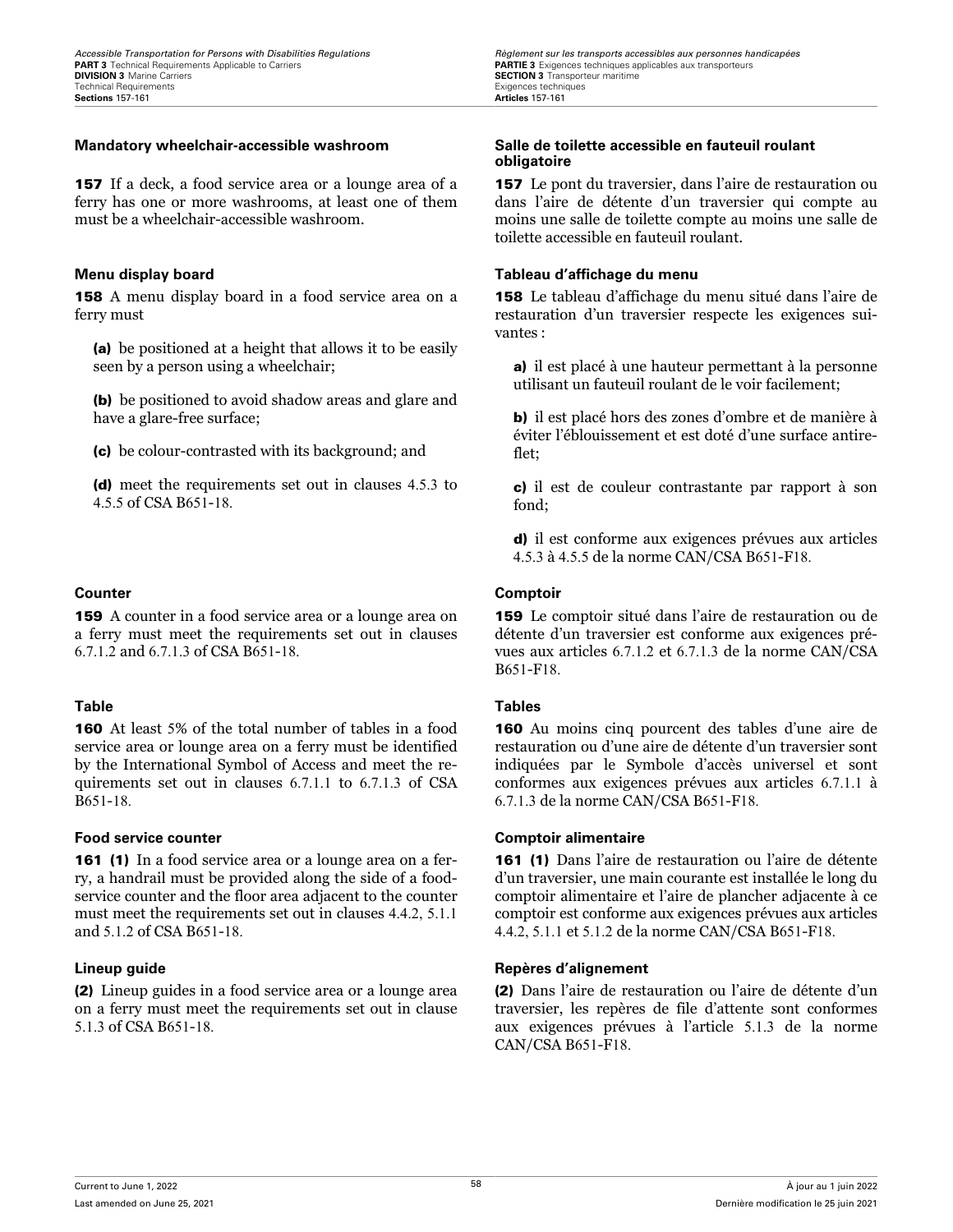162 A counter that is used for serving passengers on a ferry, except a food-service counter referred to in subsection 161(1), must

(a) have at least one section that meets the requirements set out in clauses 6.7.1.2 and 6.7.1.3 of CSA B651-18;

(b) be free of any object that could impede verbal or visual communications between a passenger and a member of personnel; and

(c) have a glare-free surface and be colour-contrasted with its background.

163 An on-board entertainment system on a ferry must be equipped to permit a person with a disability to

(a) access entertainment content that offers closed captioning and audio description and that is the same entertainment content that is offered to the other passengers or, if that is not possible, that is comparable entertainment content; and

(b) start, stop and pause the entertainment content, turn on and off the closed captioning and audio description, change the language of choice, control the volume and select channels

(i) through an interface that meets the requirements for an interface that are set out in the Web Content Accessibility Guidelines, or

(ii) if the interface has not been designed to be used with the on-board entertainment system, through a tactile template overlay affixed to the interface.

164 (1) If a pre-existing ferry referred to in subsection 135(4) has an on-board entertainment system that does not offer closed captioning and audio description, the ferry must be equipped with personal electronic devices in a number that is sufficient to accommodate the number of persons with disabilities who have made a request for such a device.

(2) The personal electronic devices must be pre-loaded with  $-$  or the ferry must provide wireless streaming of  $$ entertainment content that offers closed captioning and audio description and that is the same entertainment content that is offered to the other passengers or, if that

*Accessible Transportation for Persons with Disabilities Regulations Regulations Règlement sur les transports accessibles aux personnes handicapées*<br>**PART 3** Technical Requirements Applicable to Carriers **Carriers SECTION 3** Transporteur maritime<br>Exigences techniques

### **Service counter Comptoirs de service**

162 Les comptoirs où sont offerts des services aux passagers dans un traversier, autres que les comptoirs visés au paragraphe 161(1), respectent les exigences suivantes :

a) ils comptent au moins une section conforme aux exigences prévues aux articles 6.7.1.2 et 6.7.1.3 de la norme CAN/CSA B651-F18;

b) ils sont exempts de tout objet qui pourrait empêcher la communication verbale ou visuelle entre le passager et le membre du personnel;

c) ils sont dotés d'une surface antireflet et sont de couleur contrastante par rapport à leur fond.

### **On-board entertainment system Système de divertissement à bord**

163 Le système de divertissement à bord d'un traversier, permet à la personne handicapée, à la fois :

a) d'accéder à un contenu de divertissement avec sous-titrage codé et description sonore qui est identique à celui offert aux autres passagers ou, si cela est impossible, qui y est comparable;

b) de démarrer, d'arrêter et de mettre en pause le contenu de divertissement, d'activer et de désactiver le sous-titrage codé et la description sonore, de changer la langue, de régler le volume et de sélectionner les canaux au moyen :

(i) d'une interface conforme aux exigences prévues aux Règles pour l'accessibilité des contenus Web concernant les interfaces,

(ii) d'un calque tactile apposé sur l'interface, si celui-ci n'a pas été conçu pour les systèmes de divertissement à bord.

### **Pre-existing ferry Traversier préexistant**

164 (1) Le traversier préexistant visé au paragraphe 135(4) qui est équipé d'un système de divertissement à bord qui n'offre pas le sous-titrage codé ni la description sonore est équipé d'appareils électroniques personnels en quantité suffisante pour le nombre de personnes handicapées qui en ont fait la demande.

### **Personal electronic device Appareils électroniques personnels**

(2) Un contenu de divertissement avec sous-titrage codé et description sonore qui est identique à celui offert aux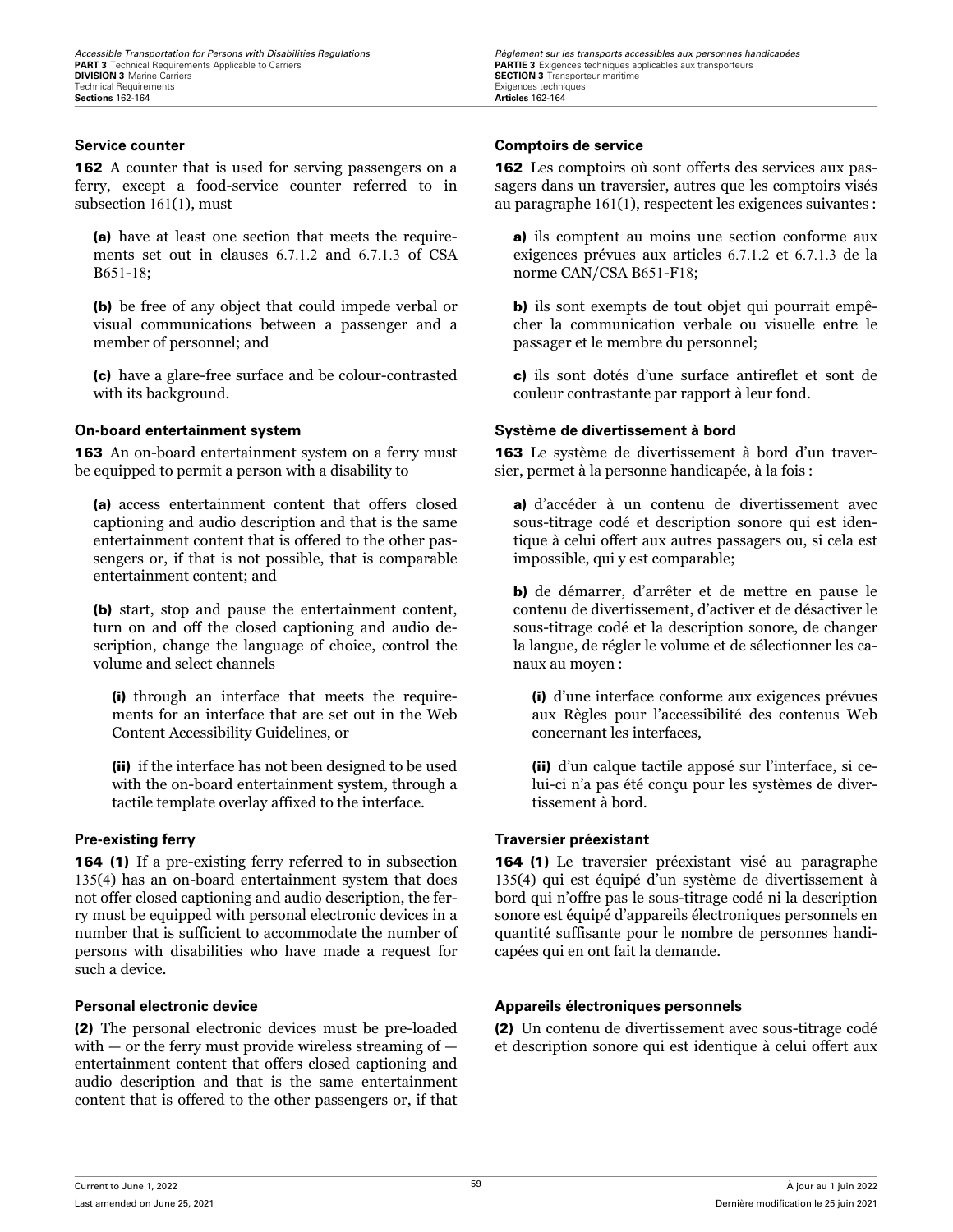is not possible, that is comparable entertainment content.

165 (1) A cabin on a ferry, other than a wheelchair-accessible cabin, must be equipped with

(a) operating controls that meet the requirements set out in clause 4.2 of CSA B651-18, except clause 4.2.2;

(b) doors that meet the requirements set out in clause 5.2 of CSA B651-18, except clauses 5.2.1, 5.2.2 and 5.2.9.2 and except that the reference to "clause 4.2" in clause 5.2.7.1(a) must be read as excluding clause 4.2.2; and

(c) at least two call buttons or two other devices for signalling an emergency that

(i) are located such that at least one button or device is not more than 450 mm above the floor and at least one other button or device is 800 mm to 1,100 mm above the floor,

(ii) are colour-contrasted with their background and identified by tactile and Braille signage, and

(iii) are operable using minimal force.

### **Protruding object Objets en saillie**

(2) If there are objects that protrude more than 100 mm from the wall in a standard cabin, the objects must be cane-detectable at or below 680 mm from the floor or their undersides must be at a height of at least 2,030 mm from the floor.

**166** A wheelchair-accessible cabin on a ferry must

(a) have a clear floor area that meets the requirements set out in clause 4.1(b) of CSA B651-18;

(b) be equipped with operating controls that meet the standards set out in clause 4.2 of CSA B651-18;

(c) meet the requirements set out in clause 4.4.2 of CSA B651-18;

*Accessible Transportation for Persons with Disabilities Regulations Regulations Règlement sur les transports accessibles aux personnes handicapées*<br>**PART 3** Technical Requirements Applicable to Carriers **Carriers SECTION 3** Transporteur maritime<br>Exigences techniques

> autres passagers ou, si cela est impossible, qui y est comparable est préchargé sur les appareils électroniques personnels ou le traversier offre la diffusion sans fil en continu aux appareils électroniques personnels d'un tel contenu.

### **Standard cabin Cabine standard**

165 (1) La cabine d'un traversier qui n'est pas une cabine accessible en fauteuil roulant est équipée, à la fois :

a) de commandes qui sont conformes aux exigences prévues à l'article 4.2 de la norme CAN/CSA B651-F18, à l'exception de l'article 4.2.2;

b) de portes conformes aux exigences prévues à l'article 5.2 de la norme CAN/CSA B651-F18, à l'exception des articles 5.2.1, 5.2.2 et 5.2.9.2, sous réserve du fait que la mention de « l'article 4.2 » à l'alinéa 5.2.7.1a) exclut l'article 4.2.2;

c) d'au moins deux boutons d'appel ou autres dispositifs permettant de signaler une urgence qui respectent les exigences suivantes :

(i) ils sont placés à une hauteur par rapport au plancher d'au plus 450 mm dans au moins un cas et de 800 mm et 1 100 mm dans au moins un autre cas,

(ii) ils sont de couleur contrastante par rapport à leur fond et indiqués au moyen d'une signalisation tactile et en braille,

(iii) ils peuvent être actionnés à l'aide d'une force minimale.

(2) Les objets en saillie dépassant de plus de 100 mm le mur de la cabine standard sont repérables à l'aide d'une canne tout au plus à 680 mm du plancher ou sont placés de façon à ce que leur face inférieure soit située à au moins 2 030 mm du plancher.

### **Wheelchair-accessible cabin Cabine accessible en fauteuil roulant**

166 La cabine accessible en fauteuil roulant d'un traversier respecte les exigences suivantes :

a) elle a une aire de plancher conforme aux exigences de l'alinéa 4.1b) de la norme CAN/CSA B651-F18;

b) elle est équipée de commandes qui sont conformes aux exigences prévues à l'article 4.2 de la norme CAN/CSA B651-F18;

c) elle est conforme aux exigences prévues à l'article 4.4.2 de la norme CAN/CSA B651-F18;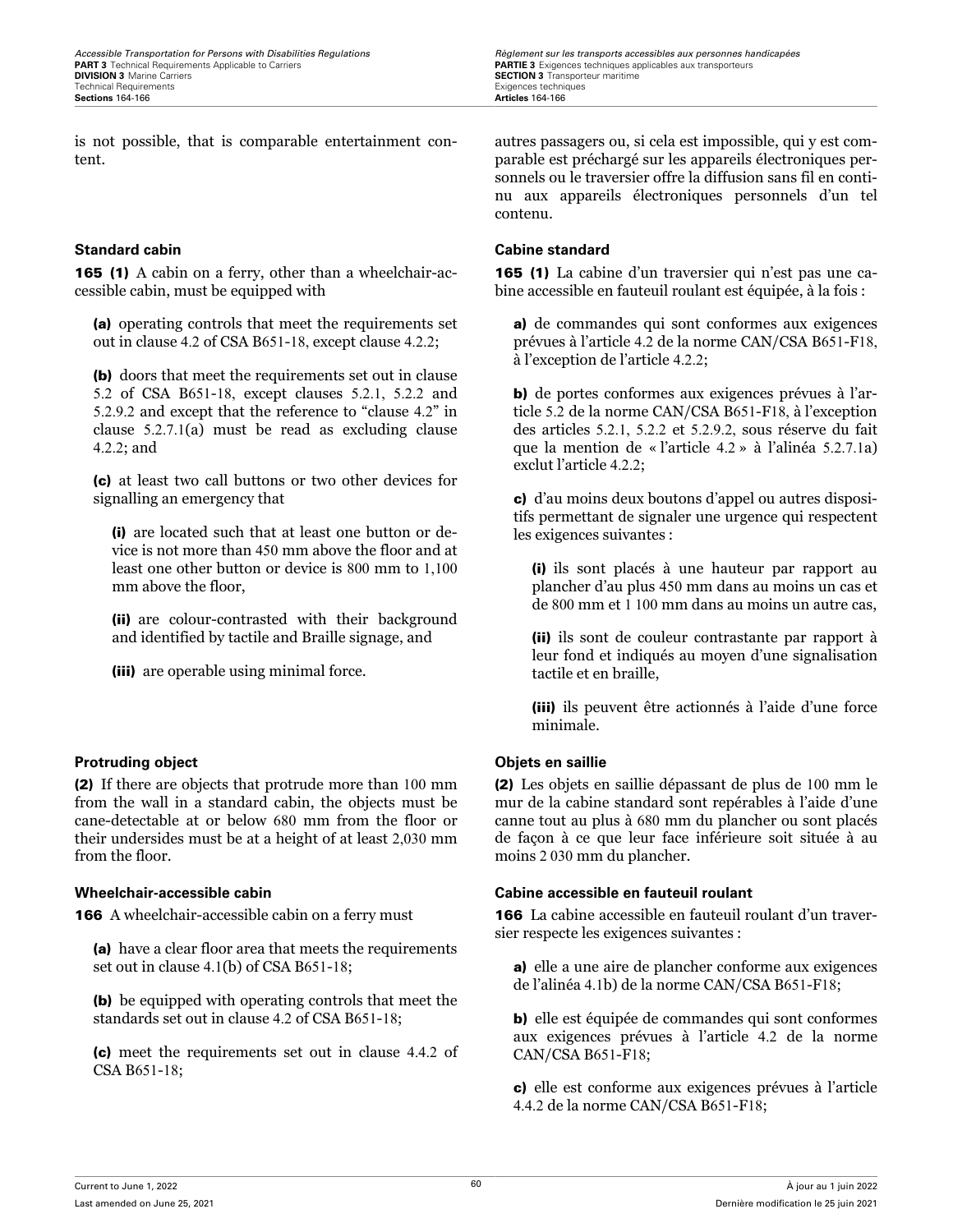(d) be equipped with an entry door that is identified by the International Symbol of Access and meets the requirements set out in clause 5.2 of CSA B651-18;

(e) be equipped with at least two call buttons or two other devices for signalling an emergency that meet the requirements of paragraph  $165(1)(c)$ ; and

(f) be adjacent to a wheelchair-accessible washroom or be near a wheelchair-accessible washroom on the same deck.

167 At least five percent of the total number of cabins on the ferry must be wheelchair-accessible and at least two of the wheelchair-accessible cabins must be adjacent to each other.

168 A shower facility on a ferry, other than a wheelchair-accessible shower facility, must meet the requirements set out in clause 6.5 of CSA B651-18, except clauses  $6.5.5.1$ ,  $6.5.5.2$  and  $6.5.5.3(c)(i)$  and except that the reference to "clause 4.2" in clause 6.2.3.3(a) must be read as excluding clause 4.2.2.

169 A wheelchair-accessible shower facility on a ferry must

(a) meet the requirements set out in clause 6.5 of CSA B651-18 except clauses 6.5.5.1 and 6.5.5.2;

(b) have an interior clear area of at least 900 mm by 1,500 mm;

(c) have a clear floor area in front of the shower entrance of at least 900 mm by 1,500 mm, with the 1,500 mm dimension parallel to the shower entrance; and

(d) be located on the same deck as a wheelchair-accessible cabin.

### **Mandatory wheelchair-accessible shower facility Installation pour la douche accessible en fauteuil**

170 A ferry that has a standard shower facility must also have at least one wheelchair-accessible shower facility.

d) elle est équipée d'une porte d'entrée indiquée par le Symbole d'accès universel et est conforme aux exigences prévues à l'article 5.2 de la norme CAN/CSA B651-F18;

e) elle est équipée d'au moins deux boutons d'appel ou autres dispositifs permettant de signaler une urgence qui respectent les exigences prévues à l'alinéa  $165(1)c$ ;

f) elle est adjacente à une salle de toilette accessible en fauteuil roulant ou elle est située à proximité d'une telle salle de toilette sur le même pont.

### **Mandatory wheelchair-accessible cabin Cabine accessible en fauteuil roulant obligatoire**

167 Le traversier qui compte des cabines compte au moins cinq pourcent de cabines accessibles en fauteuil roulant, dont au moins deux sont adjacentes.

### **Standard shower facility Installations pour la douche standard**

168 Les installations pour la douche d'un traversier qui ne sont pas des installations pour la douche accessibles en fauteuil roulant sont conformes aux exigences prévues à l'article 6.5 de la norme CAN/CSA B651-F18, à l'exception des articles 6.5.5.1 et 6.5.5.2 et du sous-alinéa 6.5.5.3c)(i) sous réserve du fait que la mention de « l'article 4.2 » à l'alinéa 6.2.3.3a) exclut l'article 4.2.2.

### **Wheelchair-accessible shower facility Installations pour la douche accessibles en fauteuil roulant**

169 Les installations pour la douche accessibles en fauteuil roulant d'un traversier respectent les exigences suivantes :

a) elles sont conformes aux exigences prévues à l'article 6.5 de la norme CAN/CSA B651-F18, à l'exception des articles 6.5.5.1 et 6.5.5.2;

b) elles ont une superficie libre intérieure d'au moins 900 mm sur 1500 mm;

c) elles ont une aire de plancher libre devant l'entrée de la cabine de douche d'au moins 900 mm sur 1500 mm, cette dernière dimension étant parallèle à l'entrée de la cabine;

d) elle est située sur le même pont qu'une cabine accessible en fauteuil roulant.

## **roulant obligatoire**

170 Le traversier qui compte une installation pour la douche standard compte au moins une installation pour la douche accessible en fauteuil roulant.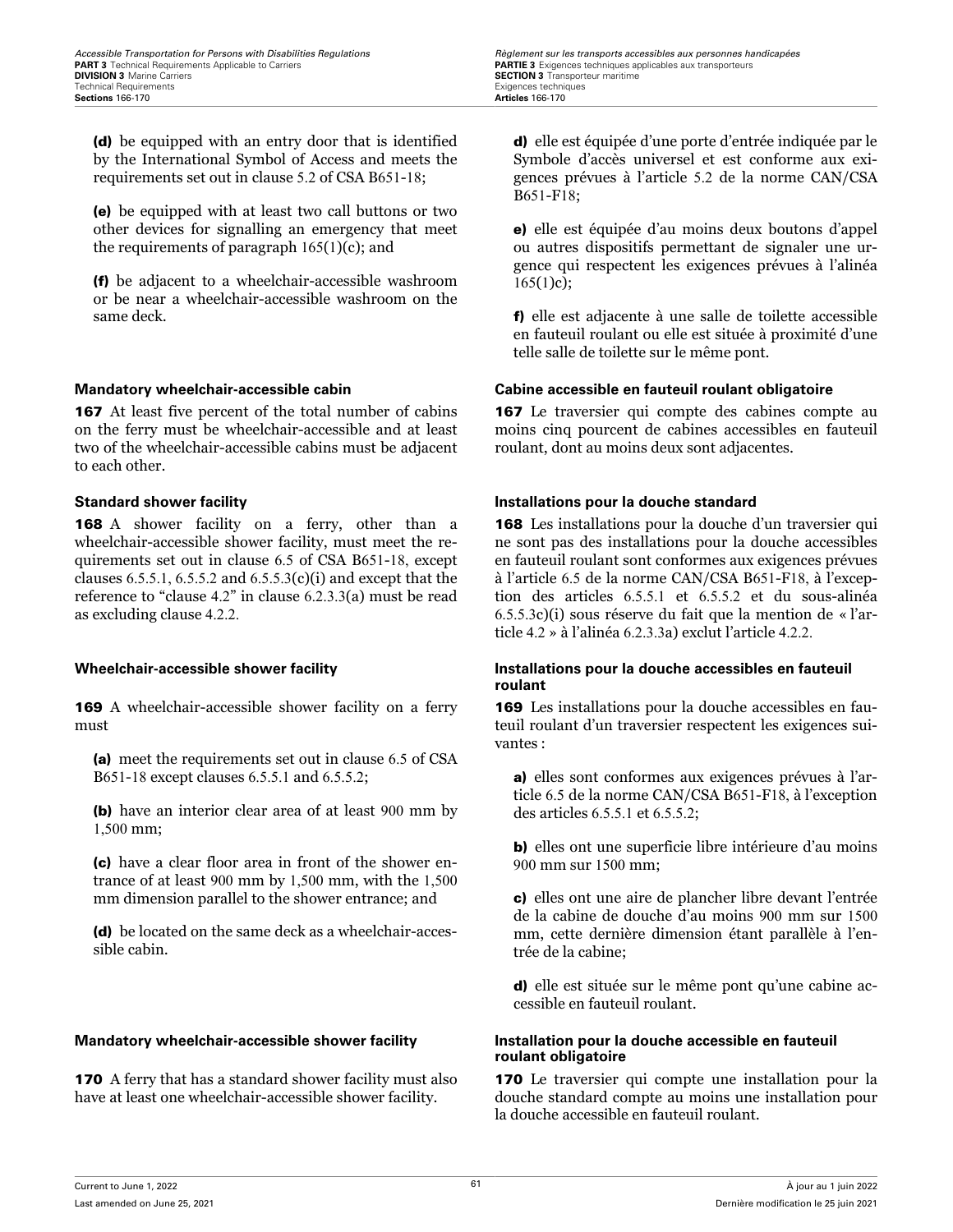171 (1) An interior door and doorway on a ferry must meet the requirements set out in clauses 5.2.1 and 5.2.6 to 5.2.8 of CSA B651-18.

### **Requirements Exigences**

(2) An interior door must

(a) in the case of an automatic or semi-automatic door, incorporate devices that prevent the door from closing while a person is in the doorway and that open and close the door automatically on detecting the movement of a person toward or away from the door;

(b) be marked with visual indicators if 75% of the door's surface is composed of a transparent material;

(c) in the case of a door to an enclosed space in an area that has no other exit doors, have a safety mechanism that is not a deadbolt and is capable of being manipulated from the outside; and

(d) in the case of a door that is intended for use by a person using a mobility aid, meet the requirements set out in clauses 4.2.2 and 5.2.2 of CSA B651-18.

172 An exterior door on a ferry must

(a) meet the requirements set out in clause 5.2.1 of CSA B651-18;

(b) have a handrail

(i) on each side of the door, fitted internally as close as is feasible to the outer wall of the ferry, or

(ii) on only one side of

(A) a doorway that is fitted with a device for boarding or disembarking, such as a lift, or

(B) a trap door to which stairs are attached; and

(c) if the door is intended to be used by a person using a mobility aid, meet the requirements set out in clauses 5.2.2(a) and (b) of CSA B651-18.

### **Interior door and doorway Porte intérieure et entrée de porte**

171 (1) La porte intérieure et l'entrée de porte d'un traversier respectent les exigences prévues aux articles 5.2.1 et 5.2.6 à 5.2.8 de la norme CAN/CSA B651-F18.

(2) La porte intérieure respecte les exigences suivantes :

a) dans le cas d'une porte automatique ou semi-automatique, elle comporte des dispositifs qui l'empêchent de se fermer lorsqu'une personne se trouve dans l'entrée de porte et elle s'ouvre et se ferme automatiquement par détection de mouvement;

b) elle est équipée d'indicateurs visuels si soixantequinze pourcent de sa surface est composée de matériaux transparents;

c) dans le cas d'une porte qui mène à un espace clos dans un lieu qui n'a pas d'autre porte de sortie, elle est équipée d'un mécanisme de sécurité qui n'est pas un pêne dormant et qui peut être manipulé de l'extérieur;

d) dans le cas d'une porte qui doit être utilisée par une personne utilisant une aide à la mobilité, elle est conforme aux exigences prévues aux articles 4.2.2 et 5.2.2 de la norme CAN/CSA B651-F18.

### **Exterior door Porte extérieure**

172 La porte extérieure d'un traversier respecte les exigences suivantes :

a) elle est conforme aux exigences prévues à l'article 5.2.1 de la norme CAN/CSA B651-F18;

b) elle est équipée d'une main courante :

(i) située de chaque côté et fixée le plus près possible du mur extérieur du traversier,

(ii) située d'un seul côté dans le cas :

(A) d'une entrée de porte équipée d'un dispositif pour l'embarquement ou le débarquement, par exemple une plateforme élévatrice,

(B) d'une trappe d'accès à laquelle un escalier est fixé;

c) si la porte doit être utilisée par une personne utilisant une aide à la mobilité, elle est conforme aux exigences prévues aux alinéas 5.2.2a) et b) de la norme CAN/CSA B651-F18.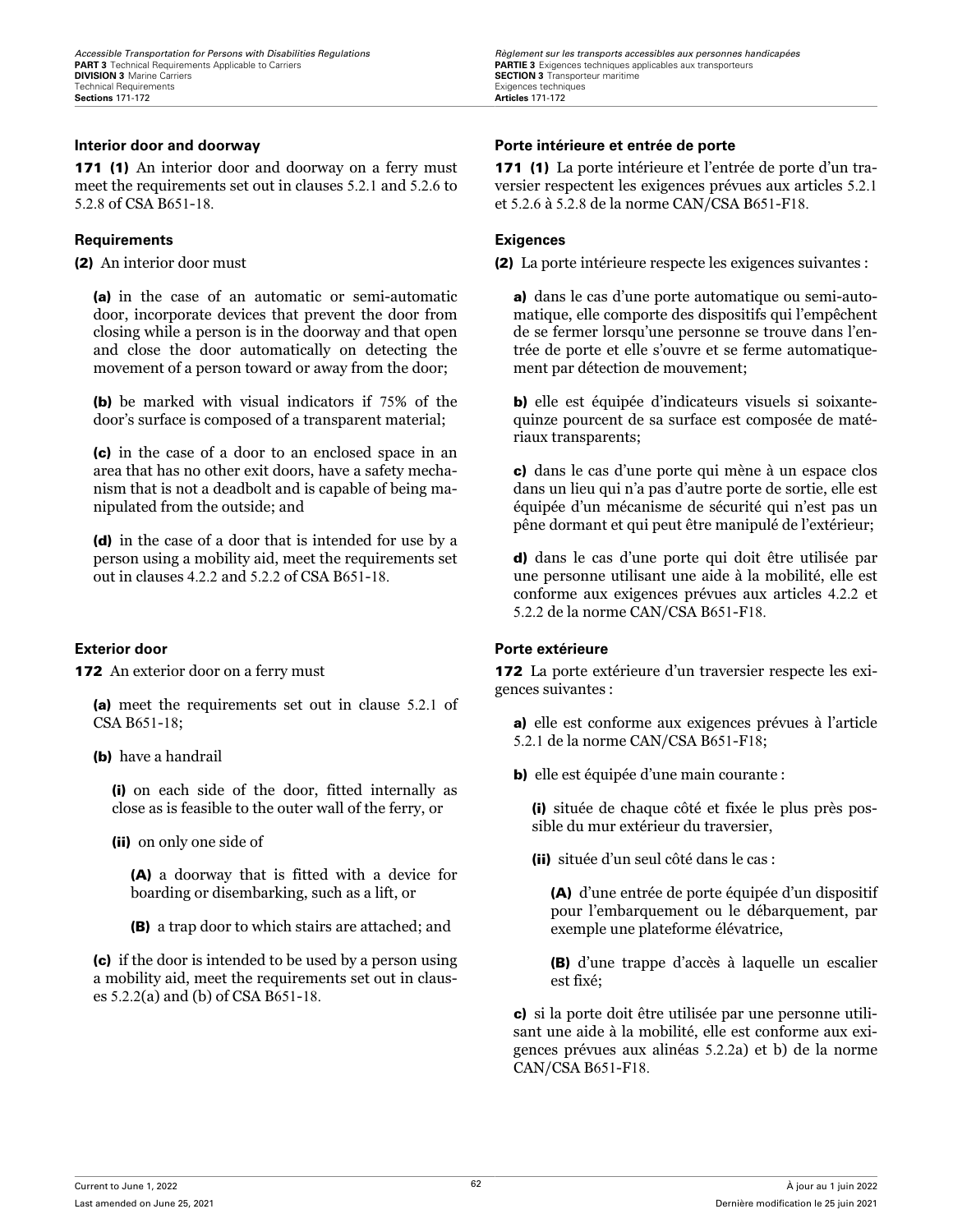173 Handrails on a ferry must meet the requirements set out in clauses 5.3.1 and 5.3.2 of CSA B651-18.

**174** The floors of a ferry must meet the requirements set out in clauses 4.3.1 to 4.3.3 of CSA B651-18.

175 Tactile attention indicator surfaces on a ferry must

(a) be located at the top of stairs and at any other location where there is an unprotected drop-off edge and a change in elevation greater than 250 mm or where the ratio of the slope to surface is steeper than 1:3; and

(b) meet the requirements set out in clauses 4.3.5.2(a) and (b), 4.3.5.3.1 and 4.3.5.3.4 of CSA B651-18.

### **Operating controls Commandes**

176 Operating controls on a ferry must

(a) meet the requirements set out in clauses 4.2.1, 4.2.3 to 4.2.6 and 4.2.8 of CSA B651-18; and

(b) if they are intended to be used by a person using a wheelchair, meet the requirements set out in clause 4.2.2 of CSA B651-18.

177 (1) Signage on a ferry, other than a menu display board referred to in section 158, must

(a) indicate any services, facilities, amenities or equipment that are offered and of the direction to follow in order to access them;

(b) be positioned to avoid shadow areas and glare and have a glare-free surface;

(c) be colour-contrasted with its background; and

(d) except in the case of electronic signage, meet the requirements set out in clauses 4.5.3 to 4.5.7 of CSA B651-18.

*Accessible Transportation for Persons with Disabilities Regulations Regulations Règlement sur les transports accessibles aux personnes handicapées*<br>**PART 3** Technical Requirements Applicable to Carriers **Carriers SECTION 3** Transporteur maritime<br>Exigences techniques

### **Handrails Mains courantes**

173 Les mains courantes d'un traversier sont conformes aux exigences prévues aux articles 5.3.1 et 5.3.2 de la norme CAN/CSA B651-F18.

### **Floors Planchers**

174 Les planchers du traversier sont conformes aux exigences prévues aux articles 4.3.1 à 4.3.3 de la norme CAN/CSA B651-F18.

### **Tactile attention indicator surfaces Surfaces d'indicateurs tactiles d'avertissement**

175 Les surfaces d'indicateurs tactiles d'avertissement qui se trouvent dans un traversier respectent les exigences suivantes :

a) ils sont situés au haut de l'escalier et à tout autre endroit où soit il y a une déclinaison brusque non protégée et un changement d'élévation de plus de 250 mm, soit le rapport de la pente à la surface est supérieur à un à trois;

b) ils sont conformes aux exigences prévues aux alinéas 4.3.5.2a) et b) et aux articles 4.3.5.3.1 et 4.3.5.3.4 de la norme CAN/CSA B651-F18.

176 Les commandes qui se trouvent dans un traversier sont conformes, à la fois :

a) aux exigences prévues aux articles 4.2.1, 4.2.3 à 4.2.6 et 4.2.8 de la norme CAN/CSA B651-F18;

b) si elles doivent être utilisées par une personne utilisant un fauteuil roulant, aux exigences prévues à l'article 4.2.2 de la norme CAN/CSA B651-F18.

### **Signage Signalisation**

177 (1) La signalisation à bord du traversier, à l'exception du tableau d'affichage du menu visé à l'article 158, respecte les exigences suivantes :

a) elle indique les services, les installations, les commodités ou l'équipement offerts ainsi que la direction à suivre pour les trouver;

b) elle est placée hors des zones d'ombre et de manière à éviter l'éblouissement et est dotée d'une surface antireflet;

c) elle est de couleur contrastante par rapport à son fond;

d) sauf dans le cas de la signalisation électronique, elle est conforme aux exigences prévues aux articles 4.5.3 à 4.5.7 de la norme CAN/CSA B651-F18.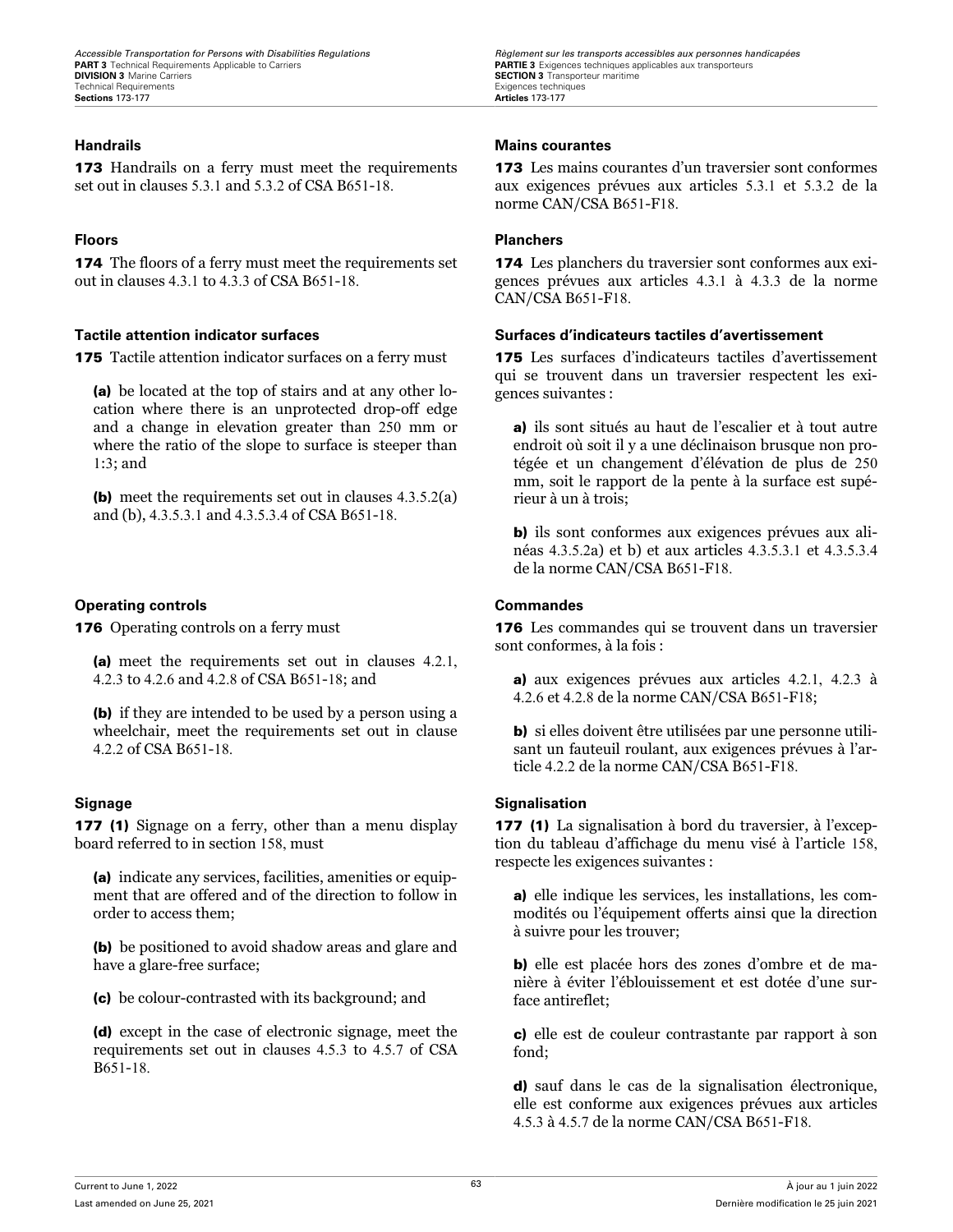(2) Electronic signage must

(a) have letters, numbers, symbols and pictographs that slowly scroll across the screen and are colour-contrasted with their background but are not in red on a black background; and

(b) meet the requirements set out in clauses 4.5.3 to 4.5.5 of CSA B651-18.

### **Designated relief areas Lieu d'aisance désigné**

178 (1) A ferry on which passengers are travelling for four consecutive hours or more must have a designated area for service dogs to relieve themselves that a person with a disability may reach by means of a path of travel that is accessible to persons with disabilities and that is

(a) identified by tactile and Braille signage; and

(b) cleaned and maintained on a regular basis.

(2) The ferry must have signage that indicates the direction to follow in order to access a designated relief area.

179 A ferry that has more than one deck must have at least one elevator that

(a) provides service from a vehicle deck to all passenger decks, except to a deck that does not have a housing to protect the elevator from the weather; and

(b) meets the requirements set out in clause 5.6.1 of CSA B651-18.

180 Each elevator on a ferry must have signage that warns passengers that the elevator may not be operational when the ferry's roll exceeds the safe operating criteria established by the manufacturer of the elevator.

**181** If a ferry is equipped with an alarm system, including in a cabin, the alarm system must provide both a visual alarm and an audible alarm. A visual alarm must meet the requirements set out in clause 5.7.1 of CSA B651-18.

*Accessible Transportation for Persons with Disabilities Regulations Regulations Règlement sur les transports accessibles aux personnes handicapées*<br>**PART 3** Technical Requirements Applicable to Carriers **Carriers SECTION 3** Transporteur maritime Exigences techniques

### **Electronic signage Signalisation électronique**

(2) La signalisation électronique respecte les exigences suivantes :

a) les lettres, les chiffres, les symboles et les pictogrammes affichés défilent lentement à l'écran et sont de couleur contrastante par rapport à leur fond, mais pas de couleur rouge sur fond noir;

b) la signalisation est conforme aux exigences prévues aux articles 4.5.3 à 4.5.5 de la norme CAN/CSA B651- F18.

178 (1) Le traversier à bord duquel les passagers voyagent quatre heures consécutives ou plus comporte un lieu d'aisance désigné pour les chiens d'assistance auquel les passagers peuvent se rendre en passant par un passage qui est accessible aux personnes handicapées et qui est, à la fois :

- a) indiqué par une signalisation tactile et en braille;
- b) nettoyé et entretenu de manière régulière.

### **Signage Signalisation**

(2) Le traversier comporte de la signalisation qui indique comment se rendre au lieu d'aisance désigné.

### **Elevator Ascenseur**

179 Le traversier doté de plus d'un pont compte au moins un ascenseur qui respecte les exigences suivantes :

a) il assure la liaison entre le pont des véhicules et tous les ponts des passagers, sauf les ponts où aucune structure ne protège l'ascenseur des intempéries;

b) il est conforme aux exigences prévues à l'article 5.6.1 de la norme CAN/CSA B651-F18.

### **Non-operational elevator Ascenseur non fonctionnel**

180 Chaque ascenseur d'un traversier comporte de la signalisation qui avise les passagers que l'ascenseur ne fonctionne pas lorsque le roulis du traversier excède le niveau sécuritaire fixé par le fabricant de l'ascenseur.

### **Alarm system Système d'alarme**

181 Si le traversier est équipé d'un système d'alarme, notamment dans les cabines, ce système comprend une alarme visuelle et une alarme sonore. L'alarme visuelle est conforme aux exigences prévues à l'article 5.7.1 de la norme CAN/CSA B651-F18.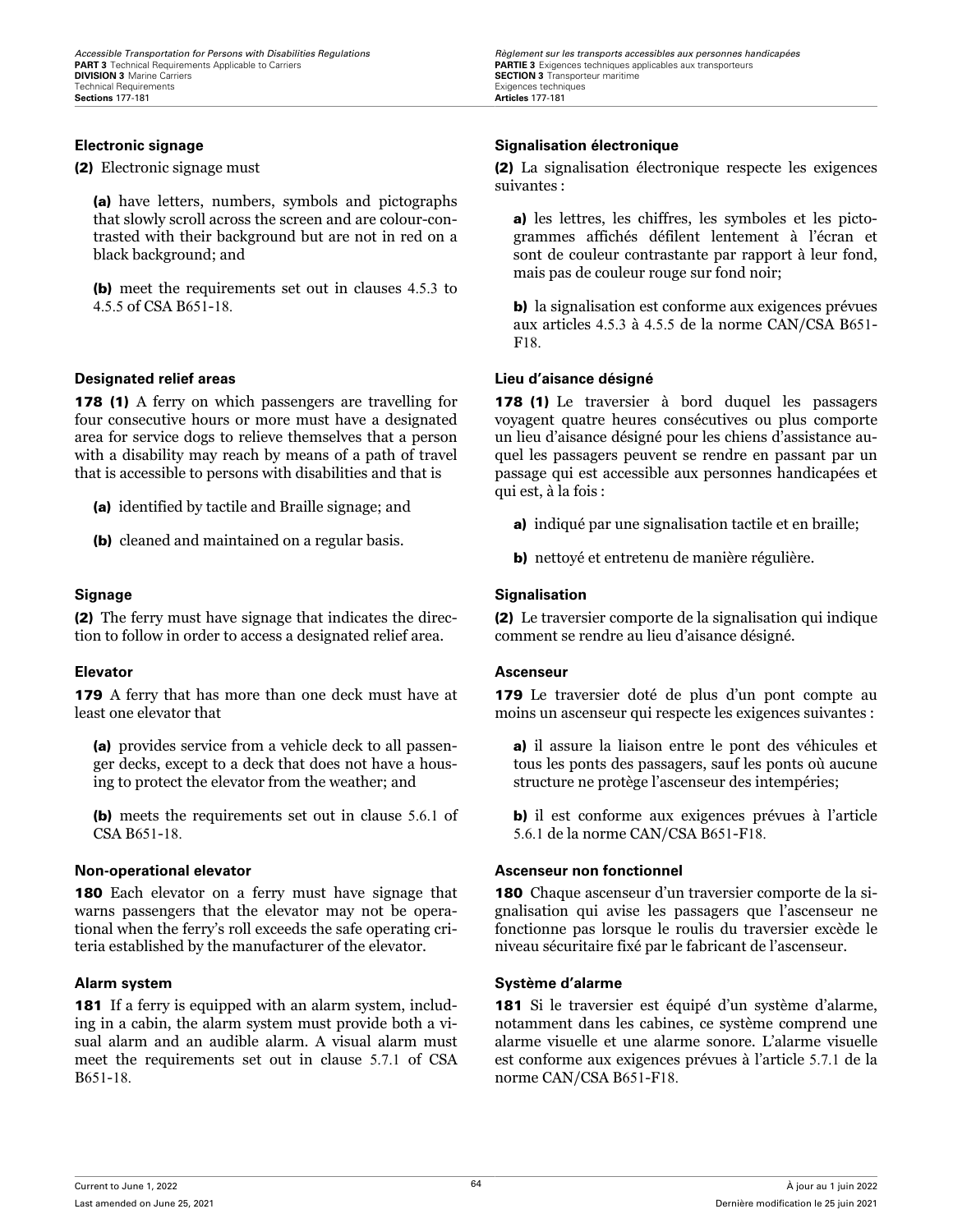### **Maintenance Entretien**

182 (1) A ferry and any related facilities, including any amenities and equipment used in them, that are subject to any requirements of this Division must be in good working order and properly maintained.

(2) If any facilities, amenities or equipment that are referred to in subsection (1) are not in good working order, they must be repaired as soon as possible and, until they are repaired, measures must be taken that will result in a substantially equivalent or greater level of accessibility for persons with disabilities.

### **DIVISION 4 SECTION 4**

### Application Application

183 Unless otherwise specified, this Division applies to every bus carrier that provides a service for the transportation of passengers between two or more provinces and from a point of origin in Canada to a point of destination in a foreign country.

184 This Division does not apply to a bus carrier in respect of any of the following buses:

(a) any bus that has a maximum carrying capacity of not more than 39 passengers;

(b) any bus while it is being used in a charter service. SOR/2021-9, s. 18.

185 (1) Subject to subsections (2) and (3), the provisions of this Division, except sections 199 and 205, do not apply to a pre-existing bus.

### **Clarification — portable equipment Précision — équipement mobile**

(2) Sections 188 and 189 apply to a pre-existing bus with respect to any lift, ramp or bridge plate that is portable and not integrated with the pre-existing bus.

### **Modifications Modification**

(3) If a carrier makes a modification — other than a modification to a mechanical, electrical or plumbing

*Accessible Transportation for Persons with Disabilities Regulations Regulations Règlement sur les transports accessibles aux personnes handicapées*<br>**PART 3** Technical Requirements Applicable to Carriers **Carriers SECTION 3** Transporteur maritime Exigences techniques

182 (1) Le traversier et les installations connexes, y compris les commodités et l'équipement qui y sont utilisés, qui sont visés par la présente section, sont en bon état de fonctionnement et bien entretenus.

### **Repairs Réparation**

(2) Les installations, les commodités et l'équipement visés au paragraphe (1) qui sont défectueux sont réparés dès que possible et, jusqu'à ce qu'ils soient réparés, des mesures qui entraîneront un niveau d'accessibilité essentiellement équivalent ou supérieur aux personnes handicapées sont prises.

### Bus Carriers Transporteur par autobus

### **Bus carriers Transporteur par autobus**

183 Sauf indication contraire, la présente section s'applique à tout transporteur par autobus qui offre un service de transport de passagers entre deux provinces ou plus, à partir d'un point d'origine situé au Canada jusqu'à un point de destination situé dans un pays étranger.

### **Non-application — certain buses Non-application — certains autobus**

184 La présente section ne s'applique pas au transporteur par autobus à l'égard des autobus suivants :

a) tout autobus qui a une capacité maximale d'au plus trente-neuf passagers;

b) tout autobus lorsqu'il est utilisé dans le cadre d'un service d'affrètement.

DORS/2021-9, art. 18.

### **Pre-existing buses Autobus préexistant**

185 (1) Sous réserve des paragraphes (2) et (3), la présente section, à l'exception des articles 199 et 205, ne s'applique pas à l'autobus préexistant.

(2) Les articles 188 et 189 s'appliquent, à l'égard de l'autobus préexistant, à tout pont de liaison et à toute plateforme élévatrice et rampe qui est mobile et non intégré à l'autobus préexistant.

(3) Lorsque le transporteur apporte une modification autre qu'une modification au système mécanique ou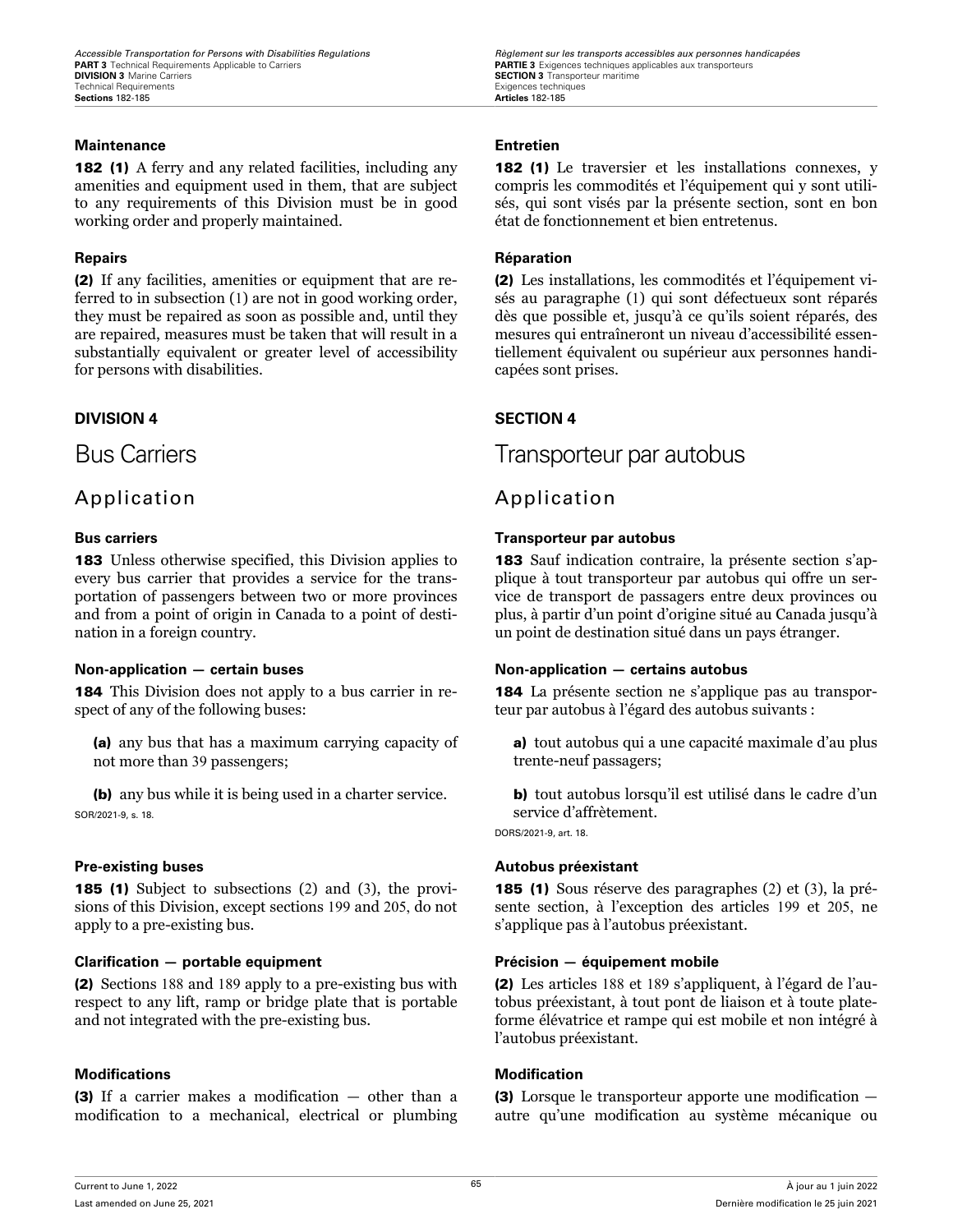*Accessible Transportation for Persons with Disabilities Regulations Regulations Règlement sur les transports accessibles aux personnes handicapées*<br>**PART 3** Technical Requirements Applicable to Carriers **Carriers**

system or a modification carried out for an aesthetic purpose or for maintenance or repair — to any amenity or equipment that is used in a pre-existing bus, the carrier must ensure that the modified amenity or equipment meets the requirements of this Division, except in the following circumstances:

(a) the dimensions of the bus or of the amenity or equipment are unalterable;

(b) the structural integrity or safe operation of the bus or of the amenity or equipment would be materially affected; or

(c) the principal purpose of the amenity or equipment would be fundamentally altered.

(4) In this section, a *pre-existing bus* means a bus that was

(a) purchased or leased by the carrier before the day on which this section comes into force; or

(b) purchased or leased by the carrier on or after the day on which this section comes into force, if the carrier submitted the call for tenders in respect of that bus before that day.

186 This Division does not apply in respect of a bus that is leased by a carrier on a short-term basis in order to respond to an emergency or to replace a bus that requires repairs due to an unforeseen mechanical failure.

### Technical Requirements Exigences techniques

187 A carrier must ensure that any bus that it owns, operates or leases and any related facilities, including any amenities and equipment used in them, meet the requirements set out in this Division.

**188** A lift that is used to assist a person with a disability, including a person in a mobility aid, to board or disembark from a bus must

(a) have handrails that are located on both sides of the lift and a slip-resistant surface; and

(b) be capable of supporting a minimum weight of 272 kg.

électrique ou à la plomberie, une modification d'ordre esthétique ou des travaux d'entretien ou de réparation aux commodités ou à l'équipement qui sont utilisés dans l'autobus préexistant, il veille à ce que les commodités ou l'équipement modifiés respectent les exigences de la présente section, sauf dans les circonstances suivantes :

a) les dimensions de l'autobus ou des commodités ou de l'équipement sont inaltérables;

b) l'intégrité structurale ou l'exploitation sécuritaire de l'autobus ou des commodités ou de l'équipement serait touchée de façon importante;

c) la fonction principale des commodités ou de l'équipement serait fondamentalement modifiée.

### **Definition of** *pre-existing bus* **Définition de** *autobus préexistant*

(4) Dans le présent article, *autobus préexistant* s'entend de l'autobus qui, selon le cas :

a) a été acheté ou loué par le transporteur avant la date d'entrée en vigueur du présent article;

b) a été acheté ou loué par le transporteur à la date d'entrée en vigueur du présent article ou après cette date, si le transporteur a lancé l'avis d'appel d'offres le concernant.

### **Non-application — temporary leases Non-application — location à court terme**

186 La présente section ne s'applique pas à l'égard de l'autobus loué à court terme par le transporteur en réponse à une urgence ou en remplacement d'un autobus qui nécessite des réparations en raison d'une défaillance mécanique imprévue.

### **Duty of carrier Obligation du transporteur**

187 Tout autobus dont il est le propriétaire, qu'il exploite ou qu'il loue, et les installations connexes — y compris les commodités et l'équipement qui y sont utilisés respectent les exigences prévues à la présente section.

### **Lift Plateforme élévatrice**

188 La plateforme élévatrice utilisée pour aider une personne handicapée, notamment une personne utilisant une aide à la mobilité, à monter bord d'un autobus, ou l'aider à en descendre, respecte les exigences suivantes :

a) elle est équipée d'une main courante de chaque côté et d'une surface antidérapante;

b) elle peut supporter un poids minimal de 272 kg.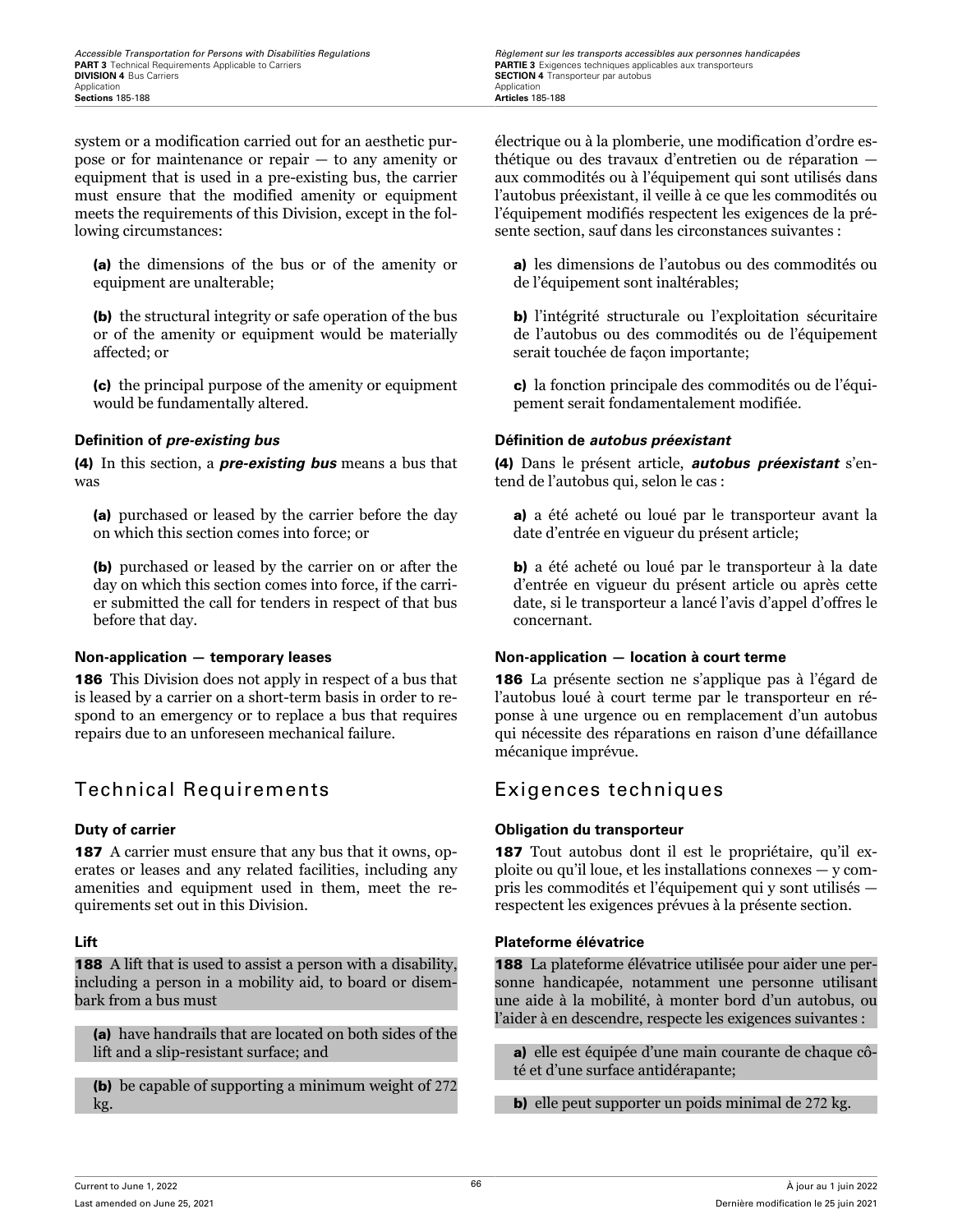189 A ramp or bridge plate that is used to assist a person with a disability, including a person in a mobility aid, to board or disembark from a bus must

(a) have a contrasting colour strip that runs the full width of its bottom edge;

(b) have raised edges to prevent a mobility aid from rolling off the edge of the ramp;

(c) have a slip-resistant surface; and

(d) be capable of supporting a minimum weight of 272 kg.

190 If a bus terminal does not permit level boarding of a bus and there is no lift, ramp or bridge plate available at the bus terminal, the bus must be equipped with a lift, ramp or bridge plate.

### **Other stops Autre arrêt**

191 If a bus makes a stop at any place that is not at a terminal and where passengers are permitted to board and disembark, the bus must be equipped with a lift, ramp or bridge plate.

192 Any stairs that are used to board or disembark from a bus, and any interior stairs on a bus, must

(a) meet the requirements set out in clauses 5.4.1 and 5.4.2 of CSA B651-18;

(b) have handrails that

(i) are located on both sides of the stairs,

(ii) are located at a uniform height of 860 mm to 920 mm, measured vertically from the leading edge of the tread, and

(iii) meet the requirements set out in clause 5.3.1 of CSA B651-18;

(c) have tactile attention indicator surfaces that

(i) meet the requirements set out in clauses 4.3.5.2(a) and (b), 4.3.5.3.1 and 4.3.5.3.4 of CSA B651-18,

(ii) are located at the top of the stairs, and

*Accessible Transportation for Persons with Disabilities Regulations Regulations Règlement sur les transports accessibles aux personnes handicapées*<br>**PART 3** Technical Requirements Applicable to Carriers **Carriers SECTION 4** Transporteur par autobus<br>Exigences techniques

### **Ramp or bridge plate Rampige plate Rampe ou pont de liaison**

189 La rampe ou le pont de liaison utilisé pour aider une personne handicapée, notamment une personne utilisant une aide à la mobilité, à monter à bord d'un autobus, ou l'aider à en descendre, respectent les exigences suivantes :

a) il est doté d'une bande de couleur contrastante sur toute la largeur du bord inférieur;

b) il est doté de bords relevés pour éviter qu'une aide à la mobilité tombe de la rampe;

c) il est équipé d'une surface antidérapante;

d) il peut supporter un poids minimal de 272 kg.

### **No level boarding Absence d'embarquement à niveau**

190 Si la gare routière ne permet pas l'embarquement à niveau dans l'autobus et n'est pas dotée d'une plateforme élévatrice, d'une rampe ou d'un pont de liaison, l'autobus est équipé d'une plateforme élévatrice, d'une rampe ou d'un pont de liaison.

191 L'autobus qui s'arrête à un endroit qui n'est pas une gare et où des passagers peuvent monter à bord ou descendre, est équipé d'une plateforme élévatrice, d'une rampe ou d'un pont de liaison.

### **Stairs Escaliers**

192 L'escalier utilisé pour monter à bord d'un autobus et en descendre et tout escalier intérieur d'un autobus respectent les exigences suivantes :

a) ils sont conformes aux exigences prévues aux articles 5.4.1 et 5.4.2 de la norme CAN/CSA B651-F18;

b) ils sont équipés de mains courantes qui, à la fois :

(i) sont situées de chaque côté,

(ii) sont à une hauteur uniforme de 860 mm à 920 mm, mesurée à la verticale à partir du bord avant de la marche,

(iii) sont conformes aux exigences prévues à l'article 5.3.1 de la norme CAN/CSA B651-F18;

c) ils sont équipés de surfaces d'indicateurs tactiles d'avertissement qui, à la fois :

(i) sont conformes aux exigences prévues aux alinéas 4.3.5.2a) et b) de la norme CAN/CSA B651-F18 et aux articles 4.3.5.3.1 et 4.3.5.3.4 de la norme CAN/CSA B651-F18,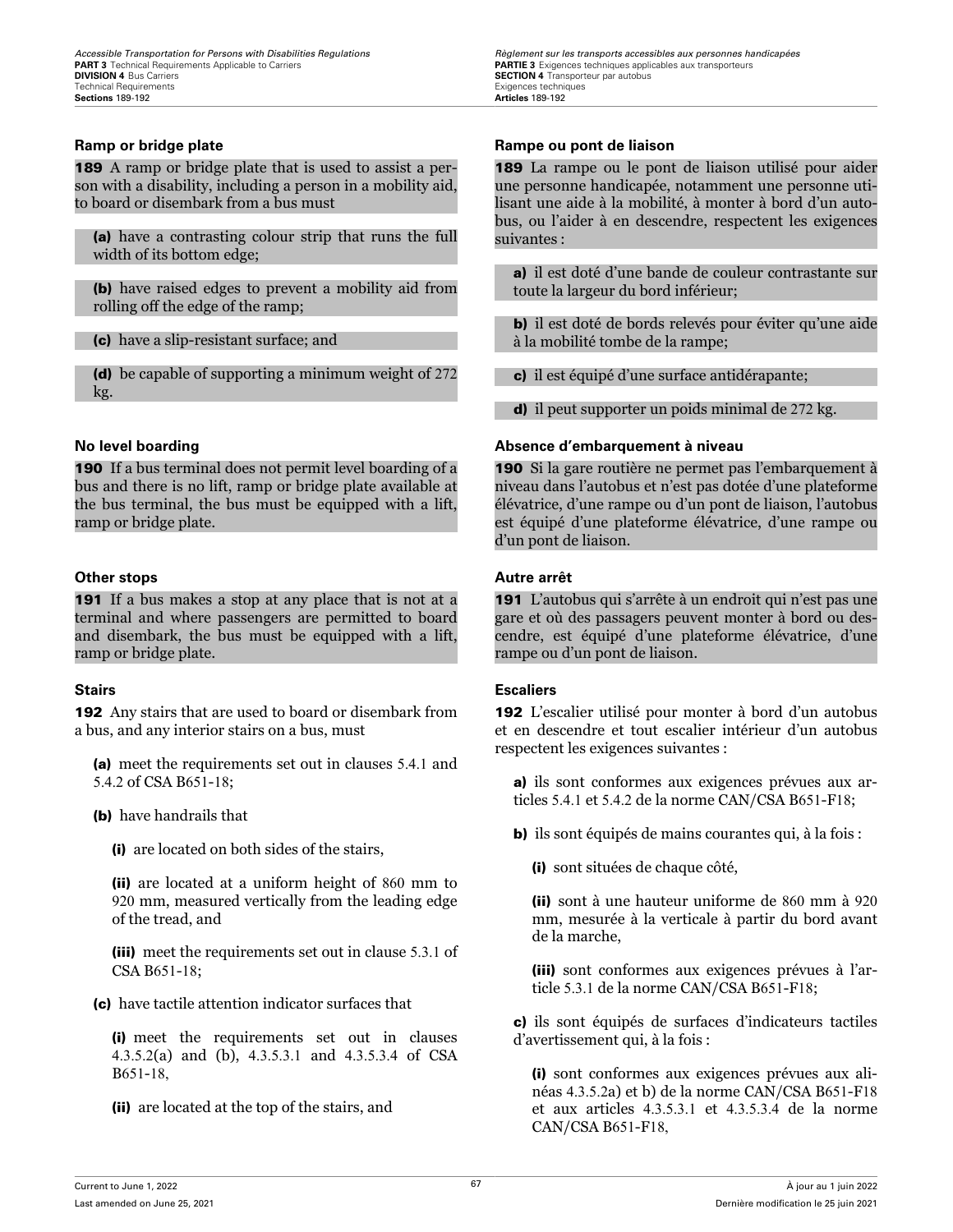(iii) commence one tread length before the top of the stairs, extend the full width of the stairs and measure from 600 mm to 650 mm in length; and

(d) be equipped with lighting that accentuates the steps and handrails.

**193** Passenger seats on a bus must be equipped with

(a) movable armrests on all aisle and middle passenger seats;

(b) handholds on the back of all aisle passenger seats; and

(c) if there are call buttons, call buttons that are

(i) tactilely discernible and colour-contrasted with their background, and

(ii) operable using minimal force.

194 A bus must be equipped with tactile row markers, in raised characters and Braille, that are installed, either permanently or temporarily, on the sides of passenger seats and above the armrests or adjacent to the mechanisms for opening overhead bins.

195 The first row of passenger seats on each side of a bus must be designated as priority seats for persons with disabilities and there must be signage that indicates that a person, other than a person with a disability, must vacate a priority seat if the seat is needed by a person with a disability.

196 A mobility aid space on a bus must have a clear floor area of at least 1,220 mm by 760 mm.

*Accessible Transportation for Persons with Disabilities Regulations Regulations Règlement sur les transports accessibles aux personnes handicapées*<br>**PART 3** Technical Requirements Applicable to Carriers **Carriers SECTION 4** Transporteur par autobus<br>Exigences techniques

(ii) sont situées au haut de l'escalier,

(iii) sont apposées une distance égale à la largeur d'une marche d'escalier avant le haut de l'escalier, sur toute la largeur de l'escalier et mesurent de 600 mm à 650 mm de longueur;

d) ils sont équipés d'un éclairage qui accentue la visibilité des marches et des mains courantes.

### **Passenger seats Sièges passagers**

193 Les sièges passagers de l'autobus respectent les exigences suivantes :

a) dans le cas des sièges passagers du côté du couloir et du milieu, ils sont équipés d'accoudoirs amovibles;

b) ceux qui sont du côté du couloir, sont équipés de poignées à l'arrière;

c) s'ils sont équipés d'un bouton d'appel, celui-ci, à la fois :

(i) est identifiable au toucher et de couleur contrastante par rapport à son fond,

(ii) peut être actionné à l'aide d'une force minimale.

### **Tactile row markers Indicateurs tactiles de rangées**

194 L'autobus est équipé d'indicateurs tactiles de rangées, en caractères en relief et en braille, qui sont apposés de façon permanente ou temporaire soit sur le côté des sièges passagers et au-dessus des accoudoirs, soit adjacent aux mécanismes d'ouverture des compartiments de rangement supérieurs.

### **Priority seats for persons with disabilities Sièges réservés en priorité aux personnes handicapées**

195 Les sièges passagers de la première rangée, de chaque côté de l'autobus, sont réservés en priorité aux personnes handicapées; de la signalisation indique que toute personne qui n'est pas une personne handicapée et qui occupe un de ces sièges doit céder celui-ci à la personne handicapée qui en a besoin.

### **Mobility aid space Espace réservé aux aides à la mobilité**

196 L'espace réservé aux aides à la mobilité d'un autobus a une aire de plancher libre minimale de 1 220 mm sur 760 mm.

### **Mandatory mobility aid space Espace réservé aux aides à la mobilité obligatoire**

197 A bus must have at least two mobility aid spaces. 197 L'autobus compte au moins deux espaces réservés aux aides à la mobilité.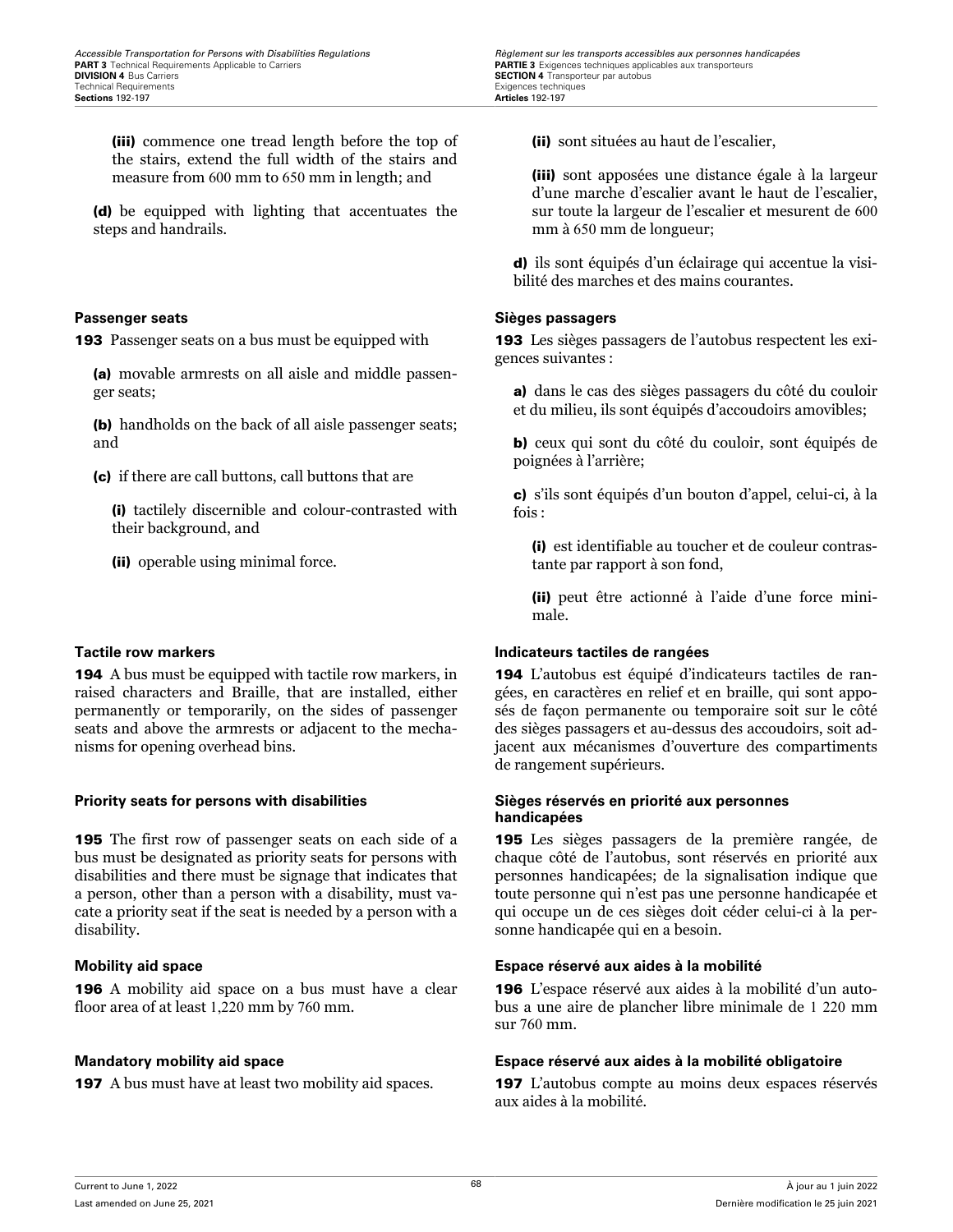198 A bus must have a baggage compartment that allows for the storage of at least two mobility aids, each of which weighing no more than 227 kg and having a width of no more than 1,092 mm, a height of not more than 736 mm (with the seat and steering column collapsed) and a length of not more than 2,260.6 mm.

199 A bus that has any passenger safety features cards available on board must have

(a) at least two passenger safety features cards that are in large print and at least two passenger safety features cards that are in Braille; or

(b) at least one electronic device that provides passenger safety information in an audio and visual format and permits a person with a disability to adjust the volume of the audio output and the size of the font.

**200** If a bus is equipped with a window emergency exit, the window emergency exit must be identified by a contrasting colour strip around the perimeter and by tactile and Braille signage.

201 A washroom on a bus, other than a wheelchair-accessible washroom, must have

(a) doors that are equipped with handles, pulls, latches, locks and other devices that are operable using minimal force, with one hand in a closed-fist position, or by another method of operation that does not require tight grasping, pinching or twisting of the wrist ;

(b) toilets that

(i) are equipped with an automated flush control or a flush control that is operable using minimal force, with one hand in a closed-fist position, or by another method of operation that does not require tight grasping, pinching or twisting of the wrist, and

(ii) have a back support if the toilet has no seat lid;

(c) faucets that are equipped with

*Accessible Transportation for Persons with Disabilities Regulations Regulations Règlement sur les transports accessibles aux personnes handicapées*<br>**PART 3** Technical Requirements Applicable to Carriers **Carriers SECTION 4** Transporteur par autobus<br>Exigences techniques

### **Storage of mobility aid Rangement des aides à la mobilité**

198 L'autobus est doté d'un compartiment à bagages permettant le rangement d'au moins deux aides à la mobilité dont chacune a largeur maximale de 1092 mm, une hauteur maximale de 736 mm (avec siège et colonne de direction rabattus) et une longueur maximale de 2260,6 mm et pèse jusqu'à 227 kg.

### **Passenger safety features cards Cartes des mesures de sécurité à l'intention des passagers**

199 L'autobus qui compte à son bord des cartes des mesures de sécurité à l'intention des passagers à bord, compte, selon le cas :

a) au moins deux cartes des mesures de sécurité à l'intention des passagers en gros caractères et au moins deux cartes de mesures de sécurité à l'intention des passagers imprimées en braille;

b) au moins un appareil électronique qui fournit les renseignements relatifs aux mesures de sécurité aux passagers dans un format audio et visuel et qui permet à la personne handicapée de régler le volume de la sortie audio et la taille de la police.

### **Window emergency exits Fenêtres servant d'issues de secours**

200 Lorsque l'autobus est équipé d'une fenêtre servant d'issue de secours, la fenêtre est indiquée au moyen d'une bande de couleur contrastante le long de son périmètre et par une signalisation tactile et en braille.

### **Standard washroom Salle de toilette standard**

201 La salle de toilette d'un autobus qui n'est pas une salle de toilette accessible en fauteuil roulant est équipée, à la fois :

a) de portes munies de poignées, de loquets, de verrous et d'autres dispositifs pouvant être actionnés d'une seule main, à l'aide d'une force minimale, par le poing ou d'une autre façon ne nécessitant pas un serrage, un pincement ni une torsion du poignet;

b) d'une toilette dotée de ce qui suit :

(i) une chasse d'eau automatisée ou pouvant être actionnée d'une seule main, à l'aide d'une force minimale, par le poing ou d'une façon ne nécessitant pas un serrage, un pincement ni une torsion du poignet,

(ii) un dossier, si le siège n'a pas de couvercle;

c) de robinets qui sont dotés de ce qui suit :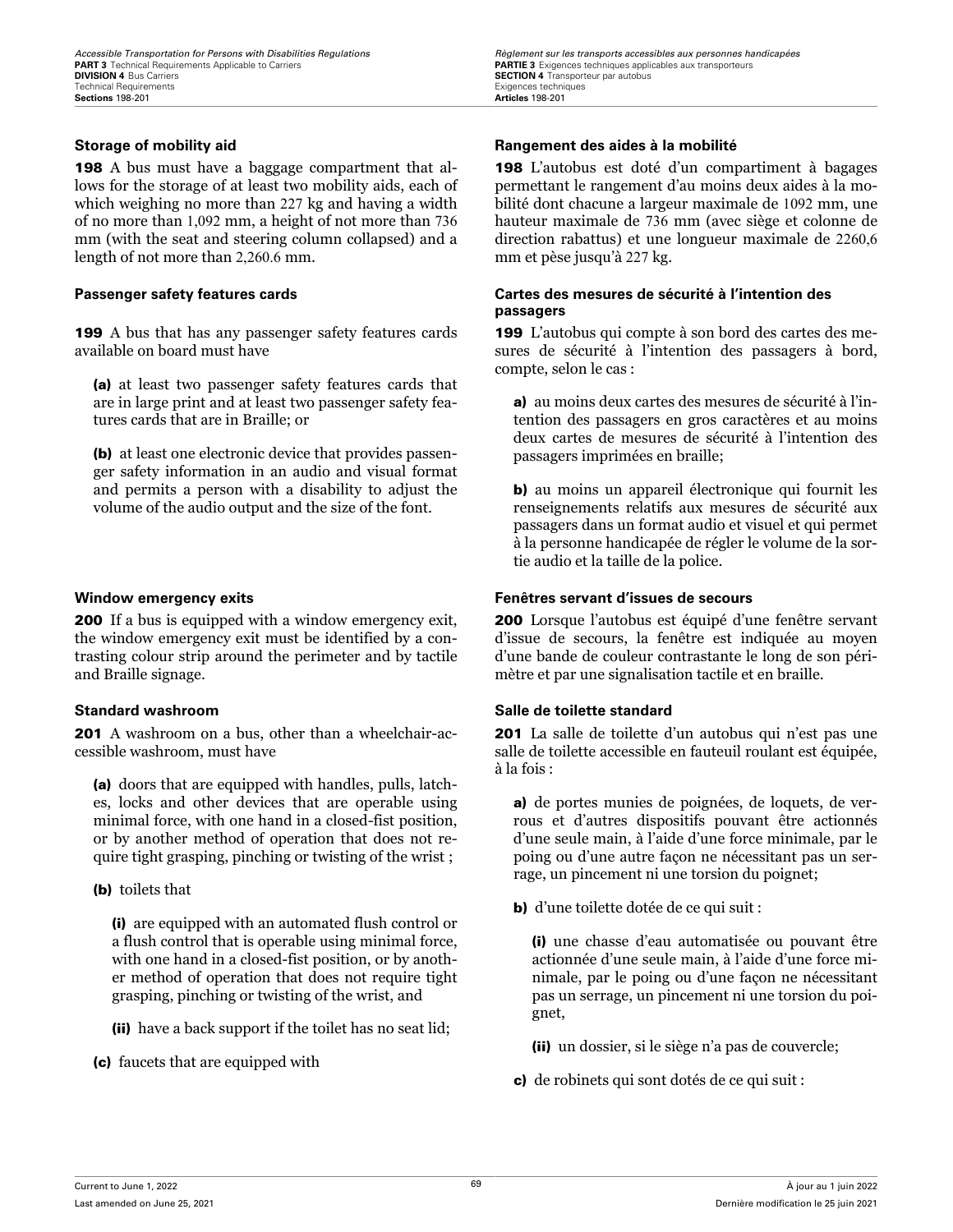(i) handles or other controls that are tactilely discernible, unless the water temperature is fixed to eliminate the risk of scalding,

(ii) in the case of non-automated faucets, handles or other controls that are operable using minimal force, with one hand in a closed-fist position, or by another method of operation that does not require tight grasping, pinching or twisting of the wrist, and

(iii) in the case of automated faucets, a water activation motion sensor that turns the water on automatically when a hand is below the faucet;

(d) grab bars that

(i) are located on a wall beside the toilet,

(ii) are rounded, slip-resistant and free of any sharp or abrasive elements,

(iii) have an exterior diameter and a clearance from the wall surface to which they are attached that permit them to be easily grasped, and

(iv) are capable of supporting a minimum weight of 113.4 kg;

(e) toilet paper dispensers that are located so as to not interfere with the use of the grab bars;

(f) soap dispensers that are operable using minimal force, with one hand in a closed-fist position, or by another method of operation that does not require tight grasping, pinching or twisting of the wrist; and

(g) at least one call button or other device for signalling an emergency that

(i) is colour-contrasted with its background and identified by tactile and Braille signage, and

(ii) is operable using minimal force.

202 A wheelchair-accessible washroom on a bus must meet the requirements set out in section 201 and must

(a) have a door or other opening to the washroom that has sufficient space in front of it and that is wide (i) des poignées ou autres commandes identifiables au toucher par la personne handicapée, sauf si la température de l'eau est fixée pour éliminer le risque de brûlure,

(ii) des poignées ou autres commandes pouvant être actionnés d'une seule main, à l'aide d'une force minimale, par le poing ou d'une façon ne nécessitant pas un serrage, un pincement ni une torsion du poignet, s'il s'agit de robinets non automatisés,

(iii) des détecteurs de mouvement qui laissent l'eau s'écouler lorsque la personne handicapée met la main sous le robinet, s'il s'agit de robinets automatisés;

d) de barres d'appui qui respectent les exigences suivantes :

(i) elles sont situées sur l'un des murs à côté de la toilette,

(ii) elles sont arrondies, antidérapantes et exemptes de tout élément pointu ou abrasif,

(iii) elles ont un diamètre extérieur et un dégagement par rapport à la surface du mur auquel elles sont fixées qui permettent une prise facile,

(iv) elles peuvent supporter un poids minimal de 113,4 kg;

e) de distributeurs de papier hygiénique situés de façon à ne pas entraver l'utilisation des barres d'appui;

f) de distributeurs de savon pouvant être actionnés d'une seule main, à l'aide d'une force minimale, par le poing ou d'une façon ne nécessitant pas un serrage, un pincement ni une torsion du poignet;

g) d'au moins un bouton d'appel ou autre dispositif permettant de signaler une urgence qui respecte les exigences suivantes :

(i) il est de couleur contrastante par rapport à son fond et indiqué par une signalisation tactile et en braille,

(ii) il peut être actionné à l'aide d'une force minimale.

### **Wheelchair-accessible washroom Salle de toilette accessible en fauteuil roulant**

202 La salle de toilette accessible en fauteuil roulant d'un autobus respecte les exigences prévues à l'article 201 et les exigences suivantes :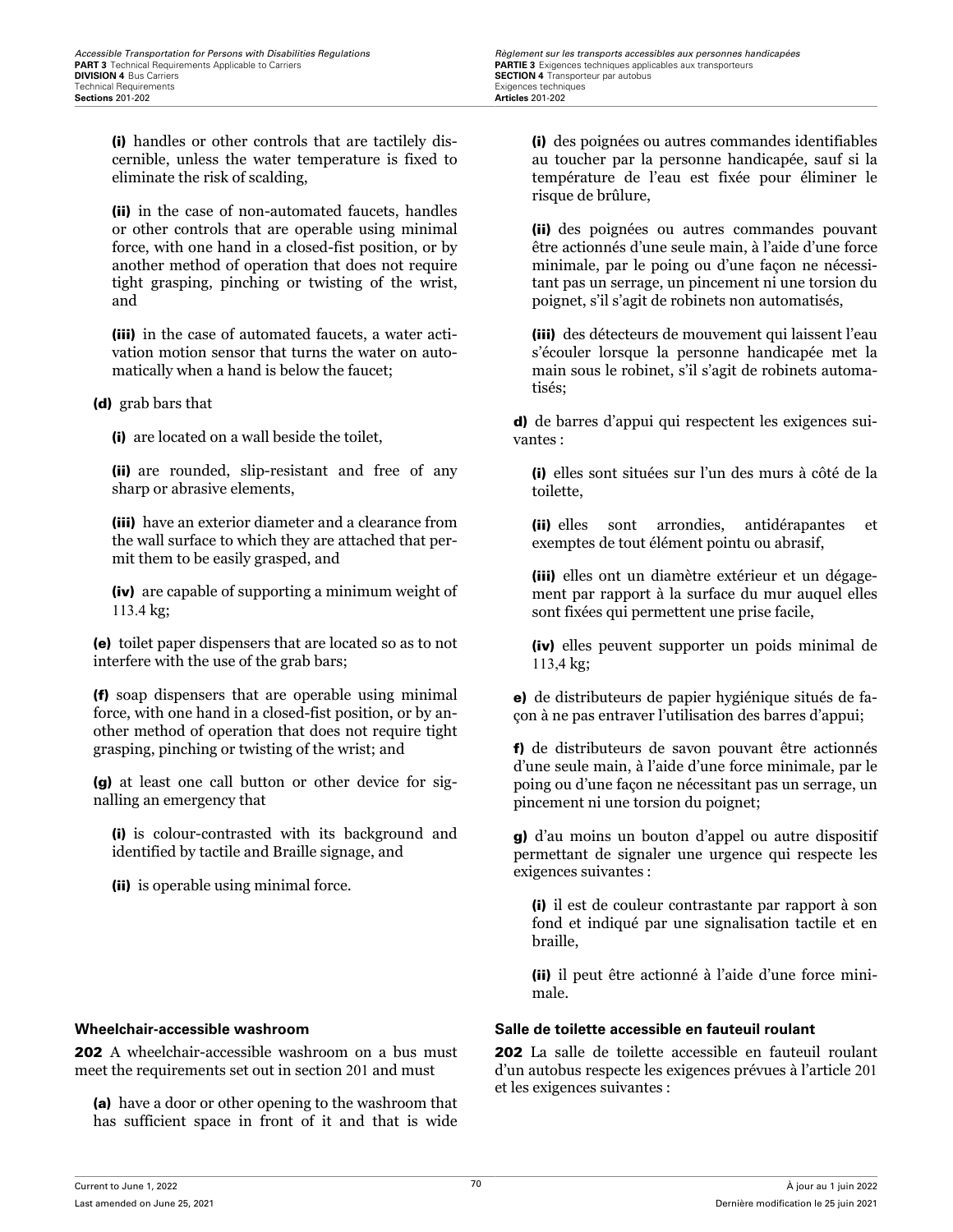*Accessible Transportation for Persons with Disabilities Regulations Regulations Règlement sur les transports accessibles aux personnes handicapées*<br>**PART 3** Technical Requirements Applicable to Carriers **Carriers SECTION 4** Transporteur par autobus<br>Exigences techniques

enough to allow the entry of a person using a wheelchair;

(b) have sufficient space to allow a person, with assistance, to transfer to and from a wheelchair and the toilet;

(c) have sufficient privacy, including with the use of retractable curtains or walls, to allow a support person or service dog to remain in the washroom with a person using a wheelchair; and

(d) be equipped with faucets that are positioned to be easily usable by a person using a wheelchair.

203 Every washroom on a bus must be a wheelchair-accessible washroom, unless the washroom does not have

(a) a door or other opening to the washroom that has sufficient space in front of it and that is wide enough to allow the entry of a person using a wheelchair; and

(b) sufficient space to allow a person, with assistance, to transfer to and from a wheelchair and the toilet.

204 An on-board entertainment system on a bus must be equipped to permit a person with a disability to

(a) access entertainment content that offers closed captioning and audio description and that is the same entertainment content that is offered to the other passengers or, if that is not possible, that is comparable entertainment content; and

(b) start, stop and pause the entertainment content, turn on and off the closed captioning and audio description functions, change the language of choice, control the volume and select channels

(i) through an interface that meets the requirements for an interface that are set out in the Web Content Accessibility Guidelines, or

(ii) if the interface has not been designed to be used with the on-board entertainment system, through a tactile template overlay affixed to the interface.

a) la largeur et l'espace devant la porte ou autre accès à la salle de toilette permettent le passage d'une personne utilisant le fauteuil roulant;

b) la salle de toilette offre suffisamment d'espace pour permettre à la personne de passer, avec de l'aide, du fauteuil roulant à la toilette et vice-versa;

c) elle procure suffisamment d'intimité, notamment grâce à l'utilisation de rideaux ou de murs rétractables, pour permettre à la personne de soutien ou au chien d'assistance de rester avec la personne utilisant le fauteuil roulant;

d) elle est équipée de robinets positionnés de façon à permettre à la personne utilisant le fauteuil roulant de s'en servir facilement.

### **Mandatory wheelchair-accessible washroom Salle de toilette accessible en fauteuil roulant obligatoire**

203 Toutes les salles de toilette d'un autobus doivent être accessibles en fauteuil roulant, à moins que, à la fois :

a) la largeur et l'espace devant la porte ou autre accès à la salle de toilette ne permettent pas le passage d'une personne utilisant le fauteuil roulant;

b) la salle de toilette n'offre pas suffisamment d'espace pour permettre à la personne de passer, avec de l'aide, du fauteuil roulant à la toilette et vice-versa.

### **On-board entertainment system Système de divertissement à bord**

204 Le système de divertissement à bord d'un autobus, ce système doit permet à la personne handicapée, à la  $f$ ois  $\cdot$ 

a) d'accéder à un contenu de divertissement avec sous-titrage codé et description sonore qui est identique à celui offert aux autres passagers ou, si cela est impossible, qui y est comparable;

b) de démarrer, d'arrêter et de mettre en pause le contenu de divertissement, d'activer et de désactiver le sous-titrage codé et la description sonore, de changer la langue, de régler le volume et de sélectionner les canaux au moyen :

(i) d'une interface conforme aux exigences prévues aux Règles pour l'accessibilité des contenus Web concernant les interfaces,

(ii) d'un calque tactile apposé sur l'interface si celui-ci n'a pas été conçu pour les systèmes de divertissement à bord.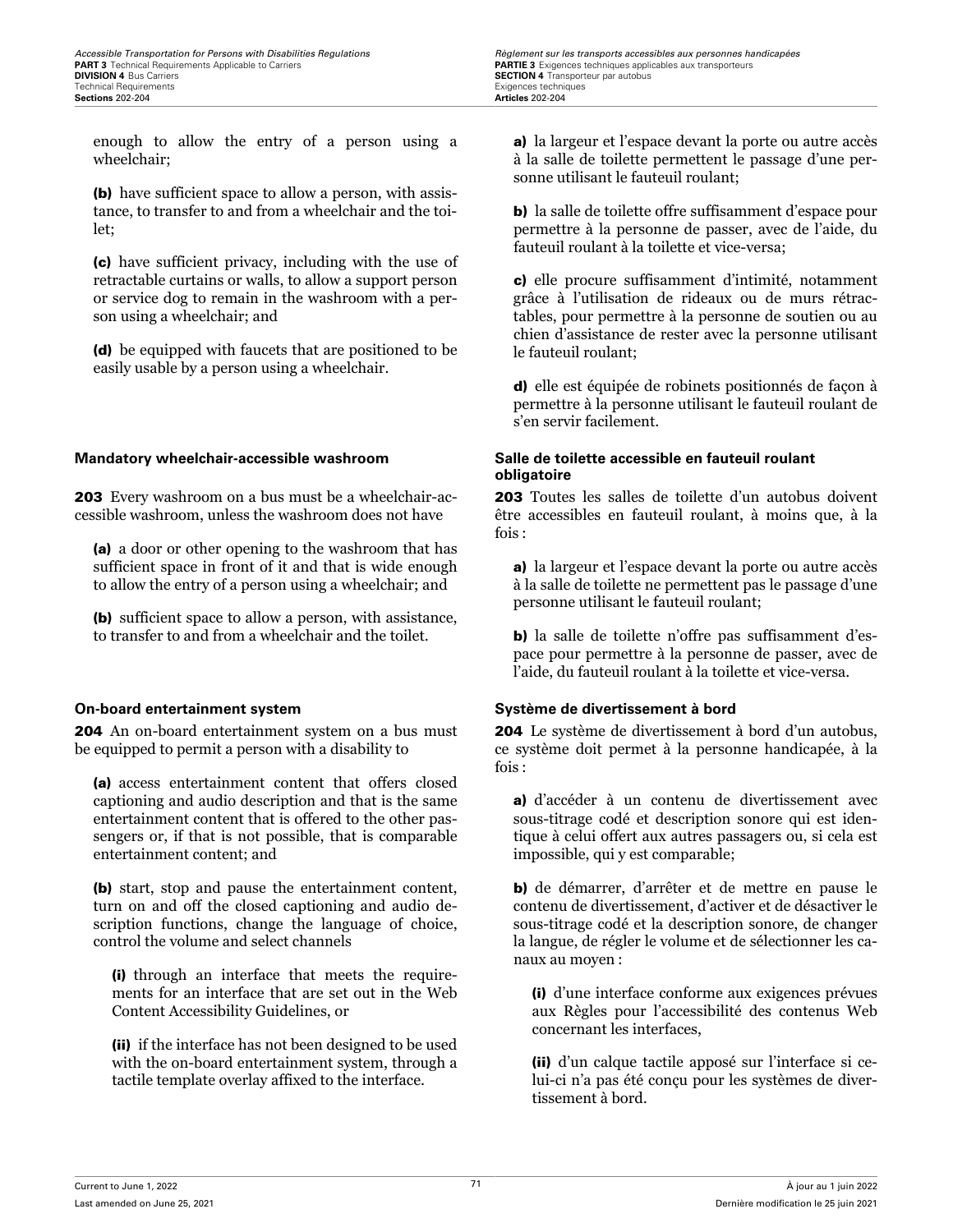205 (1) If a pre-existing bus referred to in subsection 185(4) has an on-board entertainment system that does not offer closed captioning and audio description, the bus must be equipped with personal electronic devices in a number that is sufficient to accommodate the number of persons with disabilities who have made a request for such a device.

(2) The personal electronic devices must be pre-loaded with  $-$  or the bus must provide wireless streaming of  $$ entertainment content that offers closed captioning and audio description and that is the same entertainment content that is offered to the other passengers or, if that is not possible, that is comparable entertainment content.

206 Grab bars, handholds and stanchions on a bus must

(a) be sturdy, rounded and free of any sharp or abrasive element;

(b) have an exterior diameter and a clearance from the surface to which they are attached that permit them to be easily grasped;

- (c) be colour-contrasted with their background;
- (d) have a slip-resistant surface;
- (e) be located

(i) where passengers are required to pay fares or show proof of payment,

- (ii) close to mobility aid spaces,
- (iii) in priority seating areas, and
- (iv) on each side of a door;

(f) be evenly distributed throughout the bus to assist persons with disabilities to safely board and disembark and to sit and stand;

(g) be located so as to not interfere with the turning and manoeuvring space that may be required by a person using a mobility aid to access a mobility aid space; and

(h) if they are located at a door, be within the reach of a person standing at ground level and installed in a manner that ensures that they are inside the bus when the doors are closed.

*Accessible Transportation for Persons with Disabilities Regulations Regulations Règlement sur les transports accessibles aux personnes handicapées*<br>**PART 3** Technical Requirements Applicable to Carriers **Carriers SECTION 4** Transporteur par autobus<br>Exigences techniques

### **Pre-existing bus Autobus préexistant**

205 (1) L'autobus préexistant visé au paragraphe 185(4) qui est équipé d'un système de divertissement à bord qui n'offre pas le sous-titrage codé ni la description sonore est équipé d'appareils électroniques personnels en quantité suffisante pour le nombre de personnes handicapées qui en ont fait la demande.

### **Personal electronic devices Appareils électroniques personnels**

(2) Un contenu de divertissement avec sous-titrage codé et description sonore qui est identique à celui offert aux autres passagers ou, si cela est impossible, qui y est comparable est préchargé sur les appareils électroniques personnels ou l'autobus offre la diffusion sans fil en continu aux appareils électroniques personnels d'un tel contenu.

### **Grab bars, handholds and stanchions Barres d'appui, poignées et montants**

206 Les barres d'appui, les poignées et les montants d'un autobus respectent les exigences suivantes :

a) ils sont solides, arrondis et exempts de tout élément pointu ou abrasif;

b) ils ont un diamètre extérieur et un dégagement par rapport à la surface du mur auquel elles sont fixées qui permettent une prise facile;

c) ils sont de couleur contrastante par rapport à leur fond;

- d) ils sont équipés d'une surface antidérapante;
- e) ils sont situés dans les endroits suivants :

(i) là où les passagers paient leur passage ou montrent leur preuve de paiement,

(ii) près des espaces réservés aux aides à la mobilité,

(iii) dans les zones comptant des sièges réservés en priorité aux personnes handicapées,

(iv) de chaque côté d'une porte;

f) ils sont répartis également dans l'autobus pour permettre un embarquement et un débarquement sécuritaires des personnes handicapées et pour aider les personnes handicapées à s'asseoir et à se tenir debout;

g) ils sont situés de façon à ne pas gêner les espaces de virage et de manœuvre nécessaires pour que la personne utilisant une aide à la mobilité puisse se rendre aux espaces réservés aux aides à la mobilité;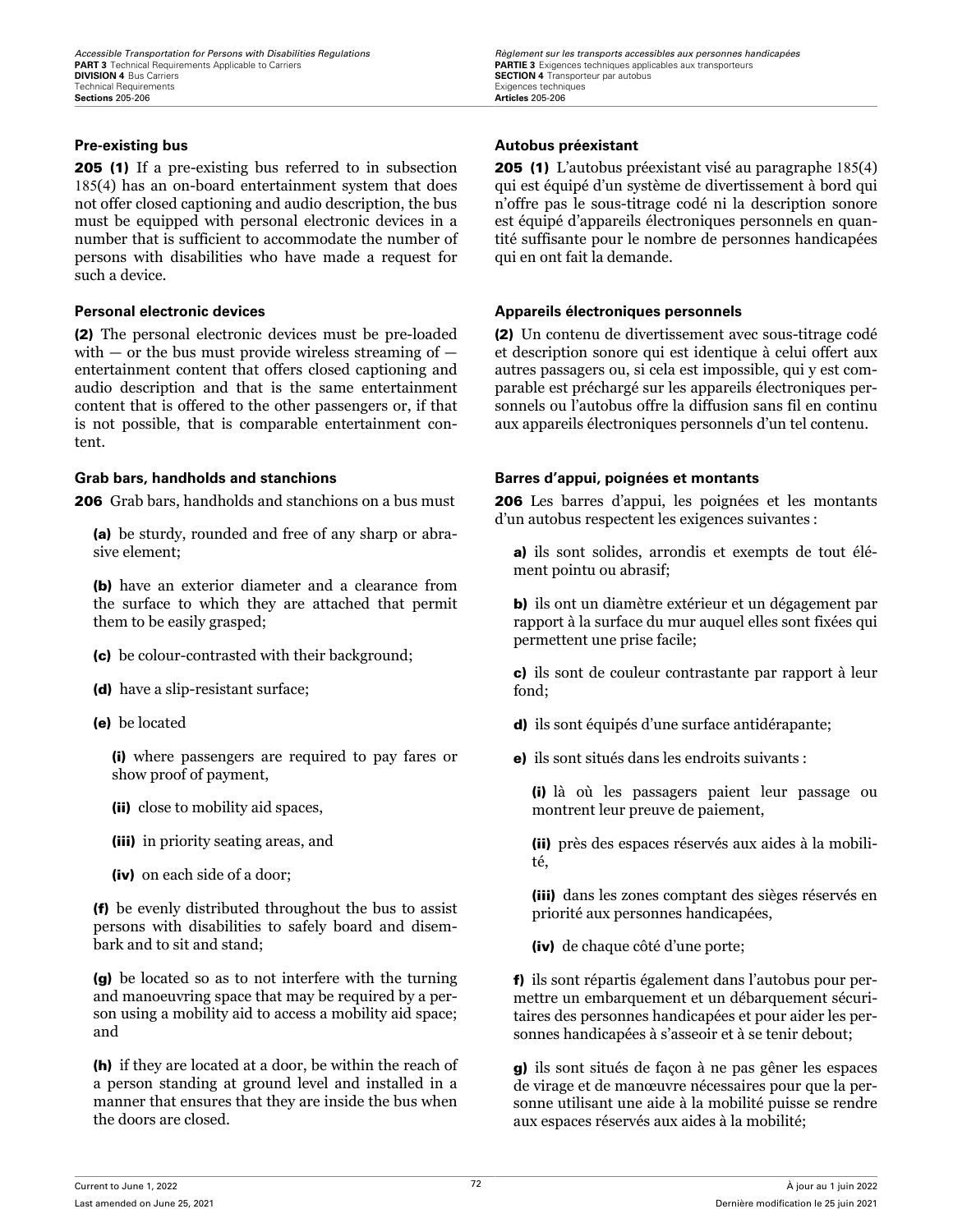**PART 3** Technical Requirements Applicable to Carriers **PARTIE 3** Exigences techniques applicables aux transporteurs **PARTIE 3** Exigences techniques applicables aux transporteurs **PARTIE 3** Exigences techniques applicables Technical Requirements Exigences techniques **Sections 206-210** 

207 The floors of a bus must meet the requirements set out in clauses 4.3.1 to 4.3.3 of CSA B651-18.

208 Tactile attention indicator surfaces on a bus must

(a) be located at the top of stairs and at any other location where there is an unprotected drop-off edge and a change in elevation greater than 250 mm or where the ratio of the slope to surface is steeper than 1:3; and

(b) meet the requirements set out in clauses 4.3.5.2(a) and (b), 4.3.5.3.1 and 4.3.5.3.4 of CSA B651-18.

### **Operating controls Commandes**

**209** Operating controls on a bus must

(a) meet the requirements set out in clauses 4.2.1, 4.2.3 to 4.2.6 and 4.2.8 of CSA B651-18; and

(b) if they are intended to be used by a person using a wheelchair, meet the requirements set out in clause 4.2.2 of CSA B651-18.

210 (1) Signage on a bus must

(a) indicate any services, facilities, amenities or equipment that are offered and of the direction to follow in order to access them;

(b) be positioned to avoid shadow areas and glare and have a glare-free surface;

(c) be colour-contrasted with its background; and

(d) except in the case of electronic signage, meet the requirements set out in clauses 4.5.3 to 4.5.7 of CSA B651-18.

*Accessible Transportation for Persons with Disabilities Regulations Regulations Règlement sur les transports accessibles aux personnes handicapées*<br>**PART 3** Technical Requirements Applicable to Carriers **Carriers SECTION 4** Transporteur par autobus<br>Exigences techniques

> h) s'ils sont situés à la porte, ils se trouvent à la portée d'une personne se tenant debout sur le sol et sont installés de façon à ce qu'ils se trouvent à l'intérieur de l'autobus lorsque la porte est fermée.

### **Floors Planchers**

207 Les planchers de l'autobus sont conformes aux exigences prévues aux articles 4.3.1 à 4.3.3 de la norme CAN/CSA B651-F18.

### **Tactile attention indicator surfaces Surfaces d'indicateurs tactiles d'avertissement**

208 Les surfaces d'indicateurs tactiles d'avertissement qui se trouvent dans un autobus respectent les exigences suivantes :

a) ils sont situés au haut de l'escalier et à tout autre endroit où soit il y a une déclinaison brusque non protégée et un changement d'élévation de plus de 250 mm, soit le rapport de la pente à la surface est supérieur à un à trois;

b) ils sont conformes aux exigences prévues aux alinéas 4.3.5.2a) et b) et aux articles 4.3.5.3.1 et 4.3.5.3.4 de la norme CAN/CSA B651-F18.

209 Les commandes qui se trouvent dans un autobus sont conformes, à la fois :

a) aux exigences prévues aux articles 4.2.1, 4.2.3 à 4.2.6 et 4.2.8 de la norme CAN/CSA B651-F18;

b) si elles doivent à être utilisées par une personne utilisant un fauteuil roulant, aux exigences prévues à l'article 4.2.2 de la norme CAN/CSA B651-F18.

### **Signage Signalisation**

210 (1) La signalisation à bord de l'autobus respecte les exigences suivantes :

a) elle indique les services, les installations, les commodités ou l'équipement offerts ainsi que la direction à suivre pour les trouver;

b) elle est placée hors des zones d'ombre et de manière à éviter l'éblouissement et est dotée d'une surface antireflet;

c) elle est de couleur contrastante par rapport à son fond;

d) sauf dans le cas de la signalisation électronique, elle est conforme aux exigences prévues aux articles 4.5.3 à 4.5.7 de la norme CAN/CSA B651-F18.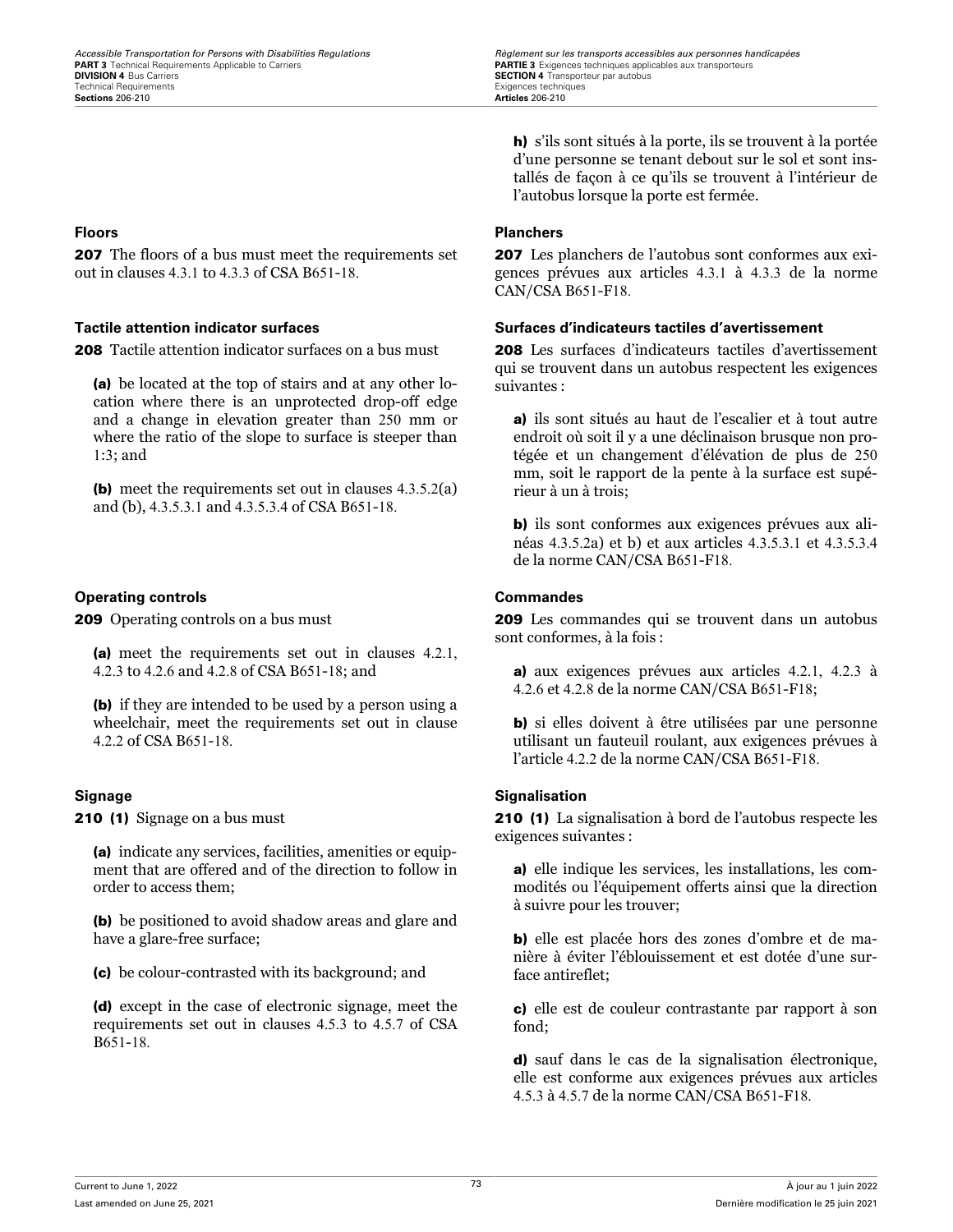(2) Electronic signage must

(a) have letters, numbers, symbols and pictographs that slowly scroll across the screen and are colour-contrasted with their background but are not in red on a black background; and

(b) meet the requirements set out in clauses 4.5.3 to 4.5.5 of CSA B651-18.

### **Maintenance Entretien**

**211 (1)** A bus and any related facilities, including any amenities and equipment used in them, that are subject to any requirements of this Division must be in good working order and properly maintained.

(2) If any facilities, amenities or equipment that are referred to in subsection (1) are not in good working order, they must be repaired as soon as possible and, until they are repaired, measures must be taken that will result in a substantially equivalent or greater level of accessibility for persons with disabilities.

## Requirements Applicable to Terminal Operators

### **DIVISION 1 SECTION 1**

Service Requirements Exigences– services

### **Application Application**

212 Unless otherwise specified, this Division applies to every terminal operator who is the owner, operator or lessee of

(a) an airport that is located in the national capital or a provincial capital or where at least 200,000 passengers emplaned and deplaned during each of the two preceding calendar years;

(b) a rail terminal that serves a rail carrier referred to in paragraph 25(1)(b);

(c) a ferry terminal that serves a marine carrier referred to in paragraph 25(1)(c); or

*Accessible Transportation for Persons with Disabilities Regulations Regulations Règlement sur les transports accessibles aux personnes handicapées*<br>**PART 3** Technical Requirements Applicable to Carriers **Carriers SECTION 4** Transporteur par autobus<br>Exigences techniques

### **Electronic signage Signalisation électronique**

(2) La signalisation électronique respecte les exigences suivantes :

a) les lettres, les chiffres, les symboles et les pictogrammes affichés défilent lentement à l'écran et sont de couleur contrastante par rapport à leur fond, mais pas de couleur rouge sur fond noir;

b) la signalisation est conforme aux exigences prévues aux articles 4.5.3 à 4.5.5 de la norme CAN/CSA B651- F18.

211 (1) L'autobus et les installations connexes, y compris les commodités et l'équipement qui y sont utilisés, visés par la présente section, sont en bon état de fonctionnement et bien entretenus.

### **Repairs Réparation**

(2) Les installations, les commodités et l'équipement visés au paragraphe (1) qui sont défectueux sont réparés dès que possible et, jusqu'à ce qu'ils soient réparés, des mesures qui entraîneront un niveau d'accessibilité essentiellement équivalent ou supérieur aux personnes handicapées sont prises.

### **PART 4 PARTIE 4**

## Exigences applicables aux exploitants de gares

212 Sauf indication contraire, la présente section s'applique à l'exploitant de gare qui est le propriétaire, l'exploitant ou le locataire à l'égard :

a) de l'aéroport situé dans la capitale nationale ou dans une capitale provinciale ou là où il y a eu l'embarquement et le débarquement d'au moins deux cent mille passagers au cours de chacune des deux années civiles précédentes;

b) de la gare ferroviaire desservie par un transporteur ferroviaire visé à l'alinéa 25(1)b);

c) de la gare de traversiers desservie par un transporteur maritime visé à l'alinéa 25(1)c);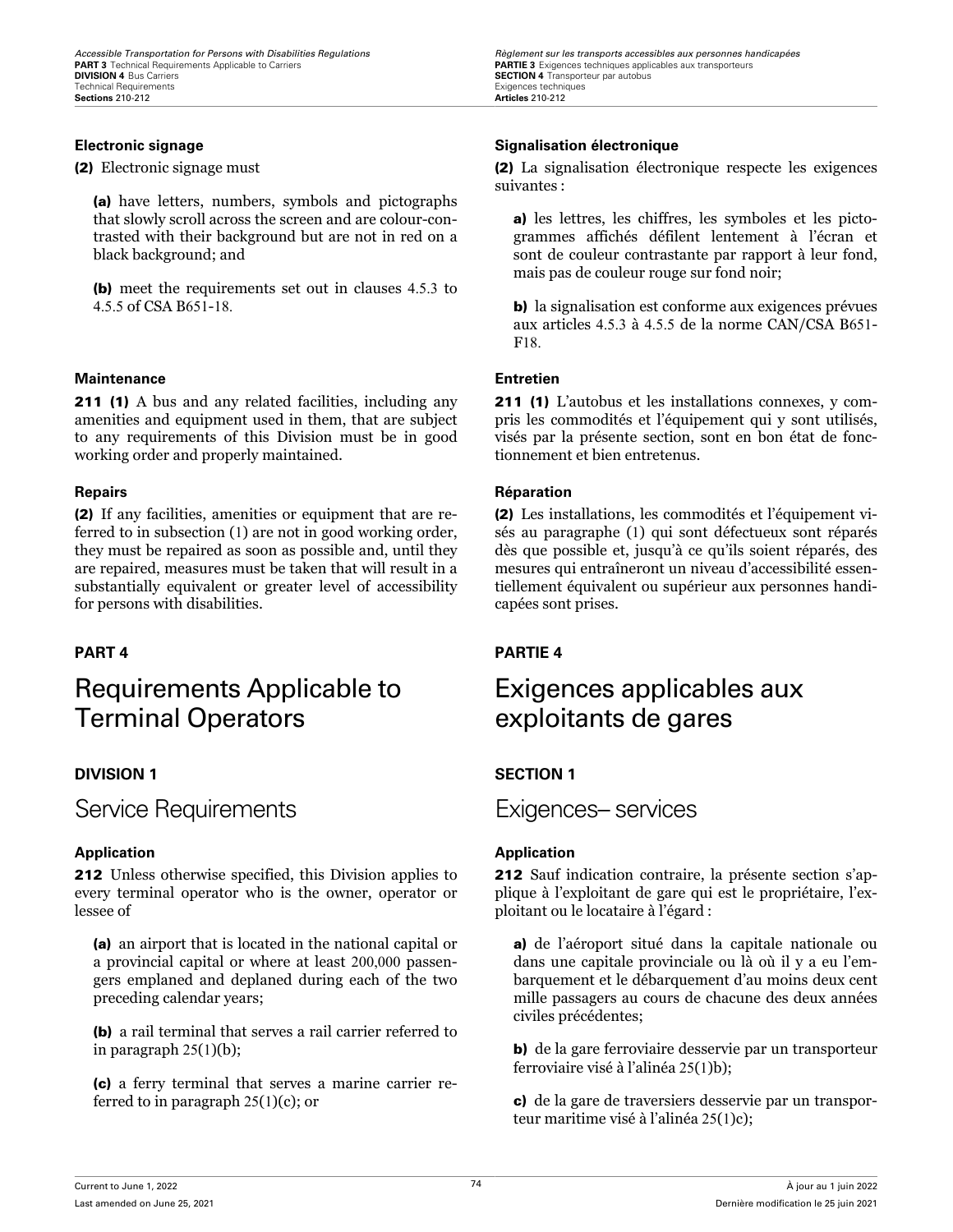(d) a bus terminal that serves a bus carrier that is subject to the requirements of Part 2.

SOR/2021-9, s. 19.

### **Non-application — certain terminals Non-application — certaines gares**

213 This Division does not apply in respect of a terminal where the number of members of personnel who work at the terminal is, on average, fewer than 10, calculated on the basis of the daily average during each of the two preceding calendar years.

214 It is prohibited for a terminal operator to impose a charge or fee for any service that the terminal operator is required by this Part to provide to any person.

215 A terminal operator must publish in electronic format on its website, or in another format if it does not have a website, information about the services or facilities available at the terminal for persons with disabilities, including information about

(a) the curbside zone, including where the curbside zone is located and how to request assistance to or from the curbside zone;

(b) ground transportation from the terminal that is accessible to persons with disabilities, including whether a vehicle that is capable of carrying a nonfolding or non-collapsible mobility aid is available;

(c) the location of designated areas for service dogs to relieve themselves;

(d) transportation between facilities at a terminal that is accessible to persons with disabilities; and

(e) wheelchair and electric cart services. SOR/2021-9, s. 20.

### **Assistance for persons with disabilities Aide aux personnes handicapées**

216 (1) A terminal operator must, on the request of a person with a disability, without delay, assist the person with their baggage and with a wheelchair, and provide the following services to the person:

(a) providing the person with a wheelchair if needed by the person;

d) de la gare routière desservie par un transporteur par autobus qui est assujetti aux exigences de la partie 2.

DORS/2021-9, art. 19.

213 La présente section ne s'applique pas à l'égard de la gare où travaillent, en moyenne, moins de dix membres du personnel, cette moyenne étant établie selon la moyenne quotidienne au cours de chacune des deux années civiles précédentes.

### **Prohibition — no charge for required services Interdiction — aucuns frais pour les services fournis**

214 Il est interdit à l'exploitant de gare d'exiger des droits ou des frais pour tout service qu'il fournit à une personne aux termes de la présente partie.

### **Communication of information Communication des renseignements**

215 L'exploitant de gare publie, en format électronique sur son site Web ou à défaut de site Web dans un autre format, des renseignements sur les services et les installations disponibles à la gare pour les personnes handicapées, notamment sur :

a) les aires d'arrêt minute, notamment leur emplacement et la façon de demander de l'aide pour s'y rendre ou les quitter;

b) le transport terrestre qui est accessible aux personnes handicapées à partir de la gare, y compris si un véhicule capable de transporter une aide à la mobilité qui n'est pas pliable ou rabattable peut être fourni;

c) l'emplacement des lieux d'aisance désignés pour les chiens d'assistance;

d) le transport qui est accessible aux personnes handicapées pour les déplacements entre les installations de la gare;

e) le service de voiturettes électriques et de fauteuils roulants.

DORS/2021-9, art. 20.

216 (1) À la demande de la personne handicapée, l'exploitant de gare lui fournit, sans délai, de l'aide relativement à ses bagages et à un fauteuil roulant ainsi que les services suivants :

a) la fourniture d'un fauteuil roulant, au besoin;

b) de l'aide pour se déplacer de l'aire ouverte au public à l'aire d'arrêt minute, notamment en la guidant;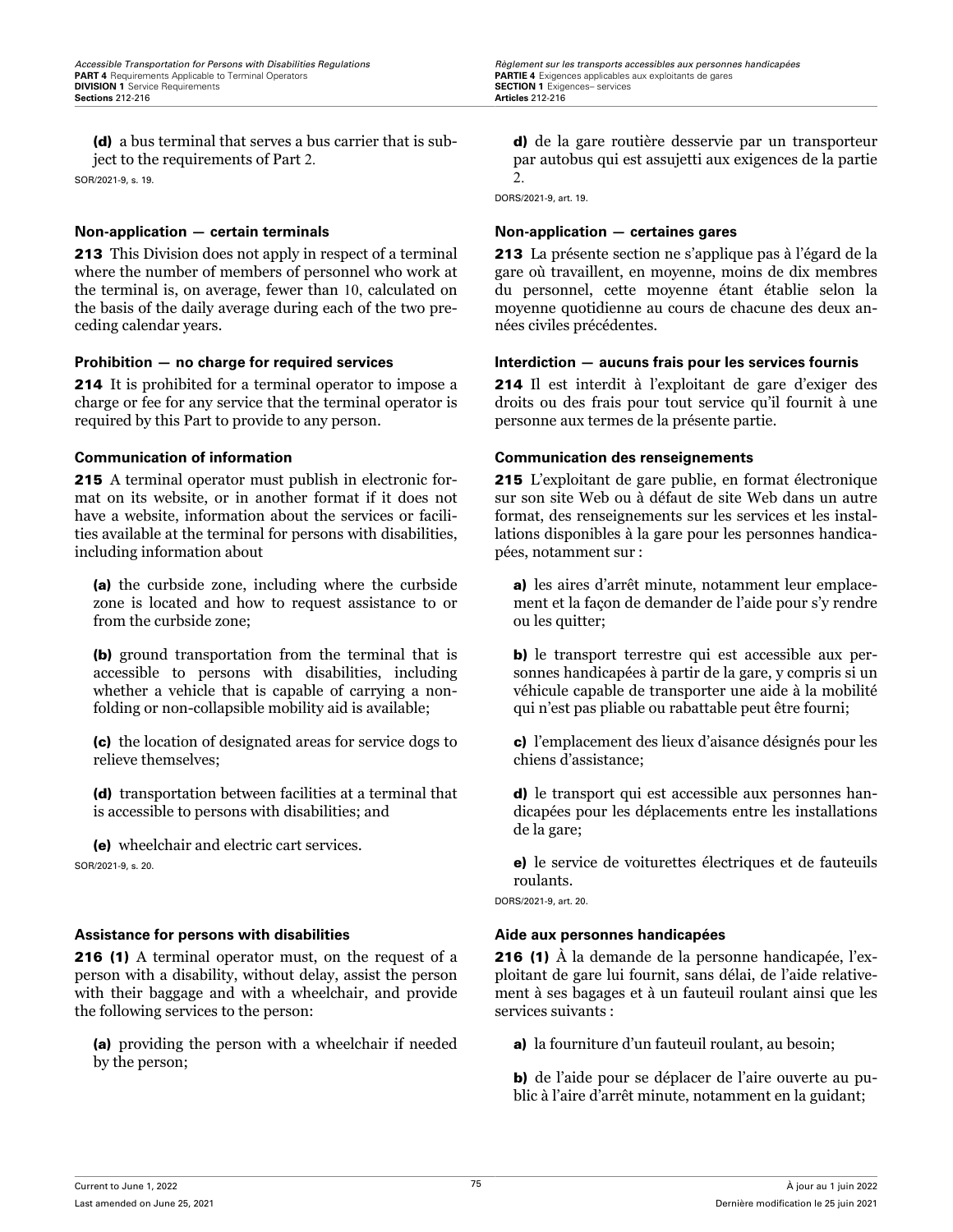(b) assisting the person to proceed between the general public area and the curbside zone, including by guiding; and

(c) assisting the person to proceed between the curbside zone and the check-in area or, if there is no checkin area, between the curbside zone and a representative of a carrier, including by guiding.

### **Exception Exception**

(2) However, a terminal operator is not required to provide a person with any assistance referred to in subsection (1) if a carrier is already providing that person with that assistance.

SOR/2021-9, s. 21.

217 (1) If a terminal operator enters into an agreement or arrangement with any service provider for the provision of ground transportation from the terminal, including by taxi, limousine, bus or rental vehicle, the terminal operator must ensure that the service provider provides transportation that is accessible to persons who are travelling with a mobility aid or any other assistive device or with a service dog, including transportation with vehicles that are capable of carrying non-folding or non-collapsible mobility aids.

(2) If a terminal operator enters into an agreement or arrangement with any service provider for the provision of rental vehicles from the terminal, the terminal operator must ensure that the service provider provides rental vehicles that are equipped with hand-control systems.

Technical Requirements Exigences techniques

218 Unless otherwise specified, this Division applies to every terminal operator referred to in section 212 and to every terminal operator who is the owner, operator or lessee of a port that permits the mooring of cruise ships.

219 This Division does not apply in respect of any area or any facility of a terminal that

(a) is not intended for use by the public;

c) de l'aide pour se déplacer de l'aire d'arrêt minute à la zone d'enregistrement ou, s'il n'y a pas de zone d'enregistrement, de l'aire d'arrêt minute à un représentant du transporteur, notamment en la guidant.

(2) Toutefois, l'exploitant de gare n'est pas tenu de fournir l'aide visée au paragraphe (1) si le transporteur la fournit déjà.

DORS/2021-9, art. 21.

### **Service provider for ground transportation Fournisseur de services de transport terrestre**

217 (1) Lorsque l'exploitant de gare conclut avec un fournisseur de service un accord ou une entente pour la fourniture de transport terrestre à partir de la gare, notamment par taxi, limousine, autobus ou véhicule de location, il veille à ce que le fournisseur fournisse du transport accessible à une personne qui utilise une aide à la mobilité ou un autre dispositif d'assistance ou a recours à un chien d'assistance, notamment au moyen de véhicules capables de transporter des aides à la mobilité qui ne sont pas pliables ou rabattables.

### **Rental vehicles Véhicule de location**

(2) Lorsque l'exploitant de gare conclut avec un fournisseur de service un accord ou une entente pour la location des véhicules à partir de la gare, il veille à ce que le fournisseur fournisse des véhicules de location à commandes manuelles.

### **DIVISION 2 SECTION 2**

### **Application Application**

218 Sauf indication contraire, la présente section s'applique à tout exploitant de gare visé par l'article 212 et à tout exploitant de gare qui est le propriétaire, l'exploitant ou le locataire d'un port qui permet l'amarrage de navires de croisière.

### **Non-application – certain areas or facilities Non-application – certaines aires ou installations**

219 La présente section ne s'applique pas à l'égard de toute aire ou installation de la gare qui :

a) soit n'est pas destinée à être utilisée par le public;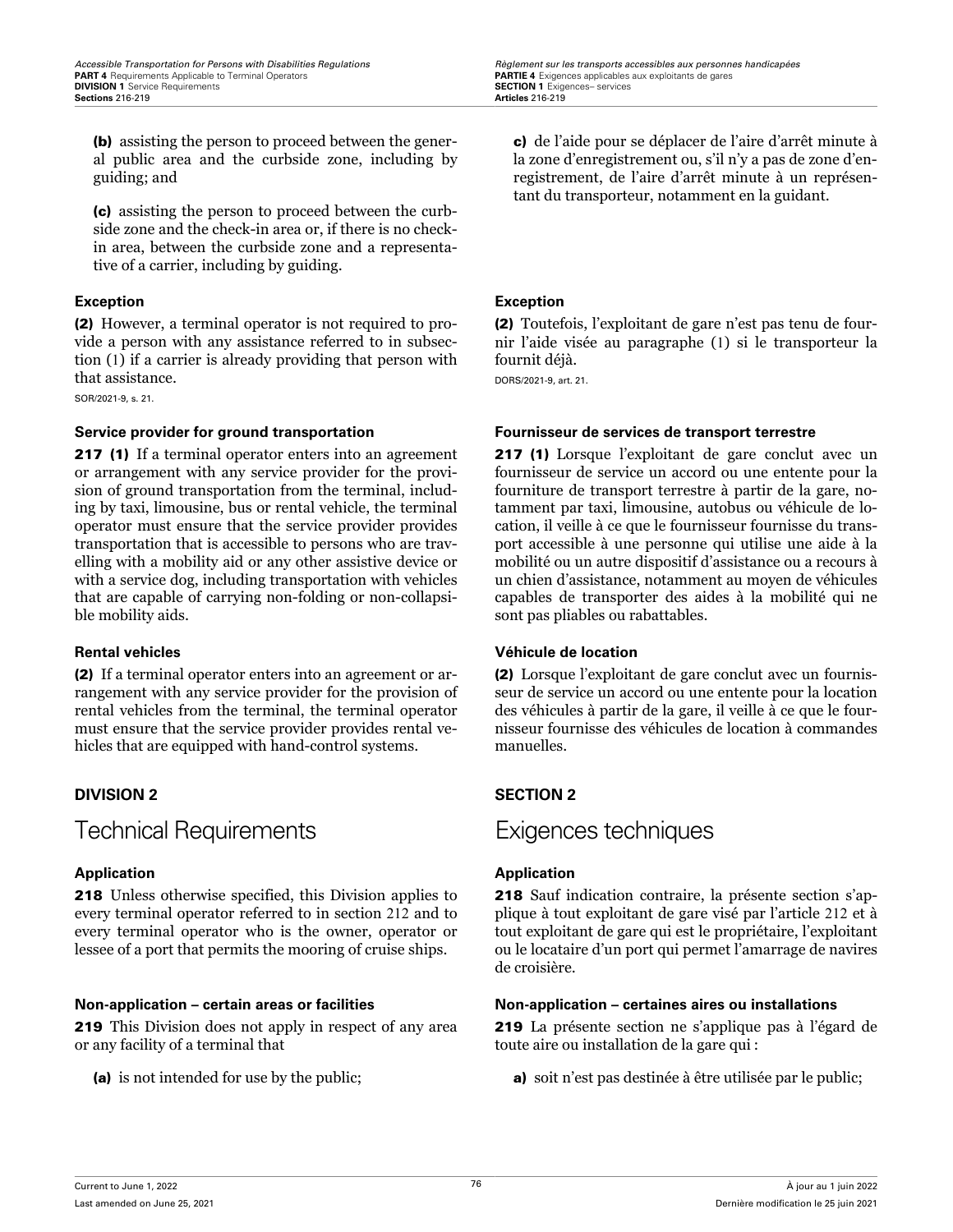(b) is not under the control of the terminal operator; or

(c) is a commercial establishment.

### **Pre-existing terminals Gare préexistante**

220 (1) Subject to subsection (2), sections 222, 226, 228 and 230 do not apply to a pre-existing terminal.

### **Modifications Modification**

(2) If a terminal operator makes a modification — other than a modification to a mechanical, electrical or plumbing system or a modification carried out for an aesthetic purpose or for maintenance or repair  $-$  to any amenity or equipment that is used in a pre-existing terminal, the terminal operator must ensure that the modified amenity or equipment meets the requirements of sections 222, 226, 228 and 230, except in the following circumstances:

(a) the dimensions of the terminal or of the amenity or equipment are unalterable;

(b) the structural integrity or safe operation of the terminal or of the amenity or equipment would be materially affected;

(c) the principal purpose of the amenity or equipment would be fundamentally altered; or

(d) the *Heritage Railway Stations Protection Act* or any other Act of Parliament related to heritage protection would be contravened.

### **Definition of** *pre-existing terminal* **Définition de** *gare préexistante*

(3) In this section, a *pre-existing terminal* means a terminal

(a) in respect of which the terminal operator became the owner, operator or lessee before the day on which this section comes into force; or

(b) in respect of which the terminal operator became the owner, operator or lessee on or after the day on which this section comes into force if the terminal operator submitted the call for tenders for the purchase, lease or construction of that terminal before the day on which this section comes into force.

*Accessible Transportation for Persons with Disabilities Regulations Regulations Règlement sur les transports accessibles aux personnes handicapées*<br> **PART4** Requirements Applicable to Terminal Operators *CONTICAL C* **PARTIE 4** Exigences applicables aux exploitants de gares **SECTION 2** Exigences techniques **Sections** 219-220 **Articles** 219-220

> b) soit n'est pas sous le contrôle de l'exploitant de gare;

c) soit est un établissement commercial.

220 (1) Sous réserve du paragraphe (2), les articles 222, 226, 228 et 230 ne s'appliquent pas aux gares préexistantes.

(2) Lorsque l'exploitant d'une gare préexistante apporte une modification — autre qu'une modification au système mécanique ou électrique ou à la plomberie, une modification d'ordre esthétique ou des travaux d'entretien ou de réparation — aux commodités ou à l'équipement qui y sont utilisés , il veille à ce que les commodités ou l'équipement modifiés respectent les exigences prévues aux articles 222, 226, 228 et 230, sauf dans les circonstances suivantes :

a) la gare ou les commodités ou l'équipement sont inaltérables;

b) l'intégrité structurale ou l'exploitation sécuritaire de la gare ou des commodités ou de l'équipement serait touchée de façon importante;

c) la fonction principale des commodités ou de l'équipement serait fondamentalement modifiée;

d) il y aurait contravention de la *Loi sur la protection des gares ferroviaires patrimoniales* ou toute autre loi fédérale relative à la protection du patrimoine.

(3) Dans le présent article, *gare préexistante* s'entend de la gare, selon le cas :

a) dont l'exploitant de gare est devenu le propriétaire, l'exploitant ou le locataire avant la date d'entrée en vigueur du présent article;

b) dont l'exploitant de gare est devenu le propriétaire, l'exploitant ou le locataire à la date d'entrée en vigueur du présent article ou après cette date, si l'exploitant de gare a lancé l'avis d'appel d'offres concernant l'achat, la location ou la construction de la gare avant cette date.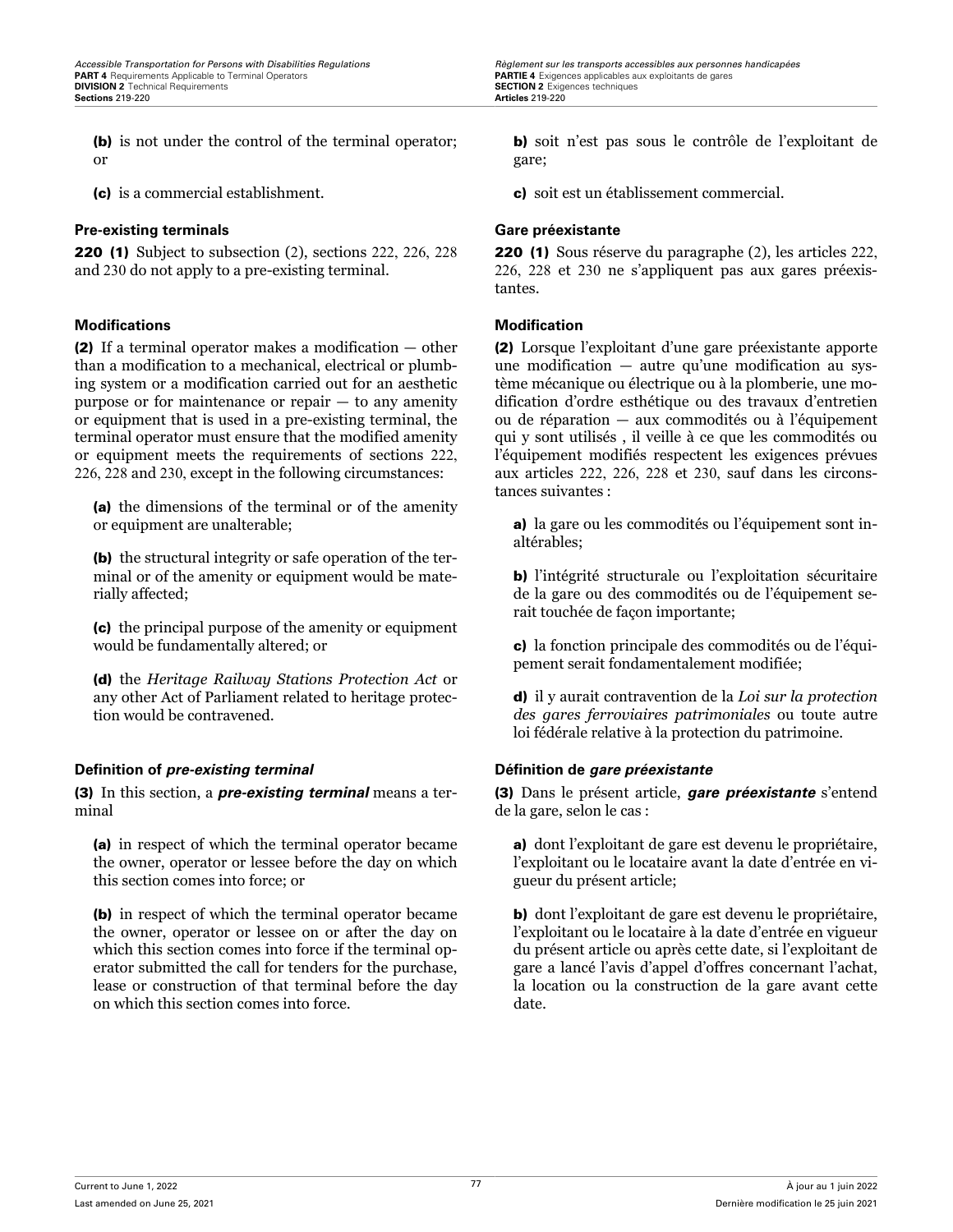221 A terminal operator must ensure that any terminal that it owns, operates or leases and any related facilities, including any amenities or equipment used in them, meet the requirements set out in this Division.

### **Terminal — requirements Gare — exigences**

222 A terminal must meet the requirements set out in CSA B651-18, excluding clauses 5.6.2, 6.5.6, 6.6.2.2, 6.6.2.7.1, 6.7.3, 7 and 8.5 and all Annexes, commentary and figures.

223 A lift, ramp or stairs that are used at a terminal for the boarding or disembarkation of persons with disabilities must meet the requirements for a lift, ramp or stairs, as the case may be, that are set out in section 69, section 70 or subsection 71(1).

224 In the case of an airport, if the terminal does not permit level boarding of an aircraft, the terminal must be equipped with a lift, a ramp or portable stairs.

225 (1) A terminal must have wheelchairs available for use by passengers in a number that is sufficient to accommodate the number of persons with disabilities who are likely to use them at any one time.

### **Requirements Exigences**

(2) A wheelchair that is available for use by passengers at a terminal must have

- (a) footrests and wheel locks; and
- (b) in the case of a wheelchair used for boarding,

(i) movable armrests and an occupant restraint device, and

(ii) a backrest of a height that permits the person using the wheelchair to be safely and easily transferred to and from a seat.

226 A terminal must have

(a) seats that are located along paths of travel at regular intervals of approximately 30 m; and

### **Duty of terminal operator Obligation de l'exploitant de gare**

221 L'exploitant de gare veille à ce que toute gare dont il est le propriétaire, qu'il exploite ou qu'il loue, et des installations connexes — y compris les commodités et l'équipement qui y sont utilisés — respecte les exigences prévues à la présente section.

222 Toute gare est conforme aux exigences de la norme CAN/CSA B651-F18, à l'exception de celles énoncées aux articles 5.6.2, 6.5.6, 6.6.2.2, 6.6.2.7.1, 6.7.3, 7 et 8.5, aux annexes et dans les commentaires et les figures de la norme CAN/CSA B651-F18.

### **Lift, ramp or stairs — requirements Plateforme élévatrice, rampe ou escalier — exigences**

223 La plateforme élévatrice, la rampe ou l'escalier utilisé à la gare pour l'embarquement ou le débarquement d'une personne handicapée respecte les exigences prévues à l'article 69, à l'article 70 ou au paragraphe 71(1), selon le cas.

### **No level boarding — airports Pas d'embarquement à niveau — aéroport**

224 L'aéroport qui ne permet pas l'embarquement à niveau dans l'aéronef, est équipé d'une plateforme élévatrice, d'une rampe ou d'un escalier mobile.

### **Wheelchairs Fauteuils roulants**

225 (1) La gare met à la disposition des passagers des fauteuils roulants en quantité suffisante pour le nombre de personnes handicapées susceptibles de les utiliser en même temps.

(2) Le fauteuil roulant qui est mis à la disposition des passagers à la gare est équipé :

a) d'un repose-pied et d'un dispositif de blocage des roues;

b) dans le cas d'un fauteuil roulant utilisé pour l'embarquement :

(i) d'accoudoirs amovibles et d'un dispositif de retenue,

(ii) d'un dossier d'une hauteur permettant à l'utilisateur de passer facilement et en toute sécurité du fauteuil à un siège et vice-versa.

### **Seats Sièges**

226 Toute gare est équipée de ce qui suit :

a) des sièges disposés à intervalles réguliers d'environ trente mètres tout au long des passages;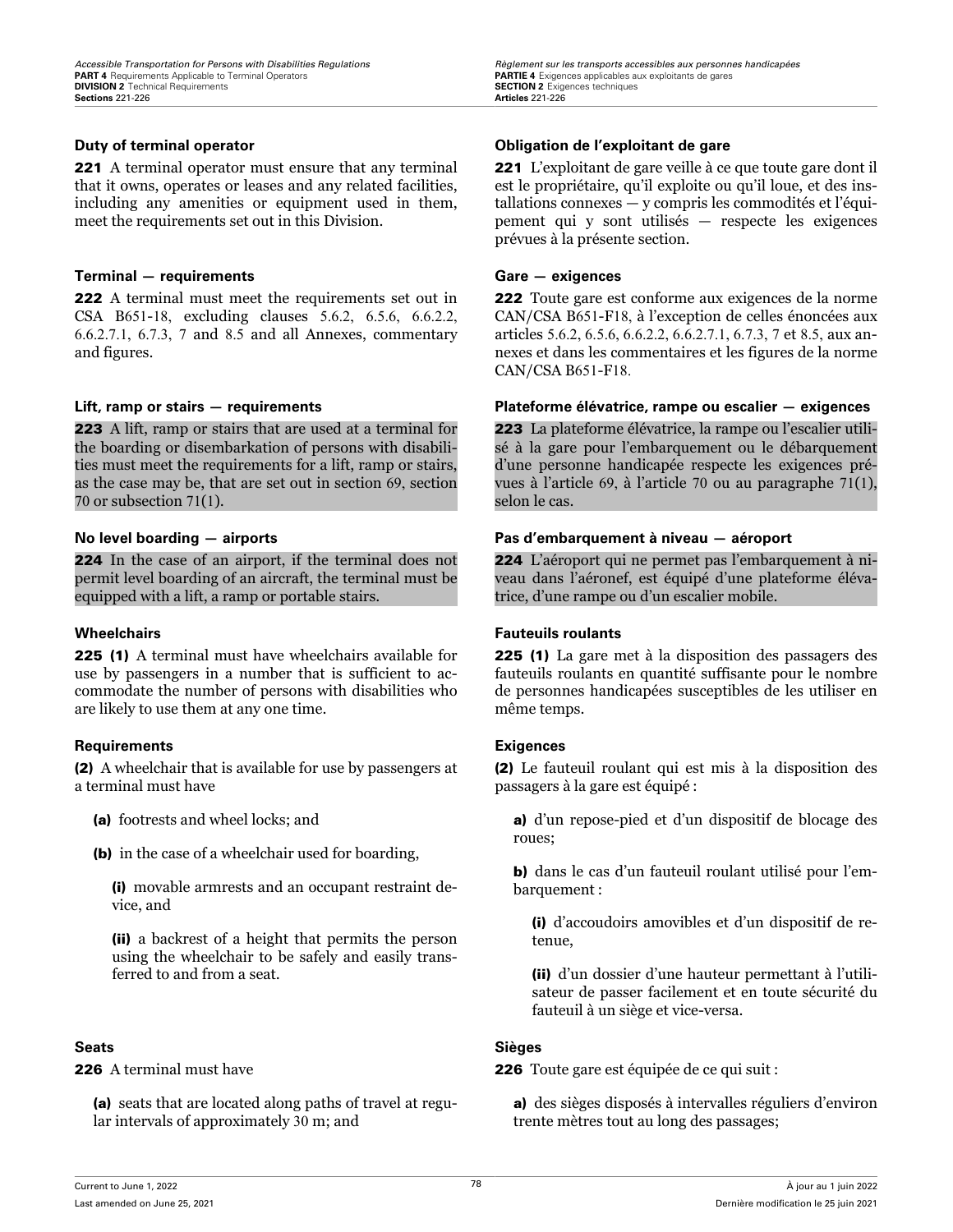(b) in every boarding area, designated priority seats for persons with disabilities that

(i) are located so as to be close to members of personnel who are stationed at the boarding gate,

(ii) are located so as to permit them to view screens or other boards that display information relating to departures or gate or track assignments, and

(iii) are marked with signage that specifies that persons with disabilities have priority access.

### **Designated relief area Lieu d'aisance désigné**

227 (1) A designated area for service dogs to relieve themselves must

- (a) be identified by tactile and Braille signage; and
- (b) be cleaned and maintained on a regular basis.

(2) The terminal must have signage that indicates the direction to follow in order to access a designated relief area for service dogs.

(3) A terminal must have a designated area for service dogs to relieve themselves that is located outside of the terminal and that a person with a disability may reach from the terminal by means of a path of travel that is accessible to persons with disabilities.

(4) A terminal must have a designated area for service dogs to relieve themselves that a person with a disability may reach, from the area of the terminal into which access is strictly controlled, by means of a path of travel that is accessible to persons with disabilities and that does not require the person to exit and re-enter that area.

### **Light-rail trains and shuttle buses Système léger sur rail et navette**

228 Sections 90 to 93, 96, 102, 109, 127 to 130, 190, 195, 197 and 206 apply, with any modifications that the circumstances require, in respect of any light-rail train and any shuttle bus that operates between any facilities of a terminal.

### **Obstruction due to repairs or maintenance Objet obstruant – réparation ou entretien**

229 If there is any object that is obstructing a path of travel inside or outside of a terminal because of repairs

b) dans toutes les aires d'embarquement, des sièges qui sont réservés en priorité aux personnes handicapées et qui :

(i) sont situés près des membres du personnel qui se trouvent à la porte d'embarquement,

(ii) permettent à la personne assise de voir les écrans, ou autres tableaux, qui affichent des renseignements relatifs aux départs ou à l'affectation des portes ou des voies,

(iii) comportent une enseigne indiquant l'accès prioritaire aux personnes handicapées.

227 (1) Le lieu d'aisance désigné pour les chiens d'assistance est, à la fois :

- a) indiqué par une signalisation tactile et en braille;
- b) nettoyé et entretenu de manière régulière.

### **Signage Signalisation**

(2) La gare comporte de la signalisation qui indique comment se rendre au lieu d'aisance désigné pour les chiens d'assistance.

### **Designated relief area outside terminal Lieu d'aisance désigné à l'extérieur de la gare**

(3) La gare est équipée d'un lieu d'aisance désigné pour les chiens d'assistance qui est situé à l'extérieur de la gare et auquel la personne handicapée peut se rendre à partir de la gare au moyen d'un passage qui est accessible aux personnes handicapées.

### **Direct access from restricted area <b>Accès direct de la zone d'accès restreint**

(4) La gare est équipée d'un lieu d'aisance désigné pour les chiens d'assistance qui est situé à l'intérieur de la gare et auquel la personne handicapée peut se rendre à partir d'une zone dont l'accès est réglementé au moyen d'un passage qui est accessible aux personnes handicapées sans avoir à sortir d'une telle zone et d'y rentrer.

228 Les articles 90 à 93, 96, 102, 109, 127 à 130, 190, 195, 197 et 206 s'appliquent également, avec les adaptations nécessaires, à l'égard d'un système léger sur rail et d'une navette qui assure la liaison entre les installations de la gare.

229 Dans le cas où il y a un objet qui obstrue un passage à l'intérieur ou à l'extérieur d'une gare en raison de travaux de réparation ou d'entretien, cet objet doit être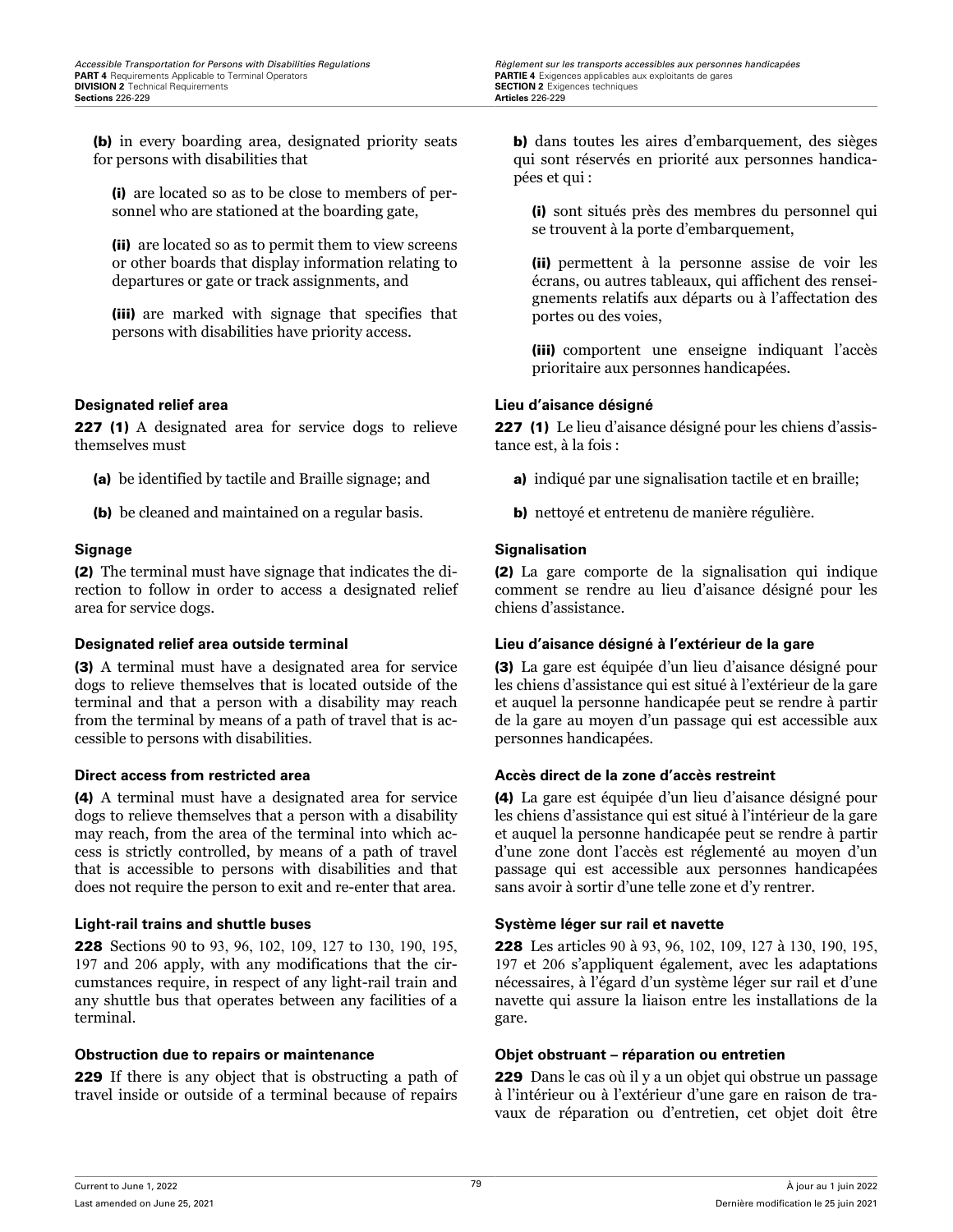or maintenance, it must be detectable by a person using a cane.

### **Non-accessible path of travel Passage non accessible**

230 If a path of travel inside or outside of a terminal is not accessible to a person with a disability, including because there are stairs or escalators, there must be an alternative path of travel that is accessible to persons with disabilities and that allows them to access the desired service or reach the desired destination.

### **Maintenance Entretien**

231 (1) A terminal or any related facility that is subject to any requirement under this Division — including a shuttle bus or a light-rail train that operates between any facilities of a terminal — must be in good working order and properly maintained.

(2) If any facilities that are referred to in subsection (1), including any amenities or equipment used in those facilities, are not in good working order, they must be repaired as soon as possible and, until they are repaired, measures must be taken that will result in a substantially equivalent or greater level of accessibility for persons with disabilities.

## Requirements Applicable to CATSA and CBSA

232 During the security screening process, CATSA must, on the request of a person with a disability, provide the following services without delay:

(a) expediting the security screening process by directing the person, and any support person travelling with them, to the front of a line or to any other line that is intended to expedite the security screening process;

(b) permitting a representative of an air carrier or an individual with a security pass issued by an air carrier or the airport to accompany the person through the security screening checkpoint;

repérable à l'aide d'une canne pour les personnes qui en utilisent.

230 Dans le cas où un passage à l'intérieur ou à l'extérieur de la gare n'est pas accessible à la personne handicapée, notamment à cause de la présence d'un escalier ou d'un escalier mécanique, il doit y avoir un autre passage, accessible aux personnes handicapées, qui permet à la personne d'obtenir le service recherché ou d'atteindre la destination voulue.

231 (1) La gare et les installations connexes qui sont assujetties aux exigences de la présente section, notamment la navette ou le système léger sur rail qui assurent la liaison entre les installations de la gare, sont en bon état de fonctionnement et bien entretenues.

### **Repairs Réparation**

(2) Dans le cas où les installations visées au paragraphe (1), y compris les commodités et l'équipement qui y sont utilisés, sont défectueuses, elles sont réparées dès que possible et, jusqu'à ce qu'elles soient réparées, des mesures qui entraîneront un niveau d'accessibilité essentiellement équivalent ou supérieur aux personnes handicapées sont prises.

### **PART 5 PARTIE 5**

## Exigences applicables à l'ACSTA et à l'ASFC

## Security Screening and Contrôle de sécurité

### **Services to assist persons with disabilities Services d'aide aux personnes handicapées**

232 Dans le cadre du contrôle de sécurité, l'ACSTA fournit, sans délai, les services ci-après à la personne handicapée qui en fait la demande :

a) afin d'accélérer le contrôle de sécurité, la diriger, de même que la personne de soutien qui voyage avec elle, à l'avant de la file d'attente ou vers une autre file d'attente conçue pour accélérer le contrôle;

b) permettre au représentant d'un transporteur aérien ou à une personne détentrice d'un laissez-passer de sécurité délivré par un transporteur aérien ou l'aéroport d'accompagner la personne pour passer le point de contrôle de sécurité;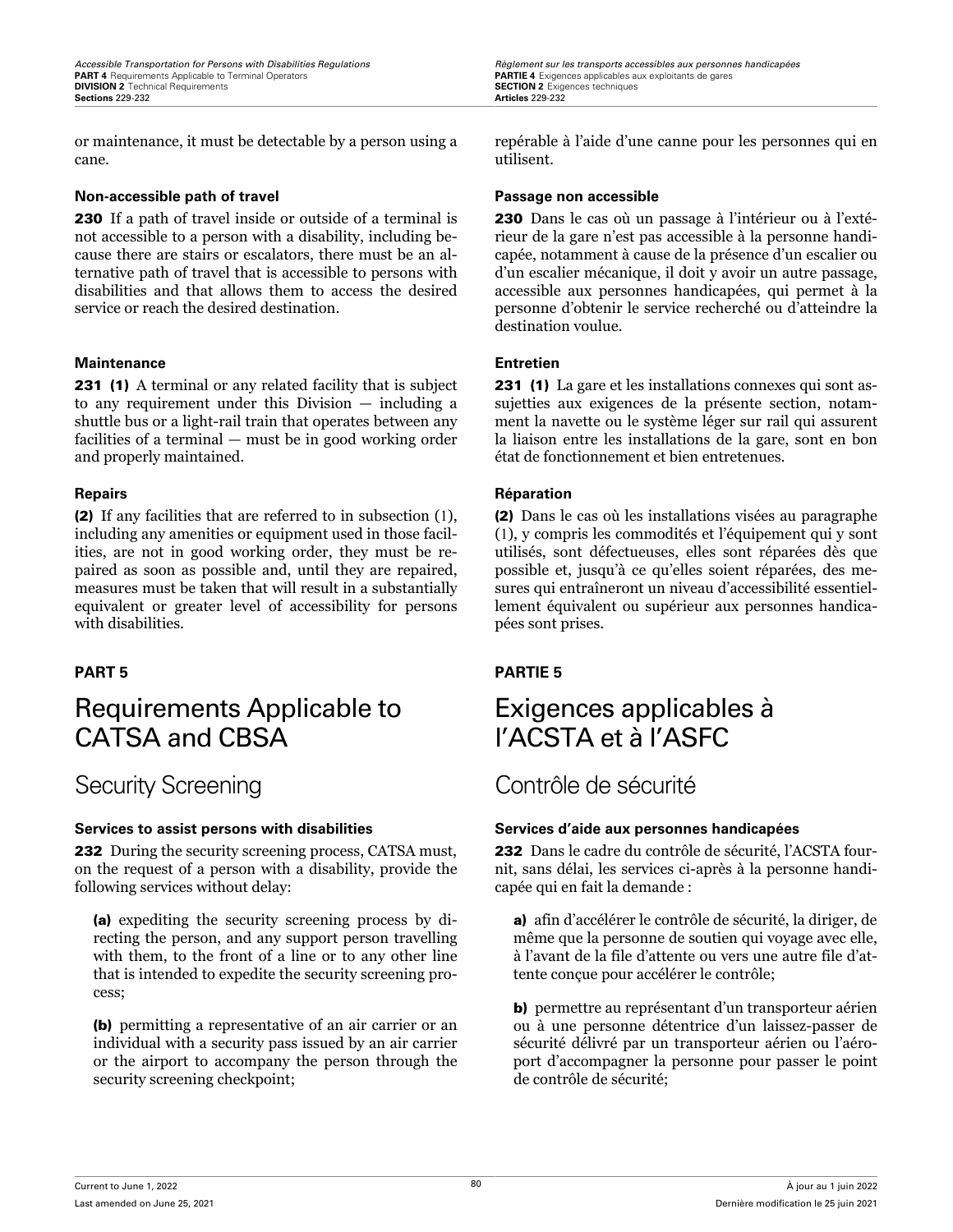(c) assisting the person with proceeding through the steps of the security screening process, including by providing verbal or visual cues or additional instructions; and

(d) assisting the person with the placement of carryon baggage and personal items on a screening belt and with their retrieval.

233 (1) CATSA must, when screening a person with a disability who uses an assistive device or who is travelling with a support person or a service dog, make every reasonable effort to carry out the screening simultaneously with the screening of the person's assistive device, support person or service dog, as the case may be.

(2) If CATSA removes an assistive device from a person with a disability for a separate screening, CATSA must return the assistive device to the person without delay after it has been screened.

(3) If CATSA removes an assistive device that is a mobility aid from a person with a disability for a separate screening, CATSA must offer a chair to the person while the mobility aid is being screened. SOR/2021-9, s. 22.

234 During the border clearance process, the CBSA must, on the request of a person with a disability, provide the following services without delay:

(a) expediting the border clearance process by directing the person, and any support person travelling with them, to the front of the line or to any other line that is intended to expedite the border clearance process;

(b) assisting the person with proceeding through the steps of the border clearance process, including by providing verbal or visual cues or additional instructions;

(c) assisting the person to complete a declaration card or by collecting a verbal declaration; and

c) l'aider à franchir les étapes du contrôle de sécurité, notamment en donnant des signaux verbaux ou visuels ou en fournissant des instructions supplémentaires;

d) l'aider à déposer son bagage de cabine et ses autres articles personnels sur la courroie de l'appareil de radioscopie pour les bagages et à les récupérer.

### **Assistive device, support person or service dog Dispositif d'assistance, personne de soutien ou chien d'assistance**

233 (1) Dans le cas de la personne handicapée qui utilise un dispositif d'assistance ou qui voyage avec une personne de soutien ou un chien d'assistance, l'ACSTA déploie tous les efforts raisonnables pour procéder simultanément au contrôle de la personne handicapée et de son dispositif, sa personne de soutien ou son chien d'assistance, selon le cas.

### **Separate screening of assistive device Contrôle distinct du dispositif d'assistance**

(2) Si l'ACSTA enlève le dispositif d'assistance de la personne handicapée pour procéder à un contrôle de sécurité distinct, l'ACSTA remet le dispositif à la personne sans délai après le contrôle.

### **Separate screening of mobility aid Contrôle distinct de l'aide à la mobilité**

(3) Si le dispositif d'assistance enlevé à la personne handicapée par l'ACSTA pour un contrôle de sécurité distinct est une aide à la mobilité, l'ACSTA met une chaise à la disposition de la personne pendant le contrôle de l'aide. DORS/2021-9, art. 22.

## Border Clearance Contrôle frontalier

### **Services to assist persons with disabilities Services d'aide aux personnes handicapées**

234 Dans le cadre du contrôle frontalier, l'ASFC fournit, sans délai, les services ci-après à la personne handicapée qui en fait la demande :

a) afin d'accélérer le contrôle frontalier, la diriger, de même que la personne de soutien qui voyage avec elle, à l'avant de la file d'attente ou vers une autre file d'attente conçue pour accélérer le contrôle;

b) l'aider à franchir les étapes du contrôle frontalier, notamment en donnant des signaux verbaux ou visuels ou en fournissant des instructions supplémentaires;

c) l'aider à remplir sa carte de déclaration ou prendre sa déclaration verbale;

d) si elle doit subir un contrôle plus approfondi, l'aider à déposer ses articles personnels sur le comptoir pour qu'ils soient inspectés et à les récupérer.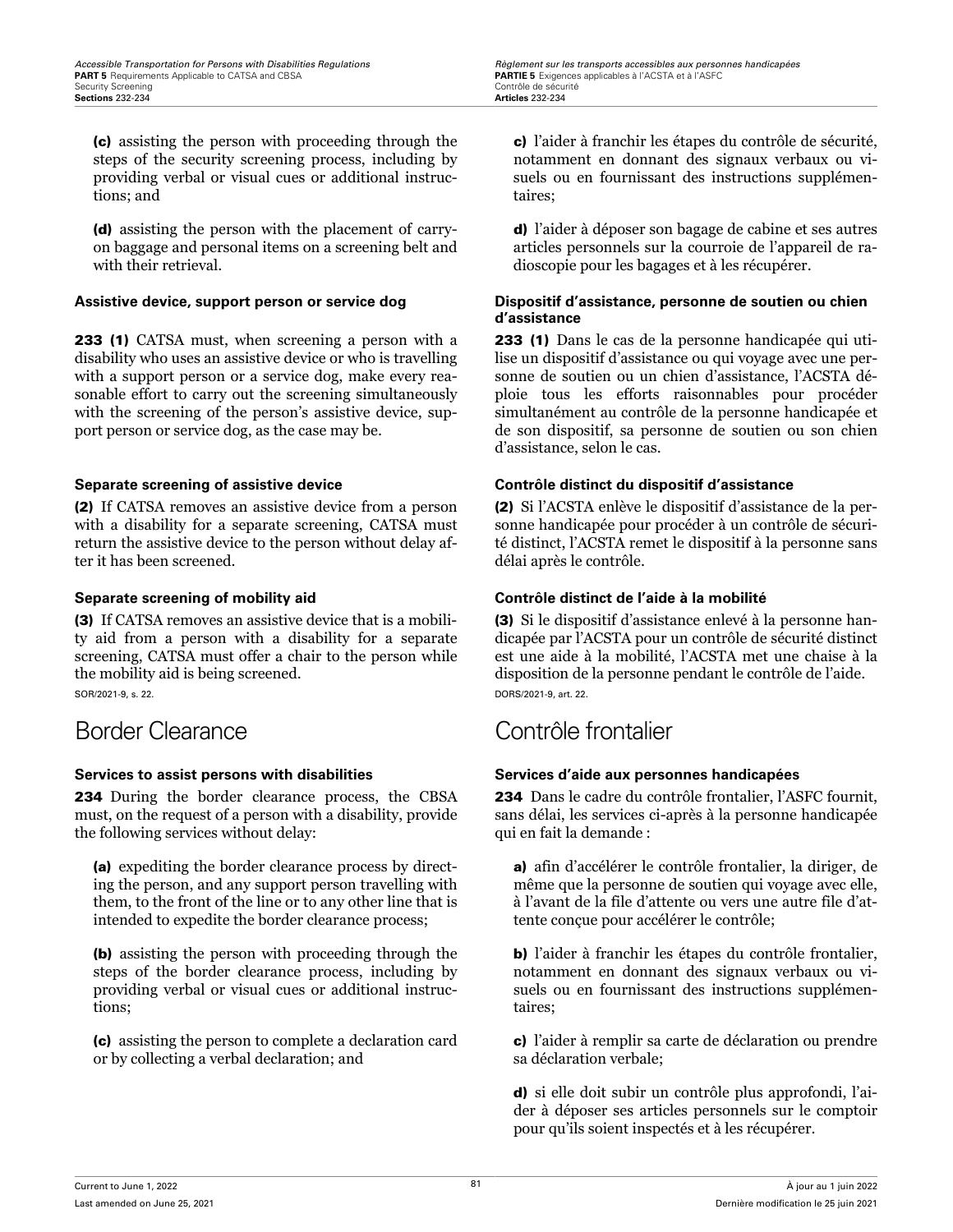(d) assisting the person with the placement of personal items on a counter for inspection and with their retrieval, if the person must undergo more extensive clearance.

### **Requirements Exigences**

235 (1) In any areas of a terminal that are used for the purposes of security screening or border clearance of passengers, CATSA and the CBSA must, with respect to any signage that is under their respective control, ensure that the signage

(a) is located at strategic points throughout those areas, such as close to washrooms and exits;

(b) is positioned to avoid shadow areas and glare and have a glare-free surface;

(c) is colour-contrasted with its background; and

(d) except in the case of electronic signage, meets the requirements set out in clauses 4.5.3 to 4.5.7 of CSA B651-18.

(2) CATSA and the CBSA must ensure that electronic signage

(a) has letters, numbers, symbols and pictographs that slowly scroll across the screen and are colour-contrasted with their background but are not in red on a black background; and

(b) meets the requirements set out in clauses 4.5.3 to 4.5.5 of CSA B651-18.

## Signage Signalisation

235 (1) Dans les lieux d'une gare où ont lieu les contrôles de sécurité et frontalier des passagers, l'ACSTA ou l'ASFC, selon le cas, veille à ce que la signalisation qui relève d'elle, à la fois :

a) soit placée stratégiquement dans ces lieux, par exemple près des salles de toilette et des sorties;

b) soit placée hors des zones d'ombre et de manière à éviter l'éblouissement et soit dotée d'une surface antireflet;

c) soit de couleur contrastante par rapport à son fond;

d) sauf dans le cas de la signalisation électronique, soit conforme aux exigences prévues aux articles 4.5.3 à 4.5.7 de la norme CAN/CSA B651-F18.

### **Electronic signage Signalisation électronique**

(2) Dans le cas de signalisation électronique, l'ACSTA et l'ASFC veillent aussi à ce que, à la fois :

a) les lettres, les chiffres, les symboles et les pictogrammes affichés défilent lentement à l'écran et soient de couleur contrastante par rapport à leur fond, mais pas de couleur rouge sur fond noir;

b) la signalisation soit conforme aux exigences prévues aux articles 4.5.3 à 4.5.5 de la norme CAN/CSA B651-F18.

### **PART 6 PARTIE 6**

[Repealed, SOR/2019-244, s. 239] [Abrogée, DORS/2019-244, art. 239]

236 [Repealed, SOR/2019-244, s. 239] 236 [Abrogé, DORS/2019-244, art. 239]

237 [Repealed, SOR/2019-244, s. 239] 237 [Abrogé, DORS/2019-244, art. 239]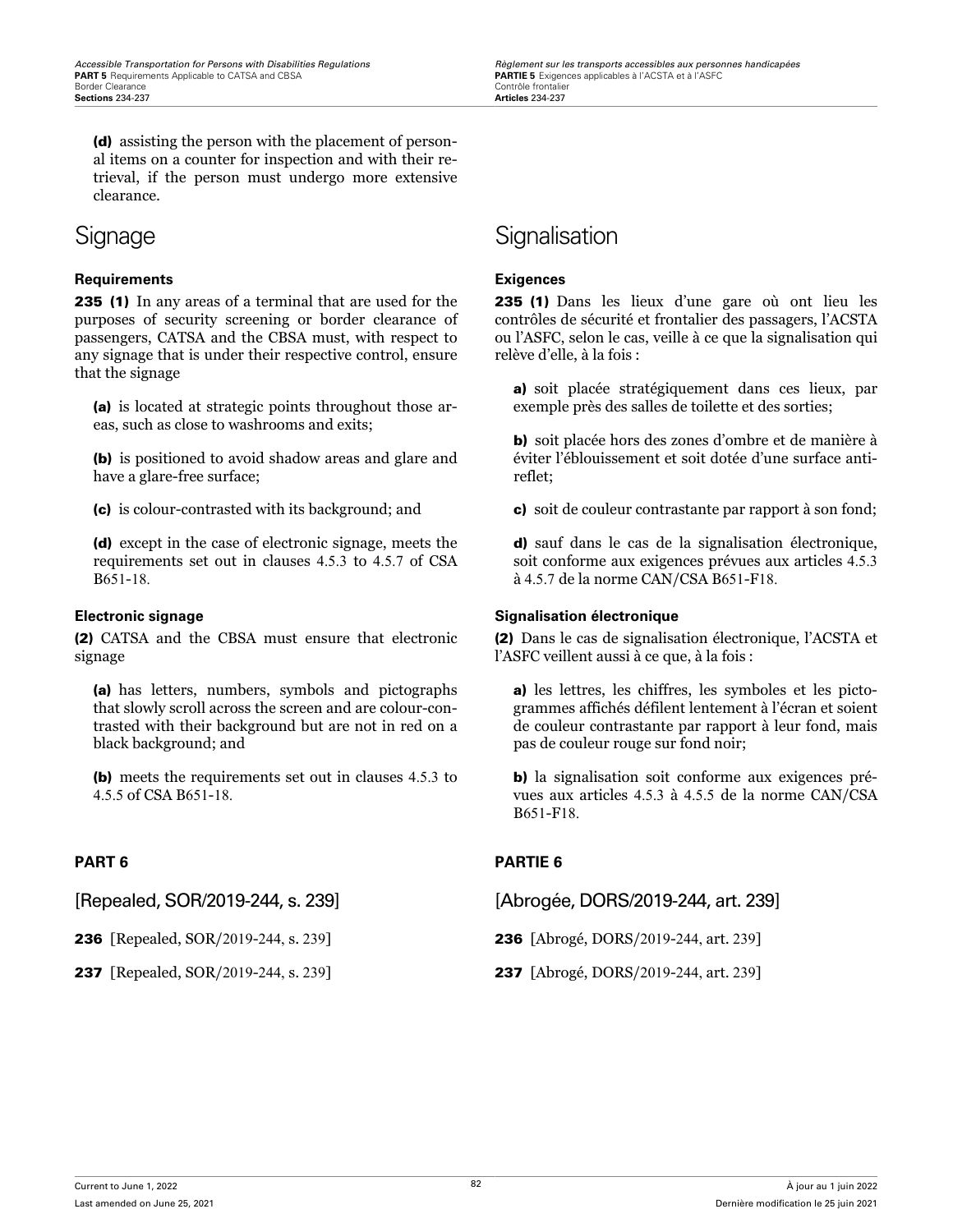PARTIE 7 Modifications du présent règlement, modifications corrélatives et entrée en vigueur<br>**Articles** 238-243

## Amendments to these Regulations, Consequential Amendments and Coming into Force

Consequential Amendments Modifications corrélatives

Air Transportation Regulations Règlement sur les transports

Personnel Training for the Assistance of Persons with Disabilities Regulations

## Coming into Force **Entrée en vigueur**

243 (1) **Subject to subsections (2) to (4), these Regulations come into force on the first anniversary of the day on which they are registered.**

(2) **Sections 72, 73, 97, 98, 143, 144, and 225 and subsection 227(4) come into force on the second anniversary of the day on which these Regulations are registered.**

(3) **Sections 11, 69, 70, 92 to 95, 140, 141, 188, 189, 190, 191, 223 and 224 come into force on the third anniversary of the day on which these Regulations are registered.**

### **PART 7 PARTIE 7**

## Modifications du présent règlement, modifications corrélatives et entrée en vigueur

Amendments to these Regulations Modifications du présent règlement

238 **[Amendments]** 238 **[Modifications]**

239 **[Amendments]** 239 **[Modifications]**

240 **[Amendments]** 240 **[Modifications]**

aériens

### 241 **[Amendments]** 241 **[Modifications]**

Règlement sur la formation du personnel en matière d'aide aux personnes ayant une déficience

### 242 **[Amendments]** 242 **[Modifications]**

### **One year after registration Premier anniversaire de l'enregistrement**

243 (1) **Sous réserve des paragraphes (2) à (4), le présent règlement entre en vigueur au premier anniversaire de son enregistrement.**

### **Two years after registration Deuxième anniversaire de l'enregistrement**

(2) **Les articles 72, 73, 97, 98, 143, 144 et 225 et le paragraphe 227(4) entrent en vigueur au deuxième anniversaire de l'enregistrement du présent règlement.**

### **Three years after registration Troisième anniversaire de l'enregistrement**

(3) **Les articles 11, 69, 70, 92 à 95, 140, 141, 188, 189, 190, 191, 223 et 224 entrent en vigueur au troisième anniversaire de l'enregistrement du présent règlement.**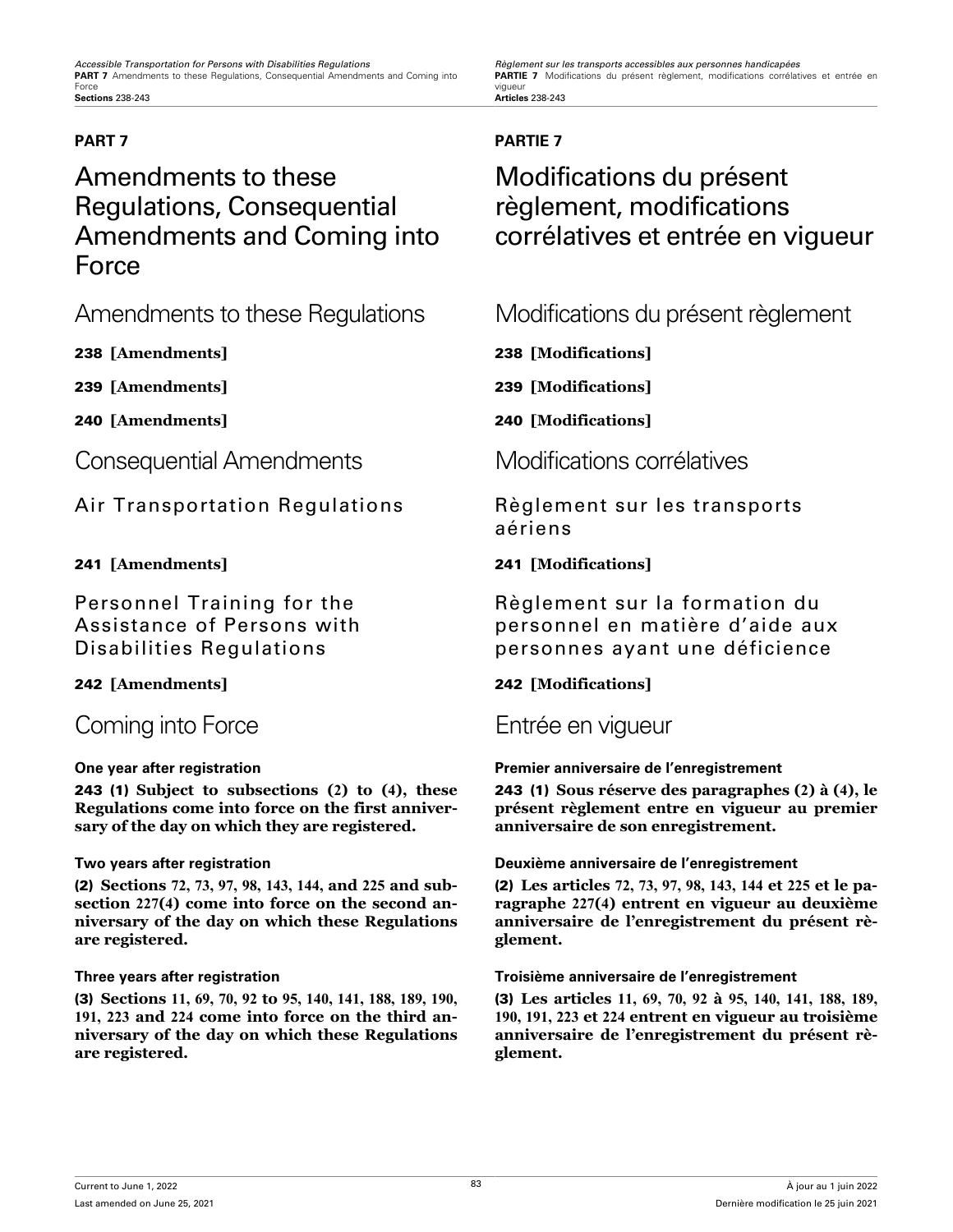\* (4) **If Bill C-81, introduced in the 1st session of the 42nd Parliament and entitled the** *Accessible Canada Act***, receives royal assent, then sections 238 to 240 of these Regulations come into force on the day on which section 169 of that Act comes into force.**

**\* [Note: Sections 238 to 240 in force July 11, 2019,** *see* **SI/ 2019-55.]**

### **Accessible Canada Act Loi canadienne sur l'accessibilité**

\* (4) **En cas de sanction du projet de loi c-81, déposé au cours de la 1 re session de la 42<sup>e</sup> législature et intitulé** *Loi canadienne sur l'accessibilité***, les articles 238 à 240 du présent règlement entrent en vigueur à la date d'entrée en vigueur de l'article 169 de cette loi.**

**\* [Note : Articles 238 à 240 en vigueur le 11 juillet 2019,** *voir* **TR/ 2019-55.]**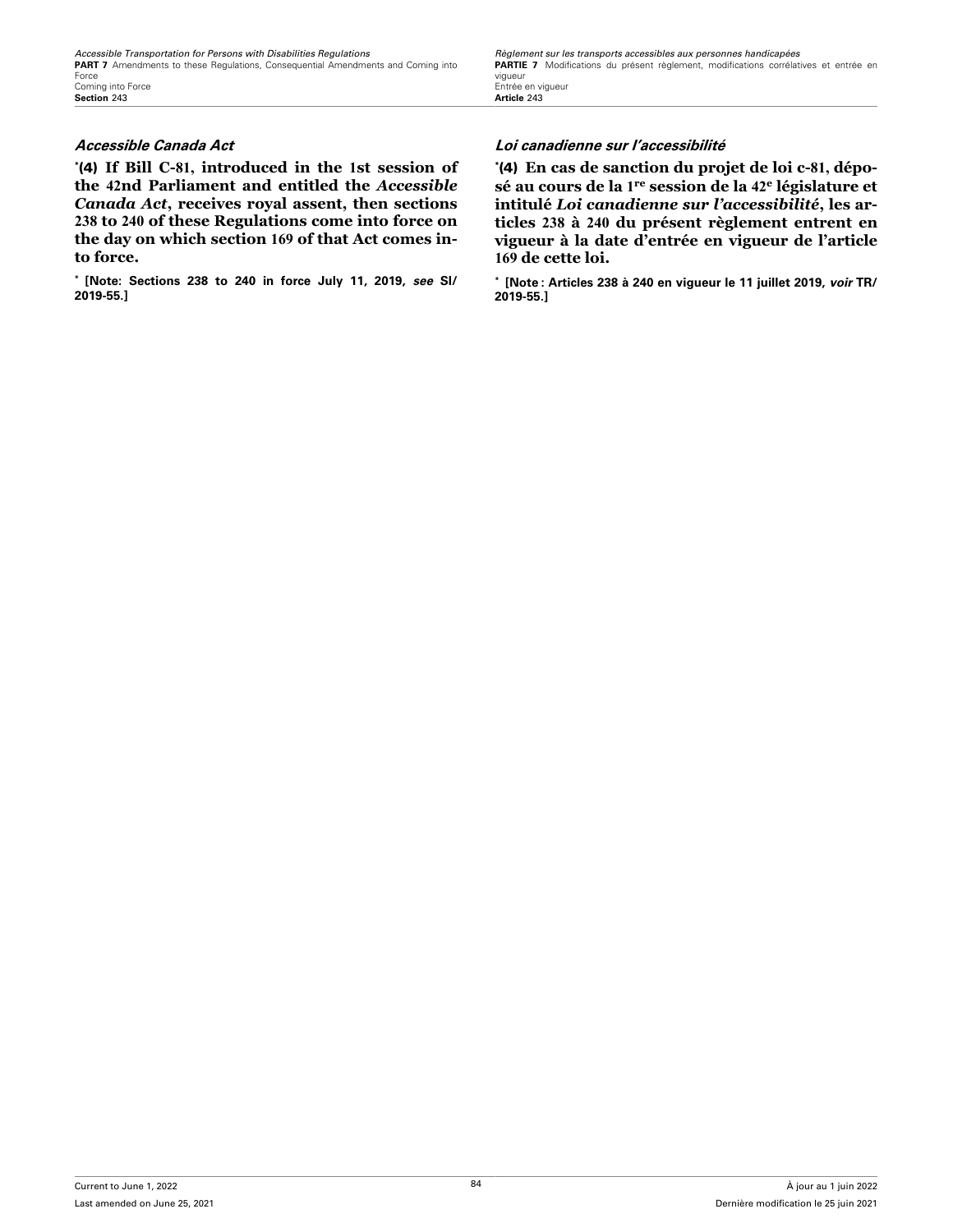### **SCHEDULE 1**

(Section 23)

## Training Program Information Programme de formation-

### (*Name, address and description of transportation service provider*)

- 1 Name and title of person responsible for managing the training program for the transportation service provider.
- 2 List of the occupational categories of members of personnel who must complete the training program under the Regulations (*specify*):

(a) occupational categories of members of personnel who interact with the public;

(b) occupational categories of members of personnel who participate in making decisions or developing policies or procedures in relation to the requirements of these Regulations;

(c) occupational categories of members of personnel who provide physical assistance;

(d) occupational categories of members of personnel who handle mobility aids; and

(e) occupational categories of members of personnel who use, or assist a person with a disability in using, special equipment.

- 3 Description of the subject matter covered in the training program.
- 4 Description of the principal teaching methods and the types of educational and support materials used in the training program.
- 5 Number of hours of training provided to members of personnel in the initial training program.
- 6 Average period between a member of personnel's assumption of their functions and the initial training program.
- 7 Frequency and nature of refresher training programs and the number of hours of refresher training provided to members of personnel.

### **ANNEXE 1**

(article 23)

# renseignements

(*Nom, adresse et description du fournisseur de services de transport*)

Date: Date:

- 1 Le nom et le titre de la personne chargée de gérer le programme de formation pour le fournisseur de services de transport.
- 2 La liste des catégories professionnelles des membres du personnel qui doivent, aux termes du présent règlement, recevoir le programme de formation (*préciser parmi les suivantes*) :

a) celles auxquelles appartiennent les membres du personnel qui interagissent avec le public;

b) celles auxquelles appartiennent les membres du personnel qui participent à la prise de décision ou à l'élaboration de politiques ou de procédures relatives aux exigences du présent règlement;

c) celles auxquelles appartiennent les membres du personnel qui fournissent une aide physique;

d) celles auxquelles appartiennent les membres du personnel qui manipulent des aides à la mobilité;

e) celles auxquelles appartiennent les membres du personnel qui utilisent de l'équipement spécialisé ou aident les personnes handicapées à l'utiliser.

- 3 La matière sur laquelle porte le programme de formation.
- 4 Les principales méthodes didactiques et les types de matériel pédagogique et de soutien utilisés dans le programme de formation.
- 5 Le nombre d'heures de formation données aux membres du personnel dans le cadre de la formation initiale.
- 6 Le temps moyen écoulé à partir de l'entrée en fonction jusqu'à la formation initiale.
- 7 La fréquence et la nature des formations de recyclage et le nombre d'heures de formation de recyclage données.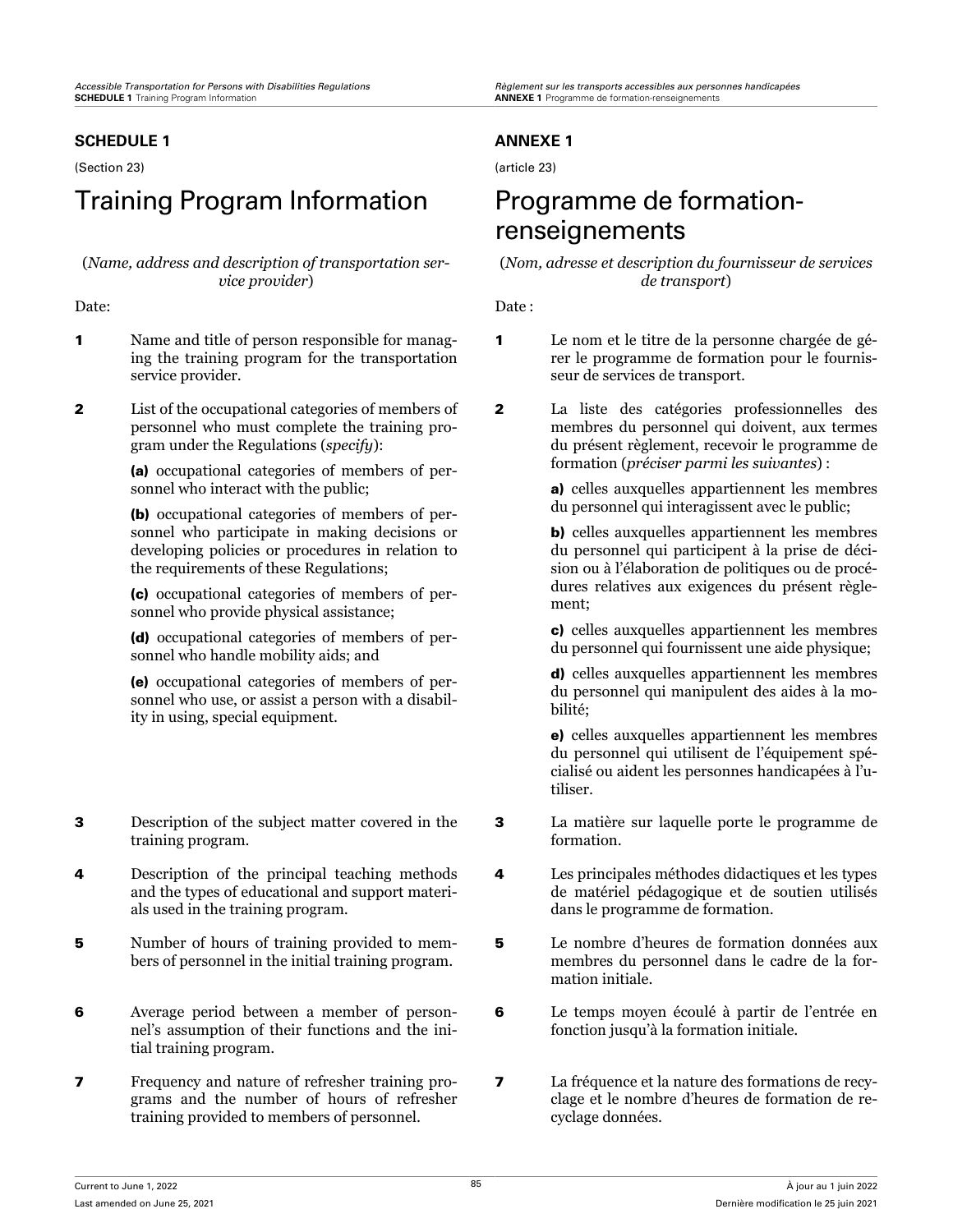- 8 Qualifications and title of any person who provides the initial training and refresher training programs.
- 9 Means used to consult persons with disabilities in the development of the training program and the principal teaching methods.
- 10 Means used to ensure that members of personnel receive training that is suitable to the requirements of their functions and that provides an adequate level of knowledge and skills to carry out those functions.
- 11 Means used to ensure that members of personnel complete the initial training and refresher training programs within the timelines that are specified by these Regulations.
- 12 Means used to record and monitor the completion of the initial training and refresher training programs by each member of personnel, including the dates on which the initial training and refresher training programs were completed.
- 13 If the transportation service provider enters into any agreement or arrangement with a person for the provision of transportation-related services or facilities, a list of the transportation-related services or facilities that are provided under each agreement or arrangement.

(*Signature, name and title of authorized representative of transportation service provider*)

- 8 La qualification et le titre de toute personne qui donne la formation initiale et la formation de recyclage.
- 9 La méthode utilisée pour consulter les personnes handicapées au sujet de l'élaboration du programme de formation et des méthodes didactiques utilisées.
- 10 La méthode utilisée pour faire en sorte que les membres du personnel reçoivent de la formation adaptée à leurs fonctions et qui leur apporte un niveau adéquat de connaissances et de compétences pour l'exécution de leurs fonctions.
- 11 La méthode utilisée pour faire en sorte que les membres du personnel reçoivent la formation initiale et la formation de recyclage dans le délai prévu par présent règlement.
- 12 La méthode utilisée pour consigner et contrôler la formation initiale et la formation de recyclage reçue par chaque membre du personnel, y compris les dates auxquelles les formations ont été reçues.
- 13 Dans le cas où le fournisseur de services de transport conclut un accord ou une entente avec toute personne pour la fourniture de services ou d'installations liés au transport, la liste des services ou installations liés au transport fournis aux termes de chaque accord ou entente.

(*Signature, nom et titre du représentant autorisé du fournisseur de services de transport*)